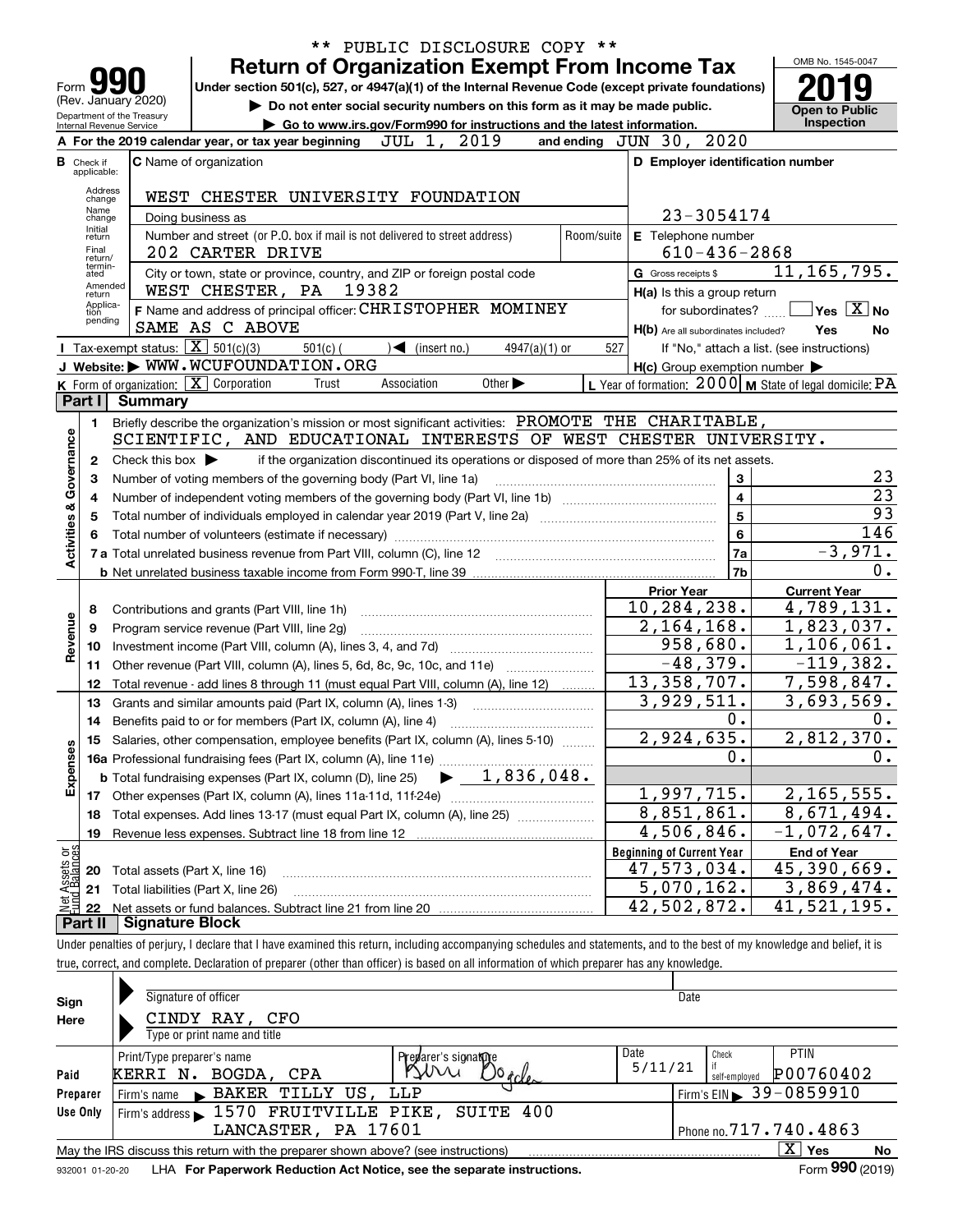|              | WEST CHESTER UNIVERSITY FOUNDATION<br>Form 990 (2019)<br><b>Part III Statement of Program Service Accomplishments</b>                                                                   | 23-3054174                                                                                                                                                                                                                                                                                                                                                                                                                            | Page 2                                 |
|--------------|-----------------------------------------------------------------------------------------------------------------------------------------------------------------------------------------|---------------------------------------------------------------------------------------------------------------------------------------------------------------------------------------------------------------------------------------------------------------------------------------------------------------------------------------------------------------------------------------------------------------------------------------|----------------------------------------|
|              |                                                                                                                                                                                         |                                                                                                                                                                                                                                                                                                                                                                                                                                       | $\overline{\text{X}}$                  |
| 1            | Briefly describe the organization's mission:                                                                                                                                            |                                                                                                                                                                                                                                                                                                                                                                                                                                       |                                        |
|              | THE FOUNDATION WAS FORMED TO PROMOTE THE CHARITABLE, SCIENTIFIC, AND                                                                                                                    |                                                                                                                                                                                                                                                                                                                                                                                                                                       |                                        |
|              | EDUCATIONAL INTERESTS OF WEST CHESTER UNIVERSITY.                                                                                                                                       | THE FOUNDATION                                                                                                                                                                                                                                                                                                                                                                                                                        |                                        |
|              | ACHIEVES THIS BY SOLICITING FUNDS AND OTHER PROPERTY IN ACCORDANCE                                                                                                                      |                                                                                                                                                                                                                                                                                                                                                                                                                                       |                                        |
|              | WITH PRIORITIES ESTABLISHED BY THE UNIVERSITY.                                                                                                                                          |                                                                                                                                                                                                                                                                                                                                                                                                                                       |                                        |
| $\mathbf{2}$ | Did the organization undertake any significant program services during the year which were not listed on the                                                                            |                                                                                                                                                                                                                                                                                                                                                                                                                                       |                                        |
|              | prior Form 990 or 990-EZ?                                                                                                                                                               |                                                                                                                                                                                                                                                                                                                                                                                                                                       | $\sqrt{}$ Yes $\sqrt{X}$ No            |
|              | If "Yes," describe these new services on Schedule O.                                                                                                                                    |                                                                                                                                                                                                                                                                                                                                                                                                                                       |                                        |
| 3            | Did the organization cease conducting, or make significant changes in how it conducts, any program services?                                                                            |                                                                                                                                                                                                                                                                                                                                                                                                                                       | $\sqrt{}$ Yes $\sqrt{}$ X $\sqrt{}$ No |
| 4            | If "Yes," describe these changes on Schedule O.<br>Describe the organization's program service accomplishments for each of its three largest program services, as measured by expenses. |                                                                                                                                                                                                                                                                                                                                                                                                                                       |                                        |
|              | Section 501(c)(3) and 501(c)(4) organizations are required to report the amount of grants and allocations to others, the total expenses, and                                            |                                                                                                                                                                                                                                                                                                                                                                                                                                       |                                        |
|              | revenue, if any, for each program service reported.                                                                                                                                     |                                                                                                                                                                                                                                                                                                                                                                                                                                       |                                        |
| 4a           | $\overline{5,181,334.}$ including grants of \$ 3,693,569. (Revenue \$ 1,823,037.)<br>(Expenses \$<br>(Code:                                                                             |                                                                                                                                                                                                                                                                                                                                                                                                                                       |                                        |
|              | THE FOUNDATION'S PROGRAM SERVICE ACCOMPLISHMENTS DURING FISCAL YEAR                                                                                                                     |                                                                                                                                                                                                                                                                                                                                                                                                                                       |                                        |
|              | JUNE 30, 2020 WERE:                                                                                                                                                                     |                                                                                                                                                                                                                                                                                                                                                                                                                                       |                                        |
|              |                                                                                                                                                                                         |                                                                                                                                                                                                                                                                                                                                                                                                                                       |                                        |
|              | THE FOUNDATION RAISED OVER \$6.7 MILLION IN CONTRIBUTIONS FOR WEST                                                                                                                      |                                                                                                                                                                                                                                                                                                                                                                                                                                       |                                        |
|              | CHESTER UNIVERSITY:                                                                                                                                                                     |                                                                                                                                                                                                                                                                                                                                                                                                                                       |                                        |
|              |                                                                                                                                                                                         |                                                                                                                                                                                                                                                                                                                                                                                                                                       |                                        |
|              | NEARLY \$1 MILLION OF THE \$6.7 MILLION RAISED WAS DIRECTED TO<br>ENDOWMENTS FOR THE BENEFIT OF FUTURE STUDENT SCHOLARSHIPS AND FUTURE                                                  |                                                                                                                                                                                                                                                                                                                                                                                                                                       |                                        |
|              | SUPPORT FOR UNIVERSITY PROGRAMS AND ACTIVITIES. \$1.486 MILLION IN                                                                                                                      |                                                                                                                                                                                                                                                                                                                                                                                                                                       |                                        |
|              | SCHOLARSHIPS WERE AWARDED TO NEARLY 1,000 STUDENTS BASED ON CRITERIA                                                                                                                    |                                                                                                                                                                                                                                                                                                                                                                                                                                       |                                        |
|              | DETERMINED BY DONORS. MANY OF THE SCHOLARSHIP RECIPIENTS COULD NOT                                                                                                                      |                                                                                                                                                                                                                                                                                                                                                                                                                                       |                                        |
|              | EXPERIENCE THE OPPORTUNITIES AND BENEFITS OF A HIGH QUALITY WEST                                                                                                                        |                                                                                                                                                                                                                                                                                                                                                                                                                                       |                                        |
| 4b           |                                                                                                                                                                                         | $\frac{1}{\sqrt{1-\frac{1}{2}}\sqrt{1-\frac{1}{2}}\sqrt{1-\frac{1}{2}}\sqrt{1-\frac{1}{2}}\sqrt{1-\frac{1}{2}}\sqrt{1-\frac{1}{2}}\sqrt{1-\frac{1}{2}}\sqrt{1-\frac{1}{2}}\sqrt{1-\frac{1}{2}}\sqrt{1-\frac{1}{2}}\sqrt{1-\frac{1}{2}}\sqrt{1-\frac{1}{2}}\sqrt{1-\frac{1}{2}}\sqrt{1-\frac{1}{2}}\sqrt{1-\frac{1}{2}}\sqrt{1-\frac{1}{2}}\sqrt{1-\frac{1}{2}}\sqrt{1-\frac{1}{2}}\sqrt{1-\frac{1}{2}}\sqrt{1-\frac$<br>) (Revenue \$ |                                        |
|              |                                                                                                                                                                                         |                                                                                                                                                                                                                                                                                                                                                                                                                                       |                                        |
|              |                                                                                                                                                                                         |                                                                                                                                                                                                                                                                                                                                                                                                                                       |                                        |
|              |                                                                                                                                                                                         |                                                                                                                                                                                                                                                                                                                                                                                                                                       |                                        |
|              |                                                                                                                                                                                         |                                                                                                                                                                                                                                                                                                                                                                                                                                       |                                        |
|              |                                                                                                                                                                                         |                                                                                                                                                                                                                                                                                                                                                                                                                                       |                                        |
|              |                                                                                                                                                                                         |                                                                                                                                                                                                                                                                                                                                                                                                                                       |                                        |
|              |                                                                                                                                                                                         |                                                                                                                                                                                                                                                                                                                                                                                                                                       |                                        |
|              |                                                                                                                                                                                         |                                                                                                                                                                                                                                                                                                                                                                                                                                       |                                        |
|              |                                                                                                                                                                                         |                                                                                                                                                                                                                                                                                                                                                                                                                                       |                                        |
|              |                                                                                                                                                                                         |                                                                                                                                                                                                                                                                                                                                                                                                                                       |                                        |
|              |                                                                                                                                                                                         |                                                                                                                                                                                                                                                                                                                                                                                                                                       |                                        |
| 4c           | $\left(\text{Code:} \right)$ $\left(\text{Expenses $}\right)$<br>including grants of \$<br>) (Revenue \$                                                                                |                                                                                                                                                                                                                                                                                                                                                                                                                                       |                                        |
|              |                                                                                                                                                                                         |                                                                                                                                                                                                                                                                                                                                                                                                                                       |                                        |
|              |                                                                                                                                                                                         |                                                                                                                                                                                                                                                                                                                                                                                                                                       |                                        |
|              |                                                                                                                                                                                         |                                                                                                                                                                                                                                                                                                                                                                                                                                       |                                        |
|              |                                                                                                                                                                                         |                                                                                                                                                                                                                                                                                                                                                                                                                                       |                                        |
|              |                                                                                                                                                                                         |                                                                                                                                                                                                                                                                                                                                                                                                                                       |                                        |
|              |                                                                                                                                                                                         |                                                                                                                                                                                                                                                                                                                                                                                                                                       |                                        |
|              |                                                                                                                                                                                         |                                                                                                                                                                                                                                                                                                                                                                                                                                       |                                        |
|              |                                                                                                                                                                                         |                                                                                                                                                                                                                                                                                                                                                                                                                                       |                                        |
|              |                                                                                                                                                                                         |                                                                                                                                                                                                                                                                                                                                                                                                                                       |                                        |
|              |                                                                                                                                                                                         |                                                                                                                                                                                                                                                                                                                                                                                                                                       |                                        |
|              |                                                                                                                                                                                         |                                                                                                                                                                                                                                                                                                                                                                                                                                       |                                        |
| 4d           | Other program services (Describe on Schedule O.)                                                                                                                                        |                                                                                                                                                                                                                                                                                                                                                                                                                                       |                                        |
|              | (Expenses \$<br>Revenue \$<br>including grants of \$                                                                                                                                    |                                                                                                                                                                                                                                                                                                                                                                                                                                       |                                        |
| 4е           | 5, 181, 334.<br>Total program service expenses                                                                                                                                          |                                                                                                                                                                                                                                                                                                                                                                                                                                       | Form 990 (2019)                        |
|              | SER SCHEDIILE O FOR CONTINUIATION(S)                                                                                                                                                    |                                                                                                                                                                                                                                                                                                                                                                                                                                       |                                        |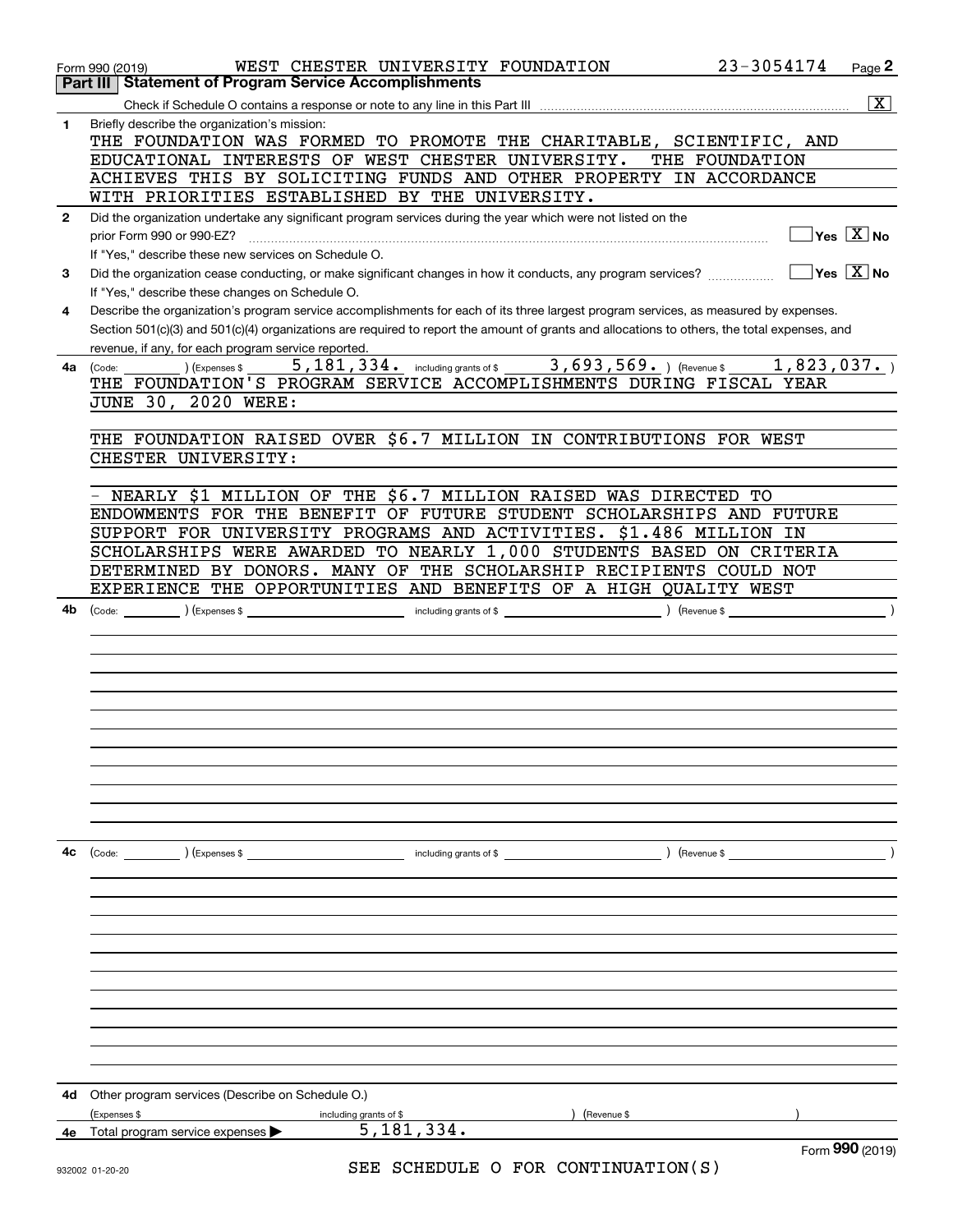| Form 990 (2019) |  |  |
|-----------------|--|--|

|     |                                                                                                                                       |                 |                         | Yes   No                |
|-----|---------------------------------------------------------------------------------------------------------------------------------------|-----------------|-------------------------|-------------------------|
| 1   | Is the organization described in section $501(c)(3)$ or $4947(a)(1)$ (other than a private foundation)?                               |                 |                         |                         |
|     |                                                                                                                                       | 1               | х                       |                         |
| 2   |                                                                                                                                       | $\overline{2}$  | $\overline{\mathbf{x}}$ |                         |
| 3   | Did the organization engage in direct or indirect political campaign activities on behalf of or in opposition to candidates for       |                 |                         |                         |
|     |                                                                                                                                       | 3               |                         | x                       |
| 4   | Section 501(c)(3) organizations. Did the organization engage in lobbying activities, or have a section 501(h) election in effect      |                 |                         |                         |
|     |                                                                                                                                       | 4               | X                       |                         |
| 5   | Is the organization a section 501(c)(4), 501(c)(5), or 501(c)(6) organization that receives membership dues, assessments, or          |                 |                         |                         |
|     |                                                                                                                                       | 5               |                         | x                       |
| 6   | Did the organization maintain any donor advised funds or any similar funds or accounts for which donors have the right to             |                 |                         |                         |
|     | provide advice on the distribution or investment of amounts in such funds or accounts? If "Yes," complete Schedule D, Part I          | 6               |                         | x                       |
| 7   | Did the organization receive or hold a conservation easement, including easements to preserve open space,                             |                 |                         |                         |
|     |                                                                                                                                       | $\overline{7}$  |                         | x                       |
| 8   | Did the organization maintain collections of works of art, historical treasures, or other similar assets? If "Yes," complete          |                 |                         |                         |
|     |                                                                                                                                       | 8               |                         | x                       |
| 9   | Did the organization report an amount in Part X, line 21, for escrow or custodial account liability, serve as a custodian for         |                 |                         |                         |
|     | amounts not listed in Part X; or provide credit counseling, debt management, credit repair, or debt negotiation services?             |                 |                         | x                       |
|     |                                                                                                                                       | 9               |                         |                         |
| 10  | Did the organization, directly or through a related organization, hold assets in donor-restricted endowments                          |                 | х                       |                         |
|     |                                                                                                                                       | 10              |                         |                         |
| 11  | If the organization's answer to any of the following questions is "Yes," then complete Schedule D, Parts VI, VII, VIII, IX, or X      |                 |                         |                         |
|     | as applicable.                                                                                                                        |                 |                         |                         |
|     | a Did the organization report an amount for land, buildings, and equipment in Part X, line 10? If "Yes." complete Schedule D.         |                 | х                       |                         |
|     | <b>b</b> Did the organization report an amount for investments - other securities in Part X, line 12, that is 5% or more of its total | 11a             |                         |                         |
|     |                                                                                                                                       | 11b             |                         | x                       |
|     | c Did the organization report an amount for investments - program related in Part X, line 13, that is 5% or more of its total         |                 |                         |                         |
|     |                                                                                                                                       | 11c             |                         | x                       |
|     | d Did the organization report an amount for other assets in Part X, line 15, that is 5% or more of its total assets reported in       |                 |                         |                         |
|     |                                                                                                                                       | 11d             |                         | X                       |
|     |                                                                                                                                       | <b>11e</b>      |                         | $\overline{\mathtt{x}}$ |
| f.  | Did the organization's separate or consolidated financial statements for the tax year include a footnote that addresses               |                 |                         |                         |
|     | the organization's liability for uncertain tax positions under FIN 48 (ASC 740)? If "Yes," complete Schedule D, Part X                | 11f             | х                       |                         |
|     | 12a Did the organization obtain separate, independent audited financial statements for the tax year? If "Yes," complete               |                 |                         |                         |
|     |                                                                                                                                       | 12a             |                         | X.                      |
|     | <b>b</b> Was the organization included in consolidated, independent audited financial statements for the tax year?                    |                 |                         |                         |
|     | If "Yes," and if the organization answered "No" to line 12a, then completing Schedule D, Parts XI and XII is optional                 | 12 <sub>b</sub> | X                       |                         |
| 13  |                                                                                                                                       | 13              |                         | X                       |
| 14a | Did the organization maintain an office, employees, or agents outside of the United States?                                           | 14a             |                         | $\mathbf X$             |
| b   | Did the organization have aggregate revenues or expenses of more than \$10,000 from grantmaking, fundraising, business,               |                 |                         |                         |
|     | investment, and program service activities outside the United States, or aggregate foreign investments valued at \$100,000            |                 |                         |                         |
|     |                                                                                                                                       | 14b             |                         | X                       |
| 15  | Did the organization report on Part IX, column (A), line 3, more than \$5,000 of grants or other assistance to or for any             |                 |                         |                         |
|     |                                                                                                                                       | 15              |                         | x                       |
| 16  | Did the organization report on Part IX, column (A), line 3, more than \$5,000 of aggregate grants or other assistance to              |                 |                         |                         |
|     |                                                                                                                                       | 16              |                         | x                       |
| 17  | Did the organization report a total of more than \$15,000 of expenses for professional fundraising services on Part IX,               |                 |                         |                         |
|     |                                                                                                                                       | 17              |                         | X                       |
| 18  | Did the organization report more than \$15,000 total of fundraising event gross income and contributions on Part VIII, lines          |                 |                         |                         |
|     |                                                                                                                                       | 18              | X                       |                         |
| 19  | Did the organization report more than \$15,000 of gross income from gaming activities on Part VIII, line 9a? If "Yes."                |                 |                         |                         |
|     |                                                                                                                                       | 19              | X                       |                         |
| 20a |                                                                                                                                       | 20a             |                         | X                       |
|     | b If "Yes" to line 20a, did the organization attach a copy of its audited financial statements to this return?                        | 20b             |                         |                         |
| 21  | Did the organization report more than \$5,000 of grants or other assistance to any domestic organization or                           |                 | х                       |                         |
|     |                                                                                                                                       | 21              |                         |                         |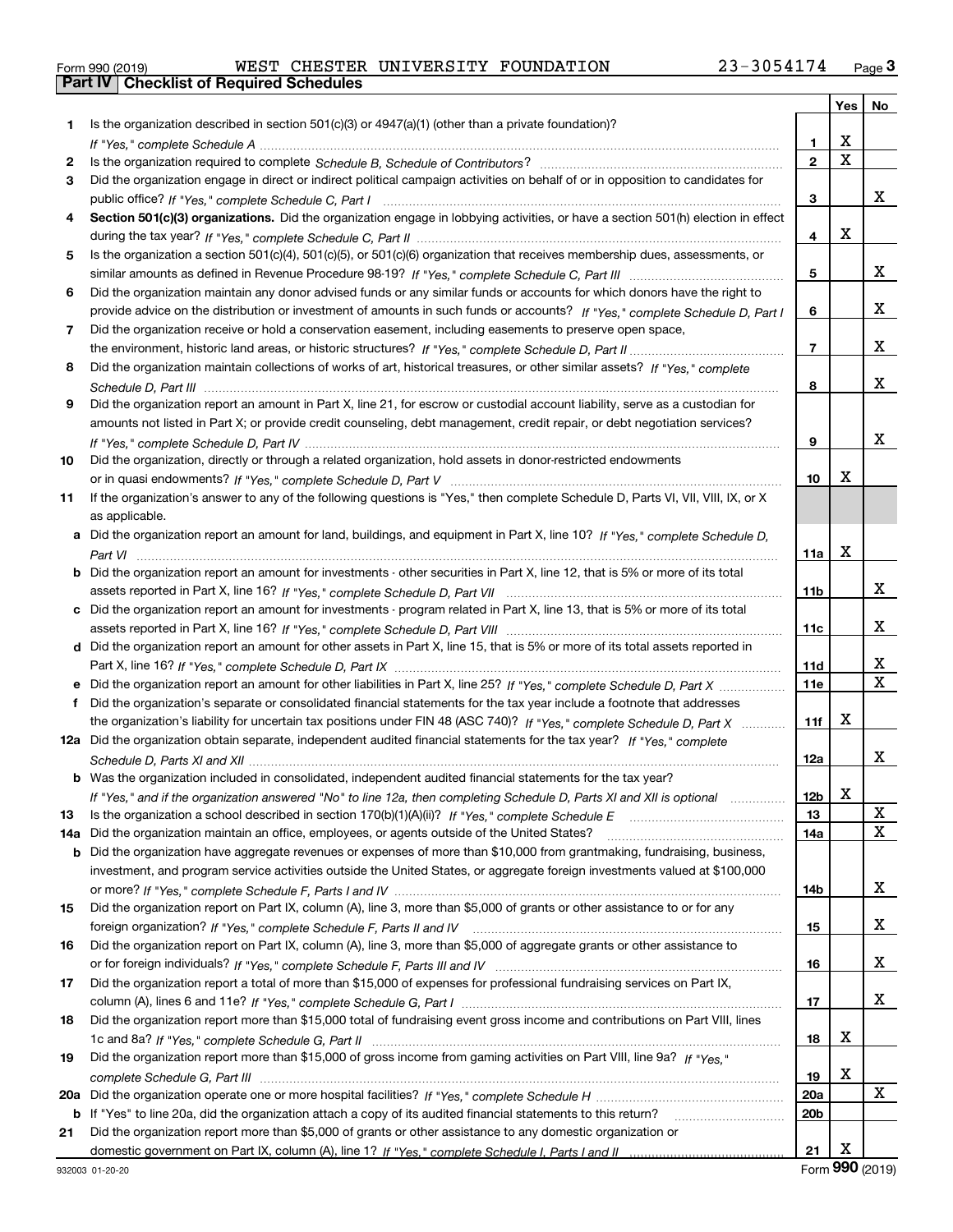*(continued)*

|               |                                                                                                                              |                 | Yes   No |    |
|---------------|------------------------------------------------------------------------------------------------------------------------------|-----------------|----------|----|
| 22            | Did the organization report more than \$5,000 of grants or other assistance to or for domestic individuals on                |                 |          |    |
|               |                                                                                                                              | 22              | х        |    |
| 23            | Did the organization answer "Yes" to Part VII, Section A, line 3, 4, or 5 about compensation of the organization's current   |                 |          |    |
|               | and former officers, directors, trustees, key employees, and highest compensated employees? If "Yes," complete               |                 |          |    |
|               |                                                                                                                              | 23              | х        |    |
|               | 24a Did the organization have a tax-exempt bond issue with an outstanding principal amount of more than \$100,000 as of the  |                 |          |    |
|               | last day of the year, that was issued after December 31, 2002? If "Yes," answer lines 24b through 24d and complete           |                 |          |    |
|               |                                                                                                                              | 24a             |          | x  |
|               |                                                                                                                              |                 |          |    |
|               |                                                                                                                              | 24 <sub>b</sub> |          |    |
|               | c Did the organization maintain an escrow account other than a refunding escrow at any time during the year to defease       |                 |          |    |
|               |                                                                                                                              | 24c             |          |    |
|               |                                                                                                                              | 24d             |          |    |
|               | 25a Section 501(c)(3), 501(c)(4), and 501(c)(29) organizations. Did the organization engage in an excess benefit             |                 |          |    |
|               |                                                                                                                              | 25a             |          | х  |
|               | b Is the organization aware that it engaged in an excess benefit transaction with a disqualified person in a prior year, and |                 |          |    |
|               | that the transaction has not been reported on any of the organization's prior Forms 990 or 990-EZ? If "Yes," complete        |                 |          |    |
|               | Schedule L, Part I                                                                                                           | 25b             |          | х  |
| 26            | Did the organization report any amount on Part X, line 5 or 22, for receivables from or payables to any current              |                 |          |    |
|               | or former officer, director, trustee, key employee, creator or founder, substantial contributor, or 35%                      |                 |          |    |
|               | controlled entity or family member of any of these persons? If "Yes," complete Schedule L, Part II                           | 26              |          | x  |
| 27            | Did the organization provide a grant or other assistance to any current or former officer, director, trustee, key employee,  |                 |          |    |
|               | creator or founder, substantial contributor or employee thereof, a grant selection committee member, or to a 35% controlled  |                 |          |    |
|               | entity (including an employee thereof) or family member of any of these persons? If "Yes," complete Schedule L, Part III     | 27              |          | x  |
| 28            | Was the organization a party to a business transaction with one of the following parties (see Schedule L, Part IV            |                 |          |    |
|               |                                                                                                                              |                 |          |    |
|               | instructions, for applicable filing thresholds, conditions, and exceptions):                                                 |                 |          |    |
|               | a A current or former officer, director, trustee, key employee, creator or founder, or substantial contributor? If           |                 |          |    |
|               |                                                                                                                              | 28a             |          | x  |
|               |                                                                                                                              | 28 <sub>b</sub> |          | X  |
|               | c A 35% controlled entity of one or more individuals and/or organizations described in lines 28a or 28b? If                  |                 |          |    |
|               |                                                                                                                              | 28c             |          | х  |
| 29            |                                                                                                                              | 29              | х        |    |
| 30            | Did the organization receive contributions of art, historical treasures, or other similar assets, or qualified conservation  |                 |          |    |
|               |                                                                                                                              | 30              | х        |    |
| 31            | Did the organization liquidate, terminate, or dissolve and cease operations? If "Yes," complete Schedule N, Part I           | 31              |          | X  |
| 32            | Did the organization sell, exchange, dispose of, or transfer more than 25% of its net assets? If "Yes," complete             |                 |          |    |
|               |                                                                                                                              | 32              |          | х  |
| 33            | Did the organization own 100% of an entity disregarded as separate from the organization under Regulations                   |                 |          |    |
|               |                                                                                                                              | 33              |          | x  |
| 34            | Was the organization related to any tax-exempt or taxable entity? If "Yes," complete Schedule R, Part II, III, or IV, and    |                 |          |    |
|               |                                                                                                                              | 34              | х        |    |
|               | 35a Did the organization have a controlled entity within the meaning of section 512(b)(13)?                                  | <b>35a</b>      | X        |    |
|               | b If "Yes" to line 35a, did the organization receive any payment from or engage in any transaction with a controlled entity  |                 |          |    |
|               |                                                                                                                              | 35b             | х        |    |
| 36            | Section 501(c)(3) organizations. Did the organization make any transfers to an exempt non-charitable related organization?   |                 |          |    |
|               |                                                                                                                              | 36              |          | x  |
|               | Did the organization conduct more than 5% of its activities through an entity that is not a related organization             |                 |          |    |
| 37            |                                                                                                                              |                 |          | x  |
|               |                                                                                                                              | 37              |          |    |
| 38            | Did the organization complete Schedule O and provide explanations in Schedule O for Part VI, lines 11b and 19?               |                 |          |    |
| <b>Part V</b> | Note: All Form 990 filers are required to complete Schedule O                                                                | 38              | х        |    |
|               | <b>Statements Regarding Other IRS Filings and Tax Compliance</b>                                                             |                 |          |    |
|               | Check if Schedule O contains a response or note to any line in this Part V                                                   |                 |          |    |
|               |                                                                                                                              |                 | Yes      | No |
|               | 94<br>1a Enter the number reported in Box 3 of Form 1096. Enter -0- if not applicable<br>1a                                  |                 |          |    |
|               | 0<br><b>b</b> Enter the number of Forms W-2G included in line 1a. Enter -0- if not applicable<br>1b                          |                 |          |    |
| c.            | Did the organization comply with backup withholding rules for reportable payments to vendors and reportable gaming           |                 |          |    |
|               |                                                                                                                              | 1c              |          |    |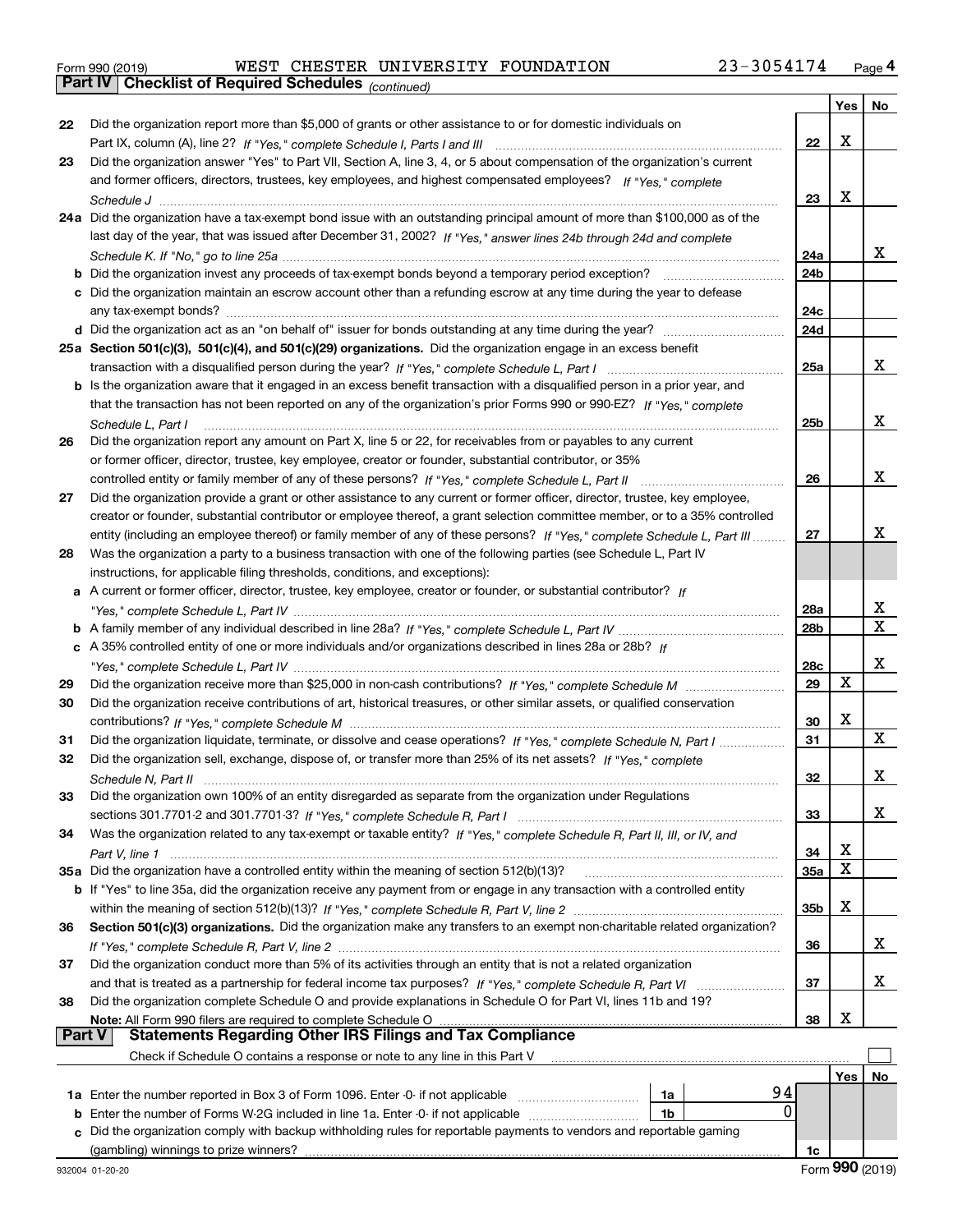| Form 990 (2019) |  | WEST CHESTER UNIVERSITY FOUNDATION |                                                                                                | 23-3054174 | Page $5$ |
|-----------------|--|------------------------------------|------------------------------------------------------------------------------------------------|------------|----------|
|                 |  |                                    | <b>Part V</b> Statements Regarding Other IRS Filings and Tax Compliance <sub>(continued)</sub> |            |          |

| Part V | Statements Regarding Other IRS Fillings and Tax Compilance<br>(continued)                                                                                                                                                                        |    |                |        |             |  |  |  |  |
|--------|--------------------------------------------------------------------------------------------------------------------------------------------------------------------------------------------------------------------------------------------------|----|----------------|--------|-------------|--|--|--|--|
|        |                                                                                                                                                                                                                                                  |    |                | Yes    | No          |  |  |  |  |
|        | 2a Enter the number of employees reported on Form W-3, Transmittal of Wage and Tax Statements,                                                                                                                                                   |    |                |        |             |  |  |  |  |
|        | filed for the calendar year ending with or within the year covered by this return<br>2a                                                                                                                                                          | 93 |                |        |             |  |  |  |  |
|        |                                                                                                                                                                                                                                                  |    | 2 <sub>b</sub> | х      |             |  |  |  |  |
|        |                                                                                                                                                                                                                                                  |    |                |        |             |  |  |  |  |
|        | 3a Did the organization have unrelated business gross income of \$1,000 or more during the year?                                                                                                                                                 |    |                |        |             |  |  |  |  |
|        |                                                                                                                                                                                                                                                  |    | 3b             | х      |             |  |  |  |  |
|        | 4a At any time during the calendar year, did the organization have an interest in, or a signature or other authority over, a                                                                                                                     |    |                |        |             |  |  |  |  |
|        |                                                                                                                                                                                                                                                  |    | 4a             |        | x           |  |  |  |  |
|        | <b>b</b> If "Yes," enter the name of the foreign country                                                                                                                                                                                         |    |                |        |             |  |  |  |  |
|        | See instructions for filing requirements for FinCEN Form 114, Report of Foreign Bank and Financial Accounts (FBAR).                                                                                                                              |    |                |        |             |  |  |  |  |
|        | 5a Was the organization a party to a prohibited tax shelter transaction at any time during the tax year?                                                                                                                                         |    | 5a             |        | х           |  |  |  |  |
|        |                                                                                                                                                                                                                                                  |    | 5 <sub>b</sub> |        | $\mathbf X$ |  |  |  |  |
| c      |                                                                                                                                                                                                                                                  |    | 5 <sub>c</sub> |        |             |  |  |  |  |
|        | 6a Does the organization have annual gross receipts that are normally greater than \$100,000, and did the organization solicit                                                                                                                   |    |                |        |             |  |  |  |  |
|        | any contributions that were not tax deductible as charitable contributions?                                                                                                                                                                      |    | 6a             |        | х           |  |  |  |  |
|        | <b>b</b> If "Yes," did the organization include with every solicitation an express statement that such contributions or gifts                                                                                                                    |    |                |        |             |  |  |  |  |
|        | were not tax deductible?                                                                                                                                                                                                                         |    | 6b             |        |             |  |  |  |  |
| 7      | Organizations that may receive deductible contributions under section 170(c).                                                                                                                                                                    |    |                |        |             |  |  |  |  |
| а      | Did the organization receive a payment in excess of \$75 made partly as a contribution and partly for goods and services provided to the payor?                                                                                                  |    | 7a             | х<br>х |             |  |  |  |  |
|        | <b>b</b> If "Yes," did the organization notify the donor of the value of the goods or services provided?                                                                                                                                         |    | 7b             |        |             |  |  |  |  |
|        | c Did the organization sell, exchange, or otherwise dispose of tangible personal property for which it was required                                                                                                                              |    |                |        | х           |  |  |  |  |
|        | to file Form 8282?<br>7d                                                                                                                                                                                                                         |    | 7с             |        |             |  |  |  |  |
|        | d If "Yes," indicate the number of Forms 8282 filed during the year                                                                                                                                                                              |    |                |        | х           |  |  |  |  |
| е      | Did the organization receive any funds, directly or indirectly, to pay premiums on a personal benefit contract?                                                                                                                                  |    | 7e<br>7f       |        | X           |  |  |  |  |
| f      | Did the organization, during the year, pay premiums, directly or indirectly, on a personal benefit contract?                                                                                                                                     |    | 7g             |        |             |  |  |  |  |
|        | If the organization received a contribution of qualified intellectual property, did the organization file Form 8899 as required?<br>g                                                                                                            |    |                |        |             |  |  |  |  |
| 8      | If the organization received a contribution of cars, boats, airplanes, or other vehicles, did the organization file a Form 1098-C?<br>h.<br>Sponsoring organizations maintaining donor advised funds. Did a donor advised fund maintained by the |    |                |        |             |  |  |  |  |
|        | sponsoring organization have excess business holdings at any time during the year?                                                                                                                                                               |    | 8              |        |             |  |  |  |  |
| 9      | Sponsoring organizations maintaining donor advised funds.                                                                                                                                                                                        |    |                |        |             |  |  |  |  |
| а      | Did the sponsoring organization make any taxable distributions under section 4966?                                                                                                                                                               |    | 9а             |        |             |  |  |  |  |
|        | <b>b</b> Did the sponsoring organization make a distribution to a donor, donor advisor, or related person?                                                                                                                                       |    | 9b             |        |             |  |  |  |  |
| 10     | Section 501(c)(7) organizations. Enter:                                                                                                                                                                                                          |    |                |        |             |  |  |  |  |
| а      | 10a<br>Initiation fees and capital contributions included on Part VIII, line 12 <i>manorana controllering</i>                                                                                                                                    |    |                |        |             |  |  |  |  |
|        | b Gross receipts, included on Form 990, Part VIII, line 12, for public use of club facilities<br>10b                                                                                                                                             |    |                |        |             |  |  |  |  |
| 11.    | Section 501(c)(12) organizations. Enter:                                                                                                                                                                                                         |    |                |        |             |  |  |  |  |
|        | 11a                                                                                                                                                                                                                                              |    |                |        |             |  |  |  |  |
|        | <b>b</b> Gross income from other sources (Do not net amounts due or paid to other sources against                                                                                                                                                |    |                |        |             |  |  |  |  |
|        | 11b                                                                                                                                                                                                                                              |    |                |        |             |  |  |  |  |
|        | 12a Section 4947(a)(1) non-exempt charitable trusts. Is the organization filing Form 990 in lieu of Form 1041?                                                                                                                                   |    | 12a            |        |             |  |  |  |  |
|        | 12b<br><b>b</b> If "Yes," enter the amount of tax-exempt interest received or accrued during the year                                                                                                                                            |    |                |        |             |  |  |  |  |
| 13     | Section 501(c)(29) qualified nonprofit health insurance issuers.                                                                                                                                                                                 |    |                |        |             |  |  |  |  |
|        | a Is the organization licensed to issue qualified health plans in more than one state?                                                                                                                                                           |    | 13а            |        |             |  |  |  |  |
|        | Note: See the instructions for additional information the organization must report on Schedule O.                                                                                                                                                |    |                |        |             |  |  |  |  |
|        | <b>b</b> Enter the amount of reserves the organization is required to maintain by the states in which the                                                                                                                                        |    |                |        |             |  |  |  |  |
|        | 13 <sub>b</sub>                                                                                                                                                                                                                                  |    |                |        |             |  |  |  |  |
|        | 13 <sub>c</sub>                                                                                                                                                                                                                                  |    |                |        |             |  |  |  |  |
|        | <b>14a</b> Did the organization receive any payments for indoor tanning services during the tax year?                                                                                                                                            |    | 14a            |        | х           |  |  |  |  |
|        |                                                                                                                                                                                                                                                  |    | 14b            |        |             |  |  |  |  |
| 15     | Is the organization subject to the section 4960 tax on payment(s) of more than \$1,000,000 in remuneration or                                                                                                                                    |    |                |        |             |  |  |  |  |
|        |                                                                                                                                                                                                                                                  |    | 15             |        | х           |  |  |  |  |
|        | If "Yes," see instructions and file Form 4720, Schedule N.                                                                                                                                                                                       |    |                |        |             |  |  |  |  |
| 16     | Is the organization an educational institution subject to the section 4968 excise tax on net investment income?                                                                                                                                  |    | 16             |        | х           |  |  |  |  |
|        | If "Yes," complete Form 4720, Schedule O.                                                                                                                                                                                                        |    |                |        |             |  |  |  |  |

Form (2019) **990**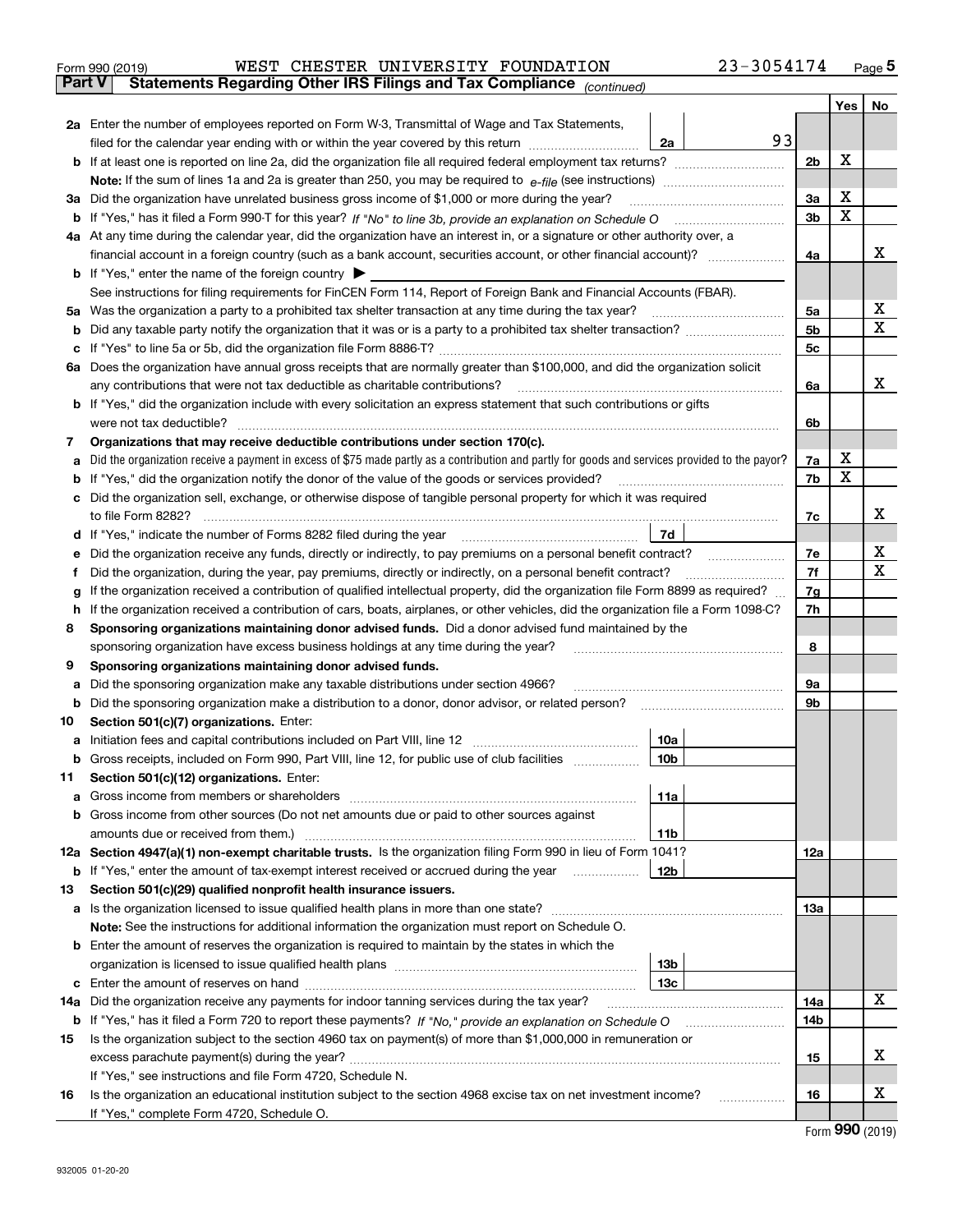|  | Form 990 (2019) |
|--|-----------------|
|  |                 |

| Form 990 (2019) |  | WEST CHESTER UNIVERSITY FOUNDATION                                                                               | 23-3054174                                                                                                                    | $P_{\text{aqe}}$ 6 |
|-----------------|--|------------------------------------------------------------------------------------------------------------------|-------------------------------------------------------------------------------------------------------------------------------|--------------------|
|                 |  |                                                                                                                  | Part VI   Governance, Management, and Disclosure For each "Yes" response to lines 2 through 7b below, and for a "No" response |                    |
|                 |  | to line 8a, 8b, or 10b below, describe the circumstances, processes, or changes on Schedule O. See instructions. |                                                                                                                               |                    |

|    | Check if Schedule O contains a response or note to any line in this Part VI                                                                                                                                                                                                                                                     |    |    |                 |     | $\lceil \text{X} \rceil$ |  |  |
|----|---------------------------------------------------------------------------------------------------------------------------------------------------------------------------------------------------------------------------------------------------------------------------------------------------------------------------------|----|----|-----------------|-----|--------------------------|--|--|
|    | <b>Section A. Governing Body and Management</b>                                                                                                                                                                                                                                                                                 |    |    |                 |     |                          |  |  |
|    |                                                                                                                                                                                                                                                                                                                                 |    |    |                 | Yes | No                       |  |  |
|    | <b>1a</b> Enter the number of voting members of the governing body at the end of the tax year<br>and a complete the complete state of the state of the state of the state of the state of the state of the state of the state of the state of the state of the state of the state of the state of the state of the state of the | 1a | 23 |                 |     |                          |  |  |
|    | If there are material differences in voting rights among members of the governing body, or if the governing                                                                                                                                                                                                                     |    |    |                 |     |                          |  |  |
|    | body delegated broad authority to an executive committee or similar committee, explain on Schedule O.                                                                                                                                                                                                                           |    |    |                 |     |                          |  |  |
| b  | Enter the number of voting members included on line 1a, above, who are independent                                                                                                                                                                                                                                              | 1b | 23 |                 |     |                          |  |  |
| 2  | Did any officer, director, trustee, or key employee have a family relationship or a business relationship with any other                                                                                                                                                                                                        |    |    |                 |     |                          |  |  |
|    | officer, director, trustee, or key employee?                                                                                                                                                                                                                                                                                    |    |    | $\mathbf{2}$    |     | X                        |  |  |
| З  | Did the organization delegate control over management duties customarily performed by or under the direct supervision                                                                                                                                                                                                           |    |    |                 |     |                          |  |  |
|    | of officers, directors, trustees, or key employees to a management company or other person?                                                                                                                                                                                                                                     |    |    | 3               |     | х                        |  |  |
| 4  | Did the organization make any significant changes to its governing documents since the prior Form 990 was filed?                                                                                                                                                                                                                |    |    | 4               |     | $\mathbf X$              |  |  |
| 5  | Did the organization become aware during the year of a significant diversion of the organization's assets?                                                                                                                                                                                                                      |    |    | 5               |     | X                        |  |  |
| 6  | Did the organization have members or stockholders?                                                                                                                                                                                                                                                                              |    |    | 6               |     | $\mathbf X$              |  |  |
|    | 7a Did the organization have members, stockholders, or other persons who had the power to elect or appoint one or                                                                                                                                                                                                               |    |    |                 |     |                          |  |  |
|    |                                                                                                                                                                                                                                                                                                                                 |    |    | 7a              |     | х                        |  |  |
|    | <b>b</b> Are any governance decisions of the organization reserved to (or subject to approval by) members, stockholders, or                                                                                                                                                                                                     |    |    |                 |     |                          |  |  |
|    | persons other than the governing body?                                                                                                                                                                                                                                                                                          |    |    | 7b              |     | х                        |  |  |
| 8  | Did the organization contemporaneously document the meetings held or written actions undertaken during the year by the following:                                                                                                                                                                                               |    |    |                 |     |                          |  |  |
| a  |                                                                                                                                                                                                                                                                                                                                 |    |    | 8a              | х   |                          |  |  |
| b  | Each committee with authority to act on behalf of the governing body?                                                                                                                                                                                                                                                           |    |    | 8b              | X   |                          |  |  |
| 9  | Is there any officer, director, trustee, or key employee listed in Part VII, Section A, who cannot be reached at the                                                                                                                                                                                                            |    |    |                 |     |                          |  |  |
|    |                                                                                                                                                                                                                                                                                                                                 |    |    | 9               |     | x                        |  |  |
|    | Section B. Policies <i>(This Section B requests information about policies not required by the Internal Revenue Code.)</i>                                                                                                                                                                                                      |    |    |                 |     |                          |  |  |
|    |                                                                                                                                                                                                                                                                                                                                 |    |    |                 | Yes | No                       |  |  |
|    |                                                                                                                                                                                                                                                                                                                                 |    |    | 10a             |     | х                        |  |  |
|    | <b>b</b> If "Yes," did the organization have written policies and procedures governing the activities of such chapters, affiliates,                                                                                                                                                                                             |    |    |                 |     |                          |  |  |
|    | and branches to ensure their operations are consistent with the organization's exempt purposes?                                                                                                                                                                                                                                 |    |    | 10 <sub>b</sub> |     |                          |  |  |
|    | 11a Has the organization provided a complete copy of this Form 990 to all members of its governing body before filing the form?                                                                                                                                                                                                 |    |    |                 |     |                          |  |  |
|    | <b>b</b> Describe in Schedule O the process, if any, used by the organization to review this Form 990.                                                                                                                                                                                                                          |    |    |                 | X   |                          |  |  |
|    |                                                                                                                                                                                                                                                                                                                                 |    |    |                 |     |                          |  |  |
|    |                                                                                                                                                                                                                                                                                                                                 |    |    |                 |     |                          |  |  |
|    | c Did the organization regularly and consistently monitor and enforce compliance with the policy? If "Yes." describe                                                                                                                                                                                                            |    |    |                 |     |                          |  |  |
|    | in Schedule O how this was done measured and the control of the control of the state of the control of the control of the control of the control of the control of the control of the control of the control of the control of                                                                                                  |    |    | 12c             | X   |                          |  |  |
| 13 | Did the organization have a written whistleblower policy?                                                                                                                                                                                                                                                                       |    |    | 13              | X   |                          |  |  |
| 14 | Did the organization have a written document retention and destruction policy?                                                                                                                                                                                                                                                  |    |    | 14              | X   |                          |  |  |
| 15 | Did the process for determining compensation of the following persons include a review and approval by independent                                                                                                                                                                                                              |    |    |                 |     |                          |  |  |
|    | persons, comparability data, and contemporaneous substantiation of the deliberation and decision?                                                                                                                                                                                                                               |    |    |                 |     |                          |  |  |
|    | a The organization's CEO, Executive Director, or top management official manufactured content of the organization's CEO, Executive Director, or top management official                                                                                                                                                         |    |    | 15a             | Χ   |                          |  |  |
|    | <b>b</b> Other officers or key employees of the organization                                                                                                                                                                                                                                                                    |    |    | 15 <sub>b</sub> | X   |                          |  |  |
|    | If "Yes" to line 15a or 15b, describe the process in Schedule O (see instructions).                                                                                                                                                                                                                                             |    |    |                 |     |                          |  |  |
|    | 16a Did the organization invest in, contribute assets to, or participate in a joint venture or similar arrangement with a                                                                                                                                                                                                       |    |    |                 |     |                          |  |  |
|    | taxable entity during the year?                                                                                                                                                                                                                                                                                                 |    |    | 16a             |     | X                        |  |  |
|    | b If "Yes," did the organization follow a written policy or procedure requiring the organization to evaluate its participation                                                                                                                                                                                                  |    |    |                 |     |                          |  |  |
|    | in joint venture arrangements under applicable federal tax law, and take steps to safeguard the organization's                                                                                                                                                                                                                  |    |    |                 |     |                          |  |  |
|    | exempt status with respect to such arrangements?                                                                                                                                                                                                                                                                                |    |    | 16b             |     |                          |  |  |
|    | <b>Section C. Disclosure</b>                                                                                                                                                                                                                                                                                                    |    |    |                 |     |                          |  |  |
| 17 | List the states with which a copy of this Form 990 is required to be filed ▶AK, CA, CO, DC, FL, KY, MD, MA, MI, ME, MN, ND                                                                                                                                                                                                      |    |    |                 |     |                          |  |  |
| 18 | Section 6104 requires an organization to make its Forms 1023 (1024 or 1024-A, if applicable), 990, and 990-T (Section 501(c)(3)s only) available                                                                                                                                                                                |    |    |                 |     |                          |  |  |
|    | for public inspection. Indicate how you made these available. Check all that apply.<br>$X$ Upon request                                                                                                                                                                                                                         |    |    |                 |     |                          |  |  |
|    | Own website<br>Another's website<br>Other (explain on Schedule O)                                                                                                                                                                                                                                                               |    |    |                 |     |                          |  |  |
| 19 | Describe on Schedule O whether (and if so, how) the organization made its governing documents, conflict of interest policy, and financial<br>statements available to the public during the tax year.                                                                                                                            |    |    |                 |     |                          |  |  |
| 20 | State the name, address, and telephone number of the person who possesses the organization's books and records                                                                                                                                                                                                                  |    |    |                 |     |                          |  |  |
|    | CINDY RAY, CFO - 610-430-4156                                                                                                                                                                                                                                                                                                   |    |    |                 |     |                          |  |  |
|    | 19382<br>202 CARTER DRIVE, WEST CHESTER, PA                                                                                                                                                                                                                                                                                     |    |    |                 |     |                          |  |  |
|    | SEE SCHEDULE O FOR FULL LIST OF STATES<br>932006 01-20-20                                                                                                                                                                                                                                                                       |    |    |                 |     | Form 990 (2019)          |  |  |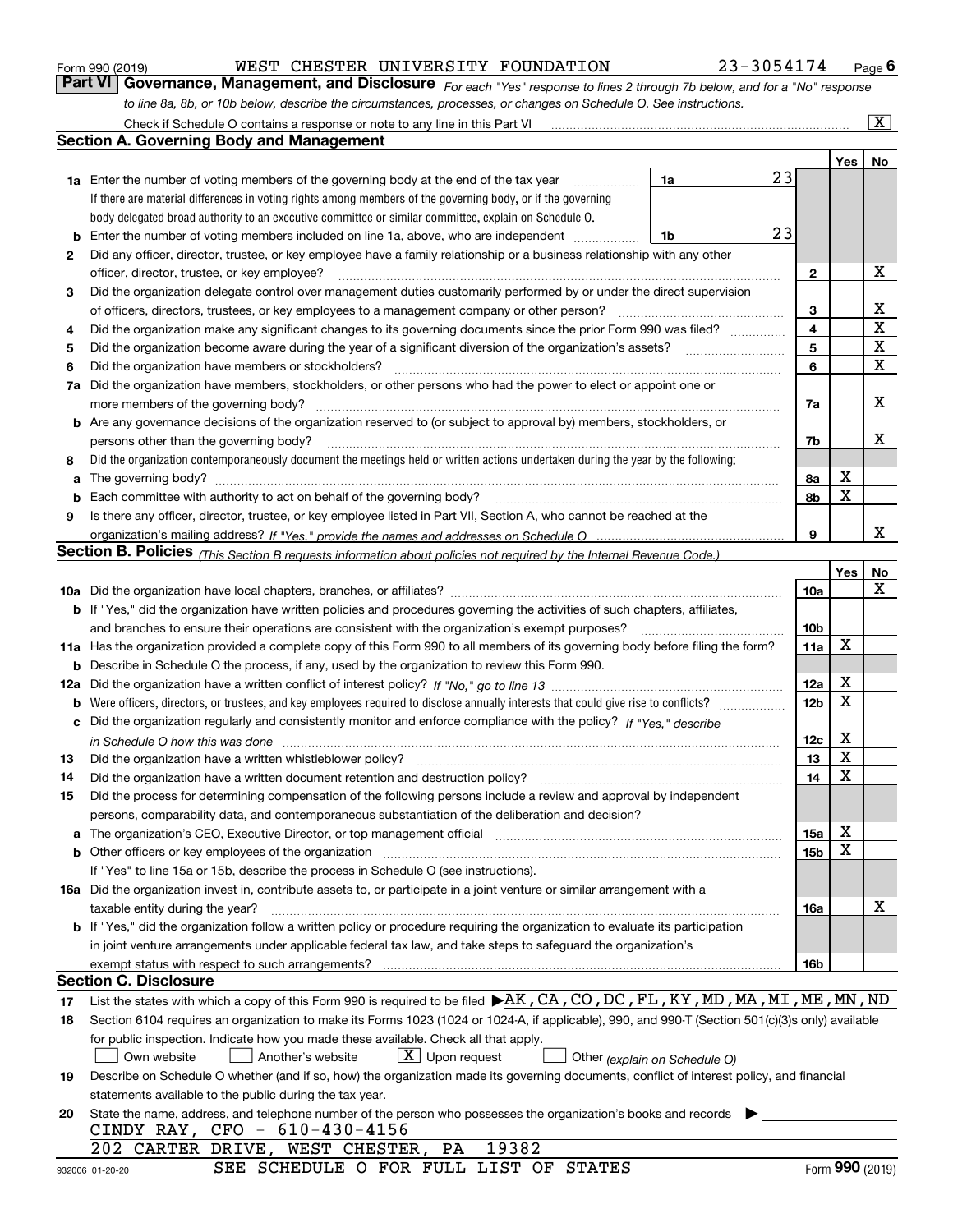$_{\rm Form}$  990 (2019) WEST CHESTER UNIVERSITY FOUNDATION 23-3054174  $_{\rm Page}$ 

 $\mathcal{L}^{\text{max}}$ 

**7Part VII Compensation of Officers, Directors, Trustees, Key Employees, Highest Compensated Employees, and Independent Contractors**

Check if Schedule O contains a response or note to any line in this Part VII

**Section A. Officers, Directors, Trustees, Key Employees, and Highest Compensated Employees**

**1a**  Complete this table for all persons required to be listed. Report compensation for the calendar year ending with or within the organization's tax year. **•** List all of the organization's current officers, directors, trustees (whether individuals or organizations), regardless of amount of compensation.

Enter -0- in columns (D), (E), and (F) if no compensation was paid.

 $\bullet$  List all of the organization's  $\,$ current key employees, if any. See instructions for definition of "key employee."

**•** List the organization's five current highest compensated employees (other than an officer, director, trustee, or key employee) who received reportable compensation (Box 5 of Form W-2 and/or Box 7 of Form 1099-MISC) of more than \$100,000 from the organization and any related organizations.

**•** List all of the organization's former officers, key employees, and highest compensated employees who received more than \$100,000 of reportable compensation from the organization and any related organizations.

**former directors or trustees**  ¥ List all of the organization's that received, in the capacity as a former director or trustee of the organization, more than \$10,000 of reportable compensation from the organization and any related organizations.

See instructions for the order in which to list the persons above.

Check this box if neither the organization nor any related organization compensated any current officer, director, or trustee.  $\mathcal{L}^{\text{max}}$ 

| (A)                             | (B)                    |                                         |                                                                  | (C)                     |              |                                  |        | (D)                 | (E)                              | (F)                      |
|---------------------------------|------------------------|-----------------------------------------|------------------------------------------------------------------|-------------------------|--------------|----------------------------------|--------|---------------------|----------------------------------|--------------------------|
| Name and title                  | Average                | Position<br>(do not check more than one |                                                                  |                         |              |                                  |        | Reportable          | Reportable                       | Estimated                |
|                                 | hours per              |                                         | box, unless person is both an<br>officer and a director/trustee) |                         |              |                                  |        | compensation        | compensation                     | amount of                |
|                                 | week                   |                                         |                                                                  |                         |              |                                  |        | from                | from related                     | other                    |
|                                 | (list any<br>hours for | ndividual trustee or director           |                                                                  |                         |              |                                  |        | the<br>organization | organizations<br>(W-2/1099-MISC) | compensation<br>from the |
|                                 | related                |                                         |                                                                  |                         |              |                                  |        | (W-2/1099-MISC)     |                                  | organization             |
|                                 | organizations          |                                         |                                                                  |                         |              |                                  |        |                     |                                  | and related              |
|                                 | below                  |                                         | nstitutional trustee                                             |                         |              |                                  |        |                     |                                  | organizations            |
|                                 | line)                  |                                         |                                                                  | Officer                 | Key employee | Highest compensated<br> employee | Former |                     |                                  |                          |
| (1)<br>CHRISTOPHER MOMINEY      | $\overline{22.50}$     |                                         |                                                                  |                         |              |                                  |        |                     |                                  |                          |
| CEO                             | 22.50                  |                                         |                                                                  | $\mathbf X$             |              |                                  |        | 233,740.            | 0.                               | 49,188.                  |
| (2)<br><b>JENNIFER COFFEY</b>   | 22.50                  |                                         |                                                                  |                         |              |                                  |        |                     |                                  |                          |
| (UNTIL 9/16/19)<br>CFO          | 22.50                  |                                         |                                                                  | X                       |              |                                  |        | 122,594.            | $\mathbf 0$ .                    | 31,770.                  |
| DEBRA CORNELIUS<br>(3)          | 45.00                  |                                         |                                                                  |                         |              |                                  |        |                     |                                  |                          |
| CHIEF DEVELOPMENT OFFICER       |                        |                                         |                                                                  |                         |              | X                                |        | 102,480.            | 0.                               | 40,846.                  |
| MARIE COLAPRETE<br>(4)          | 22.50                  |                                         |                                                                  |                         |              |                                  |        |                     |                                  |                          |
| CHIEF HR OFFICER                | 22.50                  |                                         |                                                                  | X                       |              |                                  |        | 109,753.            | $\mathbf 0$ .                    | 11,447.                  |
| CINDY RAY<br>(5)                | 0.00                   |                                         |                                                                  |                         |              |                                  |        |                     |                                  |                          |
| CFO (BEGAN 2/1/2020)            | 0.00                   |                                         |                                                                  | X                       |              |                                  |        | $\mathbf 0$ .       | $\mathbf 0$ .                    | 0.                       |
| (6)<br>JOHN H. BAKER            | 0.20                   |                                         |                                                                  |                         |              |                                  |        |                     |                                  |                          |
| PRESIDENT                       | 0.20                   | $\mathbf x$                             |                                                                  | X                       |              |                                  |        | $\mathbf 0$ .       | 0.                               | $\mathbf 0$ .            |
| COLONEL DEBORAH J. CHASE<br>(7) | 0.20                   |                                         |                                                                  |                         |              |                                  |        |                     |                                  |                          |
| VICE PRESIDENT                  | 0.20                   | $\mathbf X$                             |                                                                  | X                       |              |                                  |        | $\mathbf 0$ .       | $\mathbf 0$ .                    | $\mathbf 0$ .            |
| KATHLEEN LEIDHEISER<br>(8)      | 0.20                   |                                         |                                                                  |                         |              |                                  |        |                     |                                  |                          |
| <b>TREASURER</b>                | 0.20                   | $\mathbf X$                             |                                                                  | $\overline{\textbf{X}}$ |              |                                  |        | 0.                  | 0.                               | 0.                       |
| (9) DR. SANDRA F. MATHER        | 0.20                   |                                         |                                                                  |                         |              |                                  |        |                     |                                  |                          |
| <b>SECRETARY</b>                | 0.20                   | $\mathbf X$                             |                                                                  | X                       |              |                                  |        | 0.                  | $\mathbf 0$ .                    | $\mathbf 0$ .            |
| (10) DR. DAVID HOLVECK          | 0.20                   |                                         |                                                                  |                         |              |                                  |        |                     |                                  |                          |
| TRUSTEE                         | 0.20                   | $\mathbf X$                             |                                                                  |                         |              |                                  |        | 0.                  | 0.                               | $\mathbf 0$ .            |
| (11) DR. DONALD E. LEISEY       | 0.20                   |                                         |                                                                  |                         |              |                                  |        |                     |                                  |                          |
| <b>TRUSTEE</b>                  | 0.20                   | $\mathbf X$                             |                                                                  |                         |              |                                  |        | $\mathbf 0$ .       | $\mathbf 0$ .                    | $\mathbf 0$ .            |
| (12) DR. MAURY HOBERMAN         | 0.20                   |                                         |                                                                  |                         |              |                                  |        |                     |                                  |                          |
| TRUSTEE                         | 0.20                   | $\mathbf x$                             |                                                                  |                         |              |                                  |        | 0.                  | $\mathbf 0$ .                    | $0_{.}$                  |
| (13) EDWARD N. COLLISON         | 0.20                   |                                         |                                                                  |                         |              |                                  |        |                     |                                  |                          |
| <b>TRUSTEE</b>                  | 0.20                   | $\mathbf X$                             |                                                                  |                         |              |                                  |        | 0.                  | $\mathbf 0$ .                    | $\mathbf 0$ .            |
| (14) J. ALAN BUTCHER            | 0.20                   |                                         |                                                                  |                         |              |                                  |        |                     |                                  |                          |
| TRUSTEE                         | 0.20                   | $\mathbf x$                             |                                                                  |                         |              |                                  |        | 0.                  | $\mathbf 0$ .                    | $\mathbf 0$ .            |
| (15) JAMES SHINEHOUSE           | 0.20                   |                                         |                                                                  |                         |              |                                  |        |                     |                                  |                          |
| TRUSTEE                         | 0.20                   | $\mathbf X$                             |                                                                  |                         |              |                                  |        | 0.                  | $\mathbf 0$ .                    | 0.                       |
| (16) DR. JOAN M KAMINSKI        | 0.20                   |                                         |                                                                  |                         |              |                                  |        |                     |                                  |                          |
| TRUSTEE                         | 0.20                   | $\mathbf x$                             |                                                                  |                         |              |                                  |        | 0.                  | $\mathbf 0$ .                    | $\mathbf 0$ .            |
| (17) JOHN N. NICKOLAS           | 0.20                   |                                         |                                                                  |                         |              |                                  |        |                     |                                  |                          |
| TRUSTEE                         | 0.20                   | $\rm X$                                 |                                                                  |                         |              |                                  |        | 0.                  | 0.                               | 0.                       |

932007 01-20-20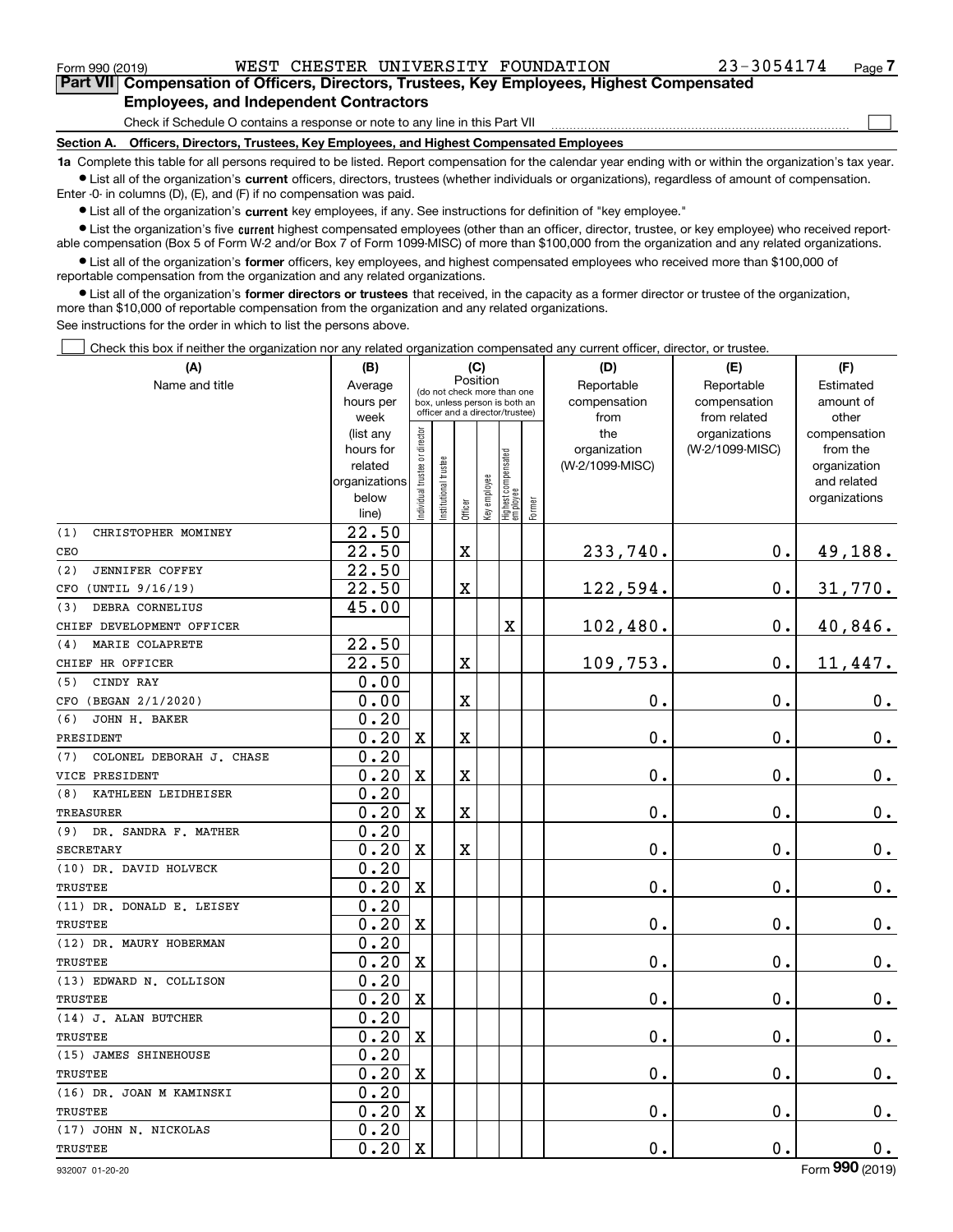| Form 990 (2019) |  |  |
|-----------------|--|--|
|                 |  |  |

Form 990 (2019) WEST CHESTER UNIVERSITY FOUNDATION 23-3054174 Page

**8** 23-3054174

| <b>Part VII</b><br>Section A. Officers, Directors, Trustees, Key Employees, and Highest Compensated Employees (continued)                                                              |                        |                                |                                 |          |              |                                   |        |                            |                                  |                                      |              |                          |               |
|----------------------------------------------------------------------------------------------------------------------------------------------------------------------------------------|------------------------|--------------------------------|---------------------------------|----------|--------------|-----------------------------------|--------|----------------------------|----------------------------------|--------------------------------------|--------------|--------------------------|---------------|
| (A)                                                                                                                                                                                    | (B)                    |                                |                                 | (C)      |              |                                   |        | (D)                        | (E)                              |                                      |              | (F)                      |               |
| Name and title                                                                                                                                                                         | Average                |                                | (do not check more than one     | Position |              |                                   |        | Reportable                 | Reportable                       |                                      |              | Estimated                |               |
|                                                                                                                                                                                        | hours per              |                                | box, unless person is both an   |          |              |                                   |        | compensation               | compensation                     |                                      |              | amount of                |               |
|                                                                                                                                                                                        | week                   |                                | officer and a director/trustee) |          |              |                                   |        | from                       | from related                     |                                      |              | other                    |               |
|                                                                                                                                                                                        | (list any<br>hours for | Individual trustee or director |                                 |          |              |                                   |        | the<br>organization        | organizations<br>(W-2/1099-MISC) |                                      |              | compensation<br>from the |               |
|                                                                                                                                                                                        | related                |                                |                                 |          |              |                                   |        | (W-2/1099-MISC)            |                                  |                                      |              | organization             |               |
|                                                                                                                                                                                        | organizations          |                                | nstitutional trustee            |          |              |                                   |        |                            |                                  |                                      |              | and related              |               |
|                                                                                                                                                                                        | below                  |                                |                                 |          | Key employee |                                   |        |                            |                                  |                                      |              | organizations            |               |
|                                                                                                                                                                                        | line)                  |                                |                                 | Officer  |              | Highest compensated<br>  employee | Former |                            |                                  |                                      |              |                          |               |
| (18) LEWIS RAIBLEY, III                                                                                                                                                                | 0.20                   |                                |                                 |          |              |                                   |        |                            |                                  |                                      |              |                          |               |
| TRUSTEE                                                                                                                                                                                | 0.20                   | $\mathbf X$                    |                                 |          |              |                                   |        | 0.                         |                                  | 0.                                   |              |                          | 0.            |
| (19) MAY VAN                                                                                                                                                                           | 0.20                   |                                |                                 |          |              |                                   |        |                            |                                  |                                      |              |                          |               |
| TRUSTEE                                                                                                                                                                                | 0.20                   | $\mathbf X$                    |                                 |          |              |                                   |        | 0.                         |                                  | $\mathbf 0$ .                        |              |                          | $0_{.}$       |
| (20) MICHAEL PEICH                                                                                                                                                                     | 0.20                   |                                |                                 |          |              |                                   |        |                            |                                  |                                      |              |                          |               |
| TRUSTEE                                                                                                                                                                                | 0.20                   | $\mathbf X$                    |                                 |          |              |                                   |        | 0.                         |                                  | 0.                                   |              |                          | $0_{.}$       |
| (21) MILLIE CASSIDY                                                                                                                                                                    | 0.20                   |                                |                                 |          |              |                                   |        |                            |                                  |                                      |              |                          |               |
| TRUSTEE                                                                                                                                                                                | 0.20                   | $\mathbf X$                    |                                 |          |              |                                   |        | 0.                         |                                  | 0.                                   |              |                          | $0_{.}$       |
| (22) DR. TAHANY NAGGAR                                                                                                                                                                 | 0.20                   |                                |                                 |          |              |                                   |        |                            |                                  |                                      |              |                          |               |
| TRUSTEE                                                                                                                                                                                | 0.20                   | $\mathbf X$                    |                                 |          |              |                                   |        | 0.                         |                                  | 0.                                   |              |                          | $0_{.}$       |
| (23) KEITH BEALE                                                                                                                                                                       | 0.20                   |                                |                                 |          |              |                                   |        |                            |                                  |                                      |              |                          |               |
| TRUSTEE                                                                                                                                                                                | 0.20                   | $\mathbf X$                    |                                 |          |              |                                   |        | 0.                         |                                  | 0.                                   |              |                          | $\mathbf 0$ . |
| (24) ROBERT PLUCIENIK                                                                                                                                                                  | 0.20                   |                                |                                 |          |              |                                   |        |                            |                                  |                                      |              |                          |               |
| TRUSTEE                                                                                                                                                                                | 0.20                   | $\mathbf X$                    |                                 |          |              |                                   |        | 0.                         |                                  | 0.                                   |              |                          | 0.            |
| (25) ERIC BOSSARD                                                                                                                                                                      | 0.20                   |                                |                                 |          |              |                                   |        |                            |                                  |                                      |              |                          |               |
| TRUSTEE                                                                                                                                                                                | 0.20                   | $\mathbf X$                    |                                 |          |              |                                   |        | 0.                         |                                  | $\mathbf 0$ .                        |              |                          | $0$ .         |
| (26) KRISTEN GIBBONS FEDEN                                                                                                                                                             | 0.20                   |                                |                                 |          |              |                                   |        |                            |                                  |                                      |              |                          |               |
| TRUSTEE                                                                                                                                                                                | 0.20                   | $\mathbf x$                    |                                 |          |              |                                   |        | 0.                         |                                  | $\mathbf 0$ .                        |              |                          | 0.            |
| 1b Subtotal                                                                                                                                                                            |                        |                                |                                 |          |              |                                   |        | 568, 567.<br>$\mathbf 0$ . |                                  | $\overline{0}$ .<br>$\overline{0}$ . |              | 133, 251.                |               |
| c Total from continuation sheets to Part VII, Section A                                                                                                                                |                        |                                |                                 |          |              |                                   |        | 568,567.                   |                                  | $\overline{0}$ .                     |              | 133,251.                 | 0.            |
| d                                                                                                                                                                                      |                        |                                |                                 |          |              |                                   |        |                            |                                  |                                      |              |                          |               |
| Total number of individuals (including but not limited to those listed above) who received more than \$100,000 of reportable<br>$\mathbf{2}$                                           |                        |                                |                                 |          |              |                                   |        |                            |                                  |                                      |              |                          | 4             |
| compensation from the organization >                                                                                                                                                   |                        |                                |                                 |          |              |                                   |        |                            |                                  |                                      |              | Yes                      | <b>No</b>     |
|                                                                                                                                                                                        |                        |                                |                                 |          |              |                                   |        |                            |                                  |                                      |              |                          |               |
| Did the organization list any former officer, director, trustee, key employee, or highest compensated employee on<br>3                                                                 |                        |                                |                                 |          |              |                                   |        |                            |                                  |                                      |              |                          | х             |
| line 1a? If "Yes," complete Schedule J for such individual<br>For any individual listed on line 1a, is the sum of reportable compensation and other compensation from the organization |                        |                                |                                 |          |              |                                   |        |                            |                                  |                                      | 3            |                          |               |
| 4                                                                                                                                                                                      |                        |                                |                                 |          |              |                                   |        |                            |                                  |                                      | 4            | X                        |               |
| Did any person listed on line 1a receive or accrue compensation from any unrelated organization or individual for services<br>5                                                        |                        |                                |                                 |          |              |                                   |        |                            |                                  |                                      |              |                          |               |
|                                                                                                                                                                                        |                        |                                |                                 |          |              |                                   |        |                            |                                  |                                      | 5            |                          | х             |
| <b>Section B. Independent Contractors</b>                                                                                                                                              |                        |                                |                                 |          |              |                                   |        |                            |                                  |                                      |              |                          |               |
| Complete this table for your five highest compensated independent contractors that received more than \$100,000 of compensation from<br>1                                              |                        |                                |                                 |          |              |                                   |        |                            |                                  |                                      |              |                          |               |
| the organization. Report compensation for the calendar year ending with or within the organization's tax year.                                                                         |                        |                                |                                 |          |              |                                   |        |                            |                                  |                                      |              |                          |               |
| (A)                                                                                                                                                                                    |                        |                                |                                 |          |              |                                   |        | (B)                        |                                  |                                      | (C)          |                          |               |
| Name and business address                                                                                                                                                              |                        |                                |                                 |          |              |                                   |        | Description of services    |                                  |                                      | Compensation |                          |               |
| ARAMARK SERVICES, INC, 700 SOUTH HIGH                                                                                                                                                  |                        |                                |                                 |          |              |                                   |        |                            |                                  |                                      |              |                          |               |
| STREET, WEST CHESTER, PA 19383                                                                                                                                                         |                        |                                |                                 |          |              |                                   |        | FOOD SERVICES              |                                  |                                      |              | 170,884.                 |               |
| FLEMING & VAN METRE ADVERTISING INC.                                                                                                                                                   |                        |                                |                                 |          |              |                                   |        |                            |                                  |                                      |              |                          |               |
| PO BOX 1239, CHADDS FORD, PA 19317                                                                                                                                                     |                        |                                |                                 |          |              |                                   |        | <b>MARKETING</b>           |                                  |                                      |              | 144,981.                 |               |
| BAKER TILLY US, LLP                                                                                                                                                                    |                        |                                |                                 |          |              |                                   |        |                            |                                  |                                      |              |                          |               |
| PO BOX 78975, MILWAUKEE, WI 52378                                                                                                                                                      |                        |                                |                                 |          |              |                                   |        | ACCOUNTING SERVICES        |                                  |                                      |              | 133,680.                 |               |
|                                                                                                                                                                                        |                        |                                |                                 |          |              |                                   |        |                            |                                  |                                      |              |                          |               |
|                                                                                                                                                                                        |                        |                                |                                 |          |              |                                   |        |                            |                                  |                                      |              |                          |               |
|                                                                                                                                                                                        |                        |                                |                                 |          |              |                                   |        |                            |                                  |                                      |              |                          |               |

**2**Total number of independent contractors (including but not limited to those listed above) who received more than \$100,000 of compensation from the organization 3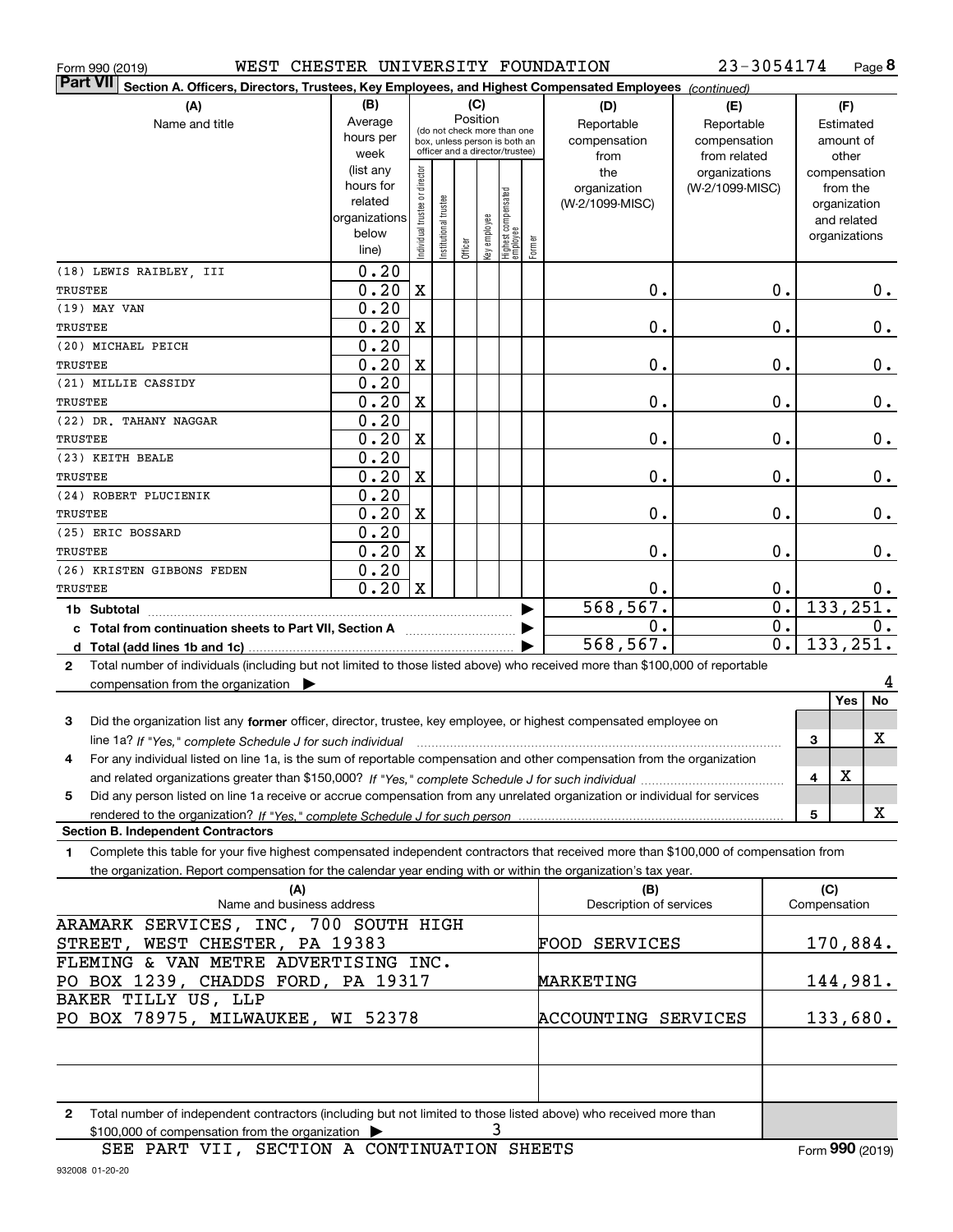| WEST<br>Form 990                                                                                                          | CHESTER UNIVERSITY FOUNDATION |                                |                       |         |              |                              |        |                     | 23-3054174                       |                          |
|---------------------------------------------------------------------------------------------------------------------------|-------------------------------|--------------------------------|-----------------------|---------|--------------|------------------------------|--------|---------------------|----------------------------------|--------------------------|
| <b>Part VII</b><br>Section A. Officers, Directors, Trustees, Key Employees, and Highest Compensated Employees (continued) |                               |                                |                       |         |              |                              |        |                     |                                  |                          |
| (A)                                                                                                                       | (B)                           |                                |                       |         | (C)          |                              |        | (D)                 | (E)                              | (F)                      |
| Name and title                                                                                                            | Average                       |                                |                       |         | Position     |                              |        | Reportable          | Reportable                       | Estimated                |
|                                                                                                                           | hours                         |                                |                       |         |              | (check all that apply)       |        | compensation        | compensation                     | amount of                |
|                                                                                                                           | per                           |                                |                       |         |              |                              |        | from                | from related                     | other                    |
|                                                                                                                           | week<br>(list any             |                                |                       |         |              |                              |        | the<br>organization | organizations<br>(W-2/1099-MISC) | compensation<br>from the |
|                                                                                                                           | hours for                     |                                |                       |         |              |                              |        | (W-2/1099-MISC)     |                                  | organization             |
|                                                                                                                           | related                       |                                |                       |         |              |                              |        |                     |                                  | and related              |
|                                                                                                                           | organizations                 |                                |                       |         |              |                              |        |                     |                                  | organizations            |
|                                                                                                                           | below                         | Individual trustee or director | Institutional trustee | Officer | Key employee | Highest compensated employee | Former |                     |                                  |                          |
|                                                                                                                           | line)                         |                                |                       |         |              |                              |        |                     |                                  |                          |
| (27) MARISA TILGHMAN                                                                                                      | 0.20                          |                                |                       |         |              |                              |        |                     |                                  |                          |
| TRUSTEE                                                                                                                   | 0.20                          | $\mathbf X$                    |                       |         |              |                              |        | $\mathbf 0$ .       | $0$ .                            | 0.                       |
| (28) PAUL D. EMRICK                                                                                                       | 0.20                          |                                |                       |         |              |                              |        |                     |                                  |                          |
| TRUSTEE                                                                                                                   | 0.20                          | $\mathbf X$                    |                       |         |              |                              |        | $\mathbf 0$ .       | $\mathbf 0$ .                    | 0.                       |
|                                                                                                                           |                               |                                |                       |         |              |                              |        |                     |                                  |                          |
|                                                                                                                           |                               |                                |                       |         |              |                              |        |                     |                                  |                          |
|                                                                                                                           |                               |                                |                       |         |              |                              |        |                     |                                  |                          |
|                                                                                                                           |                               |                                |                       |         |              |                              |        |                     |                                  |                          |
|                                                                                                                           |                               |                                |                       |         |              |                              |        |                     |                                  |                          |
|                                                                                                                           |                               |                                |                       |         |              |                              |        |                     |                                  |                          |
|                                                                                                                           |                               |                                |                       |         |              |                              |        |                     |                                  |                          |
|                                                                                                                           |                               |                                |                       |         |              |                              |        |                     |                                  |                          |
|                                                                                                                           |                               |                                |                       |         |              |                              |        |                     |                                  |                          |
|                                                                                                                           |                               |                                |                       |         |              |                              |        |                     |                                  |                          |
|                                                                                                                           |                               |                                |                       |         |              |                              |        |                     |                                  |                          |
|                                                                                                                           |                               |                                |                       |         |              |                              |        |                     |                                  |                          |
|                                                                                                                           |                               |                                |                       |         |              |                              |        |                     |                                  |                          |
|                                                                                                                           |                               |                                |                       |         |              |                              |        |                     |                                  |                          |
|                                                                                                                           |                               |                                |                       |         |              |                              |        |                     |                                  |                          |
|                                                                                                                           |                               |                                |                       |         |              |                              |        |                     |                                  |                          |
|                                                                                                                           |                               |                                |                       |         |              |                              |        |                     |                                  |                          |
|                                                                                                                           |                               |                                |                       |         |              |                              |        |                     |                                  |                          |
|                                                                                                                           |                               |                                |                       |         |              |                              |        |                     |                                  |                          |
|                                                                                                                           |                               |                                |                       |         |              |                              |        |                     |                                  |                          |
|                                                                                                                           |                               |                                |                       |         |              |                              |        |                     |                                  |                          |
|                                                                                                                           |                               |                                |                       |         |              |                              |        |                     |                                  |                          |
|                                                                                                                           |                               |                                |                       |         |              |                              |        |                     |                                  |                          |
|                                                                                                                           |                               |                                |                       |         |              |                              |        |                     |                                  |                          |
|                                                                                                                           |                               |                                |                       |         |              |                              |        |                     |                                  |                          |
|                                                                                                                           |                               |                                |                       |         |              |                              |        |                     |                                  |                          |
|                                                                                                                           |                               |                                |                       |         |              |                              |        |                     |                                  |                          |
|                                                                                                                           |                               |                                |                       |         |              |                              |        |                     |                                  |                          |
|                                                                                                                           |                               |                                |                       |         |              |                              |        |                     |                                  |                          |
|                                                                                                                           |                               |                                |                       |         |              |                              |        |                     |                                  |                          |
|                                                                                                                           |                               |                                |                       |         |              |                              |        |                     |                                  |                          |
|                                                                                                                           |                               |                                |                       |         |              |                              |        |                     |                                  |                          |
|                                                                                                                           |                               |                                |                       |         |              |                              |        |                     |                                  |                          |
|                                                                                                                           |                               |                                |                       |         |              |                              |        |                     |                                  |                          |
|                                                                                                                           |                               |                                |                       |         |              |                              |        |                     |                                  |                          |
|                                                                                                                           |                               |                                |                       |         |              |                              |        |                     |                                  |                          |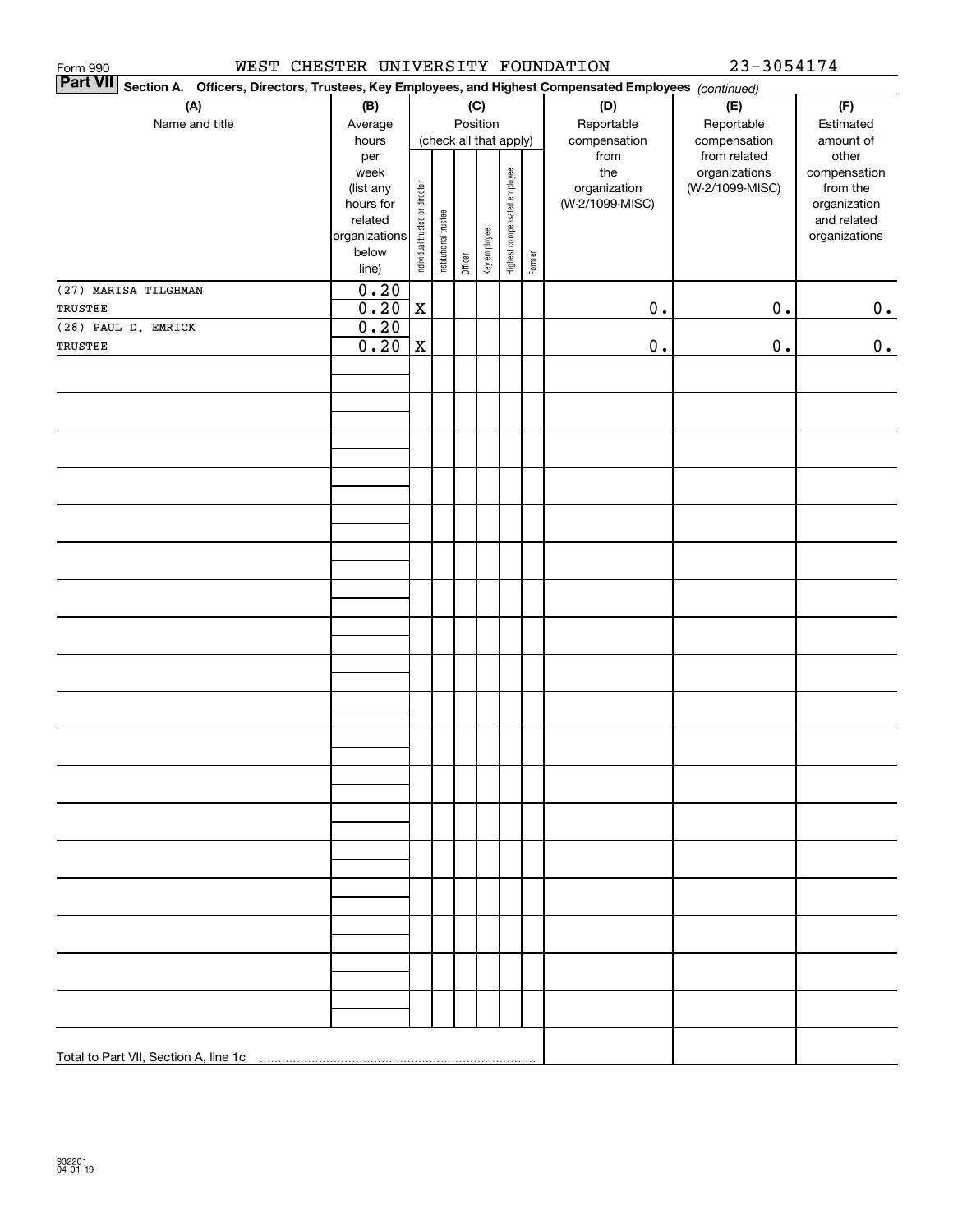|                                                           |                  | Check if Schedule O contains a response or note to any line in this Part VIII |                |                |                      |                           |                      |                                              |                                      |                                                                 |
|-----------------------------------------------------------|------------------|-------------------------------------------------------------------------------|----------------|----------------|----------------------|---------------------------|----------------------|----------------------------------------------|--------------------------------------|-----------------------------------------------------------------|
|                                                           |                  |                                                                               |                |                |                      |                           | (A)<br>Total revenue | (B)<br>Related or exempt<br>function revenue | (C)<br>Unrelated<br>business revenue | (D)<br>Revenue excluded<br>from tax under<br>sections 512 - 514 |
|                                                           |                  | 1 a Federated campaigns                                                       | .              | 1a             |                      |                           |                      |                                              |                                      |                                                                 |
|                                                           |                  | <b>b</b> Membership dues                                                      |                | 1b             |                      |                           |                      |                                              |                                      |                                                                 |
|                                                           |                  | c Fundraising events                                                          |                | 1 <sub>c</sub> |                      | 62,625.                   |                      |                                              |                                      |                                                                 |
| Contributions, Gifts, Grants<br>and Other Similar Amounts |                  | d Related organizations                                                       |                | 1d             |                      |                           |                      |                                              |                                      |                                                                 |
|                                                           |                  | e Government grants (contributions)                                           |                | 1e             |                      |                           |                      |                                              |                                      |                                                                 |
|                                                           |                  | f All other contributions, gifts, grants, and                                 |                |                |                      |                           |                      |                                              |                                      |                                                                 |
|                                                           |                  | similar amounts not included above                                            |                | 1f             |                      | 4,726,506.                |                      |                                              |                                      |                                                                 |
|                                                           |                  | Noncash contributions included in lines 1a-1f                                 |                | $1g$ \$        |                      | 281, 275.                 |                      |                                              |                                      |                                                                 |
|                                                           |                  |                                                                               |                |                |                      |                           | 4,789,131.           |                                              |                                      |                                                                 |
|                                                           |                  |                                                                               |                |                |                      | <b>Business Code</b>      |                      |                                              |                                      |                                                                 |
|                                                           | 2 a              | CONTRACT REVENUE                                                              |                |                |                      | 611710                    | 1,591,000.           | 1,591,000.                                   |                                      |                                                                 |
| Program Service<br>Revenue                                | b                | WCU FACILITY COORDINATION                                                     |                |                |                      | 611710                    | 130,243.             | 130,243.                                     |                                      |                                                                 |
|                                                           |                  | ADVANCEMENT ASSOCIATE REIMBURSEME                                             |                |                |                      | 611710                    | 48,395.              | 48,395.                                      |                                      |                                                                 |
|                                                           |                  | d NC EVENT REVENUE                                                            |                |                |                      | 611710                    | 42,319.              | 42,319.                                      |                                      |                                                                 |
|                                                           |                  | SPONSORSHIP REVENUE                                                           |                |                |                      | 611710                    | 11,080.              | 11,080.                                      |                                      |                                                                 |
|                                                           |                  | f All other program service revenue                                           |                |                |                      |                           |                      |                                              |                                      |                                                                 |
|                                                           | a                |                                                                               |                |                |                      |                           | 1,823,037.           |                                              |                                      |                                                                 |
|                                                           | 3                | Investment income (including dividends, interest, and                         |                |                |                      |                           |                      |                                              |                                      |                                                                 |
|                                                           |                  |                                                                               |                |                |                      |                           | 985,729.             |                                              | $-2,459.$                            | 988,188.                                                        |
|                                                           | 4                | Income from investment of tax-exempt bond proceeds                            |                |                |                      |                           |                      |                                              |                                      |                                                                 |
|                                                           | 5                |                                                                               |                |                |                      |                           |                      |                                              |                                      |                                                                 |
|                                                           |                  |                                                                               |                | (i) Real       |                      | (ii) Personal             |                      |                                              |                                      |                                                                 |
|                                                           |                  | 6 a Gross rents<br>.                                                          | 6а             | 71,251.        |                      |                           |                      |                                              |                                      |                                                                 |
|                                                           | b                | Less: rental expenses                                                         | 6b             | 224,385.       |                      |                           |                      |                                              |                                      |                                                                 |
|                                                           |                  | Rental income or (loss)                                                       | 6c             | $-153, 134.$   |                      |                           |                      |                                              |                                      |                                                                 |
|                                                           |                  | d Net rental income or (loss)                                                 |                |                |                      |                           | $-153, 134.$         |                                              | $-1,512.$                            | $-151,622.$                                                     |
|                                                           |                  | 7 a Gross amount from sales of                                                |                | (i) Securities |                      | (ii) Other                |                      |                                              |                                      |                                                                 |
|                                                           |                  | assets other than inventory                                                   | 7a             | 1,182,999.     |                      | 2,210,000.                |                      |                                              |                                      |                                                                 |
|                                                           |                  | <b>b</b> Less: cost or other basis                                            |                |                |                      |                           |                      |                                              |                                      |                                                                 |
|                                                           |                  | and sales expenses                                                            | 7 <sub>b</sub> |                |                      | $1,049,527.$ $2,223,140.$ |                      |                                              |                                      |                                                                 |
| Revenue                                                   |                  | <b>c</b> Gain or (loss) $\ldots$                                              | 7c             | 133, 472.      |                      | $-13,140.$                |                      |                                              |                                      |                                                                 |
|                                                           |                  |                                                                               |                |                |                      |                           | 120,332.             |                                              |                                      | 120,332.                                                        |
| <b>Othe</b>                                               |                  | 8 a Gross income from fundraising events (not                                 |                |                |                      |                           |                      |                                              |                                      |                                                                 |
|                                                           |                  | including $$$                                                                 |                | 62,625. of     |                      |                           |                      |                                              |                                      |                                                                 |
|                                                           |                  | contributions reported on line 1c). See                                       |                |                |                      |                           |                      |                                              |                                      |                                                                 |
|                                                           |                  |                                                                               |                |                | 8a                   | 47,711.<br>63,596.        |                      |                                              |                                      |                                                                 |
|                                                           |                  |                                                                               |                |                | 8b                   |                           | $-15,885.$           |                                              |                                      | $-15,885.$                                                      |
|                                                           |                  | c Net income or (loss) from fundraising events                                |                |                |                      | ▶                         |                      |                                              |                                      |                                                                 |
|                                                           |                  | 9 a Gross income from gaming activities. See                                  |                |                |                      | 30,440.                   |                      |                                              |                                      |                                                                 |
|                                                           |                  |                                                                               |                |                | 9a<br>9 <sub>b</sub> | 6,300.                    |                      |                                              |                                      |                                                                 |
|                                                           |                  |                                                                               |                |                |                      |                           | 24,140.              |                                              |                                      | 24,140.                                                         |
|                                                           |                  | c Net income or (loss) from gaming activities                                 |                |                |                      | ▶                         |                      |                                              |                                      |                                                                 |
|                                                           |                  | 10 a Gross sales of inventory, less returns                                   |                |                |                      |                           |                      |                                              |                                      |                                                                 |
|                                                           |                  |                                                                               |                |                | 10a                  |                           |                      |                                              |                                      |                                                                 |
|                                                           |                  | <b>b</b> Less: cost of goods sold                                             |                |                | 10b                  |                           |                      |                                              |                                      |                                                                 |
|                                                           |                  | <b>c</b> Net income or (loss) from sales of inventory                         |                |                |                      | <b>Business Code</b>      |                      |                                              |                                      |                                                                 |
|                                                           |                  | 11 a BAD DEBT RECOVERY                                                        |                |                |                      | 900099                    | 25,497.              |                                              |                                      | 25,497.                                                         |
|                                                           |                  |                                                                               |                |                |                      |                           |                      |                                              |                                      |                                                                 |
|                                                           | b                |                                                                               |                |                |                      |                           |                      |                                              |                                      |                                                                 |
| Miscellaneous<br>Revenue                                  | с                |                                                                               |                |                |                      |                           |                      |                                              |                                      |                                                                 |
|                                                           |                  |                                                                               |                |                |                      |                           | 25,497.              |                                              |                                      |                                                                 |
|                                                           |                  |                                                                               |                |                |                      |                           | 7,598,847.           | 1,823,037.                                   | $-3,971.$                            | 990,650.                                                        |
|                                                           | 12 <sup>12</sup> |                                                                               |                |                |                      |                           |                      |                                              |                                      |                                                                 |

Form 990 (2019) WEST CHESTER UNIVERSITY FOUNDATION 23-3054I74 Page

WEST CHESTER UNIVERSITY FOUNDATION

**9**

23-3054174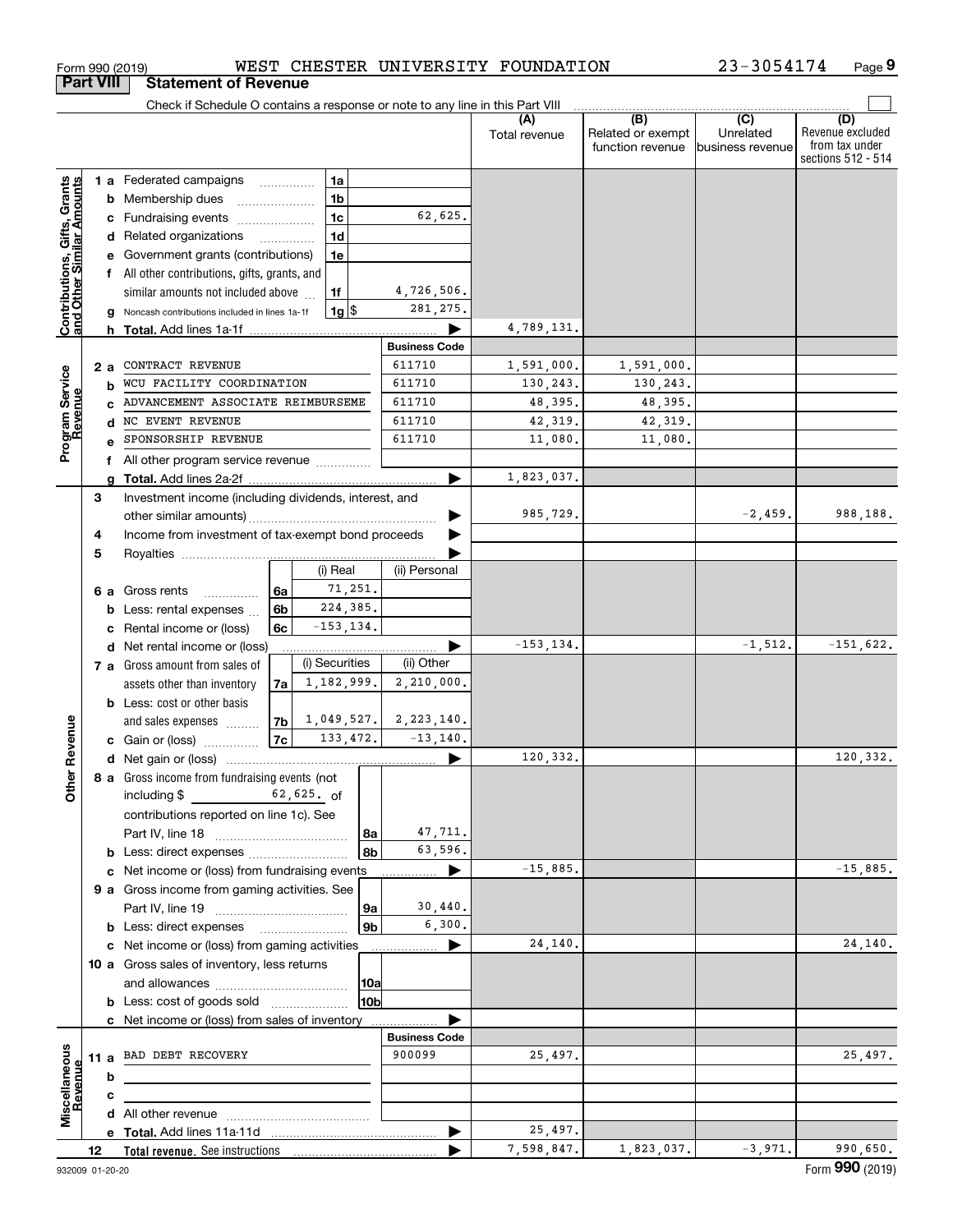Form 990 (2019) WEST CHESTER UNIVERSITY FOUNDATION 23-3054174 Page

330,546. 88,010. 151,627. 4,093. 766. 1,020. 101,170. 32,430. 49,253. 40,924. 46,959. 103,825.

27,236. 283. 14,406.

115,611.

301.

 $144,624.$  1,340. 685.  $3,079.$   $9,627.$   $22,954.$  $19,223.$  8,860. 7,089. 5,181,334. 1,654,112. 1,836,048.

 $1.$  273,454.  $2,533.$  40,067.

209,636. 18,398.

5,672. 105,299.

Fundraising expenses

 $\mathcal{L}^{\text{max}}$ 

#### **(A)**<br>Total expenses **(C)** (C) (C)<br>
penses Program service Management and Fundrai<br>
expenses general expenses expen **123** Grants and other assistance to foreign **4567891011abcdef***Section 501(c)(3) and 501(c)(4) organizations must complete all columns. All other organizations must complete column (A).* Grants and other assistance to domestic organizations and domestic governments. See Part IV, line 21 Compensation not included above to disqualified persons (as defined under section 4958(f)(1)) and persons described in section 4958(c)(3)(B)  $\quad \ldots \ldots \ldots$ Pension plan accruals and contributions (include section 401(k) and 403(b) employer contributions) Professional fundraising services. See Part IV, line 17 Check if Schedule O contains a response or note to any line in this Part IX [CO] [CO] [CO] [CD] [CD] [CD] [CD] Program service expensesGrants and other assistance to domestic individuals. See Part IV, line 22 ~~~~~~~~~~~~~~~~~ organizations, foreign governments, and foreign individuals. See Part IV, lines 15 and 16  $\ldots$ Benefits paid to or for members .................... Compensation of current officers, directors, trustees, and key employees  $\ldots$   $\ldots$   $\ldots$   $\ldots$   $\ldots$ Other salaries and wages ~~~~~~~~~~ Other employee benefits ~~~~~~~~~~ Payroll taxes ~~~~~~~~~~~~~~~~ Fees for services (nonemployees): Management ~~~~~~~~~~~~~~~~ Legal ~~~~~~~~~~~~~~~~~~~~ Accounting ~~~~~~~~~~~~~~~~~ Lobbying ~~~~~~~~~~~~~~~~~~lnvestment management fees ....................... *Do not include amounts reported on lines 6b, 7b, 8b, 9b, and 10b of Part VIII.* **Part IX Statement of Functional Expenses** 2,182,537. 1,511,032. 291,434. 1,828,582. 157,847. 374,056. 160,451. 65,318. 16,720. 102,516. 2,182,537. 1,511,032. 291,434. 484,377. 306,673. 1,037,532.  $32,567.$  28,893. 96,387. 47,364. 57,617. 269,075. 34,720. 43,536. 82,195.  $65,318.$ 16,720. 102,516.

570,183. 5,879. 182,853. 191,708.

110,971. 41,925.

115,611.

273,455. 42,600.

301. 228,034. 146,649. 35,660. 35,172. 8,671,494.

**1213141516**column (A) amount, list line 11g expenses on Sch O.) Advertising and promotion www.communication Office expenses ~~~~~~~~~~~~~~~Information technology ~~~~~~~~~~~ Royalties ~~~~~~~~~~~~~~~~~~ Occupancy ~~~~~~~~~~~~~~~~~

Other. (If line 11g amount exceeds 10% of line 25,

**171819202122**Travel ……………………………………………… Payments of travel or entertainment expenses for any federal, state, or local public officials Conferences, conventions, and meetings Interest ……………………………………………… Payments to affiliates ~~~~~~~~~~~~ Depreciation, depletion, and amortization  $\,\,\ldots\,\,$ 

**2324abc**PRIZES AND AWARDS Other expenses. Itemize expenses not covered above (List miscellaneous expenses on line 24e. If line 24e amount exceeds 10% of line 25, column (A) amount, list line 24e expenses on Schedule O.) InsuranceUBIT MEALS AND ENTERTAINMENT

**Total functional expenses.**  Add lines 1 through 24e **d**LICENSES, FEES, DEV **e** All other expenses **25**

Check here  $\begin{array}{|c|c|c|c|c|}\hline \text{ } & \text{ if following SOP 98-2 (ASC 958-720)} \hline \end{array}$ **Joint costs.** Complete this line only if the organization **26**reported in column (B) joint costs from a combined educational campaign and fundraising solicitation.

**g**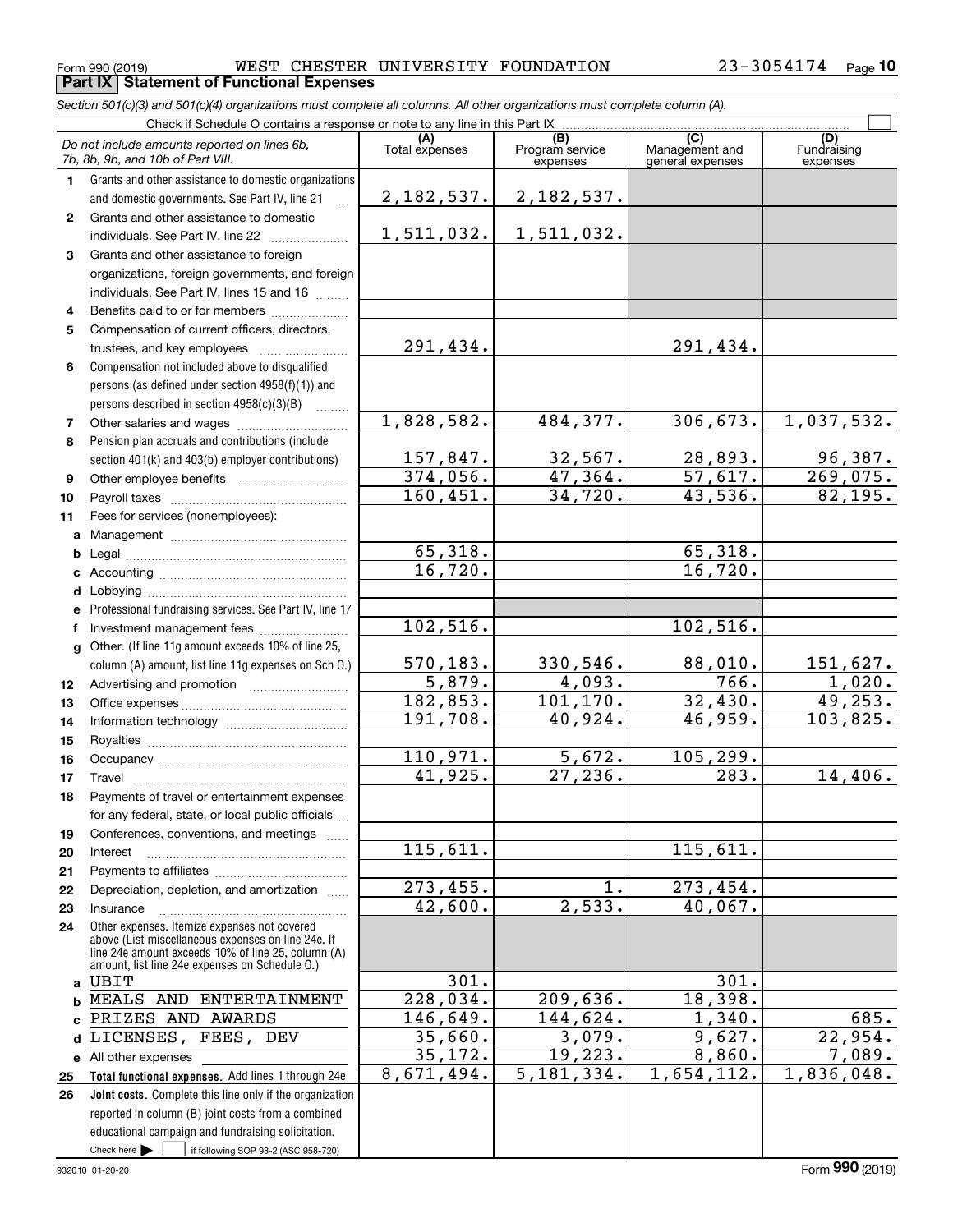| Form 990 (2019) |  | WEST | <b>CHESTER</b> | UNIVERSITY FOUNDATION |  | 3054174<br>ົດ ຊ _<br>ر ہ | Page |
|-----------------|--|------|----------------|-----------------------|--|--------------------------|------|
|-----------------|--|------|----------------|-----------------------|--|--------------------------|------|

|                             |    |                                                                                                                 |                 |                                 | (A)<br>Beginning of year           |                         | (B)<br>End of year |
|-----------------------------|----|-----------------------------------------------------------------------------------------------------------------|-----------------|---------------------------------|------------------------------------|-------------------------|--------------------|
|                             | 1  |                                                                                                                 |                 |                                 | 516, 148.                          | $\mathbf{1}$            | 332,397.           |
|                             | 2  |                                                                                                                 |                 |                                 | 9,349,296.                         | $\overline{\mathbf{2}}$ | 12, 196, 222.      |
|                             | 3  |                                                                                                                 |                 |                                 | 3,312,138.                         | $\mathbf{3}$            | 3, 207, 573.       |
|                             | 4  |                                                                                                                 |                 |                                 | 297,996.                           | $\overline{4}$          | 137,593.           |
|                             | 5  | Loans and other receivables from any current or former officer, director,                                       |                 |                                 |                                    |                         |                    |
|                             |    | trustee, key employee, creator or founder, substantial contributor, or 35%                                      |                 |                                 |                                    |                         |                    |
|                             |    | controlled entity or family member of any of these persons                                                      |                 |                                 |                                    | 5                       |                    |
|                             | 6  | Loans and other receivables from other disqualified persons (as defined                                         |                 |                                 |                                    |                         |                    |
|                             |    | under section $4958(f)(1)$ , and persons described in section $4958(c)(3)(B)$                                   |                 | 6                               |                                    |                         |                    |
|                             | 7  |                                                                                                                 |                 |                                 | $\overline{7}$                     |                         |                    |
| Assets                      | 8  |                                                                                                                 |                 | 2,829.                          | 8                                  | 2,643.                  |                    |
|                             | 9  | Prepaid expenses and deferred charges                                                                           |                 |                                 | $\overline{112}, \overline{437}$ . | $\boldsymbol{9}$        | 76,422.            |
|                             |    | <b>10a</b> Land, buildings, and equipment: cost or other                                                        |                 |                                 |                                    |                         |                    |
|                             |    | basis. Complete Part VI of Schedule D  10a                                                                      |                 | $\frac{7,825,715.}{2,488,705.}$ |                                    |                         |                    |
|                             |    | <b>b</b> Less: accumulated depreciation                                                                         | 10 <sub>b</sub> |                                 | 7,774,848.                         | 10 <sub>c</sub>         | 5,337,010.         |
|                             | 11 |                                                                                                                 |                 |                                 | 21, 178, 508.                      | 11                      | 22,022,800.        |
|                             | 12 |                                                                                                                 |                 |                                 | 12                                 |                         |                    |
|                             | 13 |                                                                                                                 |                 | 13                              |                                    |                         |                    |
|                             | 14 |                                                                                                                 |                 | 14                              |                                    |                         |                    |
|                             | 15 |                                                                                                                 | 5,028,834.      | 15                              | 2,078,009.                         |                         |                    |
|                             | 16 |                                                                                                                 |                 |                                 | 47,573,034.                        | 16                      | 45,390,669.        |
|                             | 17 |                                                                                                                 |                 |                                 | 625,881.                           | 17                      | 621, 240.          |
|                             | 18 |                                                                                                                 |                 | 18                              |                                    |                         |                    |
|                             | 19 | Deferred revenue manual contracts and contracts and contracts are contracted and contracts are contracted and c |                 | 19                              |                                    |                         |                    |
|                             | 20 |                                                                                                                 |                 | 20                              |                                    |                         |                    |
|                             | 21 | Escrow or custodial account liability. Complete Part IV of Schedule D                                           |                 |                                 |                                    | 21                      |                    |
|                             | 22 | Loans and other payables to any current or former officer, director,                                            |                 |                                 |                                    |                         |                    |
| Liabilities                 |    | trustee, key employee, creator or founder, substantial contributor, or 35%                                      |                 |                                 |                                    |                         |                    |
|                             |    | controlled entity or family member of any of these persons                                                      |                 |                                 |                                    | 22                      |                    |
|                             | 23 | Secured mortgages and notes payable to unrelated third parties                                                  |                 | .                               | 4,444,281.                         | 23                      | 2,638,234.         |
|                             | 24 |                                                                                                                 |                 |                                 |                                    | 24                      | 610,000.           |
|                             | 25 | Other liabilities (including federal income tax, payables to related third                                      |                 |                                 |                                    |                         |                    |
|                             |    | parties, and other liabilities not included on lines 17-24). Complete Part X                                    |                 |                                 |                                    |                         |                    |
|                             |    | of Schedule D                                                                                                   |                 |                                 |                                    | 25                      |                    |
|                             | 26 |                                                                                                                 |                 |                                 | $5,070,162.$ 26                    |                         | 3,869,474.         |
|                             |    | Organizations that follow FASB ASC 958, check here $\blacktriangleright \lfloor X \rfloor$                      |                 |                                 |                                    |                         |                    |
|                             |    | and complete lines 27, 28, 32, and 33.                                                                          |                 |                                 |                                    |                         |                    |
|                             | 27 |                                                                                                                 |                 |                                 | 12,052,345.                        | 27                      | 9,025,048.         |
|                             | 28 |                                                                                                                 |                 |                                 | 30,450,527.                        | 28                      | 32,496,147.        |
|                             |    | Organizations that do not follow FASB ASC 958, check here $\blacktriangleright$                                 |                 |                                 |                                    |                         |                    |
| Net Assets or Fund Balances |    | and complete lines 29 through 33.                                                                               |                 |                                 |                                    |                         |                    |
|                             | 29 |                                                                                                                 |                 |                                 |                                    | 29                      |                    |
|                             | 30 | Paid-in or capital surplus, or land, building, or equipment fund                                                |                 |                                 |                                    | 30                      |                    |
|                             | 31 | Retained earnings, endowment, accumulated income, or other funds                                                |                 |                                 |                                    | 31                      |                    |
|                             | 32 |                                                                                                                 |                 |                                 | 42,502,872.                        | 32                      | 41,521,195.        |
|                             | 33 |                                                                                                                 |                 |                                 | $\overline{47,573,034}$ .          | 33                      | 45,390,669.        |

Form (2019) **990**

## **Part X Balance Sheet**

| Form 990 (2019 |  |  |
|----------------|--|--|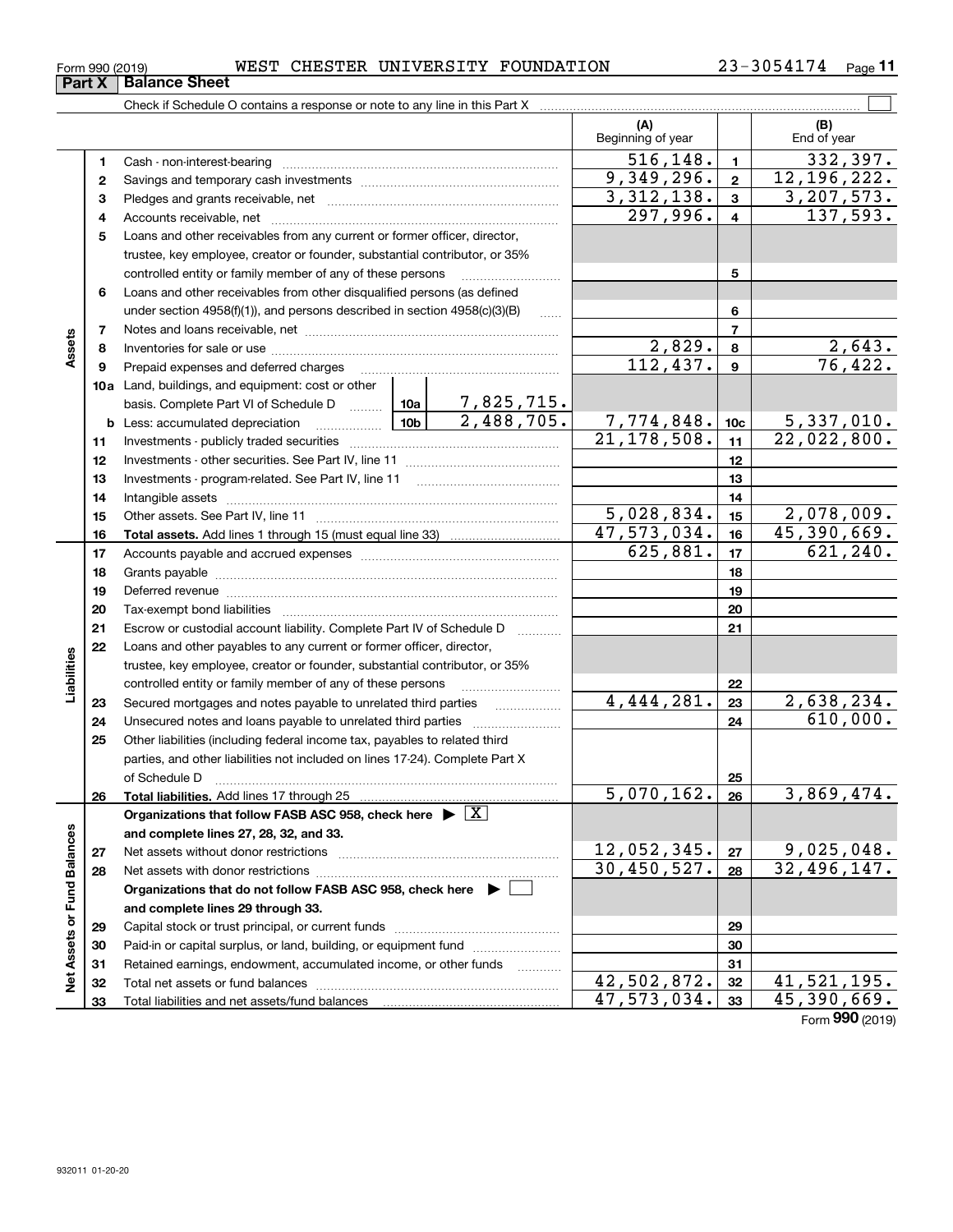| Part XI<br><b>Reconciliation of Net Assets</b><br>7,598,847.<br>$\mathbf 1$<br>1<br>8,671,494.<br>$\overline{2}$<br>Total expenses (must equal Part IX, column (A), line 25)<br>2<br>$-1,072,647.$<br>3<br>Revenue less expenses. Subtract line 2 from line 1<br>3<br>42,502,872.<br>$\overline{\mathbf{4}}$<br>4<br>77,673.<br>5<br>Net unrealized gains (losses) on investments<br>5<br>6<br>6<br>$\overline{7}$<br>Investment expenses<br>7 | Page $12$               |
|------------------------------------------------------------------------------------------------------------------------------------------------------------------------------------------------------------------------------------------------------------------------------------------------------------------------------------------------------------------------------------------------------------------------------------------------|-------------------------|
|                                                                                                                                                                                                                                                                                                                                                                                                                                                |                         |
|                                                                                                                                                                                                                                                                                                                                                                                                                                                | $\overline{\mathbf{x}}$ |
|                                                                                                                                                                                                                                                                                                                                                                                                                                                |                         |
|                                                                                                                                                                                                                                                                                                                                                                                                                                                |                         |
|                                                                                                                                                                                                                                                                                                                                                                                                                                                |                         |
|                                                                                                                                                                                                                                                                                                                                                                                                                                                |                         |
|                                                                                                                                                                                                                                                                                                                                                                                                                                                |                         |
|                                                                                                                                                                                                                                                                                                                                                                                                                                                |                         |
|                                                                                                                                                                                                                                                                                                                                                                                                                                                |                         |
|                                                                                                                                                                                                                                                                                                                                                                                                                                                |                         |
| 8<br>Prior period adjustments<br>8                                                                                                                                                                                                                                                                                                                                                                                                             |                         |
| 13,297.<br>$\mathbf{9}$<br>Other changes in net assets or fund balances (explain on Schedule O)<br>9                                                                                                                                                                                                                                                                                                                                           |                         |
| Net assets or fund balances at end of year. Combine lines 3 through 9 (must equal Part X, line 32,<br>10                                                                                                                                                                                                                                                                                                                                       |                         |
| 41,521,195.<br>10                                                                                                                                                                                                                                                                                                                                                                                                                              |                         |
| <b>Part XII Financial Statements and Reporting</b>                                                                                                                                                                                                                                                                                                                                                                                             |                         |
|                                                                                                                                                                                                                                                                                                                                                                                                                                                |                         |
| Yes                                                                                                                                                                                                                                                                                                                                                                                                                                            | No                      |
| $\boxed{\mathbf{X}}$ Accrual<br>Accounting method used to prepare the Form 990: <u>June</u> Cash<br>Other<br>1                                                                                                                                                                                                                                                                                                                                 |                         |
| If the organization changed its method of accounting from a prior year or checked "Other," explain in Schedule O.                                                                                                                                                                                                                                                                                                                              |                         |
| 2a Were the organization's financial statements compiled or reviewed by an independent accountant?<br>2a                                                                                                                                                                                                                                                                                                                                       | Χ                       |
| If "Yes," check a box below to indicate whether the financial statements for the year were compiled or reviewed on a                                                                                                                                                                                                                                                                                                                           |                         |
| separate basis, consolidated basis, or both:                                                                                                                                                                                                                                                                                                                                                                                                   |                         |
| Separate basis<br>Both consolidated and separate basis<br>Consolidated basis                                                                                                                                                                                                                                                                                                                                                                   |                         |
| X<br><b>b</b> Were the organization's financial statements audited by an independent accountant?<br>2 <sub>b</sub>                                                                                                                                                                                                                                                                                                                             |                         |
| If "Yes," check a box below to indicate whether the financial statements for the year were audited on a separate basis,                                                                                                                                                                                                                                                                                                                        |                         |
| consolidated basis, or both:                                                                                                                                                                                                                                                                                                                                                                                                                   |                         |
| $\boxed{\mathbf{X}}$ Consolidated basis<br>Separate basis<br>Both consolidated and separate basis                                                                                                                                                                                                                                                                                                                                              |                         |
| c If "Yes" to line 2a or 2b, does the organization have a committee that assumes responsibility for oversight of the audit,                                                                                                                                                                                                                                                                                                                    |                         |
| X<br>2c                                                                                                                                                                                                                                                                                                                                                                                                                                        |                         |
| If the organization changed either its oversight process or selection process during the tax year, explain on Schedule O.                                                                                                                                                                                                                                                                                                                      |                         |
| 3a As a result of a federal award, was the organization required to undergo an audit or audits as set forth in the Single Audit                                                                                                                                                                                                                                                                                                                |                         |
| Act and OMB Circular A-133?<br>За                                                                                                                                                                                                                                                                                                                                                                                                              | x                       |
| b If "Yes," did the organization undergo the required audit or audits? If the organization did not undergo the required audit                                                                                                                                                                                                                                                                                                                  |                         |
| 3b<br><b>nnn</b>                                                                                                                                                                                                                                                                                                                                                                                                                               |                         |

Form (2019) **990**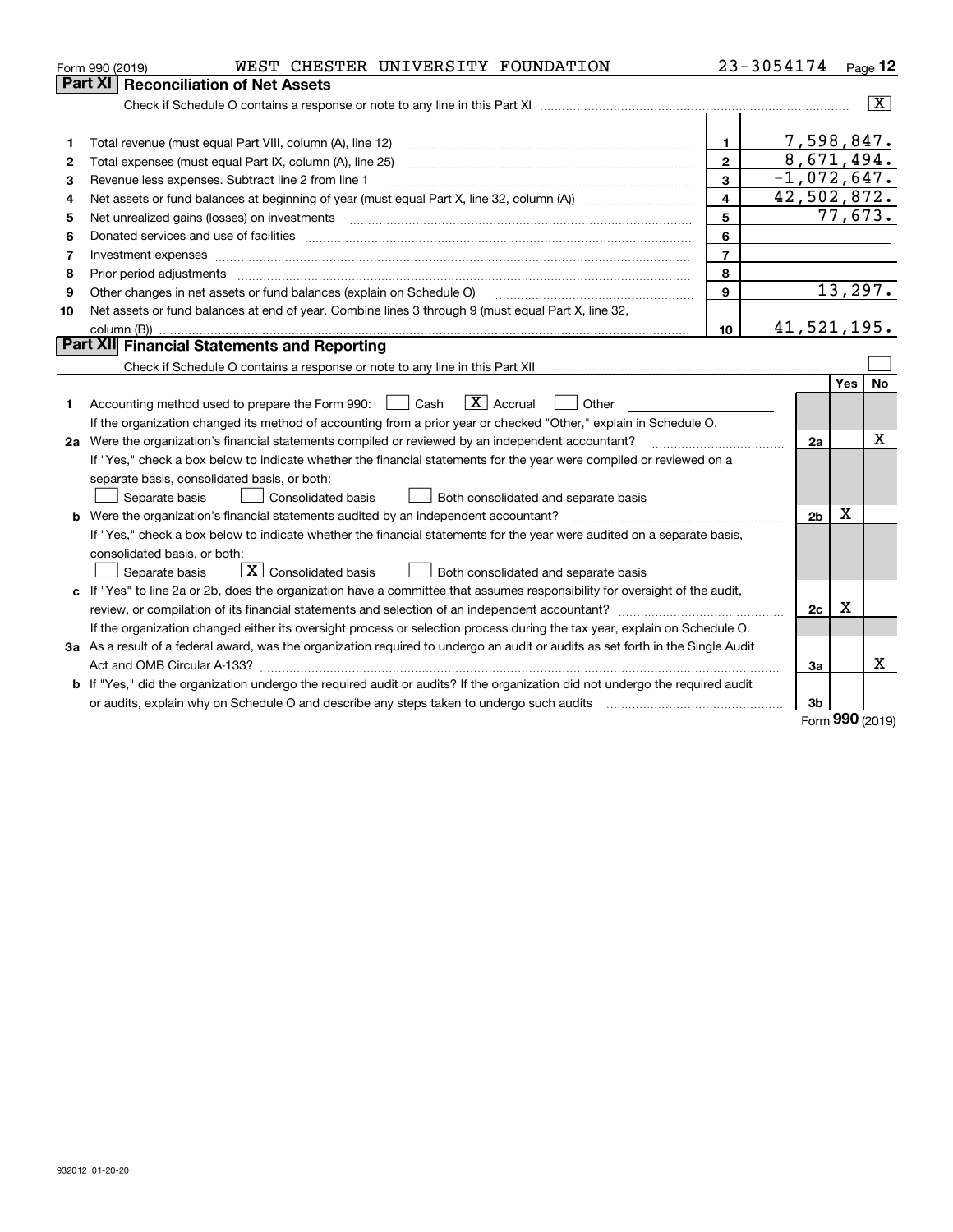| <b>SCHEDULE A</b> |  |  |  |  |  |  |
|-------------------|--|--|--|--|--|--|
|-------------------|--|--|--|--|--|--|

**(Form 990 or 990-EZ)**

## **Public Charity Status and Public Support**

**Complete if the organization is a section 501(c)(3) organization or a section 4947(a)(1) nonexempt charitable trust. | Attach to Form 990 or Form 990-EZ.** 

| OMB No. 1545-0047            |
|------------------------------|
| 2019                         |
| Open to Public<br>Inspection |

| Attach to Form 990 or Form 990-EZ.<br>Department of the Treasury<br>Internal Revenue Service<br>$\blacktriangleright$ Go to www.irs.gov/Form990 for instructions and the latest information. |                 |                                               |  |                                                                        |                                                                                                                                               |                             | <b>Open to Public</b><br><b>Inspection</b> |                            |  |                                       |  |  |
|----------------------------------------------------------------------------------------------------------------------------------------------------------------------------------------------|-----------------|-----------------------------------------------|--|------------------------------------------------------------------------|-----------------------------------------------------------------------------------------------------------------------------------------------|-----------------------------|--------------------------------------------|----------------------------|--|---------------------------------------|--|--|
|                                                                                                                                                                                              |                 | Name of the organization                      |  |                                                                        |                                                                                                                                               |                             |                                            |                            |  | <b>Employer identification number</b> |  |  |
|                                                                                                                                                                                              |                 |                                               |  |                                                                        | WEST CHESTER UNIVERSITY FOUNDATION                                                                                                            |                             |                                            |                            |  | $23 - 3054174$                        |  |  |
|                                                                                                                                                                                              | <b>Part I</b>   |                                               |  |                                                                        | Reason for Public Charity Status (All organizations must complete this part.) See instructions.                                               |                             |                                            |                            |  |                                       |  |  |
|                                                                                                                                                                                              |                 |                                               |  |                                                                        | The organization is not a private foundation because it is: (For lines 1 through 12, check only one box.)                                     |                             |                                            |                            |  |                                       |  |  |
| 1.                                                                                                                                                                                           |                 |                                               |  |                                                                        | A church, convention of churches, or association of churches described in section 170(b)(1)(A)(i).                                            |                             |                                            |                            |  |                                       |  |  |
| 2                                                                                                                                                                                            |                 |                                               |  |                                                                        | A school described in section 170(b)(1)(A)(ii). (Attach Schedule E (Form 990 or 990-EZ).)                                                     |                             |                                            |                            |  |                                       |  |  |
| 3                                                                                                                                                                                            |                 |                                               |  |                                                                        | A hospital or a cooperative hospital service organization described in section 170(b)(1)(A)(iii).                                             |                             |                                            |                            |  |                                       |  |  |
| 4                                                                                                                                                                                            |                 |                                               |  |                                                                        | A medical research organization operated in conjunction with a hospital described in section 170(b)(1)(A)(iii). Enter the hospital's name,    |                             |                                            |                            |  |                                       |  |  |
|                                                                                                                                                                                              |                 | city, and state:                              |  |                                                                        |                                                                                                                                               |                             |                                            |                            |  |                                       |  |  |
| 5                                                                                                                                                                                            | $\mid$ X $\mid$ |                                               |  |                                                                        | An organization operated for the benefit of a college or university owned or operated by a governmental unit described in                     |                             |                                            |                            |  |                                       |  |  |
|                                                                                                                                                                                              |                 |                                               |  | section 170(b)(1)(A)(iv). (Complete Part II.)                          |                                                                                                                                               |                             |                                            |                            |  |                                       |  |  |
| 6                                                                                                                                                                                            |                 |                                               |  |                                                                        | A federal, state, or local government or governmental unit described in section 170(b)(1)(A)(v).                                              |                             |                                            |                            |  |                                       |  |  |
| 7                                                                                                                                                                                            |                 |                                               |  |                                                                        | An organization that normally receives a substantial part of its support from a governmental unit or from the general public described in     |                             |                                            |                            |  |                                       |  |  |
|                                                                                                                                                                                              |                 | section 170(b)(1)(A)(vi). (Complete Part II.) |  |                                                                        |                                                                                                                                               |                             |                                            |                            |  |                                       |  |  |
| 8                                                                                                                                                                                            |                 |                                               |  |                                                                        | A community trust described in section 170(b)(1)(A)(vi). (Complete Part II.)                                                                  |                             |                                            |                            |  |                                       |  |  |
| 9                                                                                                                                                                                            |                 |                                               |  |                                                                        | An agricultural research organization described in section 170(b)(1)(A)(ix) operated in conjunction with a land-grant college                 |                             |                                            |                            |  |                                       |  |  |
|                                                                                                                                                                                              |                 |                                               |  |                                                                        | or university or a non-land-grant college of agriculture (see instructions). Enter the name, city, and state of the college or                |                             |                                            |                            |  |                                       |  |  |
|                                                                                                                                                                                              |                 | university:                                   |  |                                                                        |                                                                                                                                               |                             |                                            |                            |  |                                       |  |  |
| 10                                                                                                                                                                                           |                 |                                               |  |                                                                        | An organization that normally receives: (1) more than 33 1/3% of its support from contributions, membership fees, and gross receipts from     |                             |                                            |                            |  |                                       |  |  |
|                                                                                                                                                                                              |                 |                                               |  |                                                                        | activities related to its exempt functions - subject to certain exceptions, and (2) no more than 33 1/3% of its support from gross investment |                             |                                            |                            |  |                                       |  |  |
|                                                                                                                                                                                              |                 |                                               |  |                                                                        | income and unrelated business taxable income (less section 511 tax) from businesses acquired by the organization after June 30, 1975.         |                             |                                            |                            |  |                                       |  |  |
|                                                                                                                                                                                              |                 |                                               |  | See section 509(a)(2). (Complete Part III.)                            |                                                                                                                                               |                             |                                            |                            |  |                                       |  |  |
| 11                                                                                                                                                                                           |                 |                                               |  |                                                                        | An organization organized and operated exclusively to test for public safety. See section 509(a)(4).                                          |                             |                                            |                            |  |                                       |  |  |
| 12                                                                                                                                                                                           |                 |                                               |  |                                                                        | An organization organized and operated exclusively for the benefit of, to perform the functions of, or to carry out the purposes of one or    |                             |                                            |                            |  |                                       |  |  |
|                                                                                                                                                                                              |                 |                                               |  |                                                                        | more publicly supported organizations described in section 509(a)(1) or section 509(a)(2). See section 509(a)(3). Check the box in            |                             |                                            |                            |  |                                       |  |  |
|                                                                                                                                                                                              |                 |                                               |  |                                                                        | lines 12a through 12d that describes the type of supporting organization and complete lines 12e, 12f, and 12g.                                |                             |                                            |                            |  |                                       |  |  |
| а                                                                                                                                                                                            |                 |                                               |  |                                                                        | Type I. A supporting organization operated, supervised, or controlled by its supported organization(s), typically by giving                   |                             |                                            |                            |  |                                       |  |  |
|                                                                                                                                                                                              |                 |                                               |  |                                                                        | the supported organization(s) the power to regularly appoint or elect a majority of the directors or trustees of the supporting               |                             |                                            |                            |  |                                       |  |  |
|                                                                                                                                                                                              |                 |                                               |  | organization. You must complete Part IV, Sections A and B.             |                                                                                                                                               |                             |                                            |                            |  |                                       |  |  |
| b                                                                                                                                                                                            |                 |                                               |  |                                                                        | Type II. A supporting organization supervised or controlled in connection with its supported organization(s), by having                       |                             |                                            |                            |  |                                       |  |  |
|                                                                                                                                                                                              |                 |                                               |  |                                                                        | control or management of the supporting organization vested in the same persons that control or manage the supported                          |                             |                                            |                            |  |                                       |  |  |
|                                                                                                                                                                                              |                 |                                               |  | organization(s). You must complete Part IV, Sections A and C.          |                                                                                                                                               |                             |                                            |                            |  |                                       |  |  |
| с                                                                                                                                                                                            |                 |                                               |  |                                                                        | Type III functionally integrated. A supporting organization operated in connection with, and functionally integrated with,                    |                             |                                            |                            |  |                                       |  |  |
|                                                                                                                                                                                              |                 |                                               |  |                                                                        | its supported organization(s) (see instructions). You must complete Part IV, Sections A, D, and E.                                            |                             |                                            |                            |  |                                       |  |  |
| d                                                                                                                                                                                            |                 |                                               |  |                                                                        | Type III non-functionally integrated. A supporting organization operated in connection with its supported organization(s)                     |                             |                                            |                            |  |                                       |  |  |
|                                                                                                                                                                                              |                 |                                               |  |                                                                        | that is not functionally integrated. The organization generally must satisfy a distribution requirement and an attentiveness                  |                             |                                            |                            |  |                                       |  |  |
|                                                                                                                                                                                              |                 |                                               |  |                                                                        | requirement (see instructions). You must complete Part IV, Sections A and D, and Part V.                                                      |                             |                                            |                            |  |                                       |  |  |
| е                                                                                                                                                                                            |                 |                                               |  |                                                                        | Check this box if the organization received a written determination from the IRS that it is a Type I, Type II, Type III                       |                             |                                            |                            |  |                                       |  |  |
|                                                                                                                                                                                              |                 |                                               |  |                                                                        | functionally integrated, or Type III non-functionally integrated supporting organization.                                                     |                             |                                            |                            |  |                                       |  |  |
| τ.                                                                                                                                                                                           |                 | Enter the number of supported organizations   |  |                                                                        |                                                                                                                                               |                             |                                            |                            |  |                                       |  |  |
| a                                                                                                                                                                                            |                 |                                               |  | Provide the following information about the supported organization(s). |                                                                                                                                               |                             |                                            |                            |  |                                       |  |  |
|                                                                                                                                                                                              |                 | (i) Name of supported                         |  | (ii) $EIN$                                                             | (iii) Type of organization                                                                                                                    | in your governing document? | (iv) Is the organization listed            | (v) Amount of monetary     |  | (vi) Amount of other                  |  |  |
|                                                                                                                                                                                              |                 | organization                                  |  |                                                                        | (described on lines 1-10<br>above (see instructions))                                                                                         | Yes                         | No                                         | support (see instructions) |  | support (see instructions)            |  |  |
|                                                                                                                                                                                              |                 |                                               |  |                                                                        |                                                                                                                                               |                             |                                            |                            |  |                                       |  |  |
|                                                                                                                                                                                              |                 |                                               |  |                                                                        |                                                                                                                                               |                             |                                            |                            |  |                                       |  |  |
|                                                                                                                                                                                              |                 |                                               |  |                                                                        |                                                                                                                                               |                             |                                            |                            |  |                                       |  |  |
|                                                                                                                                                                                              |                 |                                               |  |                                                                        |                                                                                                                                               |                             |                                            |                            |  |                                       |  |  |
|                                                                                                                                                                                              |                 |                                               |  |                                                                        |                                                                                                                                               |                             |                                            |                            |  |                                       |  |  |
|                                                                                                                                                                                              |                 |                                               |  |                                                                        |                                                                                                                                               |                             |                                            |                            |  |                                       |  |  |
|                                                                                                                                                                                              |                 |                                               |  |                                                                        |                                                                                                                                               |                             |                                            |                            |  |                                       |  |  |
|                                                                                                                                                                                              |                 |                                               |  |                                                                        |                                                                                                                                               |                             |                                            |                            |  |                                       |  |  |
|                                                                                                                                                                                              |                 |                                               |  |                                                                        |                                                                                                                                               |                             |                                            |                            |  |                                       |  |  |
|                                                                                                                                                                                              |                 |                                               |  |                                                                        |                                                                                                                                               |                             |                                            |                            |  |                                       |  |  |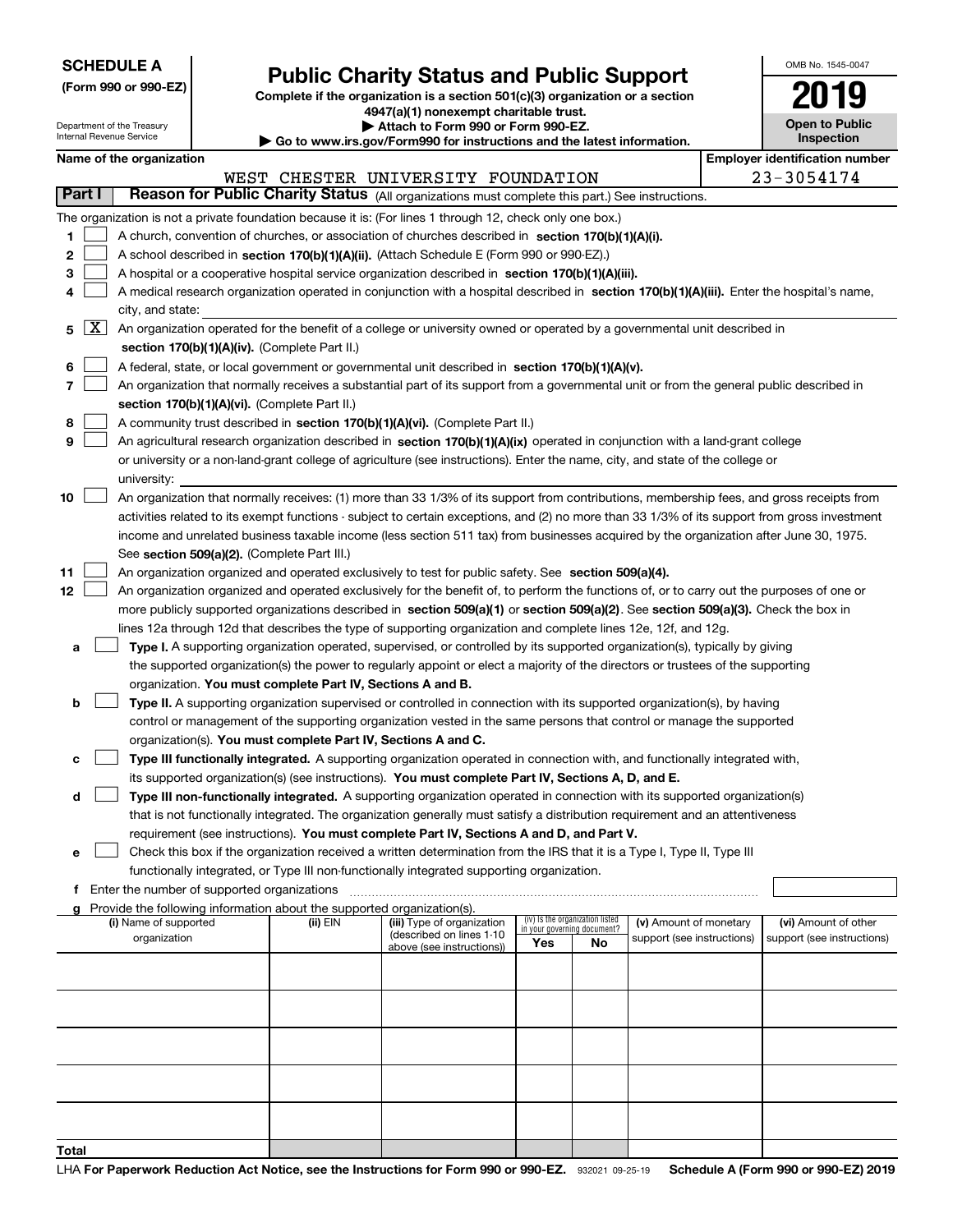### Schedule A (Form 990 or 990-EZ) 2019 <code>WEST CHESTER UNIVERSITY FOUNDATION</code>  $23$  –  $3\,0\,5\,4\,17\,4$   $_{\rm Page}$

(Complete only if you checked the box on line 5, 7, or 8 of Part I or if the organization failed to qualify under Part III. If the organization fails to qualify under the tests listed below, please complete Part III.) **Part II Support Schedule for Organizations Described in Sections 170(b)(1)(A)(iv) and 170(b)(1)(A)(vi)**

| <b>Section A. Public Support</b>                                                                                                               |          |            |                            |                                           |          |                                          |
|------------------------------------------------------------------------------------------------------------------------------------------------|----------|------------|----------------------------|-------------------------------------------|----------|------------------------------------------|
| Calendar year (or fiscal year beginning in)                                                                                                    | (a) 2015 | $(b)$ 2016 | $(c)$ 2017                 | $(d)$ 2018                                | (e) 2019 | (f) Total                                |
| 1 Gifts, grants, contributions, and                                                                                                            |          |            |                            |                                           |          |                                          |
| membership fees received. (Do not                                                                                                              |          |            |                            |                                           |          |                                          |
| include any "unusual grants.")                                                                                                                 | 6434346. |            | 9802175.10513811.10284238. |                                           |          | 4789131.41823701.                        |
| 2 Tax revenues levied for the organ-                                                                                                           |          |            |                            |                                           |          |                                          |
| ization's benefit and either paid to                                                                                                           |          |            |                            |                                           |          |                                          |
| or expended on its behalf                                                                                                                      |          |            |                            |                                           |          |                                          |
| 3 The value of services or facilities                                                                                                          |          |            |                            |                                           |          |                                          |
| furnished by a governmental unit to                                                                                                            |          |            |                            |                                           |          |                                          |
| the organization without charge                                                                                                                | 122,677. |            |                            |                                           |          | 122,677.                                 |
| 4 Total. Add lines 1 through 3                                                                                                                 | 6557023. |            | 9802175.10513811.10284238. |                                           |          | 4789131.41946378.                        |
| 5 The portion of total contributions                                                                                                           |          |            |                            |                                           |          |                                          |
| by each person (other than a                                                                                                                   |          |            |                            |                                           |          |                                          |
| governmental unit or publicly                                                                                                                  |          |            |                            |                                           |          |                                          |
| supported organization) included                                                                                                               |          |            |                            |                                           |          |                                          |
| on line 1 that exceeds 2% of the                                                                                                               |          |            |                            |                                           |          |                                          |
| amount shown on line 11,                                                                                                                       |          |            |                            |                                           |          |                                          |
| column (f)                                                                                                                                     |          |            |                            |                                           |          | 3550700.                                 |
| 6 Public support. Subtract line 5 from line 4.                                                                                                 |          |            |                            |                                           |          | 38395678.                                |
| <b>Section B. Total Support</b>                                                                                                                |          |            |                            |                                           |          |                                          |
| Calendar year (or fiscal year beginning in)                                                                                                    | (a) 2015 | (b) 2016   | $(c)$ 2017                 | $(d)$ 2018                                | (e) 2019 | (f) Total                                |
| <b>7</b> Amounts from line 4                                                                                                                   | 6557023. |            | 9802175.10513811.10284238. |                                           |          | 4789131.41946378.                        |
| 8 Gross income from interest,                                                                                                                  |          |            |                            |                                           |          |                                          |
| dividends, payments received on                                                                                                                |          |            |                            |                                           |          |                                          |
| securities loans, rents, royalties,                                                                                                            |          |            |                            |                                           |          |                                          |
| and income from similar sources                                                                                                                | 668,320. | 490,146.   | 883,807.                   | 1130799.                                  | 1059439. | 4232511.                                 |
| 9 Net income from unrelated business                                                                                                           |          |            |                            |                                           |          |                                          |
| activities, whether or not the                                                                                                                 |          |            |                            |                                           |          |                                          |
| business is regularly carried on                                                                                                               |          |            |                            | 1,432.                                    |          | 1,432.                                   |
| 10 Other income. Do not include gain                                                                                                           |          |            |                            |                                           |          |                                          |
| or loss from the sale of capital                                                                                                               |          |            |                            |                                           |          |                                          |
| assets (Explain in Part VI.)                                                                                                                   |          |            |                            | $200, 876.$ 237, 956. 204, 959. 233, 890. |          | $103,648.$ 981,329.                      |
| 11 Total support. Add lines 7 through 10                                                                                                       |          |            |                            |                                           |          | 47161650.                                |
| <b>12</b> Gross receipts from related activities, etc. (see instructions)                                                                      |          |            |                            |                                           | 12       | 10,977,218.                              |
| 13 First five years. If the Form 990 is for the organization's first, second, third, fourth, or fifth tax year as a section 501(c)(3)          |          |            |                            |                                           |          |                                          |
| organization, check this box and stop here                                                                                                     |          |            |                            |                                           |          |                                          |
| <b>Section C. Computation of Public Support Percentage</b>                                                                                     |          |            |                            |                                           |          |                                          |
| 14 Public support percentage for 2019 (line 6, column (f) divided by line 11, column (f) <i>mummeronom</i>                                     |          |            |                            |                                           | 14       | 81.41<br>%                               |
|                                                                                                                                                |          |            |                            |                                           | 15       | 82.91<br>%                               |
| 16a 33 1/3% support test - 2019. If the organization did not check the box on line 13, and line 14 is 33 1/3% or more, check this box and      |          |            |                            |                                           |          |                                          |
| stop here. The organization qualifies as a publicly supported organization                                                                     |          |            |                            |                                           |          | $\blacktriangleright$ $\boxed{\text{X}}$ |
| b 33 1/3% support test - 2018. If the organization did not check a box on line 13 or 16a, and line 15 is 33 1/3% or more, check this box       |          |            |                            |                                           |          |                                          |
| and stop here. The organization qualifies as a publicly supported organization                                                                 |          |            |                            |                                           |          |                                          |
| 17a 10% -facts-and-circumstances test - 2019. If the organization did not check a box on line 13, 16a, or 16b, and line 14 is 10% or more,     |          |            |                            |                                           |          |                                          |
| and if the organization meets the "facts-and-circumstances" test, check this box and stop here. Explain in Part VI how the organization        |          |            |                            |                                           |          |                                          |
| meets the "facts-and-circumstances" test. The organization qualifies as a publicly supported organization                                      |          |            |                            |                                           |          |                                          |
| <b>b 10% -facts-and-circumstances test - 2018.</b> If the organization did not check a box on line 13, 16a, 16b, or 17a, and line 15 is 10% or |          |            |                            |                                           |          |                                          |
| more, and if the organization meets the "facts-and-circumstances" test, check this box and stop here. Explain in Part VI how the               |          |            |                            |                                           |          |                                          |
| organization meets the "facts-and-circumstances" test. The organization qualifies as a publicly supported organization                         |          |            |                            |                                           |          |                                          |
| 18 Private foundation. If the organization did not check a box on line 13, 16a, 16b, 17a, or 17b, check this box and see instructions          |          |            |                            |                                           |          |                                          |
|                                                                                                                                                |          |            |                            |                                           |          |                                          |

**Schedule A (Form 990 or 990-EZ) 2019**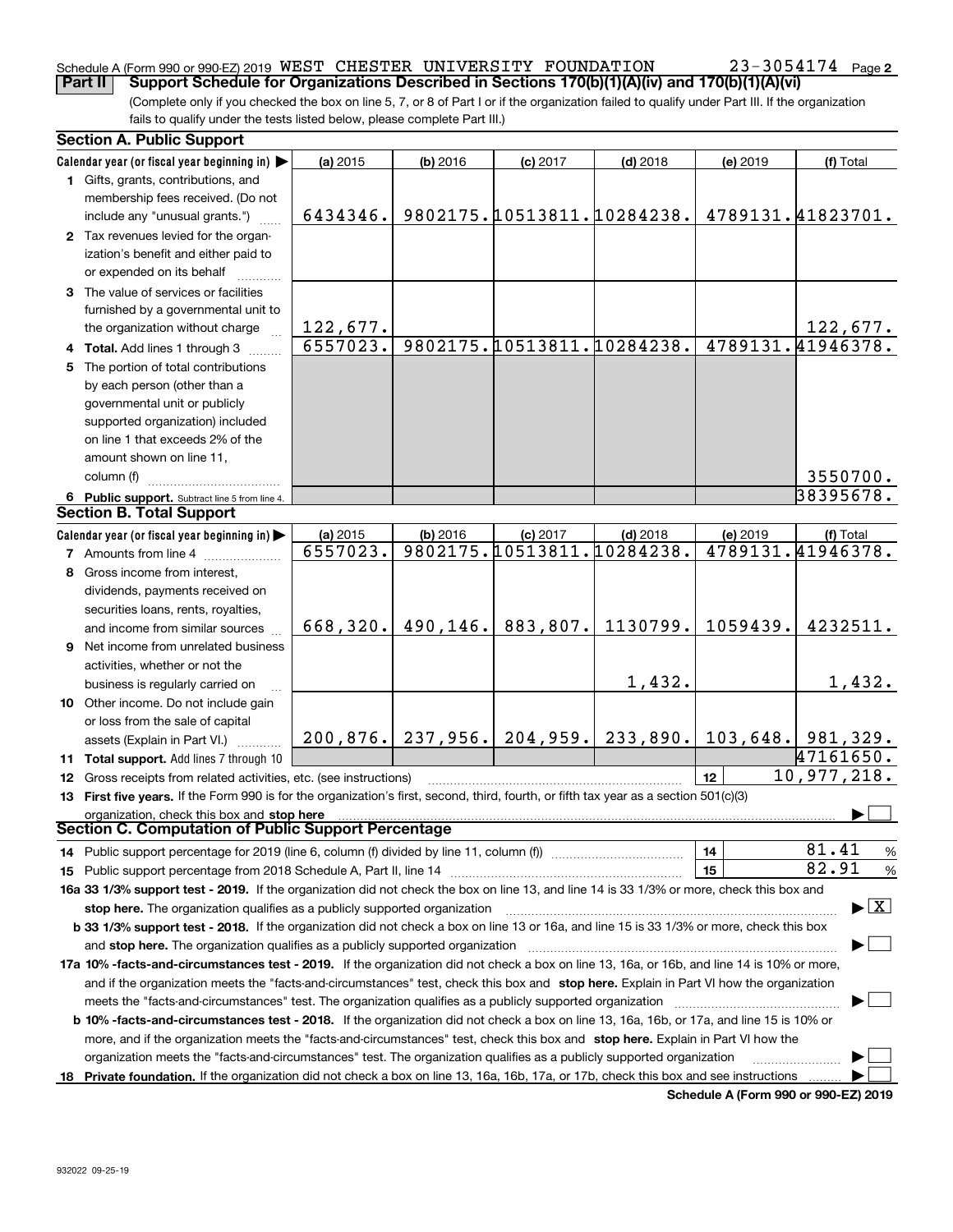#### Schedule A (Form 990 or 990-EZ) 2019 <code>WEST CHESTER UNIVERSITY FOUNDATION</code>  $23$  –  $3\,0\,5\,4\,17\,4$   $_{\rm Page}$ **Part III Support Schedule for Organizations Described in Section 509(a)(2)**

(Complete only if you checked the box on line 10 of Part I or if the organization failed to qualify under Part II. If the organization fails to qualify under the tests listed below, please complete Part II.)

|    | <b>Section A. Public Support</b>                                                                                                                                                                                              |          |          |            |            |          |             |
|----|-------------------------------------------------------------------------------------------------------------------------------------------------------------------------------------------------------------------------------|----------|----------|------------|------------|----------|-------------|
|    | Calendar year (or fiscal year beginning in) $\blacktriangleright$                                                                                                                                                             | (a) 2015 | (b) 2016 | $(c)$ 2017 | $(d)$ 2018 | (e) 2019 | (f) Total   |
|    | 1 Gifts, grants, contributions, and                                                                                                                                                                                           |          |          |            |            |          |             |
|    | membership fees received. (Do not                                                                                                                                                                                             |          |          |            |            |          |             |
|    | include any "unusual grants.")                                                                                                                                                                                                |          |          |            |            |          |             |
|    | <b>2</b> Gross receipts from admissions,                                                                                                                                                                                      |          |          |            |            |          |             |
|    | merchandise sold or services per-                                                                                                                                                                                             |          |          |            |            |          |             |
|    | formed, or facilities furnished in                                                                                                                                                                                            |          |          |            |            |          |             |
|    | any activity that is related to the<br>organization's tax-exempt purpose                                                                                                                                                      |          |          |            |            |          |             |
|    | 3 Gross receipts from activities that                                                                                                                                                                                         |          |          |            |            |          |             |
|    | are not an unrelated trade or bus-                                                                                                                                                                                            |          |          |            |            |          |             |
|    | iness under section 513                                                                                                                                                                                                       |          |          |            |            |          |             |
|    | 4 Tax revenues levied for the organ-                                                                                                                                                                                          |          |          |            |            |          |             |
|    | ization's benefit and either paid to                                                                                                                                                                                          |          |          |            |            |          |             |
|    | or expended on its behalf                                                                                                                                                                                                     |          |          |            |            |          |             |
|    | .<br>5 The value of services or facilities                                                                                                                                                                                    |          |          |            |            |          |             |
|    | furnished by a governmental unit to                                                                                                                                                                                           |          |          |            |            |          |             |
|    | the organization without charge                                                                                                                                                                                               |          |          |            |            |          |             |
|    |                                                                                                                                                                                                                               |          |          |            |            |          |             |
|    | <b>6 Total.</b> Add lines 1 through 5                                                                                                                                                                                         |          |          |            |            |          |             |
|    | 7a Amounts included on lines 1, 2, and                                                                                                                                                                                        |          |          |            |            |          |             |
|    | 3 received from disqualified persons<br><b>b</b> Amounts included on lines 2 and 3 received                                                                                                                                   |          |          |            |            |          |             |
|    | from other than disqualified persons that                                                                                                                                                                                     |          |          |            |            |          |             |
|    | exceed the greater of \$5,000 or 1% of the                                                                                                                                                                                    |          |          |            |            |          |             |
|    | amount on line 13 for the year                                                                                                                                                                                                |          |          |            |            |          |             |
|    | c Add lines 7a and 7b                                                                                                                                                                                                         |          |          |            |            |          |             |
|    | 8 Public support. (Subtract line 7c from line 6.)<br><b>Section B. Total Support</b>                                                                                                                                          |          |          |            |            |          |             |
|    |                                                                                                                                                                                                                               |          |          |            |            |          |             |
|    | Calendar year (or fiscal year beginning in)                                                                                                                                                                                   | (a) 2015 | (b) 2016 | $(c)$ 2017 | $(d)$ 2018 | (e) 2019 | (f) Total   |
|    | 9 Amounts from line 6                                                                                                                                                                                                         |          |          |            |            |          |             |
|    | <b>10a</b> Gross income from interest,<br>dividends, payments received on                                                                                                                                                     |          |          |            |            |          |             |
|    | securities loans, rents, royalties,                                                                                                                                                                                           |          |          |            |            |          |             |
|    | and income from similar sources                                                                                                                                                                                               |          |          |            |            |          |             |
|    | <b>b</b> Unrelated business taxable income                                                                                                                                                                                    |          |          |            |            |          |             |
|    | (less section 511 taxes) from businesses                                                                                                                                                                                      |          |          |            |            |          |             |
|    | acquired after June 30, 1975 [10001]                                                                                                                                                                                          |          |          |            |            |          |             |
|    | c Add lines 10a and 10b                                                                                                                                                                                                       |          |          |            |            |          |             |
|    | 11 Net income from unrelated business                                                                                                                                                                                         |          |          |            |            |          |             |
|    | activities not included in line 10b,<br>whether or not the business is                                                                                                                                                        |          |          |            |            |          |             |
|    | regularly carried on                                                                                                                                                                                                          |          |          |            |            |          |             |
|    | <b>12</b> Other income. Do not include gain                                                                                                                                                                                   |          |          |            |            |          |             |
|    | or loss from the sale of capital<br>assets (Explain in Part VI.)                                                                                                                                                              |          |          |            |            |          |             |
|    | <b>13</b> Total support. (Add lines 9, 10c, 11, and 12.)                                                                                                                                                                      |          |          |            |            |          |             |
|    | 14 First five years. If the Form 990 is for the organization's first, second, third, fourth, or fifth tax year as a section 501(c)(3) organization,                                                                           |          |          |            |            |          |             |
|    | check this box and stop here with the continuum control to the change of the state of the state of the change of the change of the change of the change of the change of the change of the change of the change of the change |          |          |            |            |          |             |
|    | <b>Section C. Computation of Public Support Percentage</b>                                                                                                                                                                    |          |          |            |            |          |             |
|    | 15 Public support percentage for 2019 (line 8, column (f), divided by line 13, column (f))                                                                                                                                    |          |          |            |            | 15       | %           |
|    | 16 Public support percentage from 2018 Schedule A, Part III, line 15                                                                                                                                                          |          |          |            |            | 16       | %           |
|    | Section D. Computation of Investment Income Percentage                                                                                                                                                                        |          |          |            |            |          |             |
|    | 17 Investment income percentage for 2019 (line 10c, column (f), divided by line 13, column (f))                                                                                                                               |          |          |            |            | 17       | %           |
|    | <b>18</b> Investment income percentage from <b>2018</b> Schedule A, Part III, line 17                                                                                                                                         |          |          |            |            | 18       | %           |
|    | 19a 33 1/3% support tests - 2019. If the organization did not check the box on line 14, and line 15 is more than 33 1/3%, and line 17 is not                                                                                  |          |          |            |            |          |             |
|    | more than 33 1/3%, check this box and stop here. The organization qualifies as a publicly supported organization                                                                                                              |          |          |            |            |          | $\sim$<br>▶ |
|    | b 33 1/3% support tests - 2018. If the organization did not check a box on line 14 or line 19a, and line 16 is more than 33 1/3%, and                                                                                         |          |          |            |            |          |             |
|    | line 18 is not more than 33 1/3%, check this box and stop here. The organization qualifies as a publicly supported organization                                                                                               |          |          |            |            |          |             |
| 20 |                                                                                                                                                                                                                               |          |          |            |            |          |             |
|    |                                                                                                                                                                                                                               |          |          |            |            |          |             |

**Schedule A (Form 990 or 990-EZ) 2019**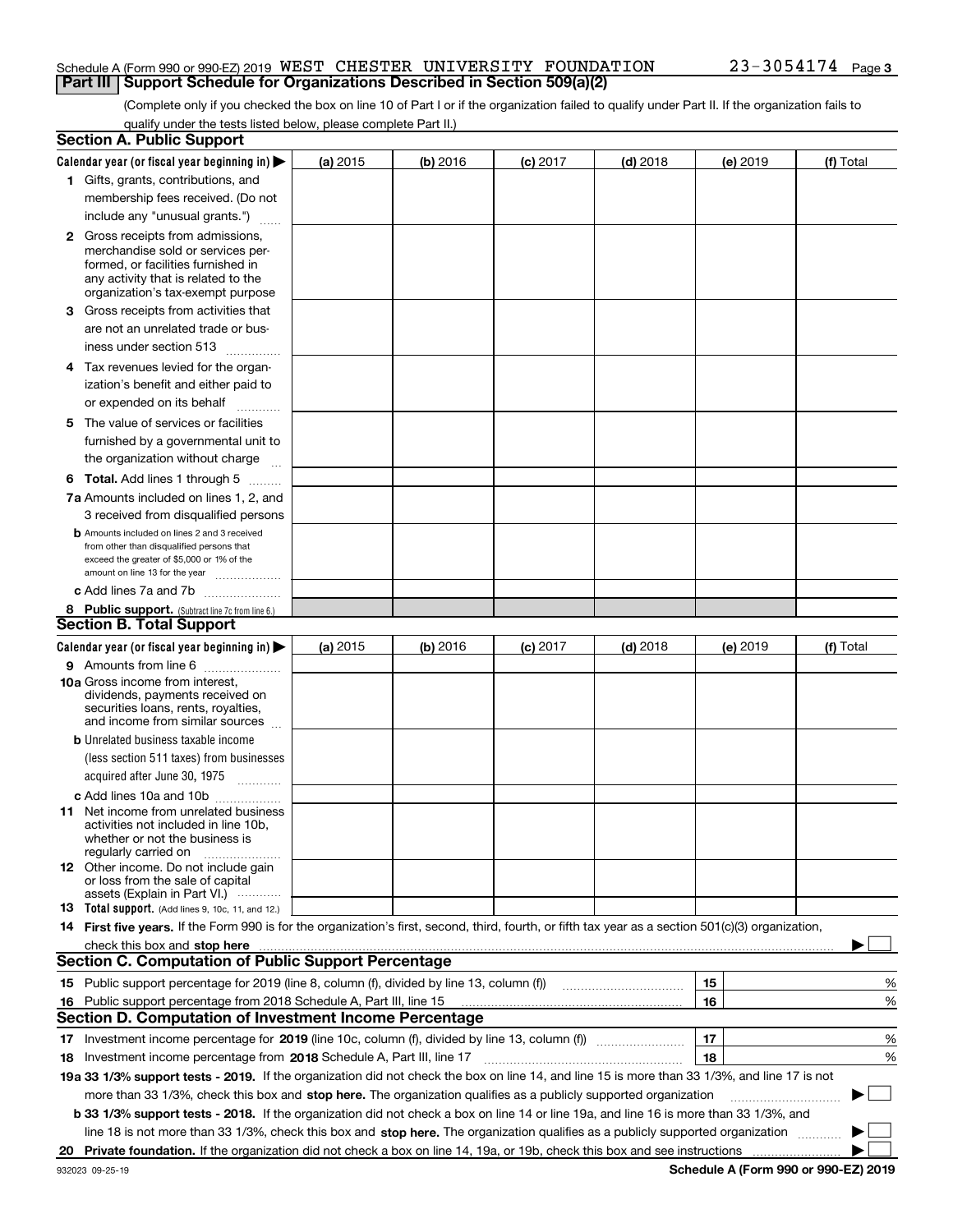#### Schedule A (Form 990 or 990-EZ) 2019 <code>WEST CHESTER UNIVERSITY FOUNDATION</code>  $23$  –  $3\,0\,5\,4\,17\,4$   $_{\rm Page}$

**1**

**2**

**3a**

**YesNo**

## **Part IV Supporting Organizations**

(Complete only if you checked a box in line 12 on Part I. If you checked 12a of Part I, complete Sections A and B. If you checked 12b of Part I, complete Sections A and C. If you checked 12c of Part I, complete Sections A, D, and E. If you checked 12d of Part I, complete Sections A and D, and complete Part V.)

#### **Section A. All Supporting Organizations**

- **1** Are all of the organization's supported organizations listed by name in the organization's governing documents? If "No," describe in **Part VI** how the supported organizations are designated. If designated by *class or purpose, describe the designation. If historic and continuing relationship, explain.*
- **2** Did the organization have any supported organization that does not have an IRS determination of status under section 509(a)(1) or (2)? If "Yes," explain in Part VI how the organization determined that the supported *organization was described in section 509(a)(1) or (2).*
- **3a** Did the organization have a supported organization described in section 501(c)(4), (5), or (6)? If "Yes," answer *(b) and (c) below.*
- **b** Did the organization confirm that each supported organization qualified under section 501(c)(4), (5), or (6) and satisfied the public support tests under section 509(a)(2)? If "Yes," describe in **Part VI** when and how the *organization made the determination.*
- **c**Did the organization ensure that all support to such organizations was used exclusively for section 170(c)(2)(B) purposes? If "Yes," explain in **Part VI** what controls the organization put in place to ensure such use.
- **4a***If* Was any supported organization not organized in the United States ("foreign supported organization")? *"Yes," and if you checked 12a or 12b in Part I, answer (b) and (c) below.*
- **b** Did the organization have ultimate control and discretion in deciding whether to make grants to the foreign supported organization? If "Yes," describe in **Part VI** how the organization had such control and discretion *despite being controlled or supervised by or in connection with its supported organizations.*
- **c** Did the organization support any foreign supported organization that does not have an IRS determination under sections 501(c)(3) and 509(a)(1) or (2)? If "Yes," explain in **Part VI** what controls the organization used *to ensure that all support to the foreign supported organization was used exclusively for section 170(c)(2)(B) purposes.*
- **5a***If "Yes,"* Did the organization add, substitute, or remove any supported organizations during the tax year? answer (b) and (c) below (if applicable). Also, provide detail in **Part VI,** including (i) the names and EIN *numbers of the supported organizations added, substituted, or removed; (ii) the reasons for each such action; (iii) the authority under the organization's organizing document authorizing such action; and (iv) how the action was accomplished (such as by amendment to the organizing document).*
- **b** Type I or Type II only. Was any added or substituted supported organization part of a class already designated in the organization's organizing document?
- **cSubstitutions only.**  Was the substitution the result of an event beyond the organization's control?
- **6** Did the organization provide support (whether in the form of grants or the provision of services or facilities) to **Part VI.** *If "Yes," provide detail in* support or benefit one or more of the filing organization's supported organizations? anyone other than (i) its supported organizations, (ii) individuals that are part of the charitable class benefited by one or more of its supported organizations, or (iii) other supporting organizations that also
- **7**Did the organization provide a grant, loan, compensation, or other similar payment to a substantial contributor *If "Yes," complete Part I of Schedule L (Form 990 or 990-EZ).* regard to a substantial contributor? (as defined in section 4958(c)(3)(C)), a family member of a substantial contributor, or a 35% controlled entity with
- **8** Did the organization make a loan to a disqualified person (as defined in section 4958) not described in line 7? *If "Yes," complete Part I of Schedule L (Form 990 or 990-EZ).*
- **9a** Was the organization controlled directly or indirectly at any time during the tax year by one or more in section 509(a)(1) or (2))? If "Yes," *provide detail in* <code>Part VI.</code> disqualified persons as defined in section 4946 (other than foundation managers and organizations described
- **b** Did one or more disqualified persons (as defined in line 9a) hold a controlling interest in any entity in which the supporting organization had an interest? If "Yes," provide detail in P**art VI**.
- **c**Did a disqualified person (as defined in line 9a) have an ownership interest in, or derive any personal benefit from, assets in which the supporting organization also had an interest? If "Yes," provide detail in P**art VI.**
- **10a** Was the organization subject to the excess business holdings rules of section 4943 because of section supporting organizations)? If "Yes," answer 10b below. 4943(f) (regarding certain Type II supporting organizations, and all Type III non-functionally integrated
- **b** Did the organization have any excess business holdings in the tax year? (Use Schedule C, Form 4720, to *determine whether the organization had excess business holdings.)*

**10b**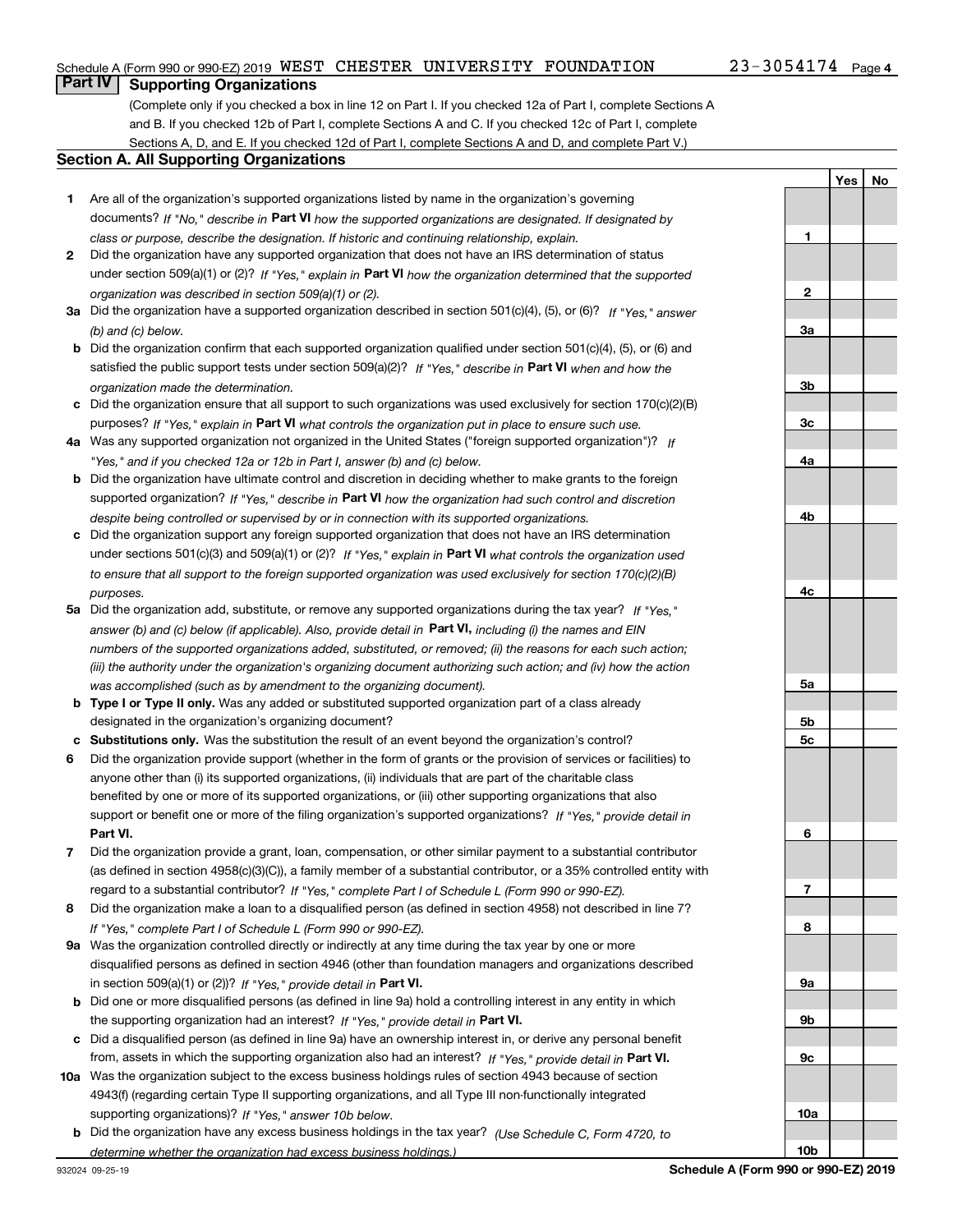## Schedule A (Form 990 or 990-EZ) 2019 <code>WEST CHESTER UNIVERSITY FOUNDATION</code>  $23$  –  $3\,0\,5\,4\,17\,4$   $_{\rm Page}$ **Part IV | Supporting Organizations** *(continued)*

|    |                                                                                                                                   |                 | Yes | No  |
|----|-----------------------------------------------------------------------------------------------------------------------------------|-----------------|-----|-----|
| 11 | Has the organization accepted a gift or contribution from any of the following persons?                                           |                 |     |     |
|    | a A person who directly or indirectly controls, either alone or together with persons described in (b) and (c)                    |                 |     |     |
|    | below, the governing body of a supported organization?                                                                            | 11a             |     |     |
|    | <b>b</b> A family member of a person described in (a) above?                                                                      | 11 <sub>b</sub> |     |     |
|    | c A 35% controlled entity of a person described in (a) or (b) above? If "Yes" to a, b, or c, provide detail in Part VI.           | 11c             |     |     |
|    | <b>Section B. Type I Supporting Organizations</b>                                                                                 |                 |     |     |
|    |                                                                                                                                   |                 |     |     |
|    |                                                                                                                                   |                 | Yes | No  |
| 1  | Did the directors, trustees, or membership of one or more supported organizations have the power to                               |                 |     |     |
|    | regularly appoint or elect at least a majority of the organization's directors or trustees at all times during the                |                 |     |     |
|    | tax year? If "No," describe in Part VI how the supported organization(s) effectively operated, supervised, or                     |                 |     |     |
|    | controlled the organization's activities. If the organization had more than one supported organization,                           |                 |     |     |
|    | describe how the powers to appoint and/or remove directors or trustees were allocated among the supported                         |                 |     |     |
|    | organizations and what conditions or restrictions, if any, applied to such powers during the tax year.                            | 1               |     |     |
| 2  | Did the organization operate for the benefit of any supported organization other than the supported                               |                 |     |     |
|    | organization(s) that operated, supervised, or controlled the supporting organization? If "Yes," explain in                        |                 |     |     |
|    | Part VI how providing such benefit carried out the purposes of the supported organization(s) that operated,                       |                 |     |     |
|    | supervised, or controlled the supporting organization.                                                                            | $\mathbf{2}$    |     |     |
|    | <b>Section C. Type II Supporting Organizations</b>                                                                                |                 |     |     |
|    |                                                                                                                                   |                 | Yes | No  |
| 1  | Were a majority of the organization's directors or trustees during the tax year also a majority of the directors                  |                 |     |     |
|    |                                                                                                                                   |                 |     |     |
|    | or trustees of each of the organization's supported organization(s)? If "No," describe in Part VI how control                     |                 |     |     |
|    | or management of the supporting organization was vested in the same persons that controlled or managed                            |                 |     |     |
|    | the supported organization(s).                                                                                                    | 1               |     |     |
|    | <b>Section D. All Type III Supporting Organizations</b>                                                                           |                 |     |     |
|    |                                                                                                                                   |                 | Yes | No  |
| 1  | Did the organization provide to each of its supported organizations, by the last day of the fifth month of the                    |                 |     |     |
|    | organization's tax year, (i) a written notice describing the type and amount of support provided during the prior tax             |                 |     |     |
|    | year, (ii) a copy of the Form 990 that was most recently filed as of the date of notification, and (iii) copies of the            |                 |     |     |
|    | organization's governing documents in effect on the date of notification, to the extent not previously provided?                  | 1               |     |     |
| 2  | Were any of the organization's officers, directors, or trustees either (i) appointed or elected by the supported                  |                 |     |     |
|    | organization(s) or (ii) serving on the governing body of a supported organization? If "No," explain in Part VI how                |                 |     |     |
|    | the organization maintained a close and continuous working relationship with the supported organization(s).                       | 2               |     |     |
| 3  | By reason of the relationship described in (2), did the organization's supported organizations have a                             |                 |     |     |
|    | significant voice in the organization's investment policies and in directing the use of the organization's                        |                 |     |     |
|    | income or assets at all times during the tax year? If "Yes," describe in Part VI the role the organization's                      |                 |     |     |
|    |                                                                                                                                   | 3               |     |     |
|    | supported organizations played in this regard.<br>Section E. Type III Functionally Integrated Supporting Organizations            |                 |     |     |
|    |                                                                                                                                   |                 |     |     |
| 1. | Check the box next to the method that the organization used to satisfy the Integral Part Test during the year (see instructions). |                 |     |     |
| a  | The organization satisfied the Activities Test. Complete line 2 below.                                                            |                 |     |     |
| b  | The organization is the parent of each of its supported organizations. Complete line 3 below.                                     |                 |     |     |
| c  | The organization supported a governmental entity. Describe in Part VI how you supported a government entity (see instructions),   |                 |     |     |
| 2  | Activities Test. Answer (a) and (b) below.                                                                                        |                 | Yes | No. |
| а  | Did substantially all of the organization's activities during the tax year directly further the exempt purposes of                |                 |     |     |
|    | the supported organization(s) to which the organization was responsive? If "Yes," then in Part VI identify                        |                 |     |     |
|    | those supported organizations and explain how these activities directly furthered their exempt purposes,                          |                 |     |     |
|    | how the organization was responsive to those supported organizations, and how the organization determined                         |                 |     |     |
|    | that these activities constituted substantially all of its activities.                                                            | 2a              |     |     |
|    | <b>b</b> Did the activities described in (a) constitute activities that, but for the organization's involvement, one or more      |                 |     |     |
|    | of the organization's supported organization(s) would have been engaged in? If "Yes," explain in Part VI the                      |                 |     |     |
|    | reasons for the organization's position that its supported organization(s) would have engaged in these                            |                 |     |     |
|    | activities but for the organization's involvement.                                                                                | 2b              |     |     |
| з  | Parent of Supported Organizations. Answer (a) and (b) below.                                                                      |                 |     |     |
|    | a Did the organization have the power to regularly appoint or elect a majority of the officers, directors, or                     |                 |     |     |
|    | trustees of each of the supported organizations? Provide details in Part VI.                                                      | За              |     |     |
|    | <b>b</b> Did the organization exercise a substantial degree of direction over the policies, programs, and activities of each      |                 |     |     |
|    |                                                                                                                                   |                 |     |     |
|    | of its supported organizations? If "Yes," describe in Part VI the role played by the organization in this regard.                 | 3b              |     |     |

**Schedule A (Form 990 or 990-EZ) 2019**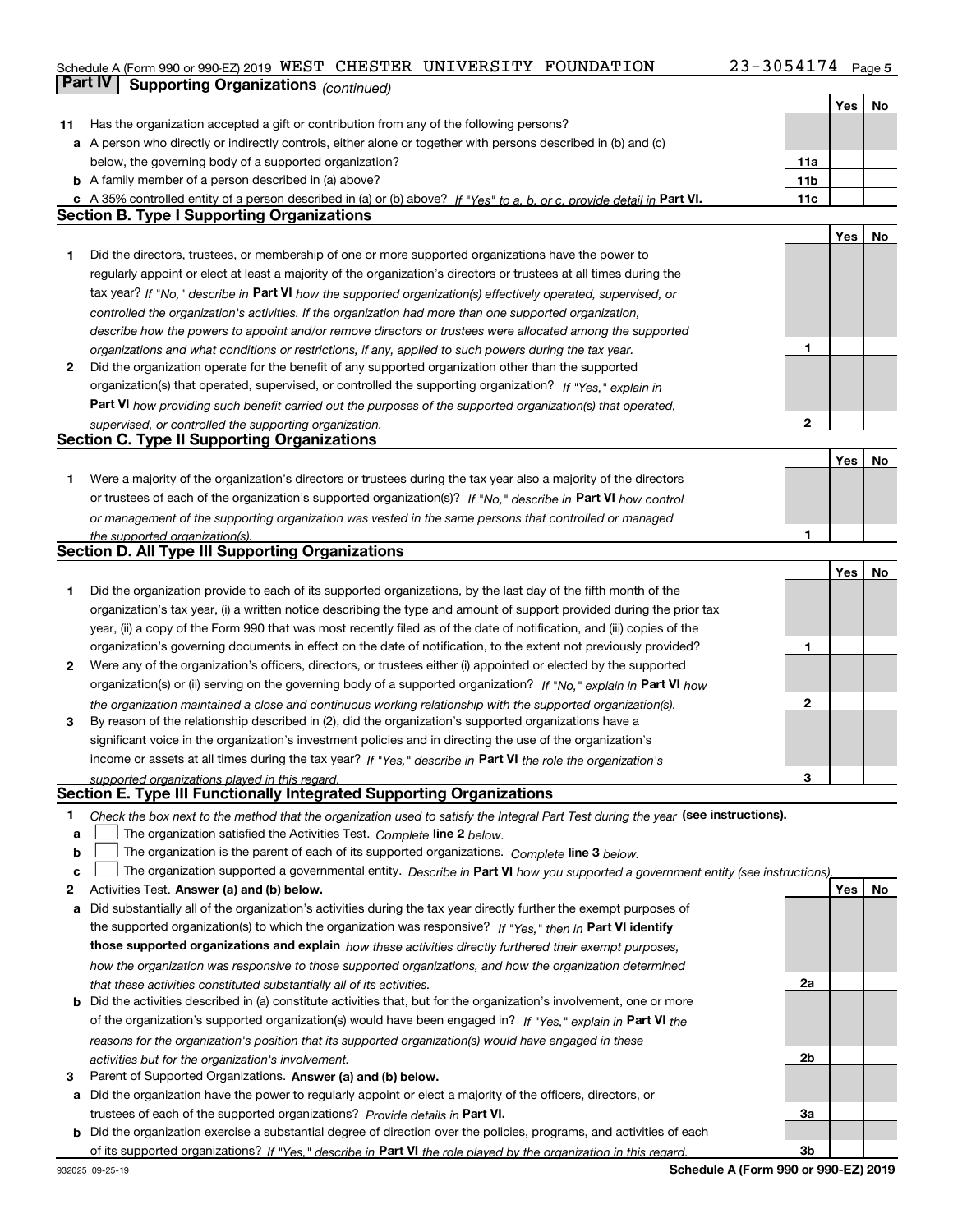| <b>Part V</b> Type III Non-Functionally Integrated 509(a)(3) Supporting Organizations |  |  |                       |  |
|---------------------------------------------------------------------------------------|--|--|-----------------------|--|
| Schedule A (Form 990 or 990-EZ) 2019 WEST CHESTER UNIVERSITY FOUNDATION               |  |  | $23 - 3054174$ Page 6 |  |

#### **SEP 10. See instructions.** All antegral Part Test as a qualifying trust on Nov. 20, 1970 (explain in Part VI). See instructions. All other Type III non-functionally integrated supporting organizations must complete Sections A through E.  $\overline{\phantom{a}}$

|              | Section A - Adjusted Net Income                                              | (A) Prior Year | (B) Current Year<br>(optional) |                                |
|--------------|------------------------------------------------------------------------------|----------------|--------------------------------|--------------------------------|
| 1            | Net short-term capital gain                                                  | 1              |                                |                                |
| 2            | Recoveries of prior-year distributions                                       | $\overline{2}$ |                                |                                |
| 3            | Other gross income (see instructions)                                        | 3              |                                |                                |
| 4            | Add lines 1 through 3.                                                       | 4              |                                |                                |
| 5            | Depreciation and depletion                                                   | 5              |                                |                                |
| 6            | Portion of operating expenses paid or incurred for production or             |                |                                |                                |
|              | collection of gross income or for management, conservation, or               |                |                                |                                |
|              | maintenance of property held for production of income (see instructions)     | 6              |                                |                                |
| 7            | Other expenses (see instructions)                                            | $\overline{7}$ |                                |                                |
| 8            | Adjusted Net Income (subtract lines 5, 6, and 7 from line 4)                 | 8              |                                |                                |
|              | <b>Section B - Minimum Asset Amount</b>                                      |                | (A) Prior Year                 | (B) Current Year<br>(optional) |
| 1            | Aggregate fair market value of all non-exempt-use assets (see                |                |                                |                                |
|              | instructions for short tax year or assets held for part of year):            |                |                                |                                |
|              | a Average monthly value of securities                                        | 1a             |                                |                                |
|              | <b>b</b> Average monthly cash balances                                       | 1 <sub>b</sub> |                                |                                |
|              | c Fair market value of other non-exempt-use assets                           | 1c             |                                |                                |
|              | d Total (add lines 1a, 1b, and 1c)                                           | 1d             |                                |                                |
|              | <b>e</b> Discount claimed for blockage or other                              |                |                                |                                |
|              | factors (explain in detail in Part VI):                                      |                |                                |                                |
| $\mathbf{2}$ | Acquisition indebtedness applicable to non-exempt-use assets                 | $\mathbf{2}$   |                                |                                |
| 3            | Subtract line 2 from line 1d.                                                | 3              |                                |                                |
| 4            | Cash deemed held for exempt use. Enter 1-1/2% of line 3 (for greater amount, |                |                                |                                |
|              | see instructions).                                                           | 4              |                                |                                |
| 5            | Net value of non-exempt-use assets (subtract line 4 from line 3)             | 5              |                                |                                |
| 6            | Multiply line 5 by .035.                                                     | 6              |                                |                                |
| 7            | Recoveries of prior-year distributions                                       | $\overline{7}$ |                                |                                |
| 8            | Minimum Asset Amount (add line 7 to line 6)                                  | 8              |                                |                                |
|              | <b>Section C - Distributable Amount</b>                                      |                |                                | <b>Current Year</b>            |
| 1            | Adjusted net income for prior year (from Section A, line 8, Column A)        | 1              |                                |                                |
| $\mathbf{2}$ | Enter 85% of line 1.                                                         | $\overline{2}$ |                                |                                |
| З            | Minimum asset amount for prior year (from Section B, line 8, Column A)       | 3              |                                |                                |
| 4            | Enter greater of line 2 or line 3.                                           | 4              |                                |                                |
| 5            | Income tax imposed in prior year                                             | 5              |                                |                                |
| 6            | Distributable Amount. Subtract line 5 from line 4, unless subject to         |                |                                |                                |
|              | emergency temporary reduction (see instructions).                            | 6              |                                |                                |

**7**Check here if the current year is the organization's first as a non-functionally integrated Type III supporting organization (see instructions).

**Schedule A (Form 990 or 990-EZ) 2019**

**1**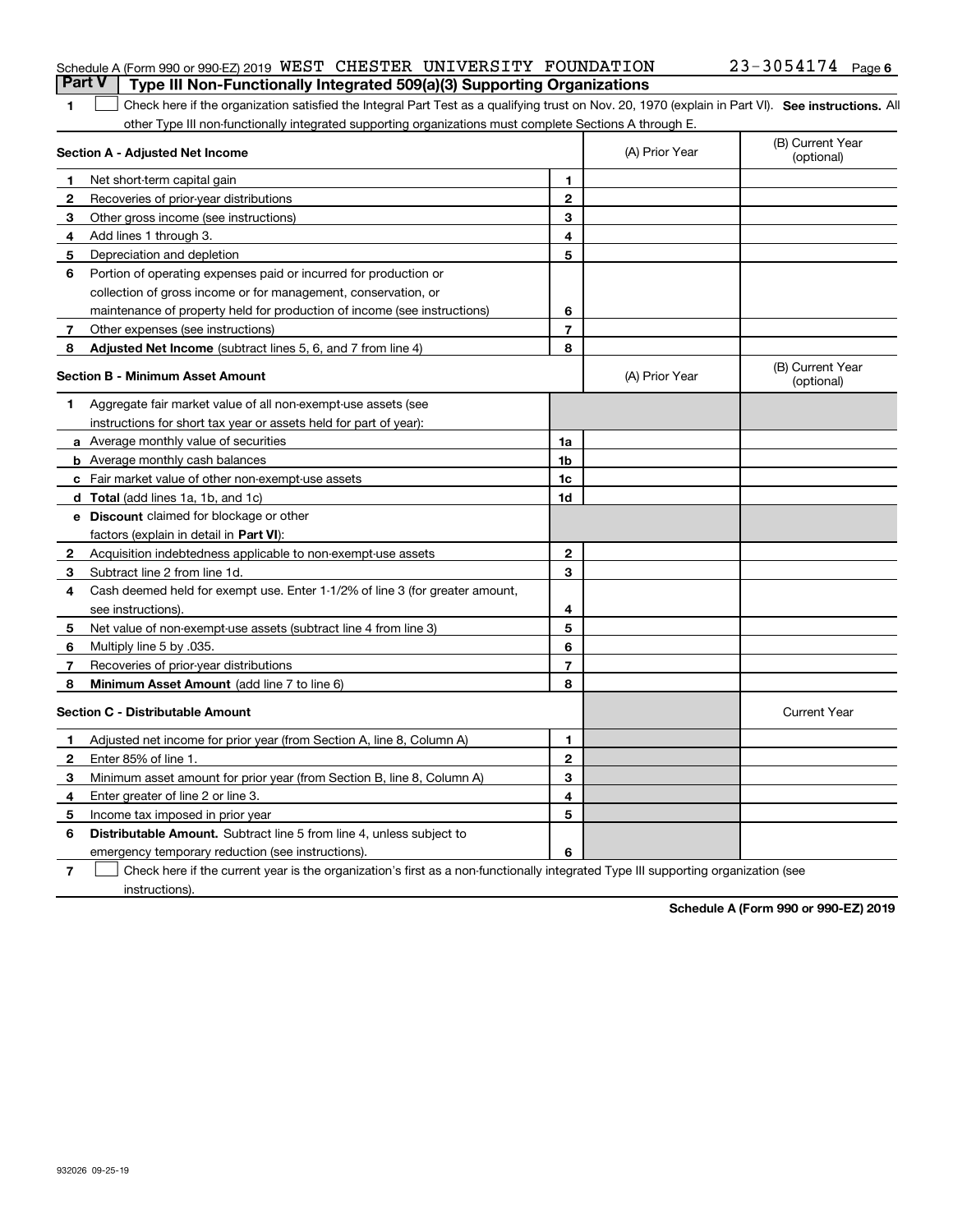#### Schedule A (Form 990 or 990-EZ) 2019 <code>WEST CHESTER UNIVERSITY FOUNDATION</code>  $23$  –  $3\,0\,5\,4\,17\,4$   $_{\rm Page}$

|                                                                            | Part V<br>Type III Non-Functionally Integrated 509(a)(3) Supporting Organizations          |                             | (continued)                           |                                         |  |  |
|----------------------------------------------------------------------------|--------------------------------------------------------------------------------------------|-----------------------------|---------------------------------------|-----------------------------------------|--|--|
|                                                                            | Section D - Distributions                                                                  | <b>Current Year</b>         |                                       |                                         |  |  |
| Amounts paid to supported organizations to accomplish exempt purposes<br>1 |                                                                                            |                             |                                       |                                         |  |  |
| 2                                                                          | Amounts paid to perform activity that directly furthers exempt purposes of supported       |                             |                                       |                                         |  |  |
|                                                                            | organizations, in excess of income from activity                                           |                             |                                       |                                         |  |  |
| 3                                                                          | Administrative expenses paid to accomplish exempt purposes of supported organizations      |                             |                                       |                                         |  |  |
| 4                                                                          | Amounts paid to acquire exempt-use assets                                                  |                             |                                       |                                         |  |  |
| 5                                                                          | Qualified set-aside amounts (prior IRS approval required)                                  |                             |                                       |                                         |  |  |
| 6                                                                          | Other distributions (describe in Part VI). See instructions.                               |                             |                                       |                                         |  |  |
| 7                                                                          | Total annual distributions. Add lines 1 through 6.                                         |                             |                                       |                                         |  |  |
| 8                                                                          | Distributions to attentive supported organizations to which the organization is responsive |                             |                                       |                                         |  |  |
|                                                                            | (provide details in Part VI). See instructions.                                            |                             |                                       |                                         |  |  |
| 9                                                                          | Distributable amount for 2019 from Section C, line 6                                       |                             |                                       |                                         |  |  |
| 10                                                                         | Line 8 amount divided by line 9 amount                                                     |                             |                                       |                                         |  |  |
|                                                                            |                                                                                            | (i)                         | (ii)                                  | (iii)                                   |  |  |
|                                                                            | Section E - Distribution Allocations (see instructions)                                    | <b>Excess Distributions</b> | <b>Underdistributions</b><br>Pre-2019 | <b>Distributable</b><br>Amount for 2019 |  |  |
| 1                                                                          | Distributable amount for 2019 from Section C, line 6                                       |                             |                                       |                                         |  |  |
| 2                                                                          | Underdistributions, if any, for years prior to 2019 (reason-                               |                             |                                       |                                         |  |  |
|                                                                            | able cause required- explain in Part VI). See instructions.                                |                             |                                       |                                         |  |  |
| з                                                                          | Excess distributions carryover, if any, to 2019                                            |                             |                                       |                                         |  |  |
|                                                                            | <b>a</b> From 2014                                                                         |                             |                                       |                                         |  |  |
|                                                                            | <b>b</b> From $2015$                                                                       |                             |                                       |                                         |  |  |
|                                                                            | c From 2016                                                                                |                             |                                       |                                         |  |  |
|                                                                            | <b>d</b> From 2017                                                                         |                             |                                       |                                         |  |  |
|                                                                            | e From 2018                                                                                |                             |                                       |                                         |  |  |
|                                                                            | <b>Total</b> of lines 3a through e                                                         |                             |                                       |                                         |  |  |
|                                                                            | <b>g</b> Applied to underdistributions of prior years                                      |                             |                                       |                                         |  |  |
|                                                                            | <b>h</b> Applied to 2019 distributable amount                                              |                             |                                       |                                         |  |  |
|                                                                            | Carryover from 2014 not applied (see instructions)                                         |                             |                                       |                                         |  |  |
|                                                                            | Remainder. Subtract lines 3g, 3h, and 3i from 3f.                                          |                             |                                       |                                         |  |  |
| 4                                                                          | Distributions for 2019 from Section D,                                                     |                             |                                       |                                         |  |  |
|                                                                            | line $7:$                                                                                  |                             |                                       |                                         |  |  |
|                                                                            | <b>a</b> Applied to underdistributions of prior years                                      |                             |                                       |                                         |  |  |
|                                                                            | <b>b</b> Applied to 2019 distributable amount                                              |                             |                                       |                                         |  |  |
| c                                                                          | Remainder. Subtract lines 4a and 4b from 4.                                                |                             |                                       |                                         |  |  |
| 5                                                                          | Remaining underdistributions for years prior to 2019, if                                   |                             |                                       |                                         |  |  |
|                                                                            | any. Subtract lines 3g and 4a from line 2. For result greater                              |                             |                                       |                                         |  |  |
|                                                                            | than zero, explain in Part VI. See instructions.                                           |                             |                                       |                                         |  |  |
| 6                                                                          | Remaining underdistributions for 2019. Subtract lines 3h                                   |                             |                                       |                                         |  |  |
|                                                                            | and 4b from line 1. For result greater than zero, explain in                               |                             |                                       |                                         |  |  |
|                                                                            | <b>Part VI.</b> See instructions.                                                          |                             |                                       |                                         |  |  |
| 7                                                                          | Excess distributions carryover to 2020. Add lines 3j                                       |                             |                                       |                                         |  |  |
|                                                                            | and 4c.                                                                                    |                             |                                       |                                         |  |  |
| 8                                                                          | Breakdown of line 7:                                                                       |                             |                                       |                                         |  |  |
|                                                                            | a Excess from 2015                                                                         |                             |                                       |                                         |  |  |
|                                                                            | b Excess from 2016                                                                         |                             |                                       |                                         |  |  |
|                                                                            |                                                                                            |                             |                                       |                                         |  |  |
|                                                                            | c Excess from 2017                                                                         |                             |                                       |                                         |  |  |
|                                                                            | d Excess from 2018                                                                         |                             |                                       |                                         |  |  |
|                                                                            | e Excess from 2019                                                                         |                             |                                       |                                         |  |  |

**Schedule A (Form 990 or 990-EZ) 2019**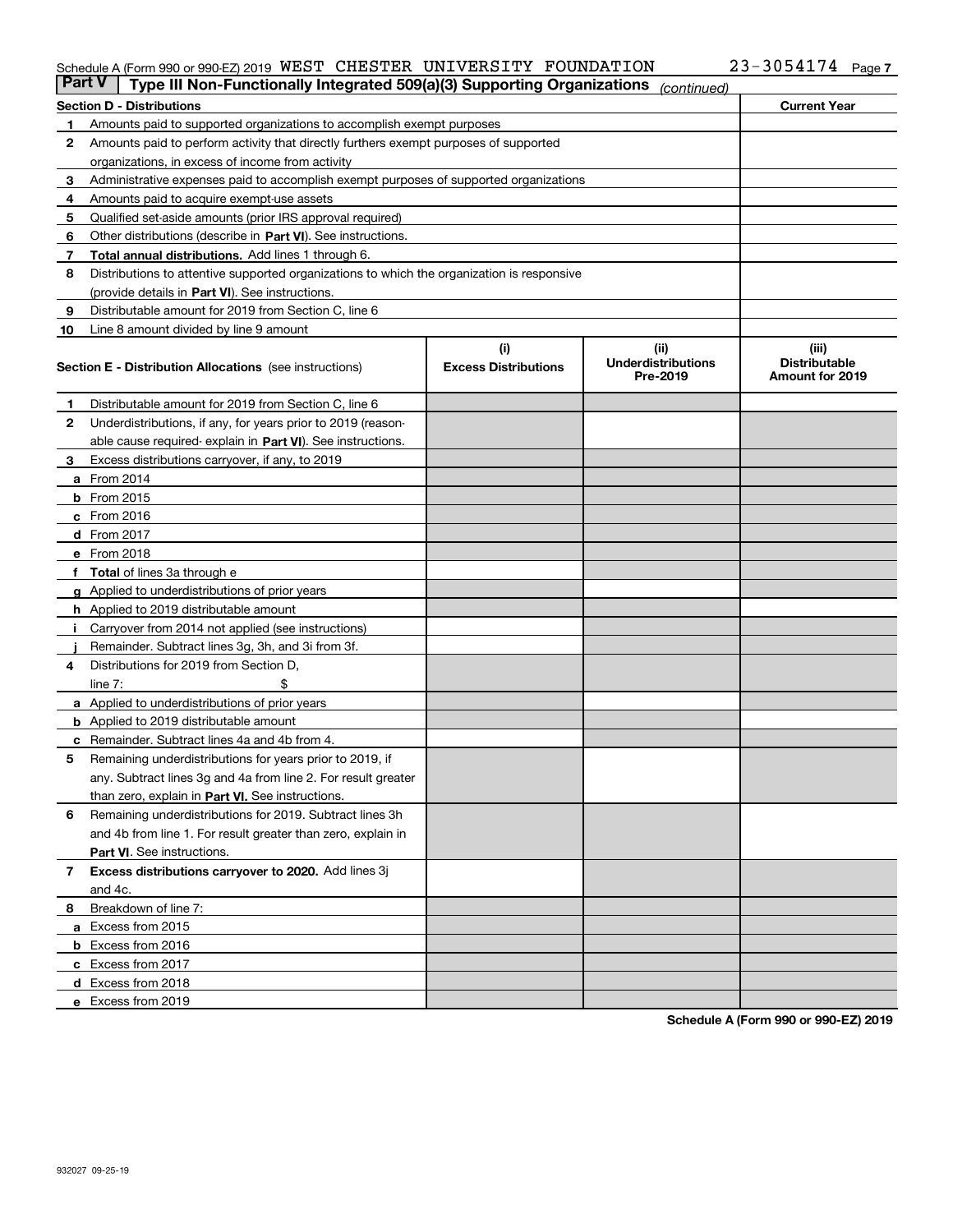**8**23-3054174Schedule A (Form 990 or 990-EZ) 2019 <code>WEST CHESTER UNIVERSITY FOUNDATION</code>  $23$  –  $3\,0\,5\,4\,1\,7\,4$   $\,$  <code>Page</code> Part VI | Supplemental Information. Provide the explanations required by Part II, line 10; Part II, line 17a or 17b; Part III, line 12; Part IV, Section A, lines 1, 2, 3b, 3c, 4b, 4c, 5a, 6, 9a, 9b, 9c, 11a, 11b, and 11c; Part IV, Section B, lines 1 and 2; Part IV, Section C, line 1; Part IV, Section D, lines 2 and 3; Part IV, Section E, lines 1c, 2a, 2b, 3a, and 3b; Part V, line 1; Part V, Section B, line 1e; Part V, Section D, lines 5, 6, and 8; and Part V, Section E, lines 2, 5, and 6. Also complete this part for any additional information. (See instructions.)

SCHEDULE A, PART II, LINE 10, EXPLANATION FOR OTHER INCOME:

#### OTHER REVENUE

2017 AMOUNT: \$ 1,036.

2018 AMOUNT: \$ 821.

#### NON-CHARITABLE FUNDRAISING RECEIPTS

2015 AMOUNT: \$ 200,876.

2016 AMOUNT: \$ 237,956.

2017 AMOUNT: \$ 203,923.

2018 AMOUNT: \$ 233,069.

2019 AMOUNT: \$ 78,151.

#### BAD DEBT RECOVERY

2019 AMOUNT: \$ 25,497.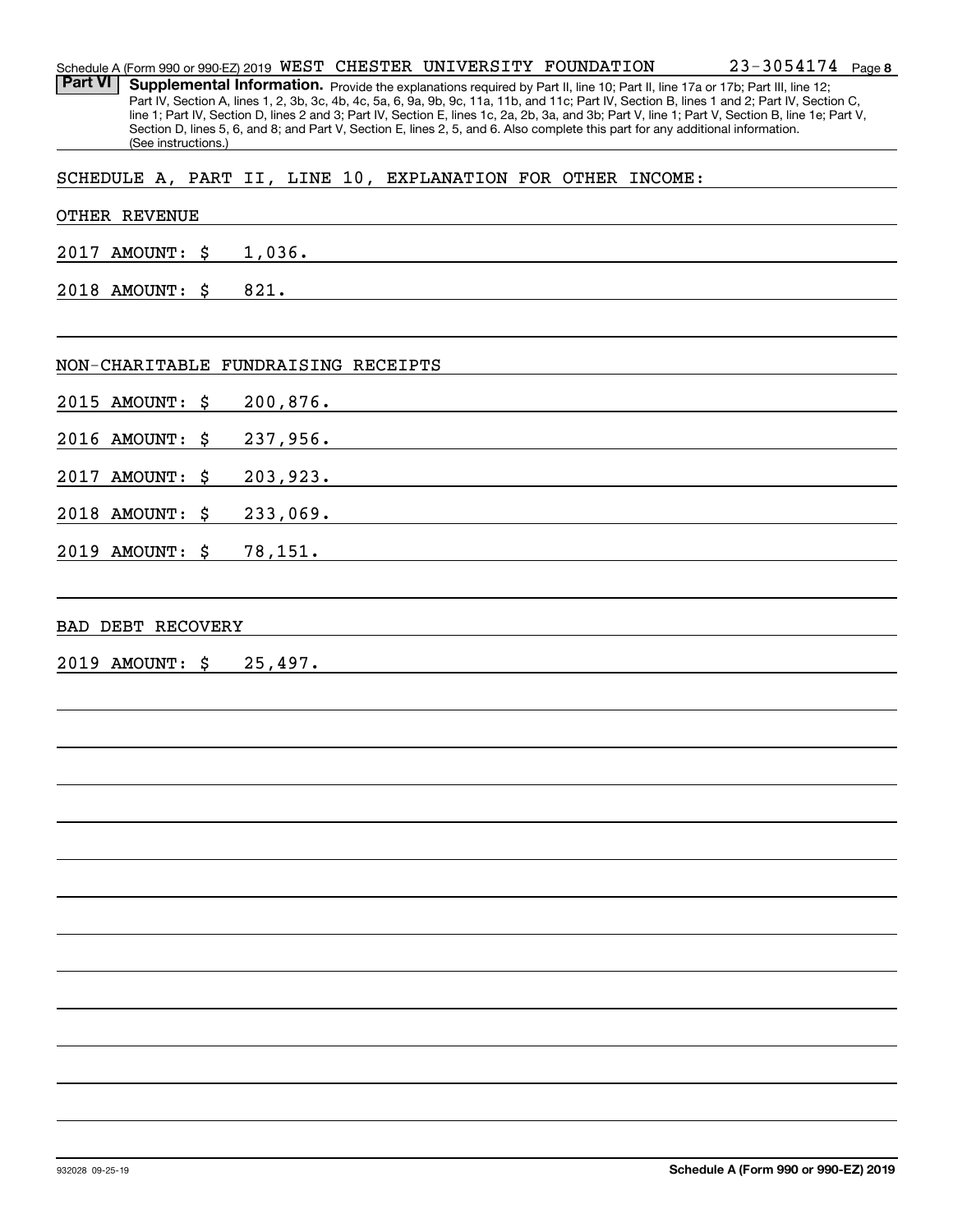Department of the Treasury Internal Revenue Service **(Form 990, 990-EZ, or 990-PF)**

Name of the organization

#### \*\* PUBLIC DISCLOSURE COPY \*\*

# **Schedule B Schedule of Contributors**

**| Attach to Form 990, Form 990-EZ, or Form 990-PF. | Go to www.irs.gov/Form990 for the latest information.** OMB No. 1545-0047

**2019**

**Employer identification number**

|  | WEST CHESTER UNIVERSITY FOUNDATION | 23-3054174 |
|--|------------------------------------|------------|
|  |                                    |            |

**Organization type** (check one):

| Filers of:         | Section:                                                                    |
|--------------------|-----------------------------------------------------------------------------|
| Form 990 or 990-FZ | $ \mathbf{X} $ 501(c)( 3) (enter number) organization                       |
|                    | $4947(a)(1)$ nonexempt charitable trust not treated as a private foundation |
|                    | 527 political organization                                                  |
| Form 990-PF        | 501(c)(3) exempt private foundation                                         |
|                    | 4947(a)(1) nonexempt charitable trust treated as a private foundation       |
|                    | 501(c)(3) taxable private foundation                                        |

Check if your organization is covered by the **General Rule** or a **Special Rule. Note:**  Only a section 501(c)(7), (8), or (10) organization can check boxes for both the General Rule and a Special Rule. See instructions.

#### **General Rule**

 $\mathcal{L}^{\text{max}}$ 

For an organization filing Form 990, 990-EZ, or 990-PF that received, during the year, contributions totaling \$5,000 or more (in money or property) from any one contributor. Complete Parts I and II. See instructions for determining a contributor's total contributions.

#### **Special Rules**

any one contributor, during the year, total contributions of the greater of  $\,$  (1) \$5,000; or **(2)** 2% of the amount on (i) Form 990, Part VIII, line 1h;  $\boxed{\textbf{X}}$  For an organization described in section 501(c)(3) filing Form 990 or 990-EZ that met the 33 1/3% support test of the regulations under sections 509(a)(1) and 170(b)(1)(A)(vi), that checked Schedule A (Form 990 or 990-EZ), Part II, line 13, 16a, or 16b, and that received from or (ii) Form 990-EZ, line 1. Complete Parts I and II.

year, total contributions of more than \$1,000 *exclusively* for religious, charitable, scientific, literary, or educational purposes, or for the For an organization described in section 501(c)(7), (8), or (10) filing Form 990 or 990-EZ that received from any one contributor, during the prevention of cruelty to children or animals. Complete Parts I, II, and III.  $\mathcal{L}^{\text{max}}$ 

purpose. Don't complete any of the parts unless the **General Rule** applies to this organization because it received *nonexclusively* year, contributions <sub>exclusively</sub> for religious, charitable, etc., purposes, but no such contributions totaled more than \$1,000. If this box is checked, enter here the total contributions that were received during the year for an  $\;$ exclusively religious, charitable, etc., For an organization described in section 501(c)(7), (8), or (10) filing Form 990 or 990-EZ that received from any one contributor, during the religious, charitable, etc., contributions totaling \$5,000 or more during the year  $\Box$ — $\Box$   $\Box$  $\mathcal{L}^{\text{max}}$ 

**Caution:**  An organization that isn't covered by the General Rule and/or the Special Rules doesn't file Schedule B (Form 990, 990-EZ, or 990-PF),  **must** but it answer "No" on Part IV, line 2, of its Form 990; or check the box on line H of its Form 990-EZ or on its Form 990-PF, Part I, line 2, to certify that it doesn't meet the filing requirements of Schedule B (Form 990, 990-EZ, or 990-PF).

**For Paperwork Reduction Act Notice, see the instructions for Form 990, 990-EZ, or 990-PF. Schedule B (Form 990, 990-EZ, or 990-PF) (2019)** LHA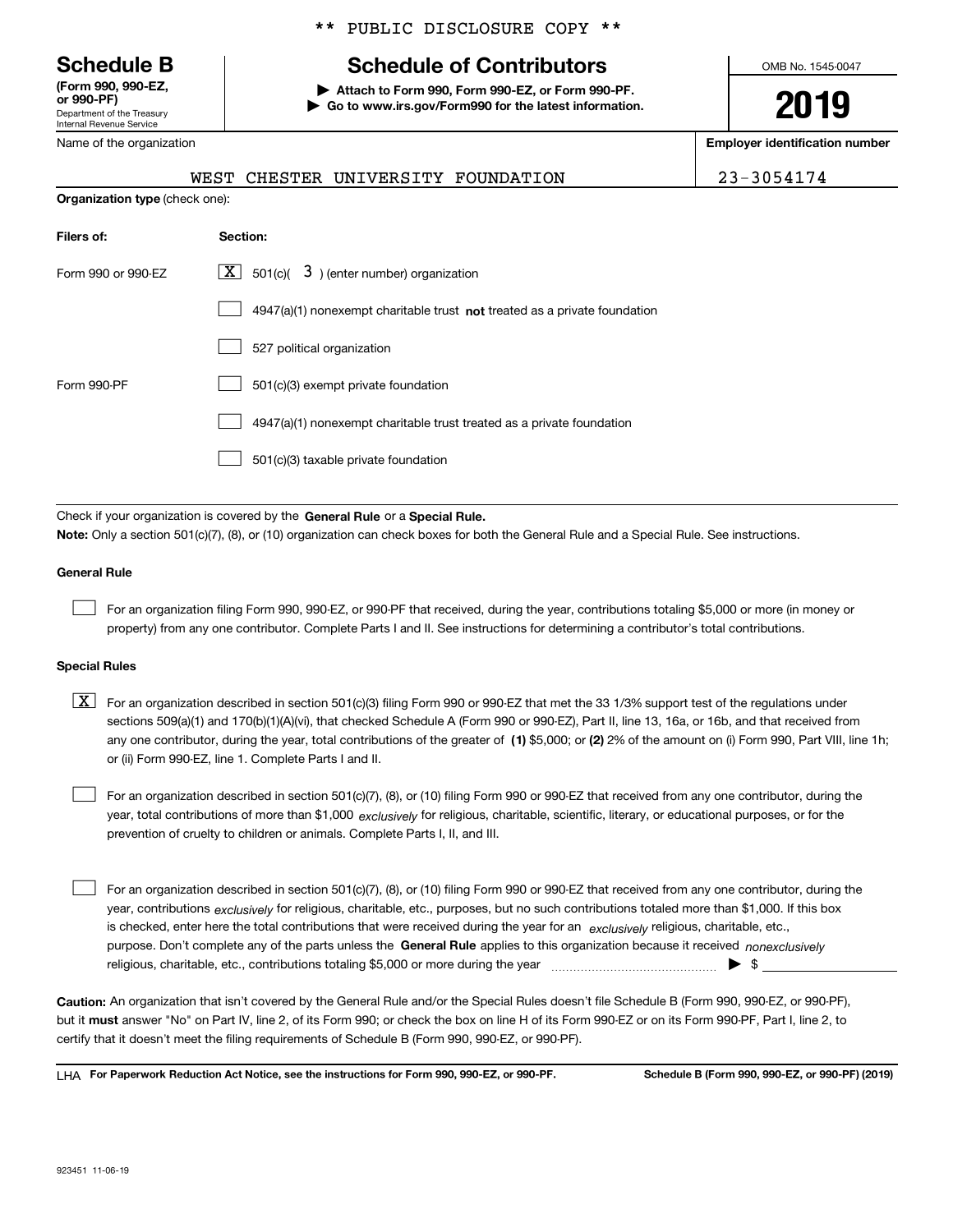Name of organization

**Employer identification number**

### WEST CHESTER UNIVERSITY FOUNDATION | 23-3054174

(see instructions). Use duplicate copies of Part I if additional space is needed.<br> **23-3054174**<br> **23-3054174**<br> **23-3054174**<br> **Part I Contributors** (see instructions). Use duplicate copies of Part I if additional space is

| (a)<br>No. | (b)<br>Name, address, and ZIP + 4 | (c)<br><b>Total contributions</b> | (d)<br>Type of contribution                                                                                                          |
|------------|-----------------------------------|-----------------------------------|--------------------------------------------------------------------------------------------------------------------------------------|
| 1          |                                   | 178,904.<br>\$                    | $\overline{\mathbf{x}}$<br>Person<br>Pavroll<br>Noncash<br>$\overline{\text{X}}$<br>(Complete Part II for<br>noncash contributions.) |
| (a)<br>No. | (b)<br>Name, address, and ZIP + 4 | (c)<br><b>Total contributions</b> | (d)<br>Type of contribution                                                                                                          |
| 2          |                                   | 125,000.<br>\$                    | $\overline{\texttt{X}}$<br>Person<br>Payroll<br>Noncash<br>(Complete Part II for<br>noncash contributions.)                          |
| (a)<br>No. | (b)<br>Name, address, and ZIP + 4 | (c)<br><b>Total contributions</b> | (d)<br>Type of contribution                                                                                                          |
| 3          |                                   | 1,450,000.<br>$\mathfrak{S}$      | $\overline{\text{X}}$<br>Person<br>Payroll<br>Noncash<br>(Complete Part II for<br>noncash contributions.)                            |
| (a)<br>No. | (b)<br>Name, address, and ZIP + 4 | (c)<br><b>Total contributions</b> | (d)<br>Type of contribution                                                                                                          |
| 4          |                                   | 200,000.<br>\$                    | $\overline{\texttt{X}}$<br>Person<br>Payroll<br><b>Noncash</b><br>(Complete Part II for<br>noncash contributions.)                   |
| (a)<br>No. | (b)<br>Name, address, and ZIP + 4 | (c)<br><b>Total contributions</b> | (d)<br>Type of contribution                                                                                                          |
| 5          |                                   | 250,000.<br>\$                    | $\overline{\mathbf{X}}$<br>Person<br>Payroll<br>Noncash<br>(Complete Part II for<br>noncash contributions.)                          |
| (a)<br>No. | (b)<br>Name, address, and ZIP + 4 | (c)<br><b>Total contributions</b> | (d)<br>Type of contribution                                                                                                          |
| 6          |                                   | 210,000.<br>\$                    | $\boxed{\text{X}}$<br>Person<br>Payroll<br>Noncash<br>(Complete Part II for<br>noncash contributions.)                               |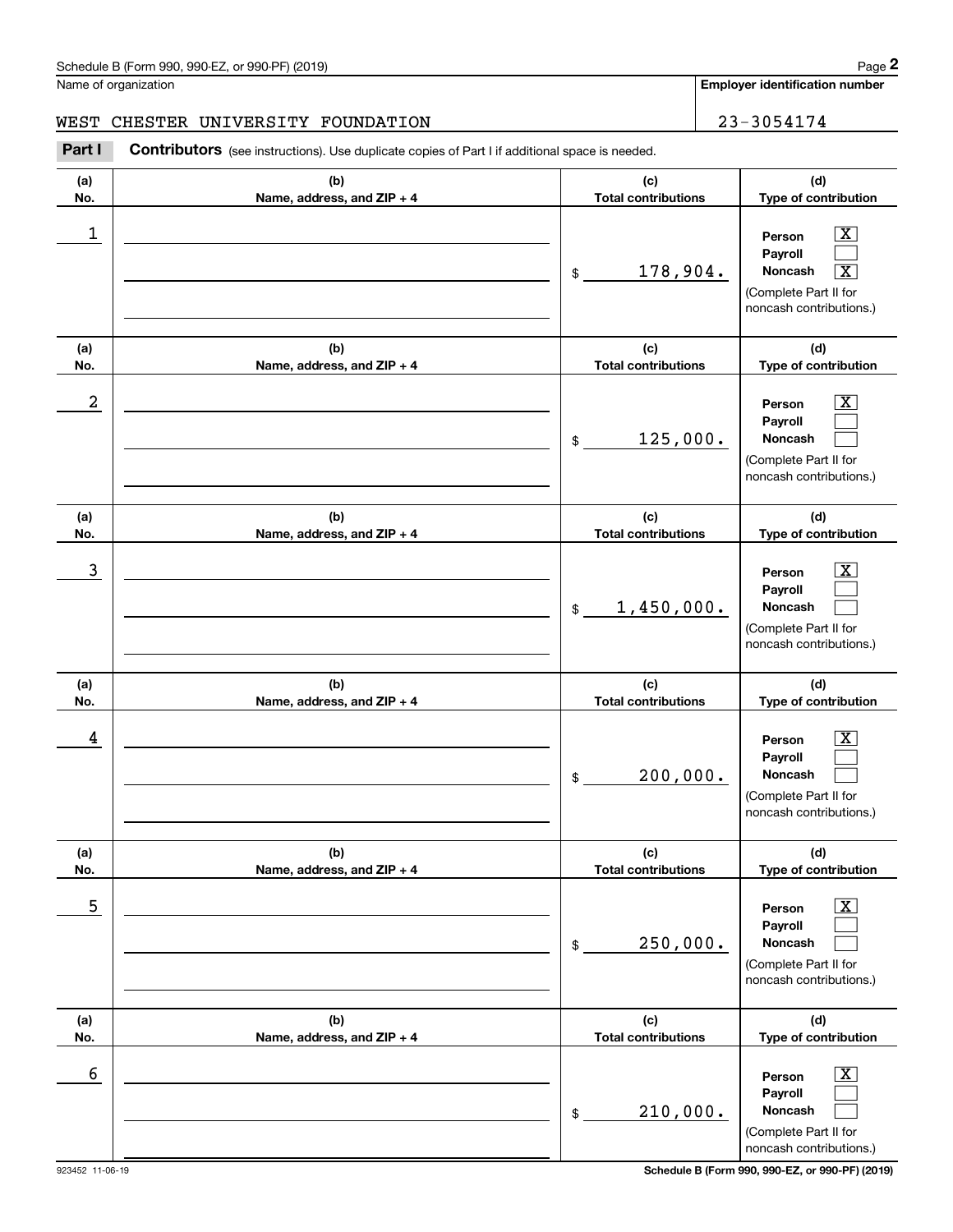Name of organization

**Employer identification number**

**(d)**

 $\boxed{\text{X}}$  $\mathcal{L}^{\text{max}}$  $\mathcal{L}^{\text{max}}$ 

**(d)**

**(a) No.(b) Name, address, and ZIP + 4 (c) Total contributions Type of contribution Person PayrollNoncash (a) No.(b) Name, address, and ZIP + 4 (c) Total contributions Type of contribution (a)No.(b)Name, address, and ZIP + 4 (c)Total contributions** (see instructions). Use duplicate copies of Part I if additional space is needed.<br> **23-3054174**<br> **23-3054174**<br> **23-3054174**<br> **Part I Contributors** (see instructions). Use duplicate copies of Part I if additional space is \$(Complete Part II for noncash contributions.) \$7 X 112,000. 263,585. WEST CHESTER UNIVERSITY FOUNDATION **FOUNDATION** 23-3054174

| 8               |                                   | 263,585.<br>\$                    | x<br>Person<br>Payroll<br>Noncash<br>(Complete Part II for<br>noncash contributions.)                                               |
|-----------------|-----------------------------------|-----------------------------------|-------------------------------------------------------------------------------------------------------------------------------------|
| (a)<br>No.      | (b)<br>Name, address, and ZIP + 4 | (c)<br><b>Total contributions</b> | (d)<br>Type of contribution                                                                                                         |
|                 |                                   | \$                                | Person<br>Payroll<br>Noncash<br>(Complete Part II for<br>noncash contributions.)                                                    |
| (a)<br>No.      | (b)<br>Name, address, and ZIP + 4 | (c)<br><b>Total contributions</b> | (d)<br>Type of contribution                                                                                                         |
|                 |                                   | \$                                | Person<br>Payroll<br>Noncash<br>(Complete Part II for<br>noncash contributions.)                                                    |
| (a)<br>No.      | (b)<br>Name, address, and ZIP + 4 | (c)<br><b>Total contributions</b> | (d)<br>Type of contribution                                                                                                         |
|                 |                                   | \$                                | Person<br>Payroll<br><b>Noncash</b><br>(Complete Part II for<br>noncash contributions.)                                             |
| (a)<br>No.      | (b)<br>Name, address, and ZIP + 4 | (c)<br><b>Total contributions</b> | (d)<br>Type of contribution                                                                                                         |
| 923452 11-06-19 |                                   | \$                                | Person<br>Payroll<br>Noncash<br>(Complete Part II for<br>noncash contributions.)<br>Schedule B (Form 990, 990-EZ, or 990-PF) (2019) |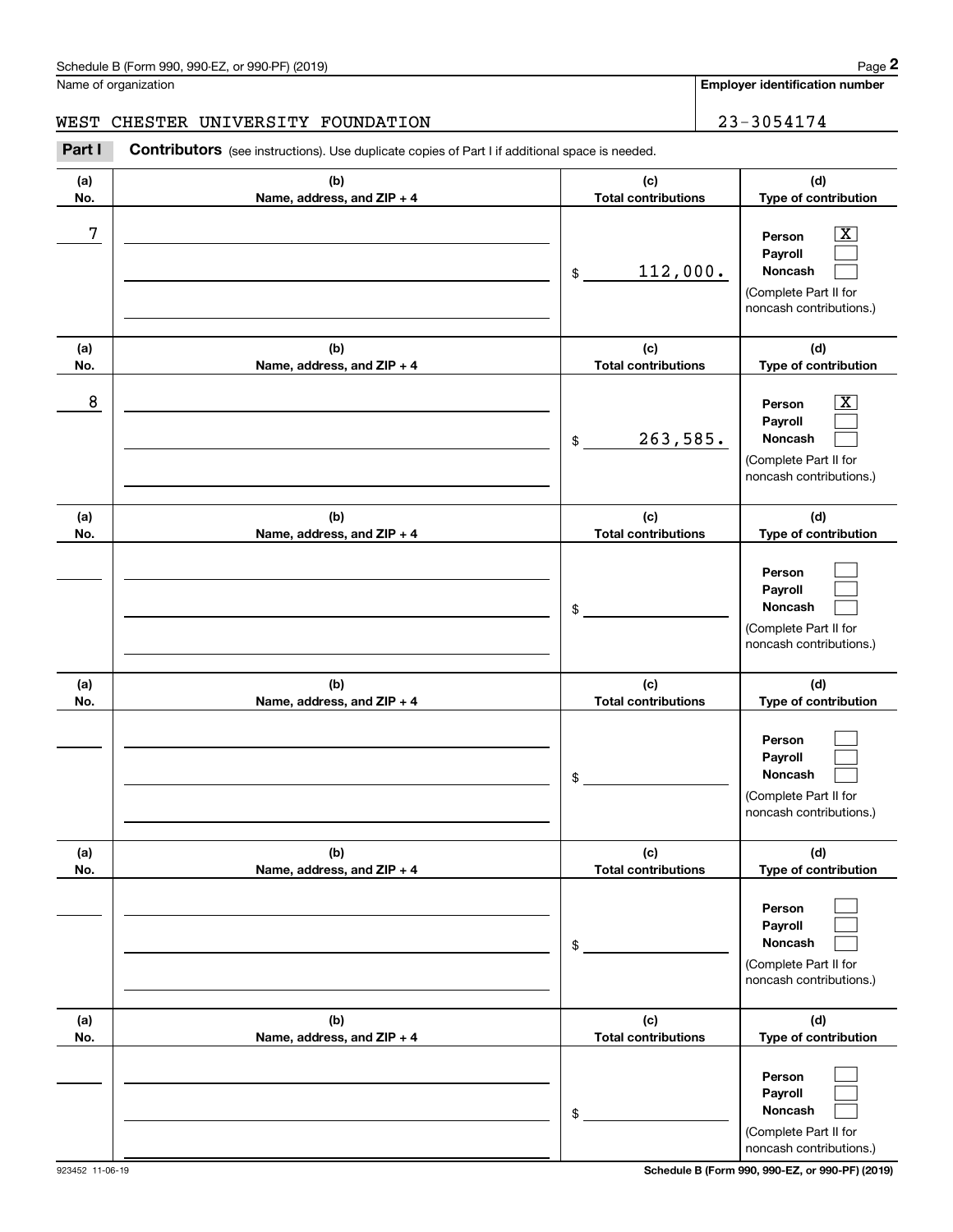**Employer identification number**

### WEST CHESTER UNIVERSITY FOUNDATION | 23-3054174

(see instructions). Use duplicate copies of Part II if additional space is needed.<br> **23-3054174**<br> **Part II if Additional space is needed.** All **Noncash Property** (see instructions). Use duplicate copies of Part II if addit

| (a)<br>No.<br>from<br>Part I | (b)<br>Description of noncash property given | (c)<br>FMV (or estimate)<br>(See instructions.) | (d)<br>Date received |
|------------------------------|----------------------------------------------|-------------------------------------------------|----------------------|
| 1                            | FOOD                                         |                                                 |                      |
|                              |                                              | 66,804.<br>$\frac{1}{2}$                        | 06/30/20             |
| (a)<br>No.<br>from<br>Part I | (b)<br>Description of noncash property given | (c)<br>FMV (or estimate)<br>(See instructions.) | (d)<br>Date received |
|                              |                                              | \$                                              |                      |
| (a)<br>No.<br>from<br>Part I | (b)<br>Description of noncash property given | (c)<br>FMV (or estimate)<br>(See instructions.) | (d)<br>Date received |
|                              |                                              | \$                                              |                      |
| (a)<br>No.<br>from<br>Part I | (b)<br>Description of noncash property given | (c)<br>FMV (or estimate)<br>(See instructions.) | (d)<br>Date received |
|                              |                                              | \$                                              |                      |
| (a)<br>No.<br>from<br>Part I | (b)<br>Description of noncash property given | (c)<br>FMV (or estimate)<br>(See instructions.) | (d)<br>Date received |
|                              |                                              | \$                                              |                      |
| (a)<br>No.<br>from<br>Part I | (b)<br>Description of noncash property given | (c)<br>FMV (or estimate)<br>(See instructions.) | (d)<br>Date received |
|                              |                                              | \$                                              |                      |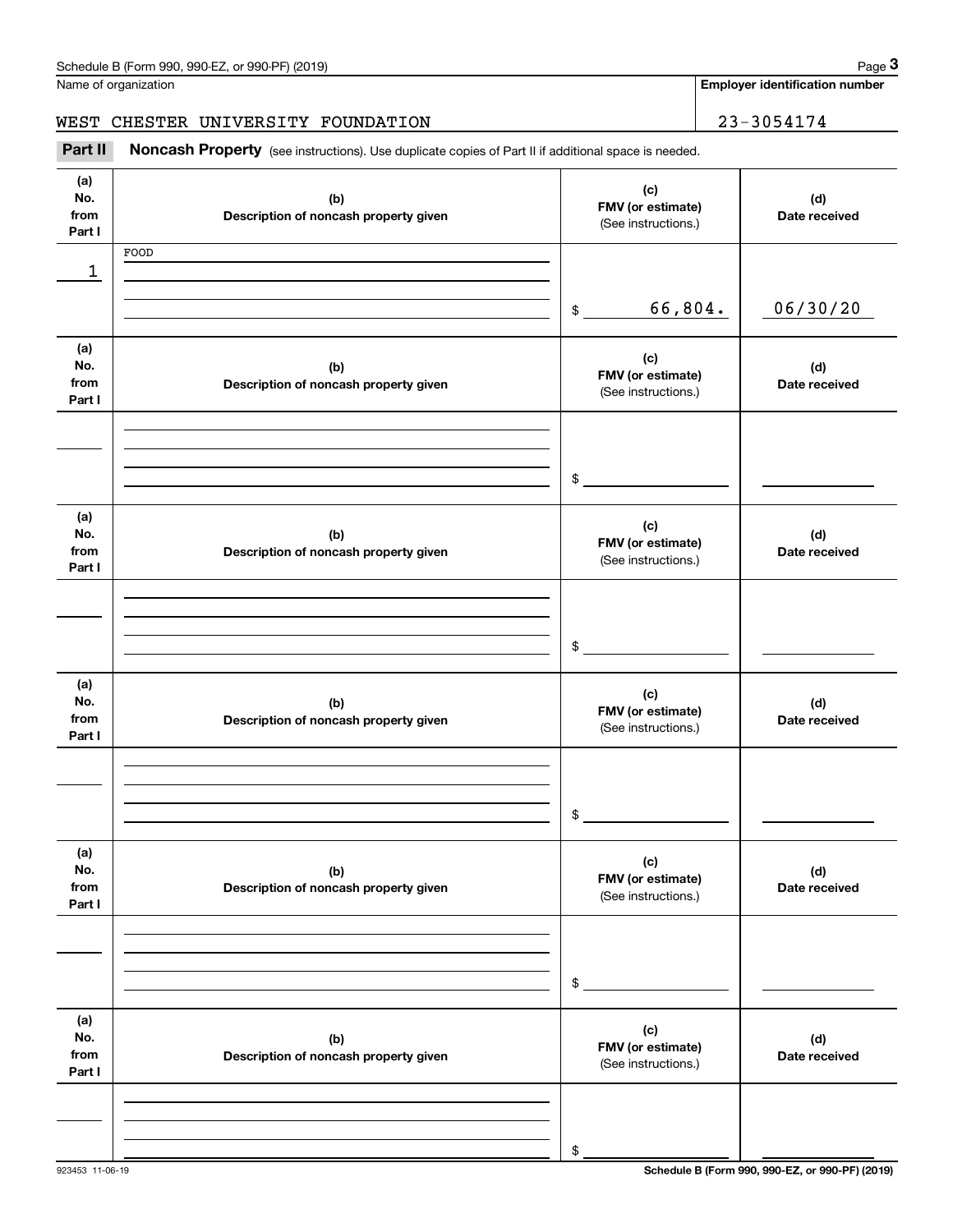|                           | Schedule B (Form 990, 990-EZ, or 990-PF) (2019)                                                                                                                                                                                                                                                 |                      | Page 4                                                                                                                                                         |  |  |  |
|---------------------------|-------------------------------------------------------------------------------------------------------------------------------------------------------------------------------------------------------------------------------------------------------------------------------------------------|----------------------|----------------------------------------------------------------------------------------------------------------------------------------------------------------|--|--|--|
|                           | Name of organization                                                                                                                                                                                                                                                                            |                      | <b>Employer identification number</b>                                                                                                                          |  |  |  |
| WEST                      | CHESTER UNIVERSITY FOUNDATION                                                                                                                                                                                                                                                                   |                      | 23-3054174                                                                                                                                                     |  |  |  |
| Part III                  | from any one contributor. Complete columns (a) through (e) and the following line entry. For organizations<br>completing Part III, enter the total of exclusively religious, charitable, etc., contributions of \$1,000 or less for the year. (Enter this info. once.) $\blacktriangleright$ \$ |                      | Exclusively religious, charitable, etc., contributions to organizations described in section 501(c)(7), (8), or (10) that total more than \$1,000 for the year |  |  |  |
| (a) No.                   | Use duplicate copies of Part III if additional space is needed.                                                                                                                                                                                                                                 |                      |                                                                                                                                                                |  |  |  |
| from<br>Part I            | (b) Purpose of gift                                                                                                                                                                                                                                                                             | (c) Use of gift      | (d) Description of how gift is held                                                                                                                            |  |  |  |
|                           |                                                                                                                                                                                                                                                                                                 | (e) Transfer of gift |                                                                                                                                                                |  |  |  |
|                           | Transferee's name, address, and $ZIP + 4$                                                                                                                                                                                                                                                       |                      | Relationship of transferor to transferee                                                                                                                       |  |  |  |
| (a) No.<br>from<br>Part I | (b) Purpose of gift                                                                                                                                                                                                                                                                             | (c) Use of gift      | (d) Description of how gift is held                                                                                                                            |  |  |  |
|                           |                                                                                                                                                                                                                                                                                                 |                      |                                                                                                                                                                |  |  |  |
|                           | (e) Transfer of gift                                                                                                                                                                                                                                                                            |                      |                                                                                                                                                                |  |  |  |
|                           | Transferee's name, address, and $ZIP + 4$                                                                                                                                                                                                                                                       |                      | Relationship of transferor to transferee                                                                                                                       |  |  |  |
|                           |                                                                                                                                                                                                                                                                                                 |                      |                                                                                                                                                                |  |  |  |
| (a) No.<br>from<br>Part I | (b) Purpose of gift                                                                                                                                                                                                                                                                             | (c) Use of gift      | (d) Description of how gift is held                                                                                                                            |  |  |  |
|                           |                                                                                                                                                                                                                                                                                                 | (e) Transfer of gift |                                                                                                                                                                |  |  |  |
|                           | Transferee's name, address, and $ZIP + 4$                                                                                                                                                                                                                                                       |                      | Relationship of transferor to transferee                                                                                                                       |  |  |  |
|                           |                                                                                                                                                                                                                                                                                                 |                      |                                                                                                                                                                |  |  |  |
| (a) No.<br>from<br>Part I | (b) Purpose of gift                                                                                                                                                                                                                                                                             | (c) Use of gift      | (d) Description of how gift is held                                                                                                                            |  |  |  |
|                           |                                                                                                                                                                                                                                                                                                 |                      |                                                                                                                                                                |  |  |  |
|                           | Transferee's name, address, and ZIP + 4                                                                                                                                                                                                                                                         | (e) Transfer of gift | Relationship of transferor to transferee                                                                                                                       |  |  |  |
|                           |                                                                                                                                                                                                                                                                                                 |                      |                                                                                                                                                                |  |  |  |
|                           |                                                                                                                                                                                                                                                                                                 |                      |                                                                                                                                                                |  |  |  |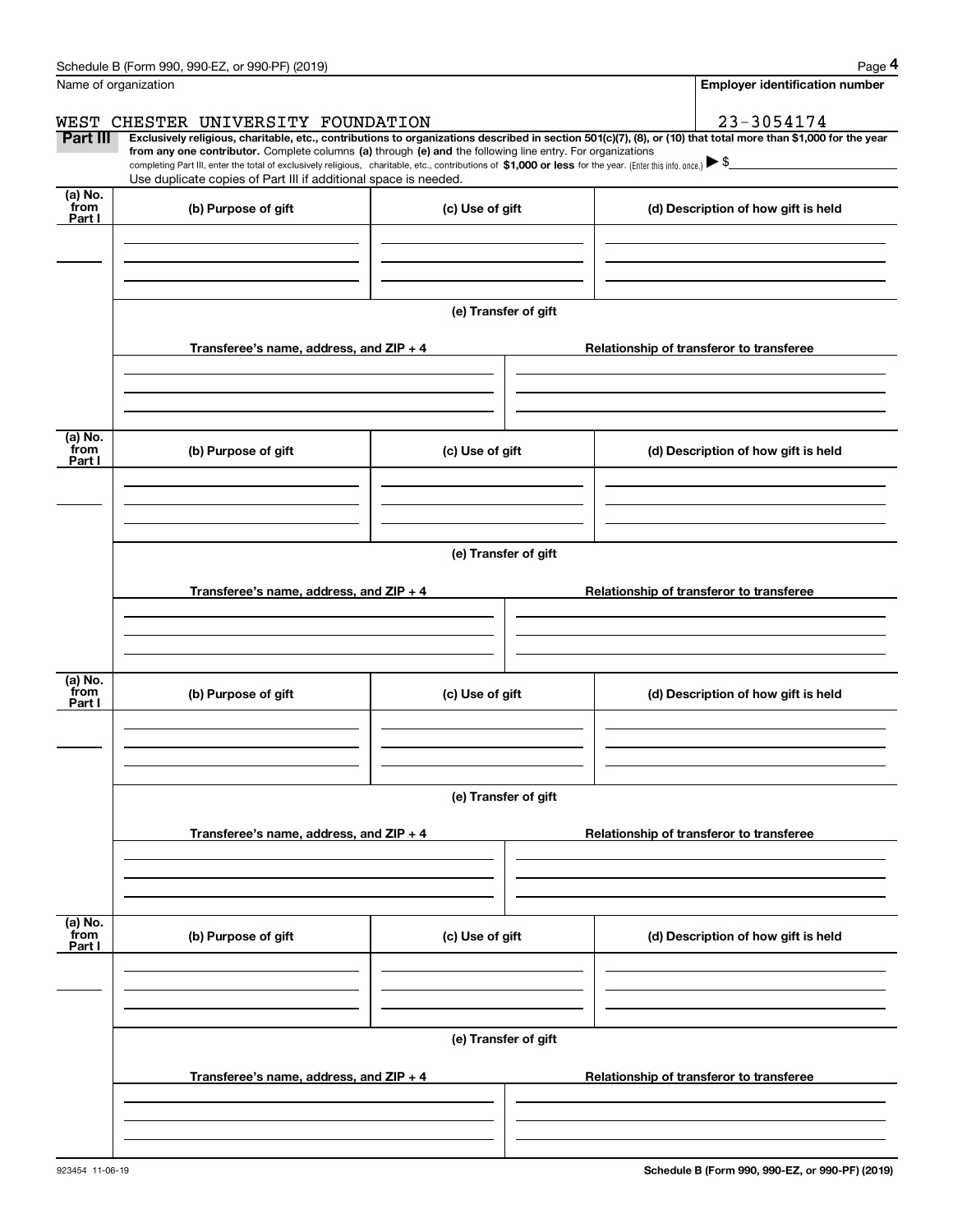| <b>SCHEDULE C</b>                                                                                     | <b>Political Campaign and Lobbying Activities</b>                                                                                                                                      |                                                                                                                                                                                                                                                                                                |           | OMB No. 1545-0047          |                          |                                                  |  |
|-------------------------------------------------------------------------------------------------------|----------------------------------------------------------------------------------------------------------------------------------------------------------------------------------------|------------------------------------------------------------------------------------------------------------------------------------------------------------------------------------------------------------------------------------------------------------------------------------------------|-----------|----------------------------|--------------------------|--------------------------------------------------|--|
| (Form 990 or 990-EZ)<br>For Organizations Exempt From Income Tax Under section 501(c) and section 527 |                                                                                                                                                                                        |                                                                                                                                                                                                                                                                                                |           |                            |                          |                                                  |  |
|                                                                                                       |                                                                                                                                                                                        | ► Complete if the organization is described below. ► Attach to Form 990 or Form 990-EZ.                                                                                                                                                                                                        |           |                            |                          |                                                  |  |
| Department of the Treasury<br>Internal Revenue Service                                                |                                                                                                                                                                                        | Go to www.irs.gov/Form990 for instructions and the latest information.                                                                                                                                                                                                                         |           |                            |                          | <b>Open to Public</b><br>Inspection              |  |
|                                                                                                       |                                                                                                                                                                                        | If the organization answered "Yes," on Form 990, Part IV, line 3, or Form 990-EZ, Part V, line 46 (Political Campaign Activities), then                                                                                                                                                        |           |                            |                          |                                                  |  |
|                                                                                                       |                                                                                                                                                                                        | • Section 501(c)(3) organizations: Complete Parts I-A and B. Do not complete Part I-C.                                                                                                                                                                                                         |           |                            |                          |                                                  |  |
|                                                                                                       |                                                                                                                                                                                        | • Section 501(c) (other than section 501(c)(3)) organizations: Complete Parts I-A and C below. Do not complete Part I-B.                                                                                                                                                                       |           |                            |                          |                                                  |  |
|                                                                                                       | • Section 527 organizations: Complete Part I-A only.<br>If the organization answered "Yes," on Form 990, Part IV, line 4, or Form 990-EZ, Part VI, line 47 (Lobbying Activities), then |                                                                                                                                                                                                                                                                                                |           |                            |                          |                                                  |  |
|                                                                                                       |                                                                                                                                                                                        | • Section 501(c)(3) organizations that have filed Form 5768 (election under section 501(h)): Complete Part II-A. Do not complete Part II-B.                                                                                                                                                    |           |                            |                          |                                                  |  |
|                                                                                                       |                                                                                                                                                                                        | • Section 501(c)(3) organizations that have NOT filed Form 5768 (election under section 501(h)): Complete Part II-B. Do not complete Part II-A.                                                                                                                                                |           |                            |                          |                                                  |  |
|                                                                                                       |                                                                                                                                                                                        | If the organization answered "Yes," on Form 990, Part IV, line 5 (Proxy Tax) (see separate instructions) or Form 990-EZ, Part V, line 35c (Proxy                                                                                                                                               |           |                            |                          |                                                  |  |
| Tax) (see separate instructions), then                                                                |                                                                                                                                                                                        |                                                                                                                                                                                                                                                                                                |           |                            |                          |                                                  |  |
|                                                                                                       |                                                                                                                                                                                        | • Section 501(c)(4), (5), or (6) organizations: Complete Part III.                                                                                                                                                                                                                             |           |                            |                          |                                                  |  |
| Name of organization                                                                                  |                                                                                                                                                                                        |                                                                                                                                                                                                                                                                                                |           |                            |                          | <b>Employer identification number</b>            |  |
|                                                                                                       |                                                                                                                                                                                        | WEST CHESTER UNIVERSITY FOUNDATION                                                                                                                                                                                                                                                             |           |                            |                          | 23-3054174                                       |  |
| Part I-A                                                                                              |                                                                                                                                                                                        | Complete if the organization is exempt under section 501(c) or is a section 527 organization.                                                                                                                                                                                                  |           |                            |                          |                                                  |  |
|                                                                                                       |                                                                                                                                                                                        |                                                                                                                                                                                                                                                                                                |           |                            |                          |                                                  |  |
| 1.                                                                                                    |                                                                                                                                                                                        | Provide a description of the organization's direct and indirect political campaign activities in Part IV.                                                                                                                                                                                      |           |                            |                          |                                                  |  |
| Political campaign activity expenditures<br>2                                                         |                                                                                                                                                                                        |                                                                                                                                                                                                                                                                                                |           |                            | $\blacktriangleright$ \$ |                                                  |  |
| Volunteer hours for political campaign activities<br>3                                                |                                                                                                                                                                                        |                                                                                                                                                                                                                                                                                                |           |                            |                          |                                                  |  |
| Part I-B                                                                                              |                                                                                                                                                                                        | Complete if the organization is exempt under section 501(c)(3).                                                                                                                                                                                                                                |           |                            |                          |                                                  |  |
|                                                                                                       |                                                                                                                                                                                        | 1 Enter the amount of any excise tax incurred by the organization under section 4955                                                                                                                                                                                                           |           |                            |                          |                                                  |  |
| 2                                                                                                     |                                                                                                                                                                                        | Enter the amount of any excise tax incurred by organization managers under section 4955                                                                                                                                                                                                        |           |                            |                          |                                                  |  |
| з                                                                                                     |                                                                                                                                                                                        |                                                                                                                                                                                                                                                                                                |           |                            |                          | <b>Yes</b><br><b>No</b>                          |  |
|                                                                                                       |                                                                                                                                                                                        |                                                                                                                                                                                                                                                                                                |           |                            |                          | Yes<br>No                                        |  |
| <b>b</b> If "Yes," describe in Part IV.                                                               |                                                                                                                                                                                        |                                                                                                                                                                                                                                                                                                |           |                            |                          |                                                  |  |
| Part I-C                                                                                              |                                                                                                                                                                                        | Complete if the organization is exempt under section 501(c), except section 501(c)(3).                                                                                                                                                                                                         |           |                            |                          |                                                  |  |
|                                                                                                       |                                                                                                                                                                                        | 1 Enter the amount directly expended by the filing organization for section 527 exempt function activities                                                                                                                                                                                     |           |                            | $\blacktriangleright$ \$ |                                                  |  |
|                                                                                                       |                                                                                                                                                                                        | 2 Enter the amount of the filing organization's funds contributed to other organizations for section 527                                                                                                                                                                                       |           |                            |                          |                                                  |  |
| exempt function activities                                                                            |                                                                                                                                                                                        |                                                                                                                                                                                                                                                                                                |           |                            | $\blacktriangleright$ \$ |                                                  |  |
|                                                                                                       |                                                                                                                                                                                        | 3 Total exempt function expenditures. Add lines 1 and 2. Enter here and on Form 1120-POL,                                                                                                                                                                                                      |           |                            |                          |                                                  |  |
|                                                                                                       |                                                                                                                                                                                        |                                                                                                                                                                                                                                                                                                |           |                            | $\blacktriangleright$ \$ | Yes<br><b>No</b>                                 |  |
|                                                                                                       |                                                                                                                                                                                        |                                                                                                                                                                                                                                                                                                |           |                            |                          |                                                  |  |
| 5                                                                                                     |                                                                                                                                                                                        | Enter the names, addresses and employer identification number (EIN) of all section 527 political organizations to which the filing organization<br>made payments. For each organization listed, enter the amount paid from the filing organization's funds. Also enter the amount of political |           |                            |                          |                                                  |  |
|                                                                                                       |                                                                                                                                                                                        | contributions received that were promptly and directly delivered to a separate political organization, such as a separate segregated fund or a                                                                                                                                                 |           |                            |                          |                                                  |  |
|                                                                                                       |                                                                                                                                                                                        | political action committee (PAC). If additional space is needed, provide information in Part IV.                                                                                                                                                                                               |           |                            |                          |                                                  |  |
| (a) Name                                                                                              |                                                                                                                                                                                        | (b) Address                                                                                                                                                                                                                                                                                    | $(c)$ EIN | (d) Amount paid from       |                          | (e) Amount of political                          |  |
|                                                                                                       |                                                                                                                                                                                        |                                                                                                                                                                                                                                                                                                |           | filing organization's      |                          | contributions received and                       |  |
|                                                                                                       |                                                                                                                                                                                        |                                                                                                                                                                                                                                                                                                |           | funds. If none, enter -0-. |                          | promptly and directly<br>delivered to a separate |  |
|                                                                                                       |                                                                                                                                                                                        |                                                                                                                                                                                                                                                                                                |           |                            |                          | political organization.                          |  |
|                                                                                                       |                                                                                                                                                                                        |                                                                                                                                                                                                                                                                                                |           |                            |                          | If none, enter -0-.                              |  |
|                                                                                                       |                                                                                                                                                                                        |                                                                                                                                                                                                                                                                                                |           |                            |                          |                                                  |  |
|                                                                                                       |                                                                                                                                                                                        |                                                                                                                                                                                                                                                                                                |           |                            |                          |                                                  |  |
|                                                                                                       |                                                                                                                                                                                        |                                                                                                                                                                                                                                                                                                |           |                            |                          |                                                  |  |
|                                                                                                       |                                                                                                                                                                                        |                                                                                                                                                                                                                                                                                                |           |                            |                          |                                                  |  |
|                                                                                                       |                                                                                                                                                                                        |                                                                                                                                                                                                                                                                                                |           |                            |                          |                                                  |  |
|                                                                                                       |                                                                                                                                                                                        |                                                                                                                                                                                                                                                                                                |           |                            |                          |                                                  |  |
|                                                                                                       |                                                                                                                                                                                        |                                                                                                                                                                                                                                                                                                |           |                            |                          |                                                  |  |
|                                                                                                       |                                                                                                                                                                                        |                                                                                                                                                                                                                                                                                                |           |                            |                          |                                                  |  |
|                                                                                                       |                                                                                                                                                                                        |                                                                                                                                                                                                                                                                                                |           |                            |                          |                                                  |  |
|                                                                                                       |                                                                                                                                                                                        |                                                                                                                                                                                                                                                                                                |           |                            |                          |                                                  |  |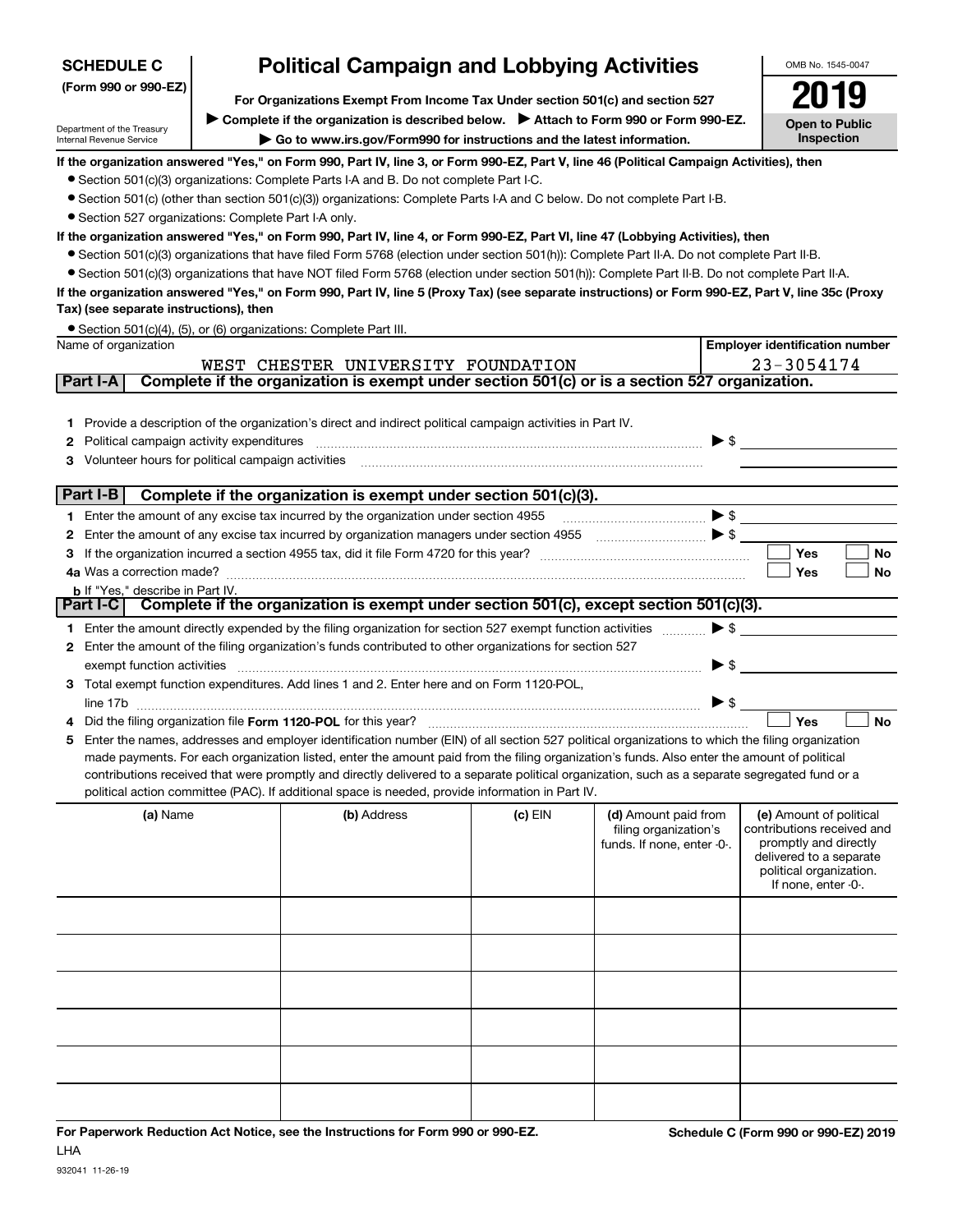| Schedule C (Form 990 or 990-EZ) 2019 WEST CHESTER UNIVERSITY FOUNDATION<br>Complete if the organization is exempt under section 501(c)(3) and filed Form 5768 (election under<br>Part II-A |                                        |              |                                                                                                                                   |            |                                        | 23-3054174 Page 2              |
|--------------------------------------------------------------------------------------------------------------------------------------------------------------------------------------------|----------------------------------------|--------------|-----------------------------------------------------------------------------------------------------------------------------------|------------|----------------------------------------|--------------------------------|
| section 501(h)).                                                                                                                                                                           |                                        |              |                                                                                                                                   |            |                                        |                                |
| X <br>A Check $\blacktriangleright$                                                                                                                                                        |                                        |              | if the filing organization belongs to an affiliated group (and list in Part IV each affiliated group member's name, address, EIN, |            |                                        |                                |
| expenses, and share of excess lobbying expenditures).                                                                                                                                      |                                        |              |                                                                                                                                   |            |                                        |                                |
| $B$ Check $\blacktriangleright$                                                                                                                                                            |                                        |              | if the filing organization checked box A and "limited control" provisions apply.                                                  |            |                                        |                                |
|                                                                                                                                                                                            | <b>Limits on Lobbying Expenditures</b> |              | (The term "expenditures" means amounts paid or incurred.)                                                                         |            | (a) Filing<br>organization's<br>totals | (b) Affiliated group<br>totals |
| 1a Total lobbying expenditures to influence public opinion (grassroots lobbying)                                                                                                           |                                        |              |                                                                                                                                   |            |                                        |                                |
| <b>b</b> Total lobbying expenditures to influence a legislative body (direct lobbying)                                                                                                     |                                        |              |                                                                                                                                   |            |                                        |                                |
|                                                                                                                                                                                            |                                        |              |                                                                                                                                   |            | 0.                                     | υ.                             |
| d Other exempt purpose expenditures                                                                                                                                                        |                                        |              |                                                                                                                                   |            |                                        | 8,671,494.33,674,604.          |
| e Total exempt purpose expenditures (add lines 1c and 1d)                                                                                                                                  |                                        |              |                                                                                                                                   |            |                                        | 8,671,494.33,674,604.          |
| f Lobbying nontaxable amount. Enter the amount from the following table in both columns.                                                                                                   |                                        |              |                                                                                                                                   |            |                                        | $583, 575. \mid 1,000,000.$    |
| If the amount on line 1e, column $(a)$ or $(b)$ is:                                                                                                                                        |                                        |              | The lobbying nontaxable amount is:                                                                                                |            |                                        |                                |
| Not over \$500,000                                                                                                                                                                         |                                        |              | 20% of the amount on line 1e.                                                                                                     |            |                                        |                                |
| Over \$500,000 but not over \$1,000,000                                                                                                                                                    |                                        |              | \$100,000 plus 15% of the excess over \$500,000.                                                                                  |            |                                        |                                |
| Over \$1,000,000 but not over \$1,500,000                                                                                                                                                  |                                        |              | \$175,000 plus 10% of the excess over \$1,000,000.                                                                                |            |                                        |                                |
| Over \$1,500,000 but not over \$17,000,000                                                                                                                                                 |                                        |              | \$225,000 plus 5% of the excess over \$1,500,000.                                                                                 |            |                                        |                                |
| Over \$17,000,000                                                                                                                                                                          |                                        | \$1,000,000. |                                                                                                                                   |            |                                        |                                |
|                                                                                                                                                                                            |                                        |              |                                                                                                                                   |            |                                        |                                |
| g Grassroots nontaxable amount (enter 25% of line 1f)                                                                                                                                      |                                        |              |                                                                                                                                   |            | 145,894.                               | 250,000.                       |
| h Subtract line 1g from line 1a. If zero or less, enter -0-                                                                                                                                |                                        |              |                                                                                                                                   |            | $0$ .                                  | 0.                             |
| i Subtract line 1f from line 1c. If zero or less, enter -0-                                                                                                                                |                                        |              |                                                                                                                                   |            | $\mathbf 0$ .                          | 0.                             |
| If there is an amount other than zero on either line 1h or line 1i, did the organization file Form 4720                                                                                    |                                        |              |                                                                                                                                   |            |                                        |                                |
| reporting section 4911 tax for this year?                                                                                                                                                  |                                        |              |                                                                                                                                   |            |                                        | <b>Yes</b><br>No               |
| (Some organizations that made a section 501(h) election do not have to complete all of the five columns below.                                                                             |                                        |              | 4-Year Averaging Period Under Section 501(h)<br>See the separate instructions for lines 2a through 2f.)                           |            |                                        |                                |
|                                                                                                                                                                                            |                                        |              | Lobbying Expenditures During 4-Year Averaging Period                                                                              |            |                                        |                                |
| Calendar year<br>(or fiscal year beginning in)                                                                                                                                             | (a) 2016                               |              | (b) $2017$                                                                                                                        | $(c)$ 2018 | $(d)$ 2019                             | (e) Total                      |
| 2a Lobbying nontaxable amount                                                                                                                                                              |                                        |              | $1,000,000.$ $  1,000,000.$ $  1,000,000.$                                                                                        |            |                                        | $1,000,000.$ $ 4,000,000.$     |
| <b>b</b> Lobbying ceiling amount<br>(150% of line 2a, column(e))                                                                                                                           |                                        |              |                                                                                                                                   |            |                                        | 6,000,000.                     |
| c Total lobbying expenditures                                                                                                                                                              |                                        | 7,244.       |                                                                                                                                   |            |                                        | 7,244.                         |
| d Grassroots nontaxable amount                                                                                                                                                             |                                        | 250,000.     | 250,000.                                                                                                                          | 250,000.   | 250,000.                               | 1,000,000.                     |
| e Grassroots ceiling amount                                                                                                                                                                |                                        |              |                                                                                                                                   |            |                                        |                                |
| (150% of line 2d, column (e))                                                                                                                                                              |                                        |              |                                                                                                                                   |            |                                        | 1,500,000.                     |
| f Grassroots lobbying expenditures                                                                                                                                                         |                                        |              |                                                                                                                                   |            |                                        |                                |

**Schedule C (Form 990 or 990-EZ) 2019**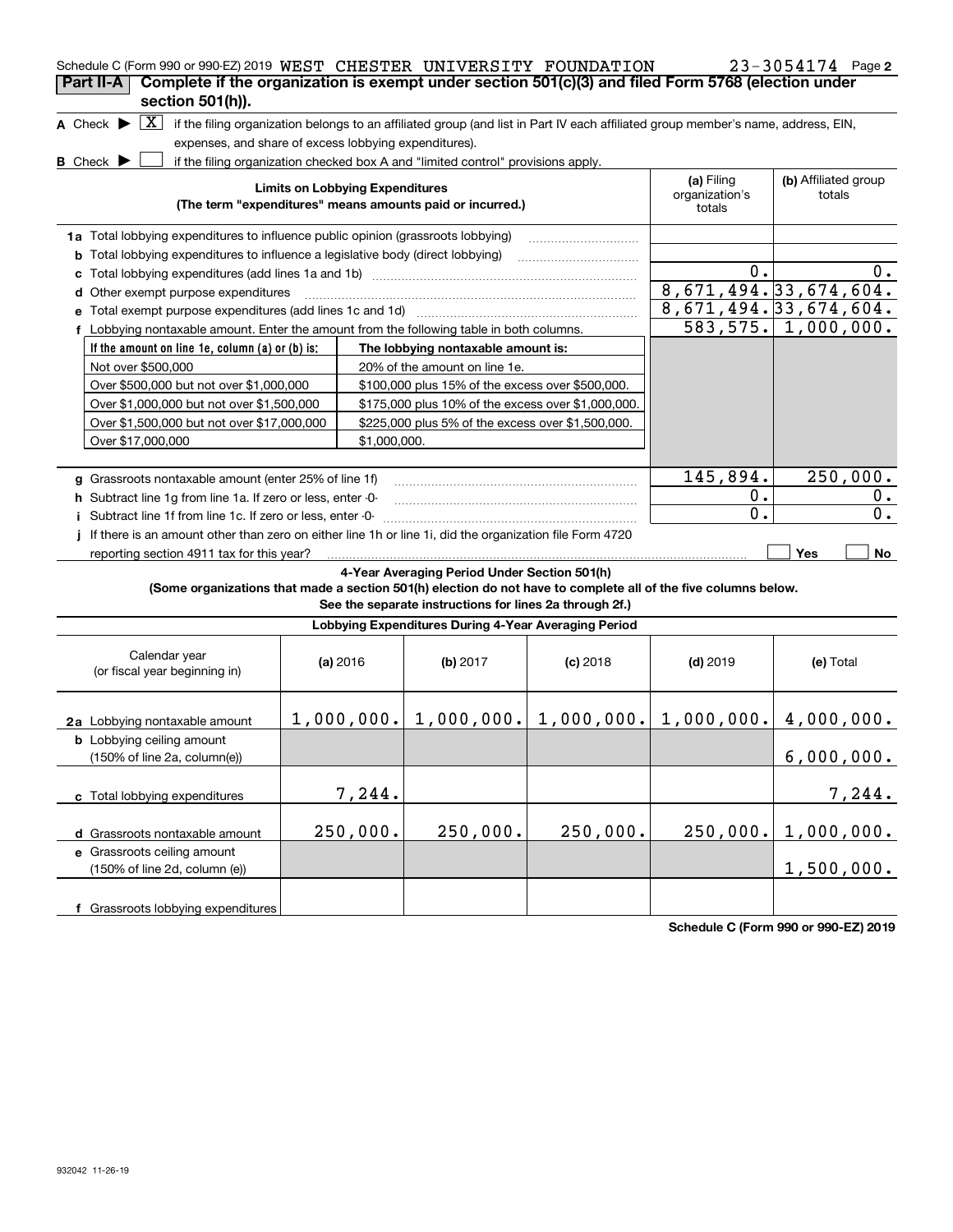#### Schedule C (Form 990 or 990-EZ) 2019  $\,$  WEST  $\,$  CHESTER  $\,$  UNIVERSITY  $\,$  FOUNDATION  $\,$  23 – 3054174  $\,$  Page **Part II-B Complete if the organization is exempt under section 501(c)(3) and has NOT filed Form 5768** WEST CHESTER UNIVERSITY FOUNDATION 23-3054174

#### **(election under section 501(h)).**

|         | For each "Yes" response on lines 1a through 1i below, provide in Part IV a detailed description                                                                                                                                      |     | (a)          |        | (b) |  |
|---------|--------------------------------------------------------------------------------------------------------------------------------------------------------------------------------------------------------------------------------------|-----|--------------|--------|-----|--|
|         | of the lobbying activity.                                                                                                                                                                                                            | Yes | No           | Amount |     |  |
| 1       | During the year, did the filing organization attempt to influence foreign, national, state, or<br>local legislation, including any attempt to influence public opinion on a legislative matter<br>or referendum, through the use of: |     |              |        |     |  |
|         | b Paid staff or management (include compensation in expenses reported on lines 1c through 1i)?                                                                                                                                       |     |              |        |     |  |
|         |                                                                                                                                                                                                                                      |     |              |        |     |  |
|         | e Publications, or published or broadcast statements?                                                                                                                                                                                |     |              |        |     |  |
|         | f Grants to other organizations for lobbying purposes?                                                                                                                                                                               |     |              |        |     |  |
| a       | Direct contact with legislators, their staffs, government officials, or a legislative body?<br>.                                                                                                                                     |     |              |        |     |  |
|         | h Rallies, demonstrations, seminars, conventions, speeches, lectures, or any similar means?<br><i>i</i> Other activities?                                                                                                            |     |              |        |     |  |
|         |                                                                                                                                                                                                                                      |     |              |        |     |  |
|         | 2a Did the activities in line 1 cause the organization to be not described in section 501(c)(3)?                                                                                                                                     |     |              |        |     |  |
|         |                                                                                                                                                                                                                                      |     |              |        |     |  |
|         | c If "Yes," enter the amount of any tax incurred by organization managers under section 4912                                                                                                                                         |     |              |        |     |  |
|         | d If the filing organization incurred a section 4912 tax, did it file Form 4720 for this year?                                                                                                                                       |     |              |        |     |  |
|         | Complete if the organization is exempt under section 501(c)(4), section 501(c)(5), or section<br> Part III-A <br>$501(c)(6)$ .                                                                                                       |     |              |        |     |  |
|         |                                                                                                                                                                                                                                      |     |              | Yes    | No  |  |
| 1       |                                                                                                                                                                                                                                      |     | $\mathbf{1}$ |        |     |  |
| 2       |                                                                                                                                                                                                                                      |     | $\mathbf{2}$ |        |     |  |
| 3       | Did the organization agree to carry over lobbying and political campaign activity expenditures from the prior year?                                                                                                                  |     | 3            |        |     |  |
|         | Part III-B Complete if the organization is exempt under section $501(c)(4)$ , section $501(c)(5)$ , or section                                                                                                                       |     |              |        |     |  |
|         | 501(c)(6) and if either (a) BOTH Part III-A, lines 1 and 2, are answered "No" OR (b) Part III-A, line 3, is                                                                                                                          |     |              |        |     |  |
|         | answered "Yes."                                                                                                                                                                                                                      |     |              |        |     |  |
| 1       | Dues, assessments and similar amounts from members [111] www.communicallyness.communicallyness.communicallyness.communicallyness.communicallyness.communicallyness.communicallyness.communicallyness.communicallyness.communic       |     | 1            |        |     |  |
| 2       | Section 162(e) nondeductible lobbying and political expenditures (do not include amounts of political                                                                                                                                |     |              |        |     |  |
|         | expenses for which the section 527(f) tax was paid).                                                                                                                                                                                 |     |              |        |     |  |
|         |                                                                                                                                                                                                                                      |     | 2a           |        |     |  |
|         | b Carryover from last year manufactured and contract the contract of the carryover from last year manufactured                                                                                                                       |     | 2b           |        |     |  |
|         |                                                                                                                                                                                                                                      |     | 2c           |        |     |  |
| з       | Aggregate amount reported in section $6033(e)(1)(A)$ notices of nondeductible section $162(e)$ dues                                                                                                                                  |     | 3            |        |     |  |
| 4       | If notices were sent and the amount on line 2c exceeds the amount on line 3, what portion of the excess                                                                                                                              |     |              |        |     |  |
|         | does the organization agree to carryover to the reasonable estimate of nondeductible lobbying and political                                                                                                                          |     |              |        |     |  |
|         |                                                                                                                                                                                                                                      |     | 4            |        |     |  |
| 5       |                                                                                                                                                                                                                                      |     | 5            |        |     |  |
| Part IV | <b>Supplemental Information</b>                                                                                                                                                                                                      |     |              |        |     |  |
|         | Provide the descriptions required for Part I-A, line 1; Part I-B, line 4; Part I-C, line 5; Part II-A (affiliated group list); Part II-A, lines 1 and 2 (see                                                                         |     |              |        |     |  |
|         | instructions); and Part II-B, line 1. Also, complete this part for any additional information.                                                                                                                                       |     |              |        |     |  |

**3**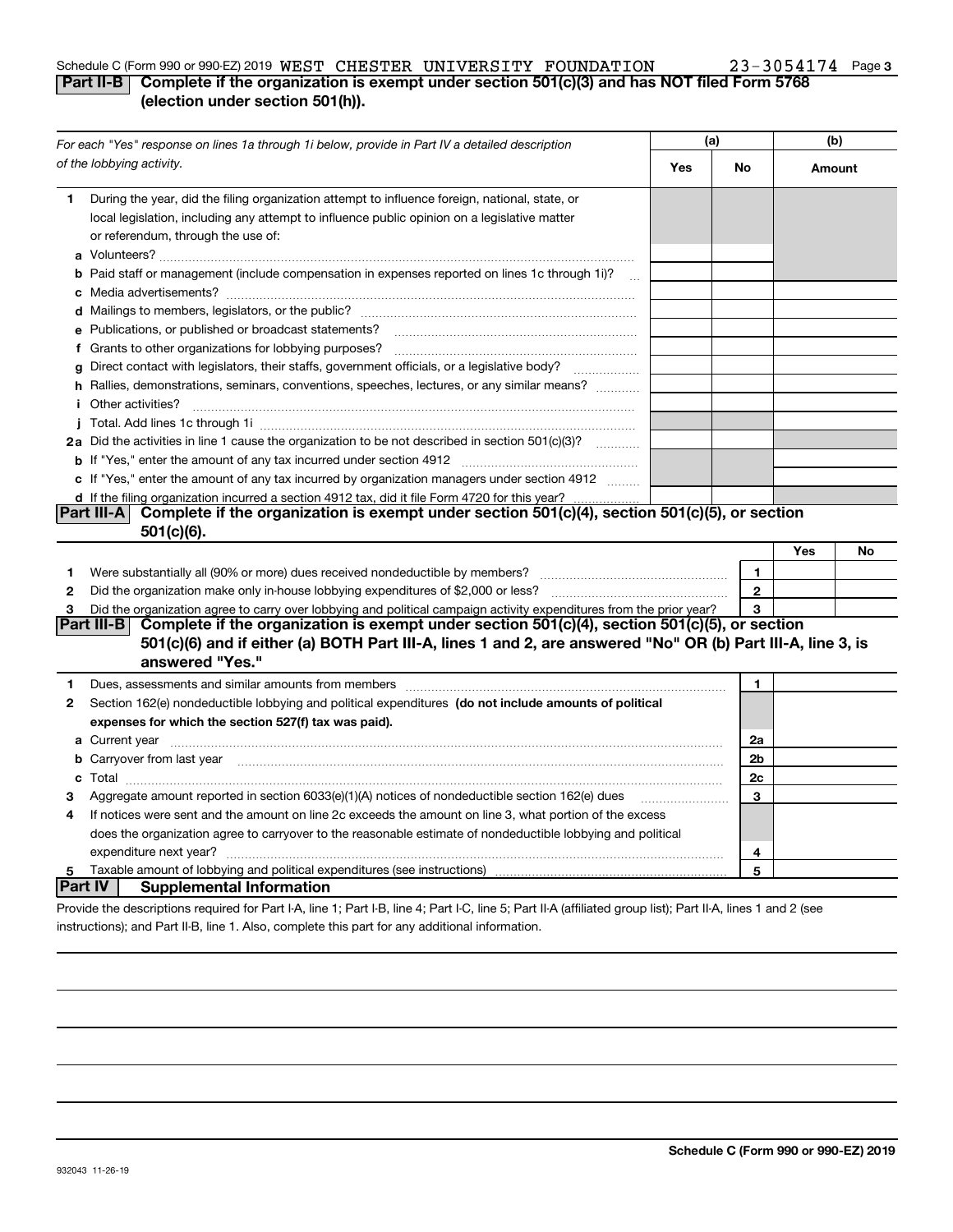| <b>Schedule C</b>                                                                                                          |                                                                                                                           | <b>Affiliated Group Lobbying Expenditures</b><br>Part II - A                                                                                               |                              |              |
|----------------------------------------------------------------------------------------------------------------------------|---------------------------------------------------------------------------------------------------------------------------|------------------------------------------------------------------------------------------------------------------------------------------------------------|------------------------------|--------------|
| Name of Affiliated Group Member<br>UNIVERSITY STUDENT HOUSING                                                              | Employer ID Number<br>82-0571540                                                                                          |                                                                                                                                                            |                              |              |
| <b>Affiliated Group Member Address</b><br>202 CARTER DRIVE<br>WEST CHESTER, PA 19382                                       |                                                                                                                           |                                                                                                                                                            | <b>Electing Member</b><br>NO |              |
| <b>Limits on Lobbying Expenditures:</b>                                                                                    |                                                                                                                           |                                                                                                                                                            |                              | Line         |
| Total lobbying expenditures to influence public opinion (grassroots lobbying)                                              |                                                                                                                           |                                                                                                                                                            | 0.                           | 1a           |
| Total lobbying expenditures to influence a legislative body (direct lobbying)                                              |                                                                                                                           |                                                                                                                                                            | 0.                           | <sub>b</sub> |
|                                                                                                                            |                                                                                                                           |                                                                                                                                                            | 0.                           | C            |
| Other exempt purpose expenditures                                                                                          |                                                                                                                           |                                                                                                                                                            | 25,003,110.                  | d            |
| Total exempt purpose expenditures (add lines 1c and 1d).                                                                   |                                                                                                                           |                                                                                                                                                            | 25,003,110.                  | $\mathbf{e}$ |
| Lobbying nontaxable amount.<br>Enter the amount from the following table:                                                  |                                                                                                                           |                                                                                                                                                            |                              |              |
| If the amount on<br>line e is:                                                                                             | The lobbying nontaxable<br>amount is:                                                                                     |                                                                                                                                                            |                              |              |
| Not over \$500,000<br>$500,000 \leq 1,000,000$<br>$\rm{>}$<br>$> 1,000,000 \leq 1,500,000$<br>$> 1,500,000 \le 17,000,000$ | 20% of the amount on line 1e<br>$100,000 + 15\% > 500,000$<br>$175,000 + 10\% > 1,000,000$<br>$225,000 + 5\% > 1,500,000$ |                                                                                                                                                            |                              |              |
| Over \$17,000,000                                                                                                          | \$1,000,000                                                                                                               |                                                                                                                                                            | 1,000,000.                   | $\mathsf{f}$ |
| Grassroots nontaxable amount (enter 25% of line 1f)                                                                        |                                                                                                                           |                                                                                                                                                            | 250,000.                     | g            |
|                                                                                                                            |                                                                                                                           |                                                                                                                                                            | О.                           | h            |
|                                                                                                                            |                                                                                                                           |                                                                                                                                                            | о.                           | $\mathbf{i}$ |
|                                                                                                                            |                                                                                                                           | Member's share of excess lobbying expenditures [11,111] Members (2009) Member's share of excess lobbying expenditures [11,111] Members (2009) Members 2014 | О.                           |              |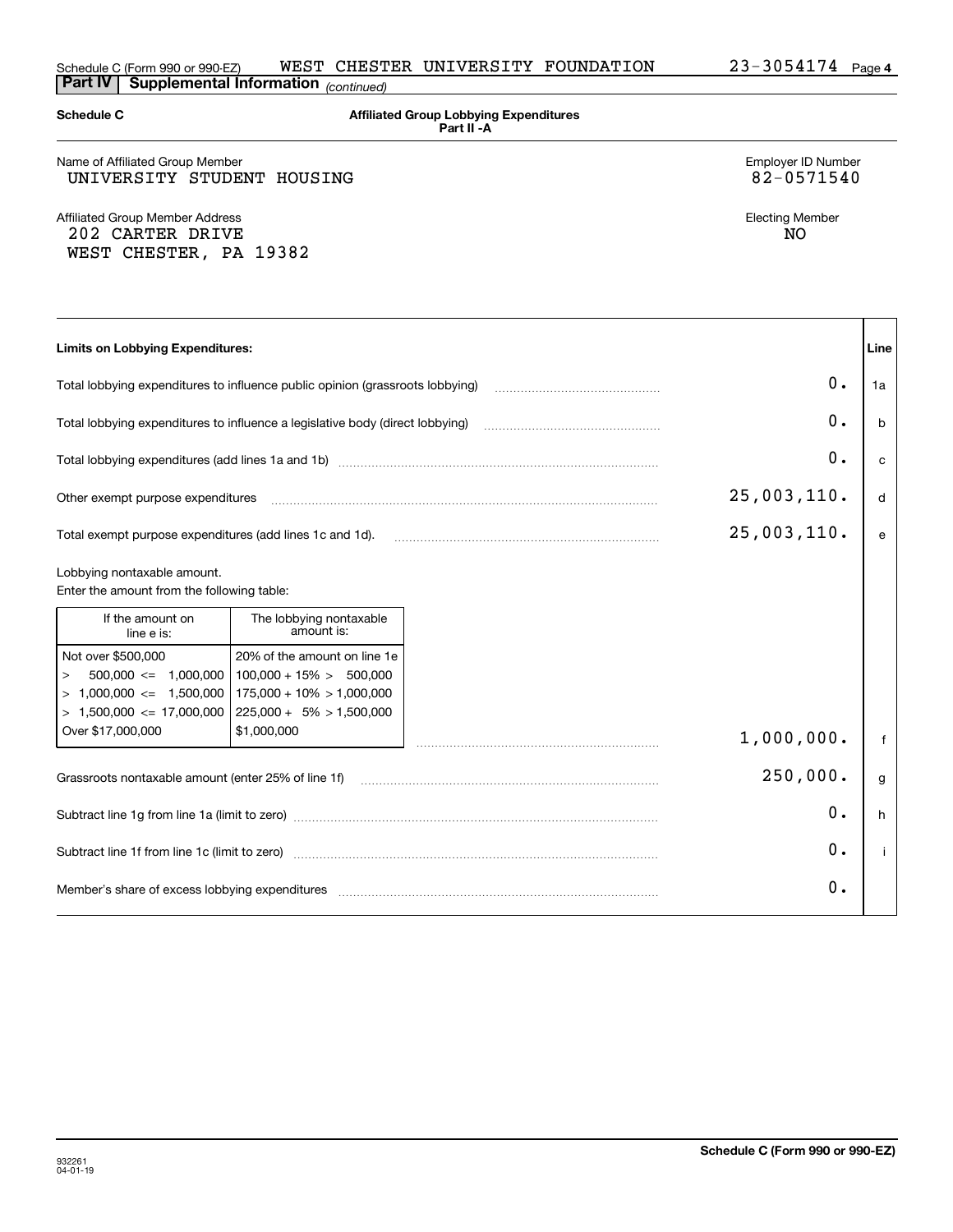|  | <b>SCHEDULE D</b> |  |  |  |
|--|-------------------|--|--|--|
|--|-------------------|--|--|--|

| (Form 990) |  |
|------------|--|
|------------|--|

932051 10-02-19

# **SCHEDULE D Supplemental Financial Statements**

(Form 990)<br>
Pepartment of the Treasury<br>
Department of the Treasury<br>
Department of the Treasury<br>
Department of the Treasury<br> **Co to www.irs.gov/Form990 for instructions and the latest information.**<br> **Co to www.irs.gov/Form9** 



Department of the Treasury Internal Revenue Service

| Name of the organization<br>WEST CHESTER UNIVERSITY FOUNDATION                                                                                      | <b>Employer identification number</b><br>23-3054174 |
|-----------------------------------------------------------------------------------------------------------------------------------------------------|-----------------------------------------------------|
| Organizations Maintaining Donor Advised Funds or Other Similar Funds or Accounts. Complete if the<br>Part I                                         |                                                     |
| organization answered "Yes" on Form 990, Part IV, line 6.                                                                                           |                                                     |
| (a) Donor advised funds                                                                                                                             | (b) Funds and other accounts                        |
| 1.                                                                                                                                                  |                                                     |
| Aggregate value of contributions to (during year)<br>2                                                                                              |                                                     |
| з                                                                                                                                                   |                                                     |
| 4                                                                                                                                                   |                                                     |
| Did the organization inform all donors and donor advisors in writing that the assets held in donor advised funds<br>5                               |                                                     |
|                                                                                                                                                     | Yes<br>No                                           |
| Did the organization inform all grantees, donors, and donor advisors in writing that grant funds can be used only<br>6                              |                                                     |
| for charitable purposes and not for the benefit of the donor or donor advisor, or for any other purpose conferring                                  |                                                     |
| impermissible private benefit?                                                                                                                      | Yes<br>No                                           |
| Part II<br>Conservation Easements. Complete if the organization answered "Yes" on Form 990, Part IV, line 7.                                        |                                                     |
| Purpose(s) of conservation easements held by the organization (check all that apply).<br>1                                                          |                                                     |
| Preservation of land for public use (for example, recreation or education)                                                                          | Preservation of a historically important land area  |
| Protection of natural habitat                                                                                                                       | Preservation of a certified historic structure      |
| Preservation of open space                                                                                                                          |                                                     |
| Complete lines 2a through 2d if the organization held a qualified conservation contribution in the form of a conservation easement on the last<br>2 |                                                     |
| day of the tax year.                                                                                                                                | Held at the End of the Tax Year                     |
| а                                                                                                                                                   | 2a                                                  |
| Total acreage restricted by conservation easements<br>b                                                                                             | 2b                                                  |
| с                                                                                                                                                   | 2c                                                  |
| Number of conservation easements included in (c) acquired after 7/25/06, and not on a historic structure<br>d                                       |                                                     |
|                                                                                                                                                     | 2d                                                  |
| Number of conservation easements modified, transferred, released, extinguished, or terminated by the organization during the tax<br>3               |                                                     |
| $year \blacktriangleright$                                                                                                                          |                                                     |
| Number of states where property subject to conservation easement is located ><br>4                                                                  |                                                     |
| Does the organization have a written policy regarding the periodic monitoring, inspection, handling of<br>5                                         |                                                     |
| violations, and enforcement of the conservation easements it holds?                                                                                 | Yes<br><b>No</b>                                    |
| Staff and volunteer hours devoted to monitoring, inspecting, handling of violations, and enforcing conservation easements during the year<br>6      |                                                     |
|                                                                                                                                                     |                                                     |
| Amount of expenses incurred in monitoring, inspecting, handling of violations, and enforcing conservation easements during the year<br>7            |                                                     |
| $\blacktriangleright$ \$                                                                                                                            |                                                     |
| Does each conservation easement reported on line 2(d) above satisfy the requirements of section 170(h)(4)(B)(i)<br>8                                |                                                     |
|                                                                                                                                                     | Yes<br>No                                           |
| In Part XIII, describe how the organization reports conservation easements in its revenue and expense statement and                                 |                                                     |
| balance sheet, and include, if applicable, the text of the footnote to the organization's financial statements that describes the                   |                                                     |
| organization's accounting for conservation easements.                                                                                               |                                                     |
| Organizations Maintaining Collections of Art, Historical Treasures, or Other Similar Assets.<br>Part III                                            |                                                     |
| Complete if the organization answered "Yes" on Form 990, Part IV, line 8.                                                                           |                                                     |
| 1a If the organization elected, as permitted under FASB ASC 958, not to report in its revenue statement and balance sheet works                     |                                                     |
| of art, historical treasures, or other similar assets held for public exhibition, education, or research in furtherance of public                   |                                                     |
| service, provide in Part XIII the text of the footnote to its financial statements that describes these items.                                      |                                                     |
| If the organization elected, as permitted under FASB ASC 958, to report in its revenue statement and balance sheet works of<br>b                    |                                                     |
| art, historical treasures, or other similar assets held for public exhibition, education, or research in furtherance of public service,             |                                                     |
| provide the following amounts relating to these items:                                                                                              |                                                     |
|                                                                                                                                                     | \$                                                  |
| (ii) Assets included in Form 990, Part X                                                                                                            | $\blacktriangleright$ \$                            |
| If the organization received or held works of art, historical treasures, or other similar assets for financial gain, provide<br>2                   |                                                     |
| the following amounts required to be reported under FASB ASC 958 relating to these items:                                                           |                                                     |
| а                                                                                                                                                   | - \$<br>▶<br>$\blacktriangleright$ \$               |
| LHA For Paperwork Reduction Act Notice, see the Instructions for Form 990.                                                                          | Schedule D (Form 990) 2019                          |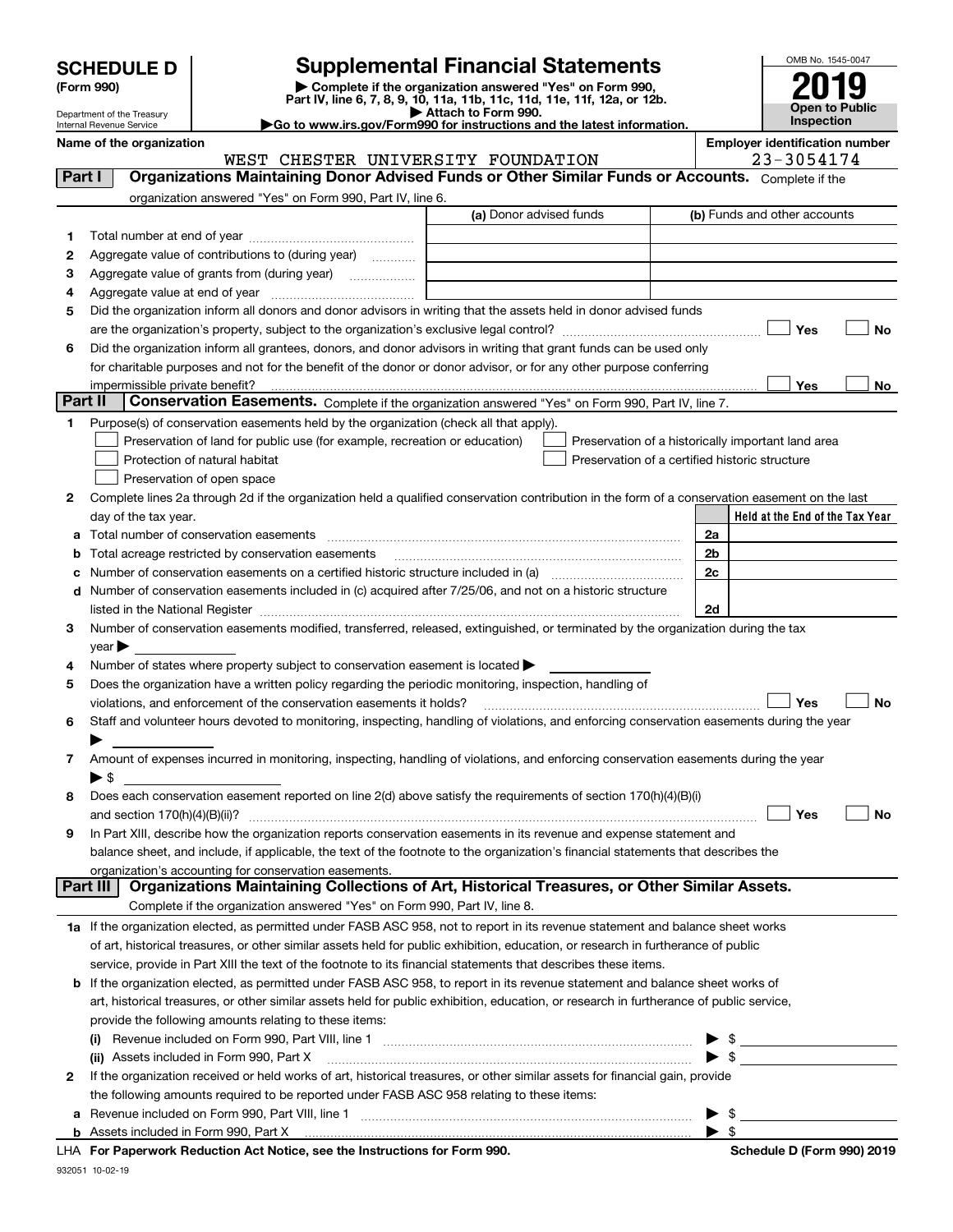|               | Schedule D (Form 990) 2019                                                                                                                                                                                                     | WEST CHESTER UNIVERSITY FOUNDATION |                   |                                                                                                                                                                                                                                |                 |                      | 23-3054174     | Page $2$                   |
|---------------|--------------------------------------------------------------------------------------------------------------------------------------------------------------------------------------------------------------------------------|------------------------------------|-------------------|--------------------------------------------------------------------------------------------------------------------------------------------------------------------------------------------------------------------------------|-----------------|----------------------|----------------|----------------------------|
| Part III      | Organizations Maintaining Collections of Art, Historical Treasures, or Other Similar Assets (continued)                                                                                                                        |                                    |                   |                                                                                                                                                                                                                                |                 |                      |                |                            |
| 3             | Using the organization's acquisition, accession, and other records, check any of the following that make significant use of its                                                                                                |                                    |                   |                                                                                                                                                                                                                                |                 |                      |                |                            |
|               | collection items (check all that apply):                                                                                                                                                                                       |                                    |                   |                                                                                                                                                                                                                                |                 |                      |                |                            |
| а             | Public exhibition                                                                                                                                                                                                              | d                                  |                   | Loan or exchange program                                                                                                                                                                                                       |                 |                      |                |                            |
| b             | Scholarly research                                                                                                                                                                                                             | e                                  |                   | Other the contract of the contract of the contract of the contract of the contract of the contract of the contract of the contract of the contract of the contract of the contract of the contract of the contract of the cont |                 |                      |                |                            |
| C             | Preservation for future generations                                                                                                                                                                                            |                                    |                   |                                                                                                                                                                                                                                |                 |                      |                |                            |
|               | Provide a description of the organization's collections and explain how they further the organization's exempt purpose in Part XIII.                                                                                           |                                    |                   |                                                                                                                                                                                                                                |                 |                      |                |                            |
| 4             |                                                                                                                                                                                                                                |                                    |                   |                                                                                                                                                                                                                                |                 |                      |                |                            |
| 5             | During the year, did the organization solicit or receive donations of art, historical treasures, or other similar assets                                                                                                       |                                    |                   |                                                                                                                                                                                                                                |                 |                      |                |                            |
|               | Part IV<br>Escrow and Custodial Arrangements. Complete if the organization answered "Yes" on Form 990, Part IV, line 9, or                                                                                                     |                                    |                   |                                                                                                                                                                                                                                |                 |                      | Yes            | No                         |
|               | reported an amount on Form 990, Part X, line 21.                                                                                                                                                                               |                                    |                   |                                                                                                                                                                                                                                |                 |                      |                |                            |
|               | 1a Is the organization an agent, trustee, custodian or other intermediary for contributions or other assets not included                                                                                                       |                                    |                   |                                                                                                                                                                                                                                |                 |                      |                |                            |
|               |                                                                                                                                                                                                                                |                                    |                   |                                                                                                                                                                                                                                |                 |                      | Yes            | No                         |
|               | b If "Yes," explain the arrangement in Part XIII and complete the following table:                                                                                                                                             |                                    |                   |                                                                                                                                                                                                                                |                 |                      |                |                            |
|               |                                                                                                                                                                                                                                |                                    |                   |                                                                                                                                                                                                                                |                 |                      | Amount         |                            |
| c             | Beginning balance material contracts and contracts and contracts and contracts and contracts and contracts and                                                                                                                 |                                    |                   |                                                                                                                                                                                                                                |                 | 1c                   |                |                            |
|               |                                                                                                                                                                                                                                |                                    |                   |                                                                                                                                                                                                                                |                 | 1d                   |                |                            |
| е             | Distributions during the year manufactured and an account of the year manufactured and the year manufactured and the year manufactured and the year manufactured and the year manufactured and the year manufactured and the y |                                    |                   |                                                                                                                                                                                                                                |                 | 1e                   |                |                            |
| f             |                                                                                                                                                                                                                                |                                    |                   |                                                                                                                                                                                                                                |                 | 1f                   |                |                            |
|               | 2a Did the organization include an amount on Form 990, Part X, line 21, for escrow or custodial account liability?                                                                                                             |                                    |                   |                                                                                                                                                                                                                                |                 |                      | Yes            | No                         |
|               | b If "Yes," explain the arrangement in Part XIII. Check here if the explanation has been provided on Part XIII                                                                                                                 |                                    |                   |                                                                                                                                                                                                                                |                 |                      |                |                            |
| <b>Part V</b> | Endowment Funds. Complete if the organization answered "Yes" on Form 990, Part IV, line 10.                                                                                                                                    |                                    |                   |                                                                                                                                                                                                                                |                 |                      |                |                            |
|               |                                                                                                                                                                                                                                | (a) Current year                   | (b) Prior year    | (c) Two years back                                                                                                                                                                                                             |                 | (d) Three years back |                | (e) Four years back        |
|               | Beginning of year balance                                                                                                                                                                                                      | 20,522,287.                        | 15,989,983.       | 14,901,883.                                                                                                                                                                                                                    |                 | 12,538,450.          |                | 11,650,679.                |
| 1a            |                                                                                                                                                                                                                                | 944, 943.                          | 3,809,454.        | 681,702.                                                                                                                                                                                                                       |                 | 1,034,880.           |                | 1,136,051.                 |
| b             |                                                                                                                                                                                                                                | 911, 113.                          | 1,288,100.        | 956,323.                                                                                                                                                                                                                       |                 | 1,725,658.           |                | 86,221.                    |
| c             | Net investment earnings, gains, and losses                                                                                                                                                                                     | 379,913.                           | 352,749.          | 317,077.                                                                                                                                                                                                                       |                 |                      |                | 219,996.                   |
| d             | Grants or scholarships                                                                                                                                                                                                         |                                    |                   |                                                                                                                                                                                                                                |                 | 145,241.             |                |                            |
|               | <b>e</b> Other expenditures for facilities                                                                                                                                                                                     |                                    |                   |                                                                                                                                                                                                                                |                 |                      |                |                            |
|               | and programs                                                                                                                                                                                                                   | 223, 318.                          | 212,501.          | 232,848.                                                                                                                                                                                                                       |                 | 251,864.             |                | 114,505.                   |
|               | f Administrative expenses                                                                                                                                                                                                      |                                    |                   |                                                                                                                                                                                                                                |                 |                      |                |                            |
| g             | End of year balance                                                                                                                                                                                                            | 21, 775, 112.                      | 20,522,287.       | 15,989,983.                                                                                                                                                                                                                    |                 | 14,901,883.          |                | 12,538,450.                |
| 2             | Provide the estimated percentage of the current year end balance (line 1g, column (a)) held as:                                                                                                                                |                                    |                   |                                                                                                                                                                                                                                |                 |                      |                |                            |
| а             | Board designated or quasi-endowment >                                                                                                                                                                                          | .00                                | %                 |                                                                                                                                                                                                                                |                 |                      |                |                            |
| b             | 81.00<br>Permanent endowment                                                                                                                                                                                                   | %                                  |                   |                                                                                                                                                                                                                                |                 |                      |                |                            |
| c             | 19.00<br>Term endowment $\blacktriangleright$                                                                                                                                                                                  | %                                  |                   |                                                                                                                                                                                                                                |                 |                      |                |                            |
|               | The percentages on lines 2a, 2b, and 2c should equal 100%.                                                                                                                                                                     |                                    |                   |                                                                                                                                                                                                                                |                 |                      |                |                            |
|               | 3a Are there endowment funds not in the possession of the organization that are held and administered for the organization                                                                                                     |                                    |                   |                                                                                                                                                                                                                                |                 |                      |                |                            |
|               | by:                                                                                                                                                                                                                            |                                    |                   |                                                                                                                                                                                                                                |                 |                      |                | Yes<br>No                  |
|               | (i)                                                                                                                                                                                                                            |                                    |                   |                                                                                                                                                                                                                                |                 |                      | 3a(i)          | х                          |
|               |                                                                                                                                                                                                                                |                                    |                   |                                                                                                                                                                                                                                |                 |                      | 3a(ii)         | $\mathbf X$                |
|               |                                                                                                                                                                                                                                |                                    |                   |                                                                                                                                                                                                                                |                 |                      | 3 <sub>b</sub> |                            |
|               | Describe in Part XIII the intended uses of the organization's endowment funds.                                                                                                                                                 |                                    |                   |                                                                                                                                                                                                                                |                 |                      |                |                            |
|               | <b>Part VI</b><br>Land, Buildings, and Equipment.                                                                                                                                                                              |                                    |                   |                                                                                                                                                                                                                                |                 |                      |                |                            |
|               | Complete if the organization answered "Yes" on Form 990, Part IV, line 11a. See Form 990, Part X, line 10.                                                                                                                     |                                    |                   |                                                                                                                                                                                                                                |                 |                      |                |                            |
|               | Description of property                                                                                                                                                                                                        | (a) Cost or other                  | (b) Cost or other |                                                                                                                                                                                                                                | (c) Accumulated |                      | (d) Book value |                            |
|               |                                                                                                                                                                                                                                | basis (investment)                 | basis (other)     |                                                                                                                                                                                                                                | depreciation    |                      |                |                            |
|               |                                                                                                                                                                                                                                |                                    |                   | 509,085.                                                                                                                                                                                                                       |                 |                      |                | 509,085.                   |
|               |                                                                                                                                                                                                                                |                                    |                   | 6,677,301.                                                                                                                                                                                                                     |                 | 1,937,332.           |                | $\overline{4,739,969}$ .   |
| b             |                                                                                                                                                                                                                                |                                    |                   |                                                                                                                                                                                                                                |                 |                      |                |                            |
|               |                                                                                                                                                                                                                                |                                    |                   | 639,329.                                                                                                                                                                                                                       |                 | 551,373.             |                | 87,956.                    |
|               |                                                                                                                                                                                                                                |                                    |                   |                                                                                                                                                                                                                                |                 |                      |                |                            |
|               |                                                                                                                                                                                                                                |                                    |                   |                                                                                                                                                                                                                                |                 |                      |                | 5,337,010.                 |
|               |                                                                                                                                                                                                                                |                                    |                   |                                                                                                                                                                                                                                |                 |                      |                |                            |
|               |                                                                                                                                                                                                                                |                                    |                   |                                                                                                                                                                                                                                |                 |                      |                | Schedule D (Form 990) 2019 |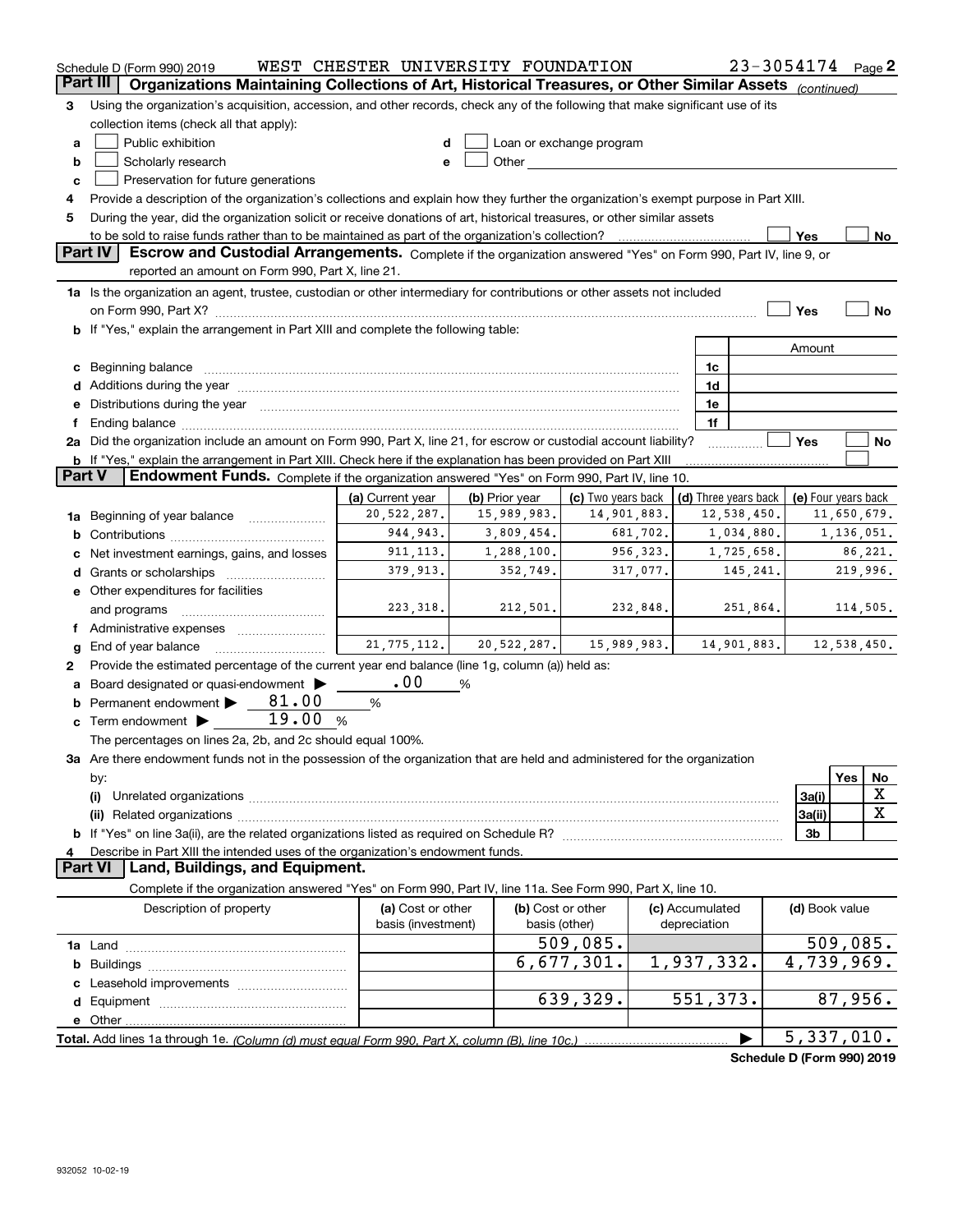|  | Schedule D (Form 990) 2019 |  |  | WEST CHESTER UNIVERSITY FOUNDATION |  | $23 - 3054174$ | Page |  |
|--|----------------------------|--|--|------------------------------------|--|----------------|------|--|
|--|----------------------------|--|--|------------------------------------|--|----------------|------|--|

#### Complete if the organization answered "Yes" on Form 990, Part IV, line 11b. See Form 990, Part X, line 12.

| (a) Description of security or category (including name of security) | (b) Book value | (c) Method of valuation: Cost or end-of-year market value |
|----------------------------------------------------------------------|----------------|-----------------------------------------------------------|
| (1) Financial derivatives                                            |                |                                                           |
| (2) Closely held equity interests                                    |                |                                                           |
| $(3)$ Other                                                          |                |                                                           |
| (A)                                                                  |                |                                                           |
| (B)                                                                  |                |                                                           |
| (C)                                                                  |                |                                                           |
| (D)                                                                  |                |                                                           |
| (E)                                                                  |                |                                                           |
| (F)                                                                  |                |                                                           |
| (G)                                                                  |                |                                                           |
| (H)                                                                  |                |                                                           |
| Total. (Col. (b) must equal Form 990, Part X, col. (B) line $12$ .)  |                |                                                           |

#### **Part VIII Investments - Program Related.**

**Part VII Investments - Other Securities.** 

Complete if the organization answered "Yes" on Form 990, Part IV, line 11c. See Form 990, Part X, line 13.

| (a) Description of investment                                    | (b) Book value | (c) Method of valuation: Cost or end-of-year market value |
|------------------------------------------------------------------|----------------|-----------------------------------------------------------|
| (1)                                                              |                |                                                           |
| (2)                                                              |                |                                                           |
| $\frac{1}{2}$                                                    |                |                                                           |
| (4)                                                              |                |                                                           |
| $\frac{1}{2}$                                                    |                |                                                           |
| (6)                                                              |                |                                                           |
| (7)                                                              |                |                                                           |
| (8)                                                              |                |                                                           |
| (9)                                                              |                |                                                           |
| Total. (Col. (b) must equal Form 990, Part X, col. (B) line 13.) |                |                                                           |

#### **Part IX Other Assets.**

Complete if the organization answered "Yes" on Form 990, Part IV, line 11d. See Form 990, Part X, line 15.

| (a) Description                                                                                                   | (b) Book value |
|-------------------------------------------------------------------------------------------------------------------|----------------|
| (1)                                                                                                               |                |
| (2)                                                                                                               |                |
| (3)                                                                                                               |                |
| (4)                                                                                                               |                |
| (5)                                                                                                               |                |
| (6)                                                                                                               |                |
| (7)                                                                                                               |                |
| (8)                                                                                                               |                |
| (9)                                                                                                               |                |
|                                                                                                                   |                |
| Other Liabilities.<br><b>Part X</b>                                                                               |                |
| Complete if the organization answered "Yes" on Form 990, Part IV, line 11e or 11f. See Form 990, Part X, line 25. |                |
| (a) Description of liability<br>1.                                                                                | (b) Book value |
| Federal income taxes<br>(1)                                                                                       |                |
| (2)                                                                                                               |                |

| (3)            |  |
|----------------|--|
| (4)            |  |
| (5)            |  |
| (6)            |  |
| $\overline{ }$ |  |
| (8)            |  |
| (9)            |  |
|                |  |

**Total.**  *(Column (b) must equal Form 990, Part X, col. (B) line 25.)* 

**2.** Liability for uncertain tax positions. In Part XIII, provide the text of the footnote to the organization's financial statements that reports the

organization's liability for uncertain tax positions under FASB ASC 740. Check here if the text of the footnote has been provided in Part XIII

 $\vert$  X  $\vert$ 

 $\blacktriangleright$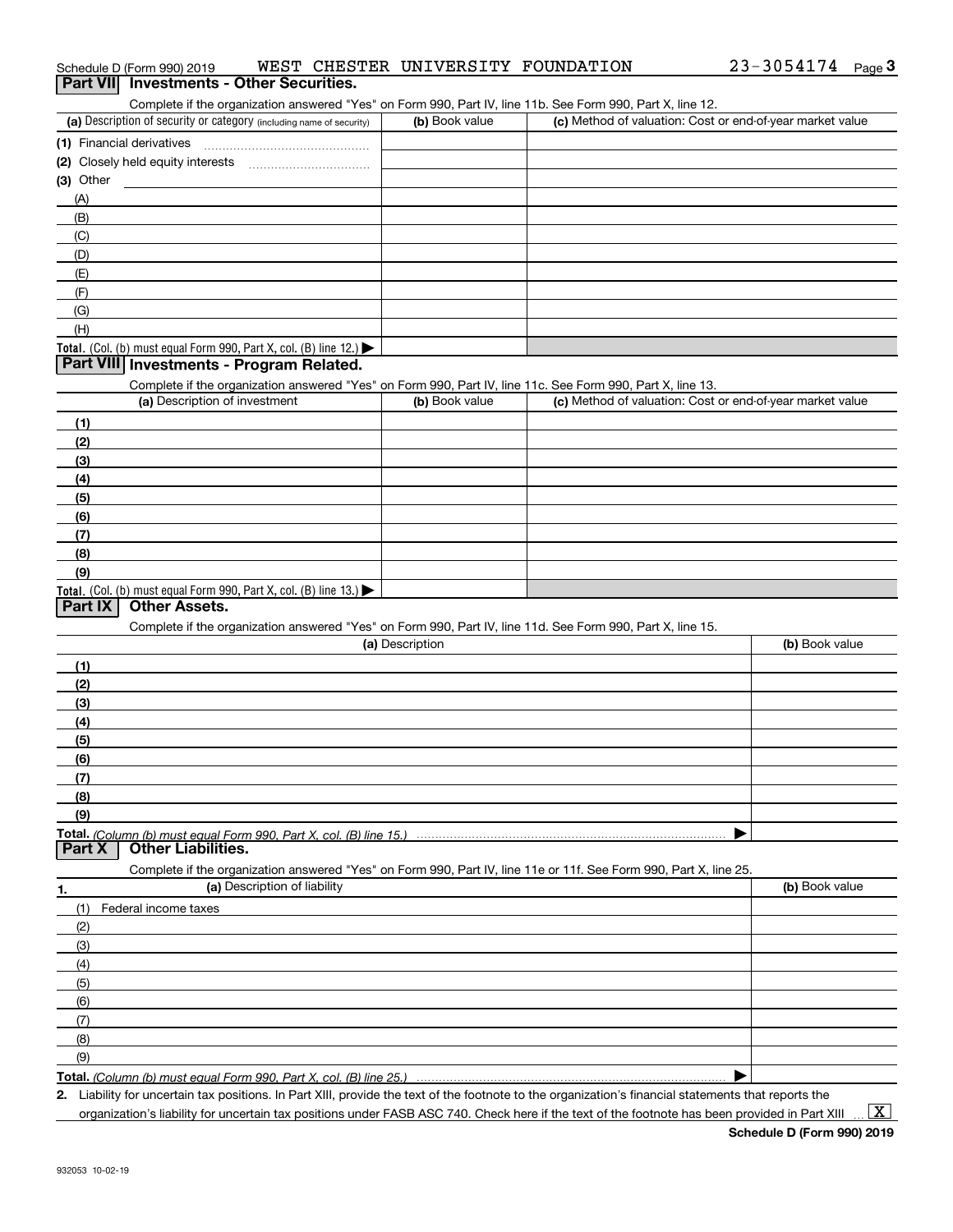|              | WEST CHESTER UNIVERSITY FOUNDATION<br>Schedule D (Form 990) 2019                                                                                                                                                                    |                |             |                | $23 - 3054174$ Page 4         |
|--------------|-------------------------------------------------------------------------------------------------------------------------------------------------------------------------------------------------------------------------------------|----------------|-------------|----------------|-------------------------------|
|              | <b>Part XI</b><br>Reconciliation of Revenue per Audited Financial Statements With Revenue per Return.                                                                                                                               |                |             |                |                               |
|              | Complete if the organization answered "Yes" on Form 990, Part IV, line 12a.                                                                                                                                                         |                |             |                |                               |
| 1            | Total revenue, gains, and other support per audited financial statements                                                                                                                                                            |                |             | $\blacksquare$ | 7,856,085.                    |
| $\mathbf{2}$ | Amounts included on line 1 but not on Form 990, Part VIII, line 12:                                                                                                                                                                 |                |             |                |                               |
| a            |                                                                                                                                                                                                                                     | 2a             | 77,673.     |                |                               |
|              |                                                                                                                                                                                                                                     | 2 <sub>b</sub> |             |                |                               |
|              |                                                                                                                                                                                                                                     | 2 <sub>c</sub> |             |                |                               |
| d            | Other (Describe in Part XIII.)                                                                                                                                                                                                      | 2d             | $-89, 219.$ |                |                               |
| е            | Add lines 2a through 2d                                                                                                                                                                                                             |                |             | 2e             | $\frac{-11,546.}{7,867,631.}$ |
| 3            |                                                                                                                                                                                                                                     |                |             | 3              |                               |
| 4            | Amounts included on Form 990, Part VIII, line 12, but not on line 1:                                                                                                                                                                |                |             |                |                               |
|              |                                                                                                                                                                                                                                     | 4a             |             |                |                               |
| b            | Other (Describe in Part XIII.) <b>2006</b> 2007 2010 2010 2010 2010 2011 2012 2013 2014 2014 2015 2016 2017 2018 2019 2016 2017 2018 2019 2016 2017 2018 2019 2016 2017 2018 2019 2018 2019 2019 2016 2017 2018 2019 2018 2019 2019 | 4 <sub>b</sub> | $-268,784.$ |                |                               |
|              | Add lines 4a and 4b                                                                                                                                                                                                                 |                |             | 4c             | $-268,784.$                   |
|              |                                                                                                                                                                                                                                     | 5 <sup>5</sup> | 7,598,847.  |                |                               |
|              |                                                                                                                                                                                                                                     |                |             |                |                               |
|              | Part XII   Reconciliation of Expenses per Audited Financial Statements With Expenses per Return.                                                                                                                                    |                |             |                |                               |
|              | Complete if the organization answered "Yes" on Form 990, Part IV, line 12a.                                                                                                                                                         |                |             |                |                               |
| 1            | Total expenses and losses per audited financial statements [11] [11] Total expenses and losses per audited financial statements [11] [11] Total expenses and losses per audited financial statements                                |                |             | $\blacksquare$ | 8,837,762.                    |
| 2            | Amounts included on line 1 but not on Form 990, Part IX, line 25:                                                                                                                                                                   |                |             |                |                               |
| a            |                                                                                                                                                                                                                                     | 2a             |             |                |                               |
|              |                                                                                                                                                                                                                                     | 2 <sub>b</sub> |             |                |                               |
|              |                                                                                                                                                                                                                                     | 2c             |             |                |                               |
| d            | Other (Describe in Part XIII.) (2000) (2000) (2000) (2010) (2010) (2010) (2010) (2010) (2010) (2010) (2010) (20                                                                                                                     | 2d             | 268,784.    |                |                               |
|              | Add lines 2a through 2d <b>must be a constructed as the constant of the constant of the constant of the construction</b>                                                                                                            |                |             | 2e             | 268, 784.                     |
| 3            |                                                                                                                                                                                                                                     |                |             | $\mathbf{a}$   | 8,568,978.                    |
| 4            | Amounts included on Form 990, Part IX, line 25, but not on line 1:                                                                                                                                                                  |                |             |                |                               |
| a            |                                                                                                                                                                                                                                     | 4a             |             |                |                               |
| b            |                                                                                                                                                                                                                                     | 4 <sub>b</sub> | 102,516.    |                |                               |
|              | Add lines 4a and 4b                                                                                                                                                                                                                 |                |             | 4c             | 102,516.                      |
|              | Part XIII Supplemental Information.                                                                                                                                                                                                 |                |             | 5              | 8,671,494.                    |

Provide the descriptions required for Part II, lines 3, 5, and 9; Part III, lines 1a and 4; Part IV, lines 1b and 2b; Part V, line 4; Part X, line 2; Part XI, lines 2d and 4b; and Part XII, lines 2d and 4b. Also complete this part to provide any additional information.

PART V, LINE 4:

FIFTY-SIX PERCENT OF THE ENDOWMENT FUNDS ARE USED TO PROVIDE SCHOLARSHIPS AND FINANCIAL AID TO WEST CHESTER UNIVERSITY STUDENTS. FORTY-FOUR PERCENT OF THE ENDOWMENT FUNDS ARE USED TO PROVIDE OPERATING FUNDS FOR VARIOUS WEST CHESTER UNIVERSITY DEPARTMENTS.

PART X, LINE 2:

MANAGEMENT HAS EVALUATED SUBSTANTIVE TAX POSITIONS TAKEN BY THE FOUNDATION

AS OF JUNE 30, 2020 AND 2019. A TAX POSITION IS RECOGNIZED AS A BENEFIT

ONLY IF IT IS "MORE-LIKELY-THAN-NOT" THAT THE TAX POSITION WOULD BE

SUSTAINED IN A TAX EXAMINATION, WITH A TAX EXAMINATION BEING PRESUMED TO

OCCUR. THE AMOUNT RECOGNIZED IS THE LARGEST AMOUNT OF TAX BENEFIT THAT HAS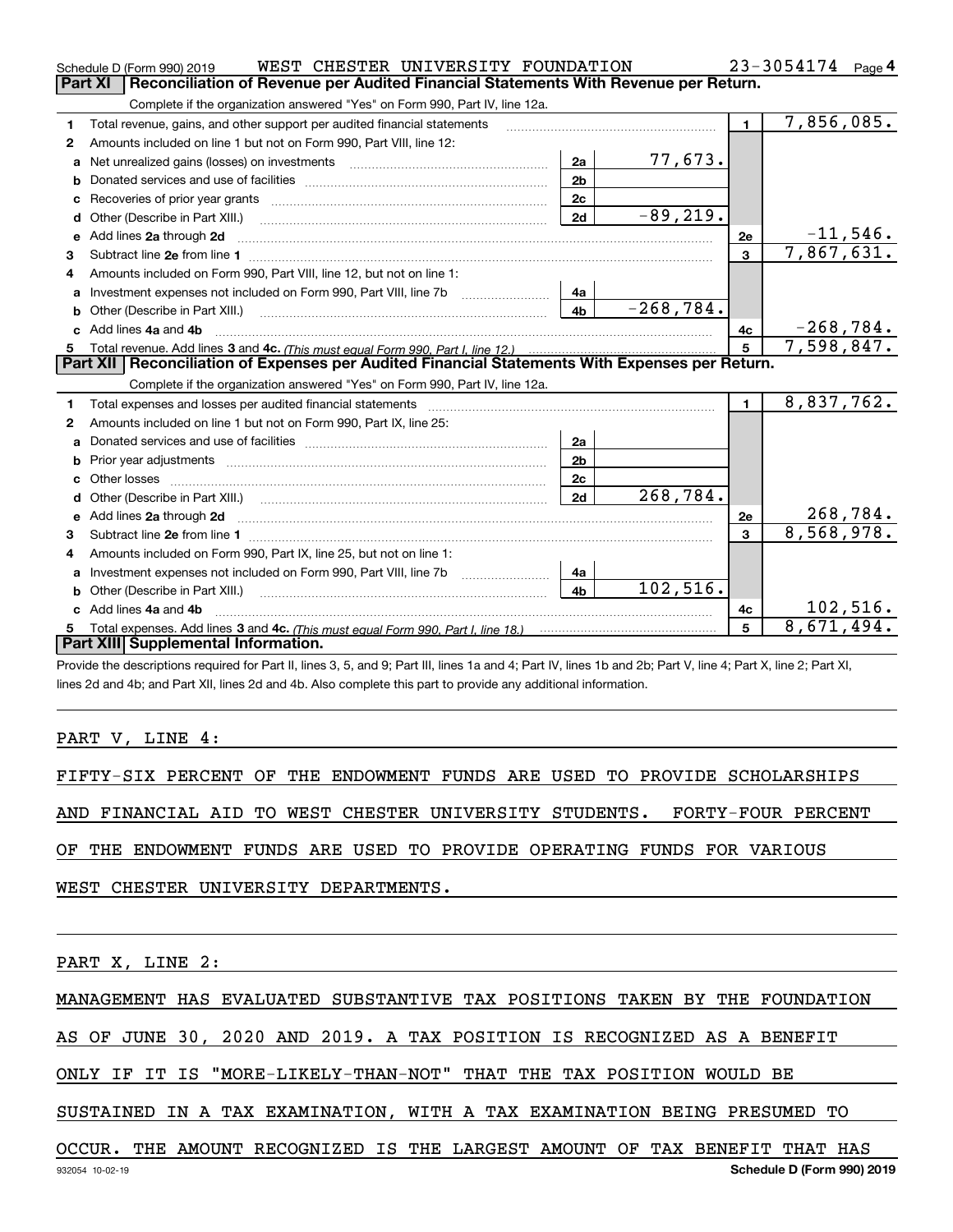$23 - 3054174$  Page 5 *(continued)* **Part XIII Supplemental Information**  Schedule D (Form 990) 2019 WEST CHESTER UNIVERSITY FOUNDATION 23-3054174 page A LIKELIHOOD OF BEING REALIZED ON EXAMINATION OF MORE THAN 50 PERCENT. FOR TAX POSITIONS NOT MEETING THE "MORE-LIKELY-THAN-NOT" TEST, NO TAX BENEFIT IS RECORDED. MANAGEMENT BELIEVES NO SIGNIFICANT UNCERTAIN TAX POSITIONS EXIST, EITHER INDIVIDUALLY OR IN THE AGGREGATE, THAT WOULD GIVE RISE TO THE NONRECOGNITION OF AN EXISTING TAX BENEFIT. AS OF JUNE 30, 2020 AND 2019, THE FOUNDATION HAD NO MATERIAL UNRECOGNIZED TAX BENEFITS OR LIABILITIES.

THE FOUNDATION'S AND USH'S FEDERAL EXEMPT ORGANIZATION BUSINESS INCOME TAX RETURNS FOR 2019, 2018 AND 2017 REMAIN SUBJECT TO EXAMINATION BY THE IRS, GENERALLY FOR THREE YEARS AFTER THE DATE THE RETURNS WERE FILED.

| PART XI, LINE 2D - OTHER ADJUSTMENTS:        |                                        |
|----------------------------------------------|----------------------------------------|
| CHANGE IN VALUE OF SPLIT-INTEREST AGREEMENTS | 13,297.                                |
| <b>INVESTMENT FEES</b>                       | $-102,516$ .                           |
| TOTAL TO SCHEDULE D, PART XI, LINE 2D        | $-89,219.$                             |
| PART XI, LINE 4B - OTHER ADJUSTMENTS:        |                                        |
| RENTAL EXPENSE                               | $-224,385.$                            |
| FUNDRAISING EXPENSES                         | $-69,896.$                             |
| BAD DEBT RECOVERY                            | 25,497.                                |
| TOTAL TO SCHEDULE D, PART XI, LINE 4B        | $-268,784.$                            |
| PART XII, LINE 2D - OTHER ADJUSTMENTS:       |                                        |
| RENTAL EXPENSE                               | 224,385.                               |
| FUNDRAISING EXPENSES                         | 69,896.                                |
| <b>BAD DEBT RECOVERY</b>                     | $-25,497.$                             |
| TOTAL TO SCHEDULE D, PART XII, LINE 2D       | 268,784.<br>Schedule D (Form 990) 2019 |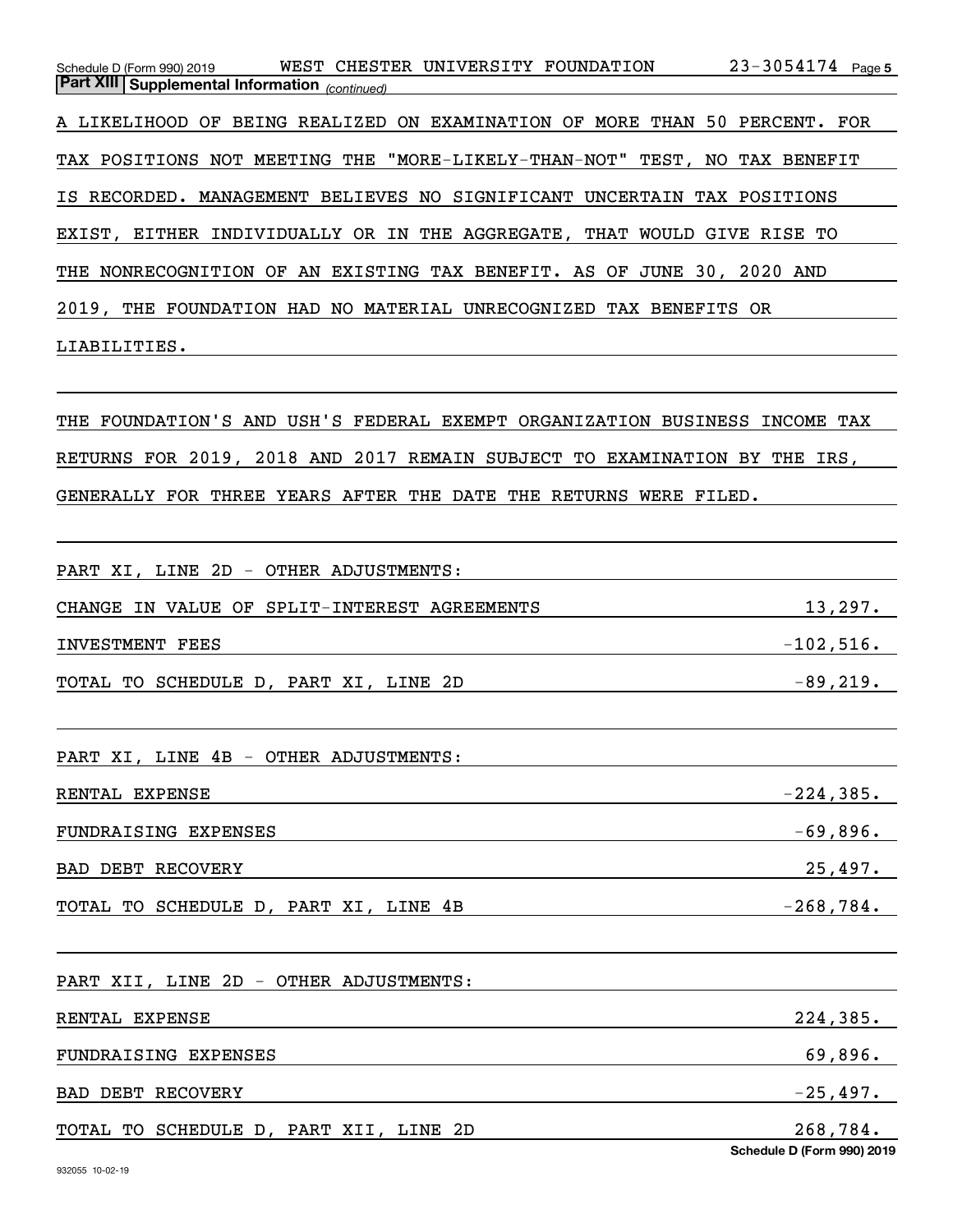PART XII, LINE 4B - OTHER ADJUSTMENTS:

INVESTMENT FEES 102,516.

SCHEDULE D, PARTS XI, XII AND XIII

THE ORGANIZATION DID NOT PARTICIPATE IN SEPARATE, STAND-ALONE AUDITED FINANCIAL STATEMENTS. CONSOLIDATING SCHEDULES ARE LOCATED IN THE BACK OF THE CONSOLIDATED AUDITED FINANCIAL STATEMENTS. SCHEDULE D PARTS XI, XII, AND XIII, ALTHOUGH NOT REQUIRED, HAVE BEEN PREPARED TO RECONCILE THESE

CONSOLIDATING SCHEDULES TO THE FINANCIAL INFORMATION ON THIS FORM 990.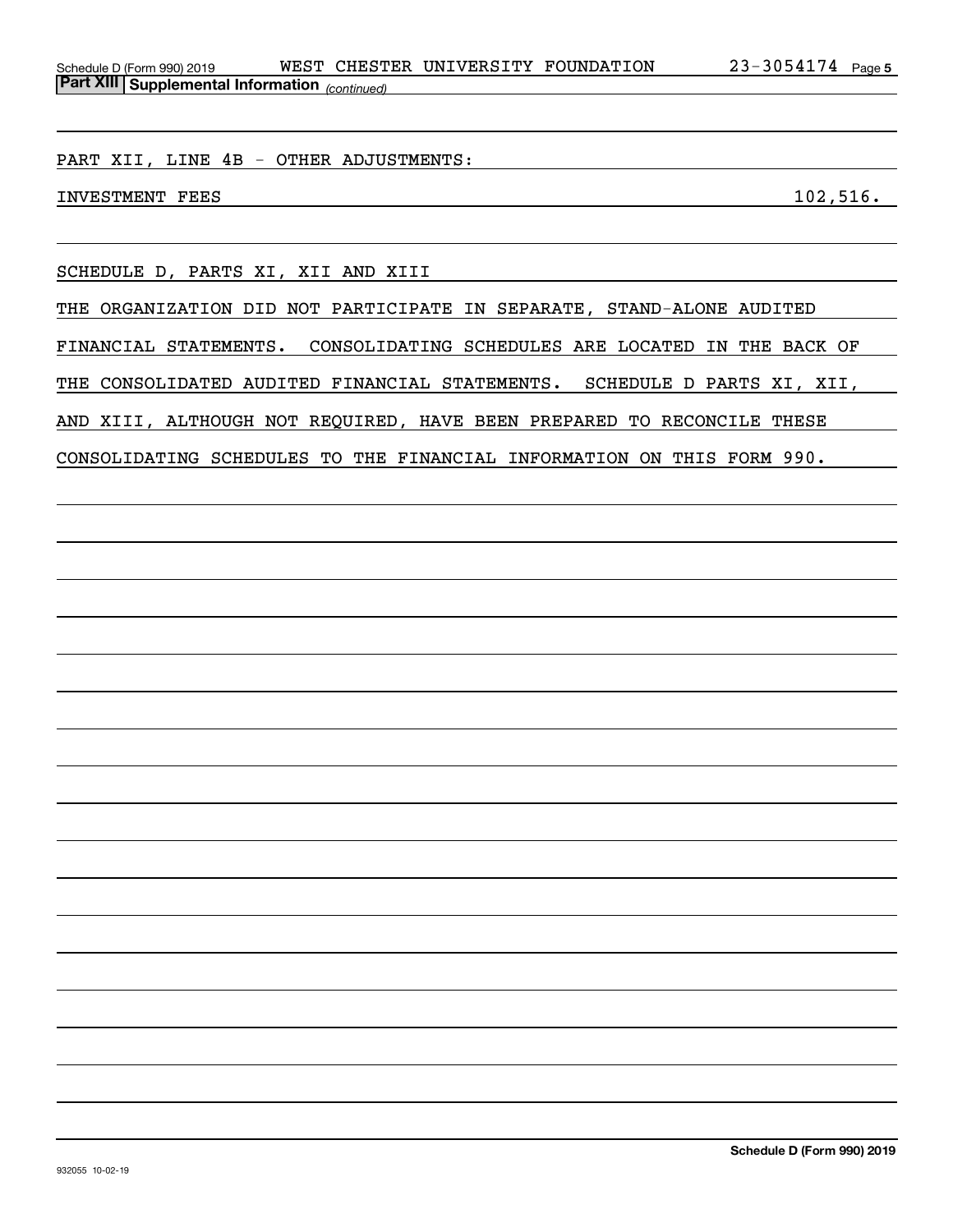| <b>SCHEDULE G</b>                                      |                                  | <b>Supplemental Information Regarding Fundraising or Gaming Activities</b>                                                                                                                                                                                  |                            |                                         |    |                                                                            |                                  | OMB No. 1545-0047                       |
|--------------------------------------------------------|----------------------------------|-------------------------------------------------------------------------------------------------------------------------------------------------------------------------------------------------------------------------------------------------------------|----------------------------|-----------------------------------------|----|----------------------------------------------------------------------------|----------------------------------|-----------------------------------------|
| (Form 990 or 990-EZ)                                   |                                  | Complete if the organization answered "Yes" on Form 990, Part IV, line 17, 18, or 19, or if the<br>organization entered more than \$15,000 on Form 990-EZ, line 6a.                                                                                         |                            |                                         |    |                                                                            |                                  | 2019                                    |
| Department of the Treasury<br>Internal Revenue Service |                                  | Attach to Form 990 or Form 990-EZ.                                                                                                                                                                                                                          |                            |                                         |    |                                                                            |                                  | <b>Open to Public</b><br>Inspection     |
| Name of the organization                               |                                  | Go to www.irs.gov/Form990 for instructions and the latest information.                                                                                                                                                                                      |                            |                                         |    |                                                                            |                                  | <b>Employer identification number</b>   |
|                                                        |                                  | WEST CHESTER UNIVERSITY FOUNDATION                                                                                                                                                                                                                          |                            |                                         |    |                                                                            | 23-3054174                       |                                         |
| Part I                                                 |                                  | Fundraising Activities. Complete if the organization answered "Yes" on Form 990, Part IV, line 17. Form 990-EZ filers are not                                                                                                                               |                            |                                         |    |                                                                            |                                  |                                         |
|                                                        | required to complete this part.  |                                                                                                                                                                                                                                                             |                            |                                         |    |                                                                            |                                  |                                         |
|                                                        |                                  | 1 Indicate whether the organization raised funds through any of the following activities. Check all that apply.                                                                                                                                             |                            |                                         |    |                                                                            |                                  |                                         |
| Mail solicitations<br>a<br>b                           | Internet and email solicitations | e<br>f                                                                                                                                                                                                                                                      |                            |                                         |    | Solicitation of non-government grants<br>Solicitation of government grants |                                  |                                         |
| Phone solicitations<br>с                               |                                  | g                                                                                                                                                                                                                                                           | Special fundraising events |                                         |    |                                                                            |                                  |                                         |
| In-person solicitations<br>d                           |                                  |                                                                                                                                                                                                                                                             |                            |                                         |    |                                                                            |                                  |                                         |
|                                                        |                                  | 2 a Did the organization have a written or oral agreement with any individual (including officers, directors, trustees, or                                                                                                                                  |                            |                                         |    |                                                                            |                                  |                                         |
|                                                        |                                  | key employees listed in Form 990, Part VII) or entity in connection with professional fundraising services?<br><b>b</b> If "Yes," list the 10 highest paid individuals or entities (fundraisers) pursuant to agreements under which the fundraiser is to be |                            |                                         |    |                                                                            | Yes                              | No                                      |
| compensated at least \$5,000 by the organization.      |                                  |                                                                                                                                                                                                                                                             |                            |                                         |    |                                                                            |                                  |                                         |
|                                                        |                                  |                                                                                                                                                                                                                                                             |                            |                                         |    |                                                                            | (v) Amount paid                  |                                         |
| (i) Name and address of individual                     |                                  | (ii) Activity                                                                                                                                                                                                                                               |                            | (iii) Did<br>fundraiser<br>have custody |    | (iv) Gross receipts                                                        | to (or retained by)              | (vi) Amount paid<br>to (or retained by) |
| or entity (fundraiser)                                 |                                  |                                                                                                                                                                                                                                                             |                            | or control of<br>contributions?         |    | from activity                                                              | fundraiser<br>listed in col. (i) | organization                            |
|                                                        |                                  |                                                                                                                                                                                                                                                             |                            | Yes                                     | No |                                                                            |                                  |                                         |
|                                                        |                                  |                                                                                                                                                                                                                                                             |                            |                                         |    |                                                                            |                                  |                                         |
|                                                        |                                  |                                                                                                                                                                                                                                                             |                            |                                         |    |                                                                            |                                  |                                         |
|                                                        |                                  |                                                                                                                                                                                                                                                             |                            |                                         |    |                                                                            |                                  |                                         |
|                                                        |                                  |                                                                                                                                                                                                                                                             |                            |                                         |    |                                                                            |                                  |                                         |
|                                                        |                                  |                                                                                                                                                                                                                                                             |                            |                                         |    |                                                                            |                                  |                                         |
|                                                        |                                  |                                                                                                                                                                                                                                                             |                            |                                         |    |                                                                            |                                  |                                         |
|                                                        |                                  |                                                                                                                                                                                                                                                             |                            |                                         |    |                                                                            |                                  |                                         |
|                                                        |                                  |                                                                                                                                                                                                                                                             |                            |                                         |    |                                                                            |                                  |                                         |
|                                                        |                                  |                                                                                                                                                                                                                                                             |                            |                                         |    |                                                                            |                                  |                                         |
|                                                        |                                  |                                                                                                                                                                                                                                                             |                            |                                         |    |                                                                            |                                  |                                         |
|                                                        |                                  |                                                                                                                                                                                                                                                             |                            |                                         |    |                                                                            |                                  |                                         |
|                                                        |                                  |                                                                                                                                                                                                                                                             |                            |                                         |    |                                                                            |                                  |                                         |
|                                                        |                                  |                                                                                                                                                                                                                                                             |                            |                                         |    |                                                                            |                                  |                                         |
|                                                        |                                  |                                                                                                                                                                                                                                                             |                            |                                         |    |                                                                            |                                  |                                         |
|                                                        |                                  |                                                                                                                                                                                                                                                             |                            |                                         |    |                                                                            |                                  |                                         |
|                                                        |                                  |                                                                                                                                                                                                                                                             |                            |                                         |    |                                                                            |                                  |                                         |
| Total                                                  |                                  |                                                                                                                                                                                                                                                             |                            |                                         |    |                                                                            |                                  |                                         |
|                                                        |                                  | 3 List all states in which the organization is registered or licensed to solicit contributions or has been notified it is exempt from registration                                                                                                          |                            |                                         |    |                                                                            |                                  |                                         |
| or licensing.                                          |                                  |                                                                                                                                                                                                                                                             |                            |                                         |    |                                                                            |                                  |                                         |
|                                                        |                                  |                                                                                                                                                                                                                                                             |                            |                                         |    |                                                                            |                                  |                                         |
|                                                        |                                  |                                                                                                                                                                                                                                                             |                            |                                         |    |                                                                            |                                  |                                         |
|                                                        |                                  |                                                                                                                                                                                                                                                             |                            |                                         |    |                                                                            |                                  |                                         |
|                                                        |                                  |                                                                                                                                                                                                                                                             |                            |                                         |    |                                                                            |                                  |                                         |
|                                                        |                                  |                                                                                                                                                                                                                                                             |                            |                                         |    |                                                                            |                                  |                                         |

LHA For Paperwork Reduction Act Notice, see the Instructions for Form 990 or 990-EZ. Schedule G (Form 990 or 990-EZ) 2019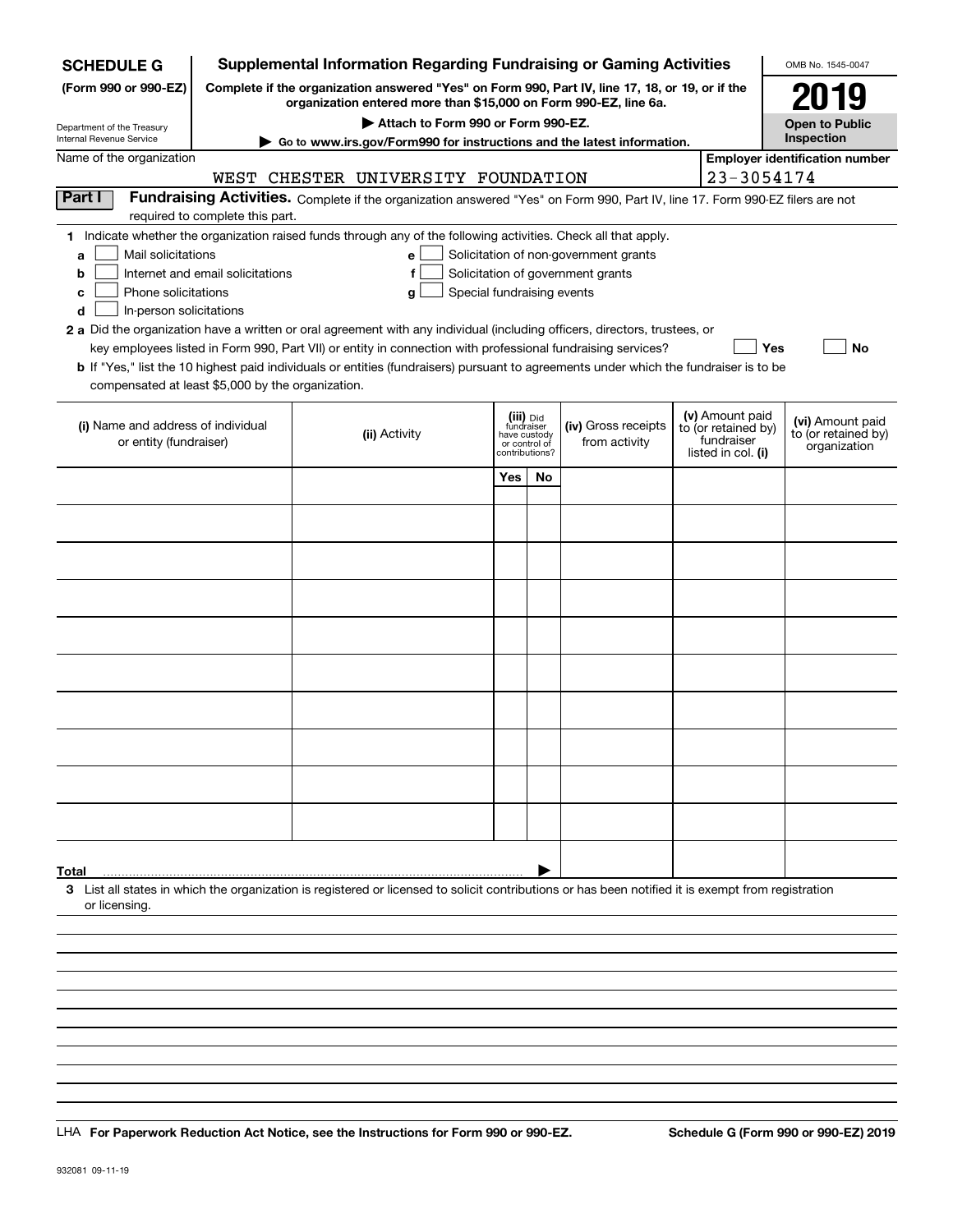**Part II** | Fundraising Events. Complete if the organization answered "Yes" on Form 990, Part IV, line 18, or reported more than \$15,000 of fundraising event contributions and gross income on Form 990-EZ, lines 1 and 6b. List events with gross receipts greater than \$5,000.

|                        |          | וטומוסוואָן כעטות טטותווסמוטווס מווע טוסט וווטטווט טודו טוווו טטט בב, ווווטט דמווט טט. בוסג כעטותט שונוו טוסט וכטטוסט עוכמטר מומודעט,טטט |                              |                                                  |                  |                                                     |
|------------------------|----------|------------------------------------------------------------------------------------------------------------------------------------------|------------------------------|--------------------------------------------------|------------------|-----------------------------------------------------|
|                        |          |                                                                                                                                          | (a) Event $#1$               | (b) Event $#2$                                   | (c) Other events | (d) Total events                                    |
|                        |          |                                                                                                                                          | <b>PRESIDENTIAL BASEBALL</b> |                                                  |                  | (add col. (a) through                               |
|                        |          |                                                                                                                                          | GALA                         | DIAMOND SCRA                                     | 7                |                                                     |
|                        |          |                                                                                                                                          | (event type)                 | (event type)                                     | (total number)   | col. (c)                                            |
| Revenue                |          |                                                                                                                                          |                              |                                                  |                  |                                                     |
|                        |          |                                                                                                                                          | 33,756.                      | 14,451.                                          | 57,214.          | 105,421.                                            |
|                        |          |                                                                                                                                          |                              |                                                  |                  |                                                     |
|                        |          |                                                                                                                                          | 31,856.                      | 6,615.                                           | 23, 267.         | 61,738.                                             |
|                        |          |                                                                                                                                          |                              |                                                  |                  |                                                     |
|                        | 3        | Gross income (line 1 minus line 2)                                                                                                       | 1,900.                       | 7,836.                                           | 33,947.          | 43,683.                                             |
|                        |          |                                                                                                                                          |                              |                                                  |                  |                                                     |
|                        |          |                                                                                                                                          |                              |                                                  |                  |                                                     |
|                        |          |                                                                                                                                          |                              |                                                  |                  |                                                     |
|                        | 5.       |                                                                                                                                          |                              |                                                  |                  |                                                     |
|                        |          |                                                                                                                                          |                              |                                                  |                  |                                                     |
|                        | 6        |                                                                                                                                          |                              |                                                  |                  |                                                     |
| Direct Expenses        |          |                                                                                                                                          |                              |                                                  |                  |                                                     |
|                        |          | 7 Food and beverages                                                                                                                     | 5,025.                       | 6, 244.                                          | 37,705.          | 48,974.                                             |
|                        |          |                                                                                                                                          |                              |                                                  |                  |                                                     |
|                        | 8        |                                                                                                                                          |                              |                                                  |                  |                                                     |
|                        | 9        |                                                                                                                                          | 8,545.                       | 165.                                             | 5,912.           | 14,622.                                             |
|                        | 10       | Direct expense summary. Add lines 4 through 9 in column (d)                                                                              |                              |                                                  |                  | 63,596.                                             |
|                        |          | 11 Net income summary. Subtract line 10 from line 3, column (d)                                                                          |                              |                                                  |                  | $-19,913.$                                          |
|                        | Part III | Gaming. Complete if the organization answered "Yes" on Form 990, Part IV, line 19, or reported more than                                 |                              |                                                  |                  |                                                     |
|                        |          | \$15,000 on Form 990-EZ, line 6a.                                                                                                        |                              |                                                  |                  |                                                     |
|                        |          |                                                                                                                                          | (a) Bingo                    | (b) Pull tabs/instant<br>bingo/progressive bingo | (c) Other gaming | (d) Total gaming (add<br>col. (a) through col. (c)) |
| Revenue                |          |                                                                                                                                          |                              |                                                  |                  |                                                     |
|                        |          |                                                                                                                                          |                              |                                                  | 30,440.          | 30,440.                                             |
|                        |          |                                                                                                                                          |                              |                                                  |                  |                                                     |
|                        |          |                                                                                                                                          |                              |                                                  | 6,300.           | 6,300.                                              |
|                        |          |                                                                                                                                          |                              |                                                  |                  |                                                     |
| <b>Direct Expenses</b> |          |                                                                                                                                          |                              |                                                  |                  |                                                     |
|                        |          |                                                                                                                                          |                              |                                                  |                  |                                                     |
|                        |          |                                                                                                                                          |                              |                                                  |                  |                                                     |
|                        |          |                                                                                                                                          |                              |                                                  |                  |                                                     |
|                        |          |                                                                                                                                          |                              |                                                  |                  |                                                     |
|                        |          |                                                                                                                                          | Yes<br>%                     | Yes<br>%                                         | Yes<br>%         |                                                     |
|                        | 6        | Volunteer labor                                                                                                                          | No                           | No                                               | No               |                                                     |
|                        |          |                                                                                                                                          |                              |                                                  |                  |                                                     |
|                        | 7        | Direct expense summary. Add lines 2 through 5 in column (d)                                                                              |                              |                                                  |                  | 6,300.                                              |
|                        |          |                                                                                                                                          |                              |                                                  |                  |                                                     |
|                        | 8        |                                                                                                                                          |                              |                                                  |                  | 24,140.                                             |
|                        |          |                                                                                                                                          |                              |                                                  |                  |                                                     |
| 9                      |          | Enter the state(s) in which the organization conducts gaming activities: $\rm{PA}$                                                       |                              |                                                  |                  |                                                     |
|                        |          |                                                                                                                                          |                              |                                                  |                  | $\boxed{\text{X}}$ Yes<br>No                        |
|                        |          | <b>b</b> If "No," explain:                                                                                                               |                              |                                                  |                  |                                                     |
|                        |          |                                                                                                                                          |                              |                                                  |                  |                                                     |
|                        |          |                                                                                                                                          |                              |                                                  |                  |                                                     |
|                        |          |                                                                                                                                          |                              |                                                  |                  | $\boxed{\text{X}}$ No<br>Yes                        |
|                        |          | <b>b</b> If "Yes," explain:                                                                                                              |                              |                                                  |                  |                                                     |
|                        |          |                                                                                                                                          |                              |                                                  |                  |                                                     |
|                        |          |                                                                                                                                          |                              |                                                  |                  |                                                     |

**Schedule G (Form 990 or 990-EZ) 2019**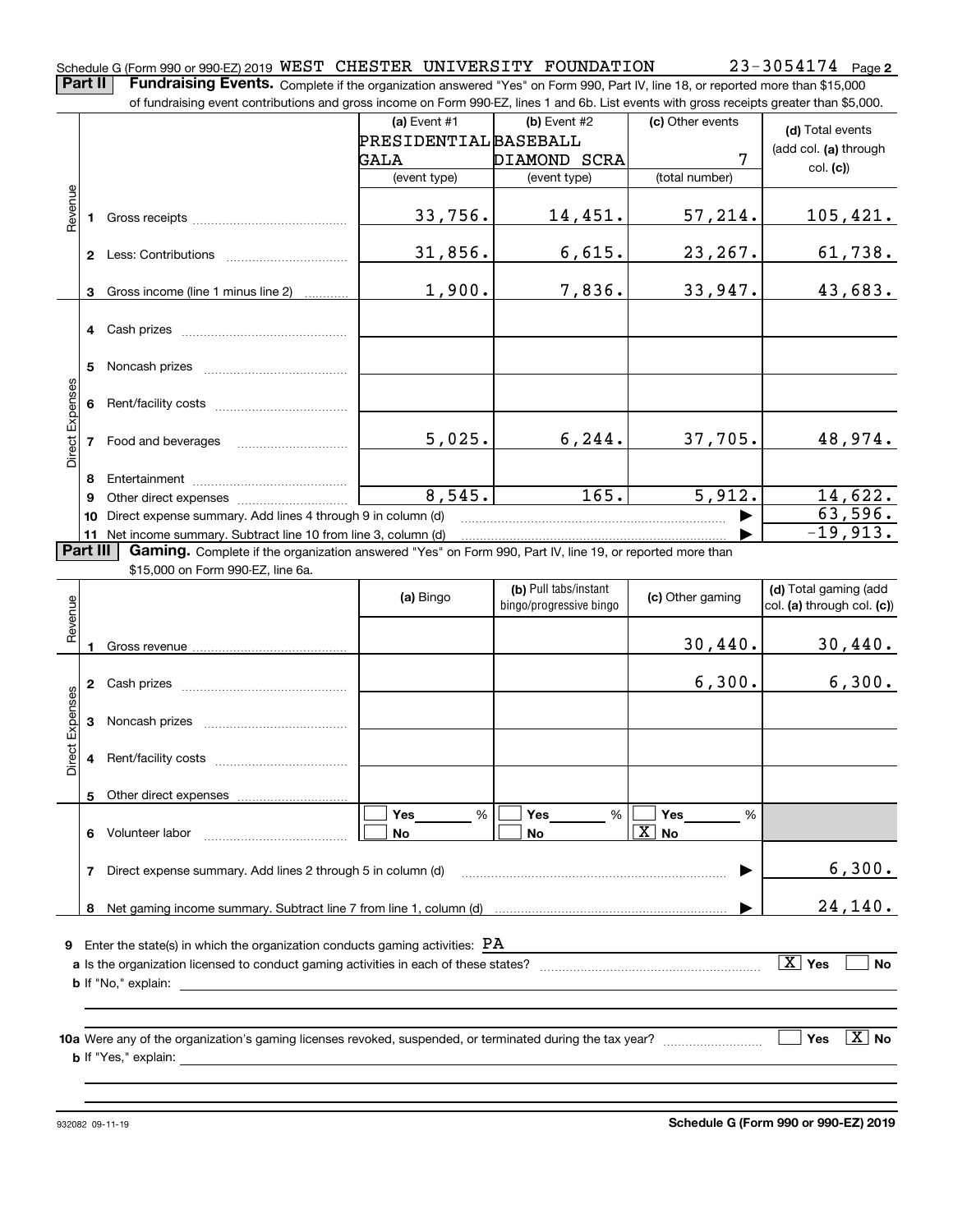| $23 - 3054174$ Page 3<br>Schedule G (Form 990 or 990-EZ) 2019 WEST CHESTER UNIVERSITY FOUNDATION                                                                                                                                                             |           |
|--------------------------------------------------------------------------------------------------------------------------------------------------------------------------------------------------------------------------------------------------------------|-----------|
| $\sqrt{X}$ Yes                                                                                                                                                                                                                                               | <b>No</b> |
| 12 Is the organization a grantor, beneficiary or trustee of a trust, or a member of a partnership or other entity formed                                                                                                                                     |           |
| $\boxed{\phantom{1}}$ Yes $\boxed{\phantom{1}}$ No                                                                                                                                                                                                           |           |
| 13 Indicate the percentage of gaming activity conducted in:                                                                                                                                                                                                  |           |
| 13a                                                                                                                                                                                                                                                          | %         |
| $13b \, 100.00$<br><b>b</b> An outside facility <i>machine and an accordination of the contract of the contract of the contract of the contract of the contract of the contract of the contract of the contract of the contract of the contract of the c</i> | $\%$      |
| 14 Enter the name and address of the person who prepares the organization's gaming/special events books and records:                                                                                                                                         |           |
| Name > CINDY RAY C/O WEST CHESTER UNIVERSITY FOUNDATION                                                                                                                                                                                                      |           |
| Address > 202 CARTER DRIVE - WEST CHESTER, PA 19382                                                                                                                                                                                                          |           |
| $\boxed{\text{X}}$ No                                                                                                                                                                                                                                        |           |
| c If "Yes," enter name and address of the third party:                                                                                                                                                                                                       |           |
|                                                                                                                                                                                                                                                              |           |
| Address $\blacktriangleright$                                                                                                                                                                                                                                |           |
|                                                                                                                                                                                                                                                              |           |
| <b>16</b> Gaming manager information:                                                                                                                                                                                                                        |           |
| $Name$ $\blacktriangleright$ VARIES BASED ON THE UNIVERSITY DEPT HOLDING THE RAFFLE                                                                                                                                                                          |           |
| Gaming manager compensation > \$                                                                                                                                                                                                                             |           |
| Description of services provided ▶ SEE PART IV - SUPPLEMENTAL INFORMATION                                                                                                                                                                                    |           |
|                                                                                                                                                                                                                                                              |           |
|                                                                                                                                                                                                                                                              |           |
| $\boxed{\text{X}}$ Employee<br>Director/officer<br>Independent contractor                                                                                                                                                                                    |           |
| <b>17</b> Mandatory distributions:                                                                                                                                                                                                                           |           |
| a Is the organization required under state law to make charitable distributions from the gaming proceeds to                                                                                                                                                  |           |
| retain the state gaming license? $\Box$ No                                                                                                                                                                                                                   |           |
| <b>b</b> Enter the amount of distributions required under state law to be distributed to other exempt organizations or spent in the<br>organization's own exempt activities during the tax year $\triangleright$ \$                                          |           |
| <b>Part IV</b><br>Supplemental Information. Provide the explanations required by Part I, line 2b, columns (iii) and (v); and Part III, lines 9, 9b, 10b,                                                                                                     |           |
| 15b, 15c, 16, and 17b, as applicable. Also provide any additional information. See instructions.                                                                                                                                                             |           |
| SCHEDULE G, PART III, LINE 16, DESCRIPTION OF SERVICES PROVIDED:                                                                                                                                                                                             |           |
| PERSONS IN CHARGE OF GAMING OPERATIONS ARE EMPLOYEES OF WEST CHESTER                                                                                                                                                                                         |           |
| UNIVERSITY AND WCU FOUNDATION.<br>DUTIES INCLUDE DESIGNING AND ORDERING                                                                                                                                                                                      |           |
| RAFFLE TICKETS, RECORDING DISTRIBUTION OF RAFFLE TICKETS, SUBSEQUENT                                                                                                                                                                                         |           |
| COLLECTION OF REMAINING TICKETS AND CASH, COUNTING AND RECONCILING                                                                                                                                                                                           |           |
| CASH, AND AWARDING PRIZES. TIME SPENT IN GAMING ACTIVITIES AS A                                                                                                                                                                                              |           |
| PERCENTAGE OF TOTAL TIME IS VERY MINIMAL.                                                                                                                                                                                                                    |           |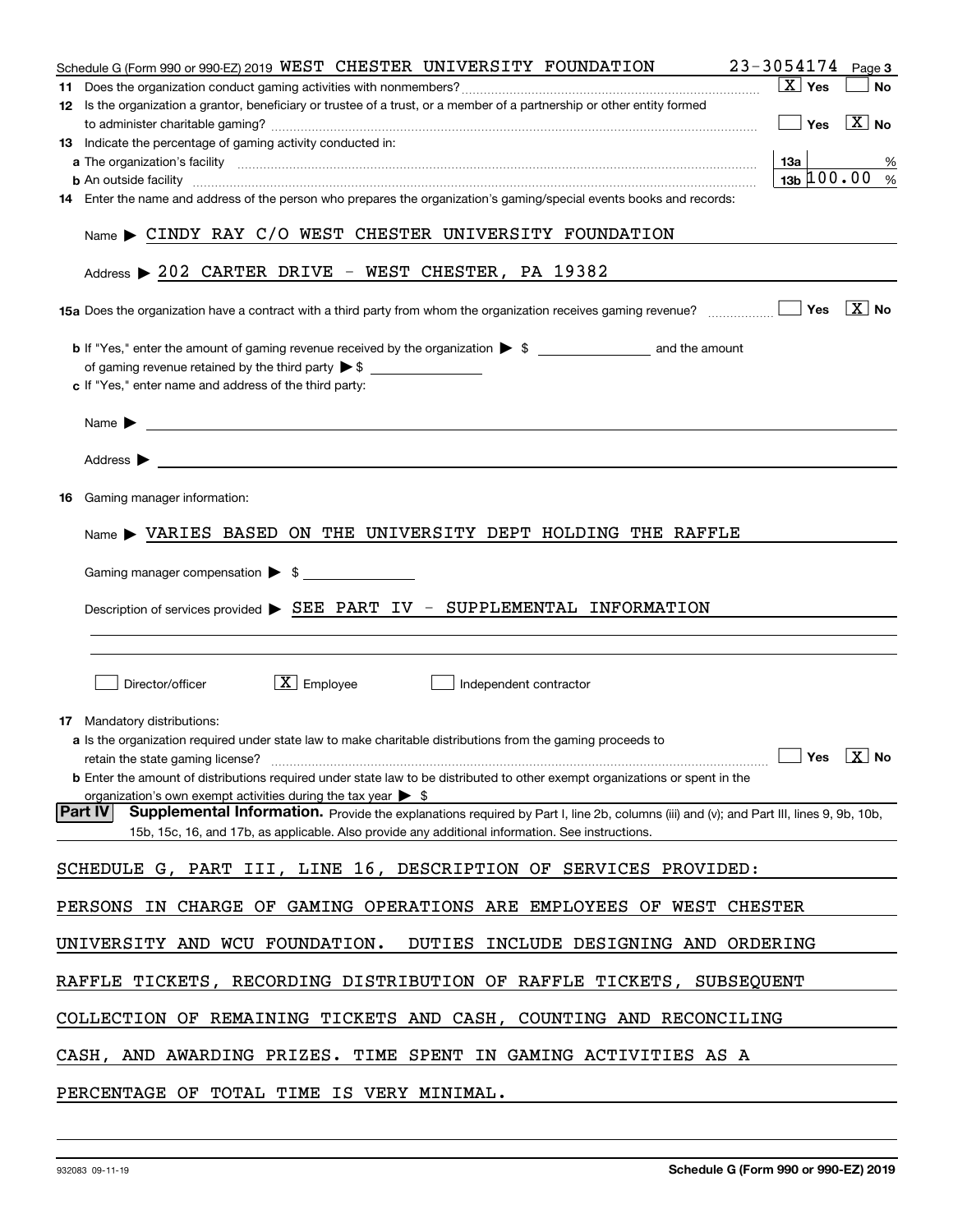|                                                                                                   |  | WEST CHESTER UNIVERSITY FOUNDATION | 23-3054174 Page 4 |
|---------------------------------------------------------------------------------------------------|--|------------------------------------|-------------------|
| Schedule G (Form 990 or 990-EZ) WEST CHEST<br><b>Part IV</b> Supplemental Information (continued) |  |                                    |                   |
|                                                                                                   |  |                                    |                   |
|                                                                                                   |  |                                    |                   |
|                                                                                                   |  |                                    |                   |
|                                                                                                   |  |                                    |                   |
|                                                                                                   |  |                                    |                   |
|                                                                                                   |  |                                    |                   |
|                                                                                                   |  |                                    |                   |
|                                                                                                   |  |                                    |                   |
|                                                                                                   |  |                                    |                   |
|                                                                                                   |  |                                    |                   |
|                                                                                                   |  |                                    |                   |
|                                                                                                   |  |                                    |                   |
|                                                                                                   |  |                                    |                   |
|                                                                                                   |  |                                    |                   |
|                                                                                                   |  |                                    |                   |
|                                                                                                   |  |                                    |                   |
|                                                                                                   |  |                                    |                   |
|                                                                                                   |  |                                    |                   |
|                                                                                                   |  |                                    |                   |
|                                                                                                   |  |                                    |                   |
|                                                                                                   |  |                                    |                   |
|                                                                                                   |  |                                    |                   |
|                                                                                                   |  |                                    |                   |
|                                                                                                   |  |                                    |                   |
|                                                                                                   |  |                                    |                   |
|                                                                                                   |  |                                    |                   |
|                                                                                                   |  |                                    |                   |
|                                                                                                   |  |                                    |                   |
|                                                                                                   |  |                                    |                   |
|                                                                                                   |  |                                    |                   |
|                                                                                                   |  |                                    |                   |
|                                                                                                   |  |                                    |                   |
|                                                                                                   |  |                                    |                   |
|                                                                                                   |  |                                    |                   |
|                                                                                                   |  |                                    |                   |
|                                                                                                   |  |                                    |                   |
|                                                                                                   |  |                                    |                   |
|                                                                                                   |  |                                    |                   |
|                                                                                                   |  |                                    |                   |
|                                                                                                   |  |                                    |                   |
|                                                                                                   |  |                                    |                   |
|                                                                                                   |  |                                    |                   |
|                                                                                                   |  |                                    |                   |
|                                                                                                   |  |                                    |                   |
|                                                                                                   |  |                                    |                   |
|                                                                                                   |  |                                    |                   |
|                                                                                                   |  |                                    |                   |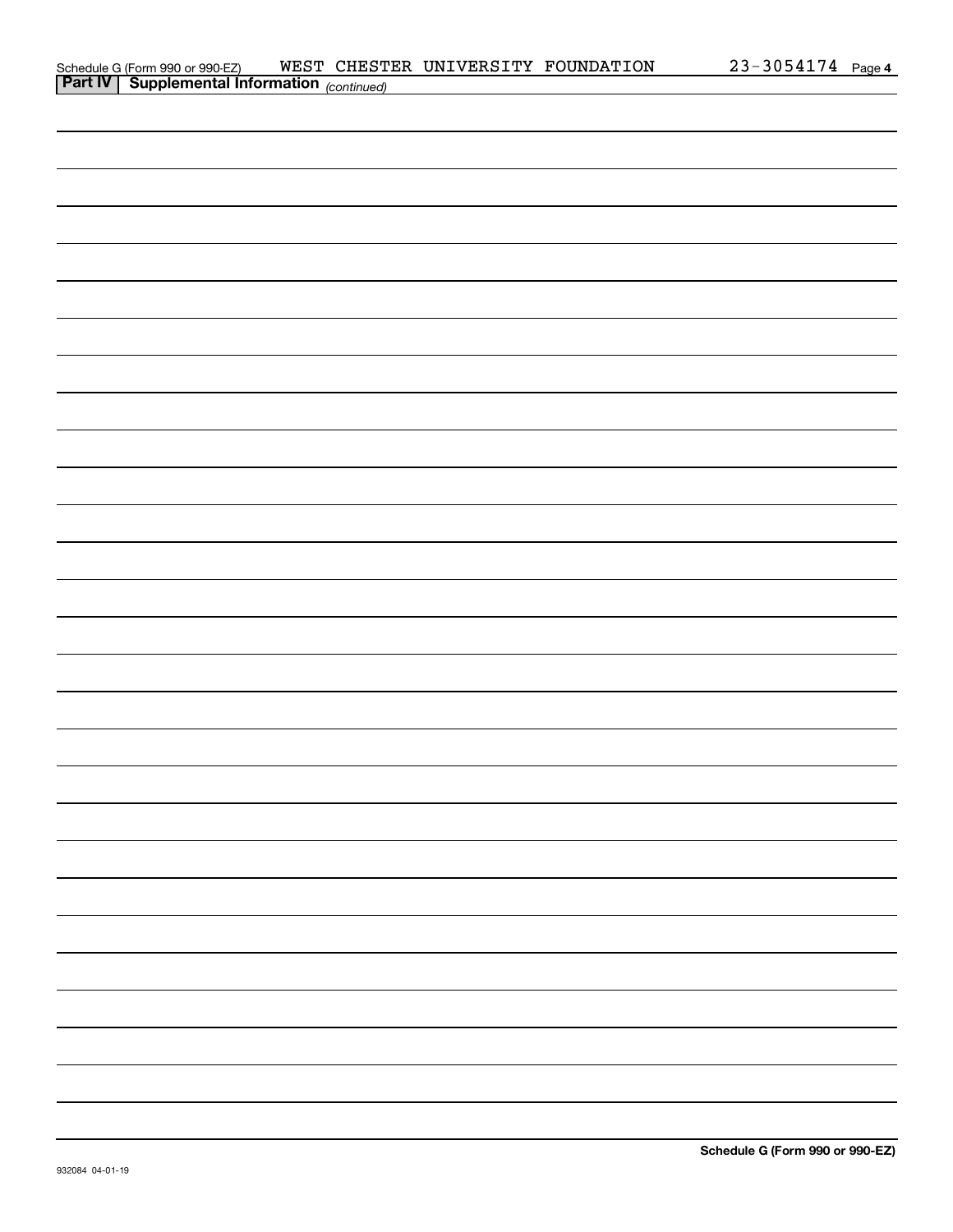| <b>SCHEDULE I</b>                                                                                               |                                                                                                     |                            | <b>Grants and Other Assistance to Organizations,</b>                                                                                  |                                                       |                                         |                                               |                                                                                                                                                                          | OMB No. 1545-0047                                   |
|-----------------------------------------------------------------------------------------------------------------|-----------------------------------------------------------------------------------------------------|----------------------------|---------------------------------------------------------------------------------------------------------------------------------------|-------------------------------------------------------|-----------------------------------------|-----------------------------------------------|--------------------------------------------------------------------------------------------------------------------------------------------------------------------------|-----------------------------------------------------|
| (Form 990)                                                                                                      |                                                                                                     |                            | Governments, and Individuals in the United States<br>Complete if the organization answered "Yes" on Form 990, Part IV, line 21 or 22. |                                                       |                                         |                                               |                                                                                                                                                                          | 2019                                                |
| Department of the Treasury                                                                                      |                                                                                                     |                            |                                                                                                                                       | Attach to Form 990.                                   |                                         |                                               |                                                                                                                                                                          | <b>Open to Public</b>                               |
| Internal Revenue Service                                                                                        |                                                                                                     |                            |                                                                                                                                       | Go to www.irs.gov/Form990 for the latest information. |                                         |                                               |                                                                                                                                                                          | Inspection                                          |
| Name of the organization                                                                                        |                                                                                                     |                            | WEST CHESTER UNIVERSITY FOUNDATION                                                                                                    |                                                       |                                         |                                               |                                                                                                                                                                          | <b>Employer identification number</b><br>23-3054174 |
| Part I                                                                                                          | <b>General Information on Grants and Assistance</b>                                                 |                            |                                                                                                                                       |                                                       |                                         |                                               |                                                                                                                                                                          |                                                     |
| $\mathbf 1$                                                                                                     |                                                                                                     |                            |                                                                                                                                       |                                                       |                                         |                                               | Does the organization maintain records to substantiate the amount of the grants or assistance, the grantees' eligibility for the grants or assistance, and the selection |                                                     |
|                                                                                                                 |                                                                                                     |                            |                                                                                                                                       |                                                       |                                         |                                               |                                                                                                                                                                          | $\sqrt{X}$ Yes<br>l No                              |
| 2 Describe in Part IV the organization's procedures for monitoring the use of grant funds in the United States. |                                                                                                     |                            |                                                                                                                                       |                                                       |                                         |                                               |                                                                                                                                                                          |                                                     |
| Part II                                                                                                         |                                                                                                     |                            |                                                                                                                                       |                                                       |                                         |                                               | Grants and Other Assistance to Domestic Organizations and Domestic Governments. Complete if the organization answered "Yes" on Form 990, Part IV, line 21, for any       |                                                     |
|                                                                                                                 | recipient that received more than \$5,000. Part II can be duplicated if additional space is needed. |                            |                                                                                                                                       |                                                       |                                         | (f) Method of                                 |                                                                                                                                                                          |                                                     |
| 1 (a) Name and address of organization<br>or government                                                         |                                                                                                     | (b) EIN                    | (c) IRC section<br>(if applicable)                                                                                                    | (d) Amount of<br>cash grant                           | (e) Amount of<br>non-cash<br>assistance | valuation (book,<br>FMV, appraisal,<br>other) | (g) Description of<br>noncash assistance                                                                                                                                 | (h) Purpose of grant<br>or assistance               |
|                                                                                                                 |                                                                                                     |                            |                                                                                                                                       |                                                       |                                         |                                               | DONATIONS TO                                                                                                                                                             |                                                     |
| WEST CHESTER UNIVERSITY OF                                                                                      |                                                                                                     |                            |                                                                                                                                       |                                                       |                                         |                                               | BE USED IN THE                                                                                                                                                           | TO PROMOTE THE VARIOUS                              |
| PENNSYLVANIA - 700 SOUTH HIGH                                                                                   |                                                                                                     |                            |                                                                                                                                       |                                                       |                                         | COST AND                                      | OPERATIONS OF                                                                                                                                                            | EXEMPT PURPOSES OF WEST                             |
| STREET - WEST CHESTER, PA 19383                                                                                 |                                                                                                     | $23 - 2417773$ $170(C)(1)$ |                                                                                                                                       | 1,863,598.                                            |                                         | 109.041. APPRAISALS                           | THE UNIVERSITY                                                                                                                                                           | CHESTER UNIVERSITY                                  |
| WEST CHESTER UNIVERSITY STUDENT                                                                                 |                                                                                                     |                            |                                                                                                                                       |                                                       |                                         |                                               |                                                                                                                                                                          |                                                     |
| SERVICES, INC. - WCU, SYKES UNION                                                                               |                                                                                                     |                            |                                                                                                                                       |                                                       |                                         |                                               |                                                                                                                                                                          | TO PROMOTE THE VARIOUS                              |
| BLDG., E. ROSEDALE - WEST CHESTER,                                                                              |                                                                                                     |                            |                                                                                                                                       |                                                       |                                         |                                               |                                                                                                                                                                          | EXEMPT PURPOSES OF                                  |
| PA 19383                                                                                                        |                                                                                                     | $23 - 2490021$ 501(C)(3)   |                                                                                                                                       | 120,843,                                              | $\mathbf{0}$                            |                                               |                                                                                                                                                                          | STUDENT SERVICES, INC.                              |
|                                                                                                                 |                                                                                                     |                            |                                                                                                                                       |                                                       |                                         |                                               |                                                                                                                                                                          | TO PROMOTE THE VARIOUS                              |
| WEST CHESTER UNIVERSITY ALUMNI                                                                                  |                                                                                                     |                            |                                                                                                                                       |                                                       |                                         |                                               |                                                                                                                                                                          | EXEMPT PURPOSES OF WEST                             |
| ASSOCIATION - 202 CARTER DRIVE -                                                                                |                                                                                                     |                            |                                                                                                                                       |                                                       |                                         |                                               |                                                                                                                                                                          | CHESTER UNIVERSITY ALUMNI                           |
| WEST CHESTER, PA 19382                                                                                          |                                                                                                     | $23 - 1287817$ 501(C)(3)   |                                                                                                                                       | 44,982.                                               | $\mathbf{0}$                            |                                               |                                                                                                                                                                          | ASSOCIATION                                         |
|                                                                                                                 |                                                                                                     |                            |                                                                                                                                       |                                                       |                                         |                                               |                                                                                                                                                                          |                                                     |
|                                                                                                                 |                                                                                                     |                            |                                                                                                                                       |                                                       |                                         |                                               |                                                                                                                                                                          |                                                     |
|                                                                                                                 |                                                                                                     |                            |                                                                                                                                       |                                                       |                                         |                                               |                                                                                                                                                                          |                                                     |
|                                                                                                                 |                                                                                                     |                            |                                                                                                                                       |                                                       |                                         |                                               |                                                                                                                                                                          |                                                     |
| 2.                                                                                                              | Enter total number of section 501(c)(3) and government organizations listed in the line 1 table     |                            |                                                                                                                                       |                                                       |                                         |                                               |                                                                                                                                                                          | з.                                                  |
| 3.                                                                                                              | Enter total number of other organizations listed in the line 1 table                                |                            |                                                                                                                                       |                                                       |                                         |                                               |                                                                                                                                                                          | $\overline{0}$ .                                    |

**For Paperwork Reduction Act Notice, see the Instructions for Form 990. Schedule I (Form 990) (2019)** LHA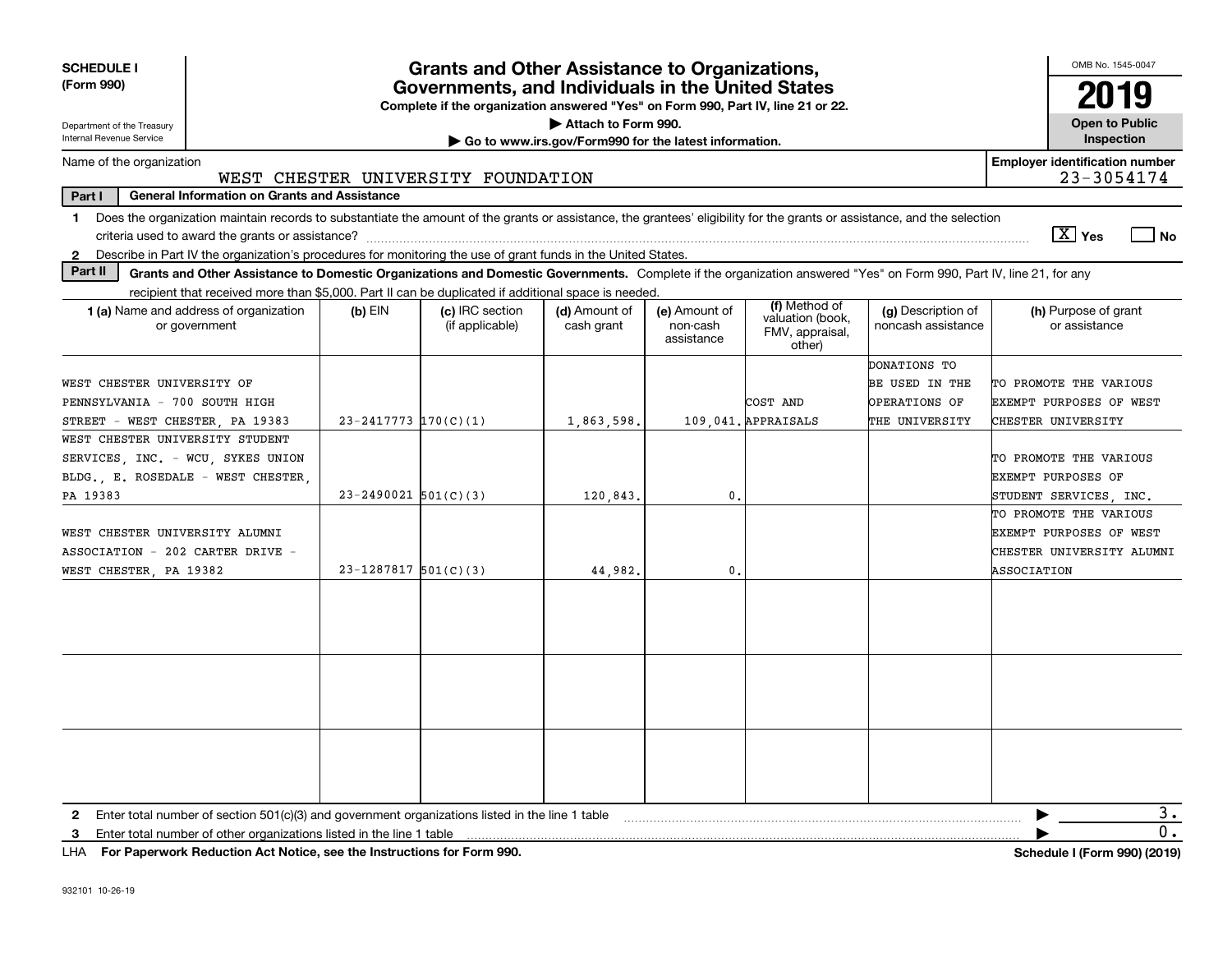#### Schedule I (Form 990) (2019) WEST CHESTER UNIVERSITY FOUNDATION 2 3-3 0 5 4 1 7 4 Page

Part III can be duplicated if additional space is needed.

(a) Type of grant or assistance **Audity Commet Audio Commet Commet Commet Commet Commet Commet Commet Commet Comme** (e) Method of valuation (book, FMV, appraisal, other) recipients(c) Amount of cash grant (d) Amount of noncash assistance **(f)** Description of noncash assistance SCHOLARSHIP FOR STUDENTS OF WEST CHESTER UNIVERSITY.**EXECUTE:** The state of the state of the state of the state of the state of the state of the state of the state of the state of the state of the state of the state of the state of the state of the state of the state of the 88HONORARIUMS TO SPEAKERS, VISITING ARTISTS, AND STUDENTS AT WEST CHESTER UNIVERSITY 1,486,257. 24,775. 0.0.

Part IV | Supplemental Information. Provide the information required in Part I, line 2; Part III, column (b); and any other additional information.

**Part III | Grants and Other Assistance to Domestic Individuals. Complete if the organization answered "Yes" on Form 990, Part IV, line 22.** 

PART I, LINE 2:

GRANTS AND OTHER ASSISTANCE INCLUDE AWARDS, PRIZES, STIPENDS, SCHOLARSHIPS,

AND SIMILAR PAYMENTS AND DISTRIBUTIONS THAT THE FOUNDATION MAKES TO WEST

CHESTER UNIVERSITY, ITS AFFILIATES, AND ITS STUDENTS. WRITTEN GUIDELINES

FOR EACH RESTRICTED FUND DEFINE THE DONOR-RESTRICTED PURPOSE AND PARAMETERS

OF THE FUND. DISBURSEMENTS FROM THESE FUNDS REQUIRE THE RECIPIENT TO SUBMIT

VERIFIABLE AND INDEPENDENT DOCUMENTATION THAT MEET THE GUIDELINE CRITERIA.

THE SUBMISSION IS VERIFIED BY FOUNDATION STAFF FOR COMPLIANCE WITH THE

GUIDELINES PRIOR TO DISBURSEMENT TO THE RECIPIENT.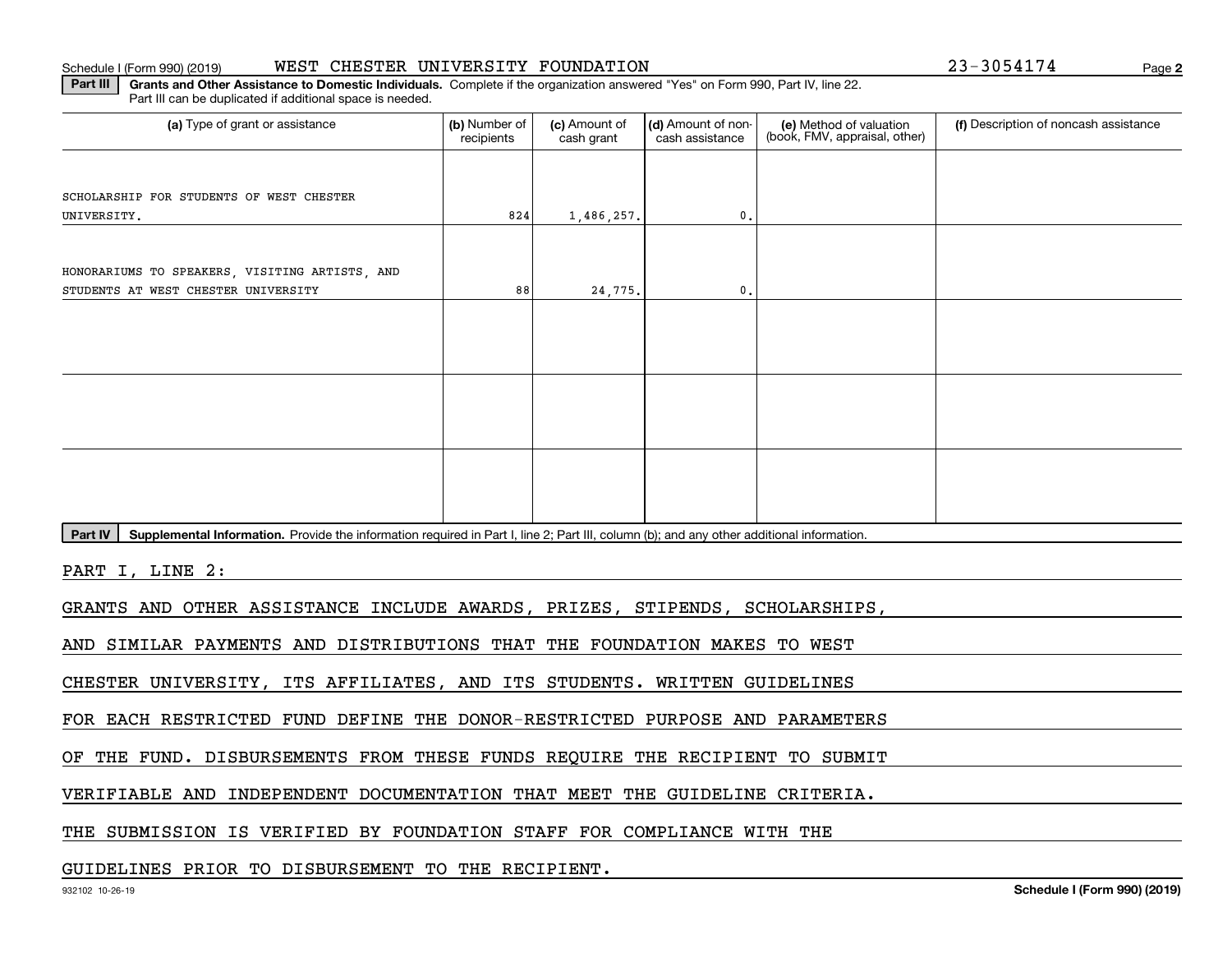PART II:

WEST CHESTER UNIVERSITY FOUNDATION DISTRIBUTES DONOR-RESTRICTED FUNDS TO WEST CHESTER UNIVERSITY TO USE FOR CAPITAL PROJECTS. THE FOUNDATION ALSO DISTRIBUTES DONOR RESTRICTED FUNDS TO DESIGNATED AFFILIATED ENTITIES OF WEST CHESTER UNIVERSITY. ALL ENTITIES THAT RECEIVE FUNDS FROM WEST CHESTER UNIVERSITY FOUNDATION HAVE INTERNAL CONTROLS TO ENSURE MONIES ARE PROPERLY ALLOCATED AND USED.

ON OCCASION WEST CHESTER UNIVERSITY FOUNDATION PROVIDES SMALL GRANTS TO OTHER NON-PROFIT ORGANIZATIONS. THE FOUNDATION MAKES EVERY EFFORT TO OBTAIN INDEPENDENT VERIFICATION THAT THE FUNDS WERE USED IN COMPLIANCE WITH THE FOUNDATION'S EXPECTATIONS.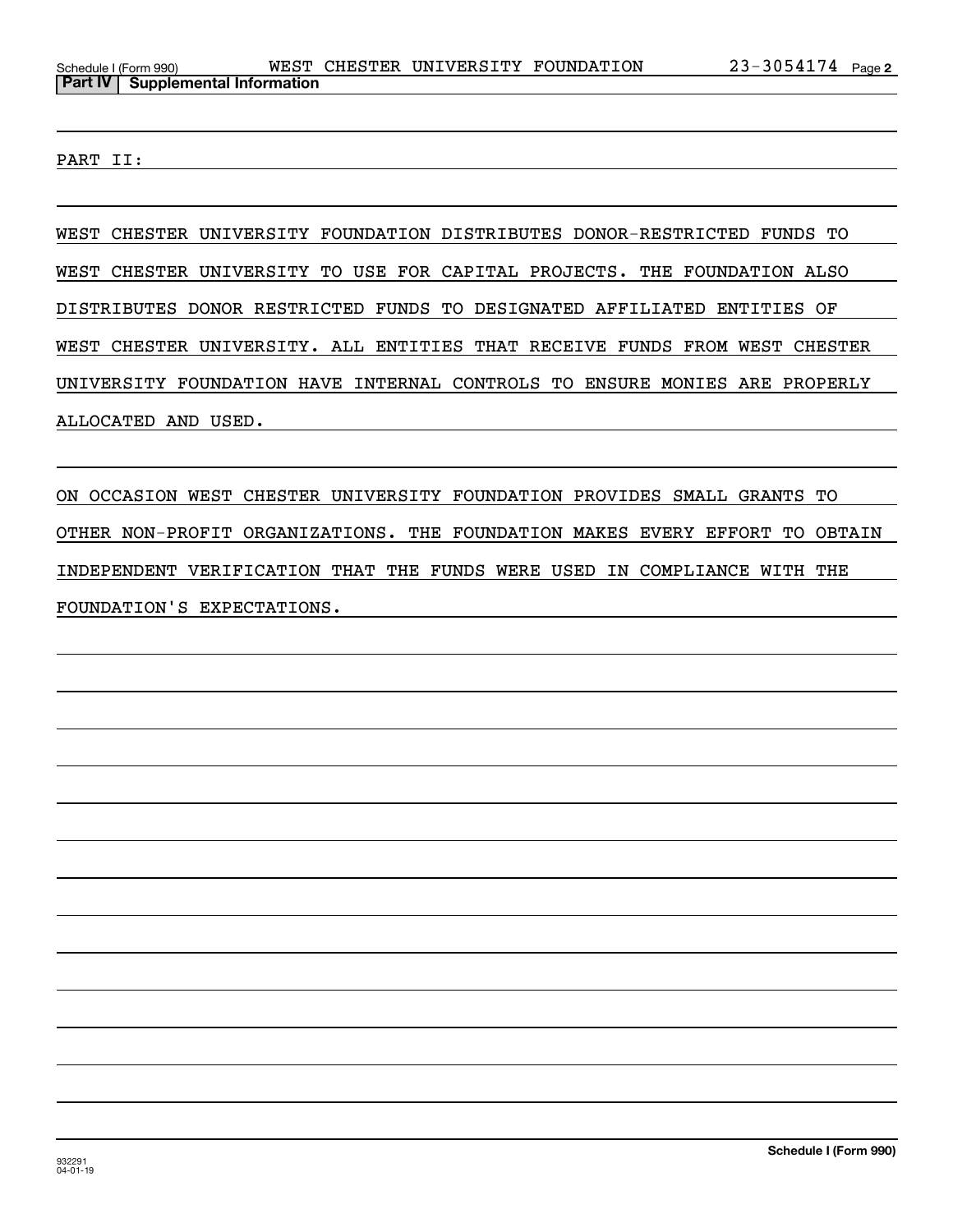|   | <b>SCHEDULE J</b>                                      | <b>Compensation Information</b>                                                                                        | OMB No. 1545-0047     |                                       |             |  |  |
|---|--------------------------------------------------------|------------------------------------------------------------------------------------------------------------------------|-----------------------|---------------------------------------|-------------|--|--|
|   | (Form 990)                                             | For certain Officers, Directors, Trustees, Key Employees, and Highest                                                  |                       |                                       |             |  |  |
|   |                                                        | <b>Compensated Employees</b>                                                                                           | 2019                  |                                       |             |  |  |
|   |                                                        | Complete if the organization answered "Yes" on Form 990, Part IV, line 23.                                             | <b>Open to Public</b> |                                       |             |  |  |
|   | Department of the Treasury<br>Internal Revenue Service | Attach to Form 990.<br>► Go to www.irs.gov/Form990 for instructions and the latest information.                        |                       | Inspection                            |             |  |  |
|   | Name of the organization                               |                                                                                                                        |                       | <b>Employer identification number</b> |             |  |  |
|   |                                                        | WEST CHESTER UNIVERSITY FOUNDATION                                                                                     | 23-3054174            |                                       |             |  |  |
|   | Part I                                                 | <b>Questions Regarding Compensation</b>                                                                                |                       |                                       |             |  |  |
|   |                                                        |                                                                                                                        |                       | Yes                                   | No          |  |  |
|   |                                                        | Check the appropriate box(es) if the organization provided any of the following to or for a person listed on Form 990, |                       |                                       |             |  |  |
|   |                                                        | Part VII, Section A, line 1a. Complete Part III to provide any relevant information regarding these items.             |                       |                                       |             |  |  |
|   | First-class or charter travel                          | Housing allowance or residence for personal use                                                                        |                       |                                       |             |  |  |
|   | Travel for companions                                  | Payments for business use of personal residence                                                                        |                       |                                       |             |  |  |
|   |                                                        | Tax indemnification and gross-up payments<br>Health or social club dues or initiation fees                             |                       |                                       |             |  |  |
|   |                                                        | Discretionary spending account<br>Personal services (such as maid, chauffeur, chef)                                    |                       |                                       |             |  |  |
|   |                                                        |                                                                                                                        |                       |                                       |             |  |  |
|   |                                                        | <b>b</b> If any of the boxes on line 1a are checked, did the organization follow a written policy regarding payment or |                       |                                       |             |  |  |
|   |                                                        |                                                                                                                        | 1b                    |                                       |             |  |  |
| 2 |                                                        | Did the organization require substantiation prior to reimbursing or allowing expenses incurred by all directors,       |                       |                                       |             |  |  |
|   |                                                        |                                                                                                                        | $\mathbf{2}$          |                                       |             |  |  |
|   |                                                        |                                                                                                                        |                       |                                       |             |  |  |
| з |                                                        | Indicate which, if any, of the following the organization used to establish the compensation of the organization's     |                       |                                       |             |  |  |
|   |                                                        | CEO/Executive Director. Check all that apply. Do not check any boxes for methods used by a related organization to     |                       |                                       |             |  |  |
|   |                                                        | establish compensation of the CEO/Executive Director, but explain in Part III.                                         |                       |                                       |             |  |  |
|   | $\boxed{\textbf{X}}$ Compensation committee            | Written employment contract                                                                                            |                       |                                       |             |  |  |
|   |                                                        | $\overline{X}$ Compensation survey or study<br>Independent compensation consultant                                     |                       |                                       |             |  |  |
|   | $\boxed{\textbf{X}}$ Form 990 of other organizations   | $X$ Approval by the board or compensation committee                                                                    |                       |                                       |             |  |  |
|   |                                                        |                                                                                                                        |                       |                                       |             |  |  |
| 4 |                                                        | During the year, did any person listed on Form 990, Part VII, Section A, line 1a, with respect to the filing           |                       |                                       |             |  |  |
|   | organization or a related organization:                |                                                                                                                        |                       |                                       |             |  |  |
| а |                                                        | Receive a severance payment or change-of-control payment?                                                              | 4a                    |                                       | х           |  |  |
| b |                                                        |                                                                                                                        | 4b                    |                                       | X           |  |  |
|   |                                                        |                                                                                                                        | 4c                    |                                       | $\mathbf X$ |  |  |
|   |                                                        | If "Yes" to any of lines 4a-c, list the persons and provide the applicable amounts for each item in Part III.          |                       |                                       |             |  |  |
|   |                                                        |                                                                                                                        |                       |                                       |             |  |  |
|   |                                                        | Only section 501(c)(3), 501(c)(4), and 501(c)(29) organizations must complete lines 5-9.                               |                       |                                       |             |  |  |
| 5 |                                                        | For persons listed on Form 990, Part VII, Section A, line 1a, did the organization pay or accrue any compensation      |                       |                                       |             |  |  |
|   | contingent on the revenues of:                         |                                                                                                                        |                       |                                       |             |  |  |
| a |                                                        |                                                                                                                        | 5a                    |                                       | х           |  |  |
|   |                                                        |                                                                                                                        | 5b                    |                                       | X           |  |  |
|   |                                                        | If "Yes" on line 5a or 5b, describe in Part III.                                                                       |                       |                                       |             |  |  |
| 6 |                                                        | For persons listed on Form 990, Part VII, Section A, line 1a, did the organization pay or accrue any compensation      |                       |                                       |             |  |  |
|   | contingent on the net earnings of:                     |                                                                                                                        |                       |                                       |             |  |  |
| a |                                                        | The organization? <b>With the organization? With the organization?</b>                                                 | 6a                    |                                       | х           |  |  |
|   |                                                        |                                                                                                                        | 6b                    |                                       | $\mathbf X$ |  |  |
|   |                                                        | If "Yes" on line 6a or 6b, describe in Part III.                                                                       |                       |                                       |             |  |  |
| 7 |                                                        | For persons listed on Form 990, Part VII, Section A, line 1a, did the organization provide any nonfixed payments       |                       |                                       |             |  |  |
|   |                                                        |                                                                                                                        | 7                     |                                       | х           |  |  |
| 8 |                                                        | Were any amounts reported on Form 990, Part VII, paid or accrued pursuant to a contract that was subject to the        |                       |                                       |             |  |  |
|   |                                                        | initial contract exception described in Regulations section 53.4958-4(a)(3)? If "Yes," describe in Part III            | 8                     |                                       | х           |  |  |
| 9 |                                                        | If "Yes" on line 8, did the organization also follow the rebuttable presumption procedure described in                 |                       |                                       |             |  |  |
|   |                                                        |                                                                                                                        | 9                     |                                       |             |  |  |

LHA For Paperwork Reduction Act Notice, see the Instructions for Form 990. Schedule J (Form 990) 2019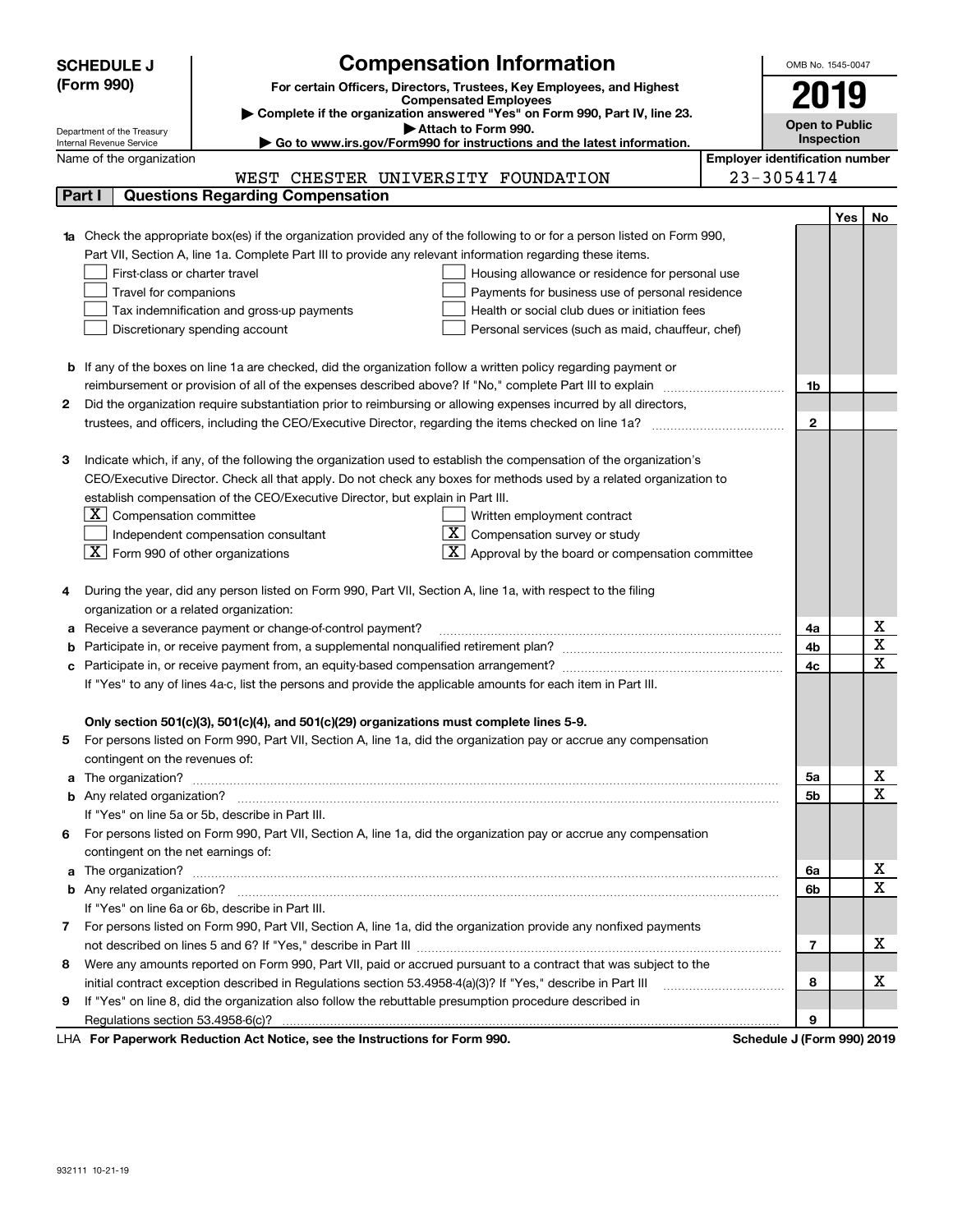# **Part II Officers, Directors, Trustees, Key Employees, and Highest Compensated Employees.**  Schedule J (Form 990) 2019 Page Use duplicate copies if additional space is needed.

For each individual whose compensation must be reported on Schedule J, report compensation from the organization on row (i) and from related organizations, described in the instructions, on row (ii). Do not list any individuals that aren't listed on Form 990, Part VII.

**Note:**  The sum of columns (B)(i)-(iii) for each listed individual must equal the total amount of Form 990, Part VII, Section A, line 1a, applicable column (D) and (E) amounts for that individual.

|                                      |                          | (B) Breakdown of W-2 and/or 1099-MISC compensation |                                           | (C) Retirement and<br>other deferred | (D) Nontaxable<br>benefits | (E) Total of columns<br>$(B)(i)-(D)$ | (F) Compensation<br>in column (B)         |  |
|--------------------------------------|--------------------------|----------------------------------------------------|-------------------------------------------|--------------------------------------|----------------------------|--------------------------------------|-------------------------------------------|--|
| (A) Name and Title                   | (i) Base<br>compensation | (ii) Bonus &<br>incentive<br>compensation          | (iii) Other<br>reportable<br>compensation | compensation                         |                            |                                      | reported as deferred<br>on prior Form 990 |  |
| CHRISTOPHER MOMINEY<br>(1)<br>(i)    | 233,740.                 | $\overline{0}$ .                                   | 0.                                        | 21,436.                              | 27,752.                    | 282,928.                             | 0.                                        |  |
| (ii)<br>CEO                          | $\overline{0}$ .         | $\overline{0}$ .                                   | $\overline{0}$ .                          | $\overline{0}$ .                     | $\overline{0}$ .           | $\overline{0}$ .                     | $\overline{0}$ .                          |  |
| <b>JENNIFER COFFEY</b><br>(2)<br>(i) | 122,594.                 | $\overline{0}$ .                                   | $\overline{0}$ .                          | 11,389.                              | 20,381.                    | 154,364.                             | $\overline{0}$ .                          |  |
| CFO (UNTIL 9/16/19)<br>(ii)          | $\overline{0}$ .         | $\overline{0}$ .                                   | $\overline{0}$ .                          | $\overline{0}$ .                     | 0.                         | $\overline{0}$ .                     | $\overline{0}$ .                          |  |
| $(\sf{i})$                           |                          |                                                    |                                           |                                      |                            |                                      |                                           |  |
| (ii)                                 |                          |                                                    |                                           |                                      |                            |                                      |                                           |  |
| $(\sf{i})$                           |                          |                                                    |                                           |                                      |                            |                                      |                                           |  |
| (ii)                                 |                          |                                                    |                                           |                                      |                            |                                      |                                           |  |
| $\qquad \qquad \textbf{(i)}$         |                          |                                                    |                                           |                                      |                            |                                      |                                           |  |
| (ii)                                 |                          |                                                    |                                           |                                      |                            |                                      |                                           |  |
| $(\sf{i})$                           |                          |                                                    |                                           |                                      |                            |                                      |                                           |  |
| (ii)                                 |                          |                                                    |                                           |                                      |                            |                                      |                                           |  |
| $\qquad \qquad \textbf{(i)}$         |                          |                                                    |                                           |                                      |                            |                                      |                                           |  |
| (ii)                                 |                          |                                                    |                                           |                                      |                            |                                      |                                           |  |
| $\qquad \qquad \textbf{(i)}$         |                          |                                                    |                                           |                                      |                            |                                      |                                           |  |
| (ii)                                 |                          |                                                    |                                           |                                      |                            |                                      |                                           |  |
| $(\sf{i})$                           |                          |                                                    |                                           |                                      |                            |                                      |                                           |  |
| (ii)                                 |                          |                                                    |                                           |                                      |                            |                                      |                                           |  |
| $(\sf{i})$<br>(ii)                   |                          |                                                    |                                           |                                      |                            |                                      |                                           |  |
| $\qquad \qquad \textbf{(i)}$         |                          |                                                    |                                           |                                      |                            |                                      |                                           |  |
| (ii)                                 |                          |                                                    |                                           |                                      |                            |                                      |                                           |  |
| (i)                                  |                          |                                                    |                                           |                                      |                            |                                      |                                           |  |
| (i)                                  |                          |                                                    |                                           |                                      |                            |                                      |                                           |  |
| (i)                                  |                          |                                                    |                                           |                                      |                            |                                      |                                           |  |
| (i)                                  |                          |                                                    |                                           |                                      |                            |                                      |                                           |  |
| (i)                                  |                          |                                                    |                                           |                                      |                            |                                      |                                           |  |
| (ii)                                 |                          |                                                    |                                           |                                      |                            |                                      |                                           |  |
| $(\sf{i})$                           |                          |                                                    |                                           |                                      |                            |                                      |                                           |  |
| (ii)                                 |                          |                                                    |                                           |                                      |                            |                                      |                                           |  |
| $(\sf{i})$                           |                          |                                                    |                                           |                                      |                            |                                      |                                           |  |
| (ii)                                 |                          |                                                    |                                           |                                      |                            |                                      |                                           |  |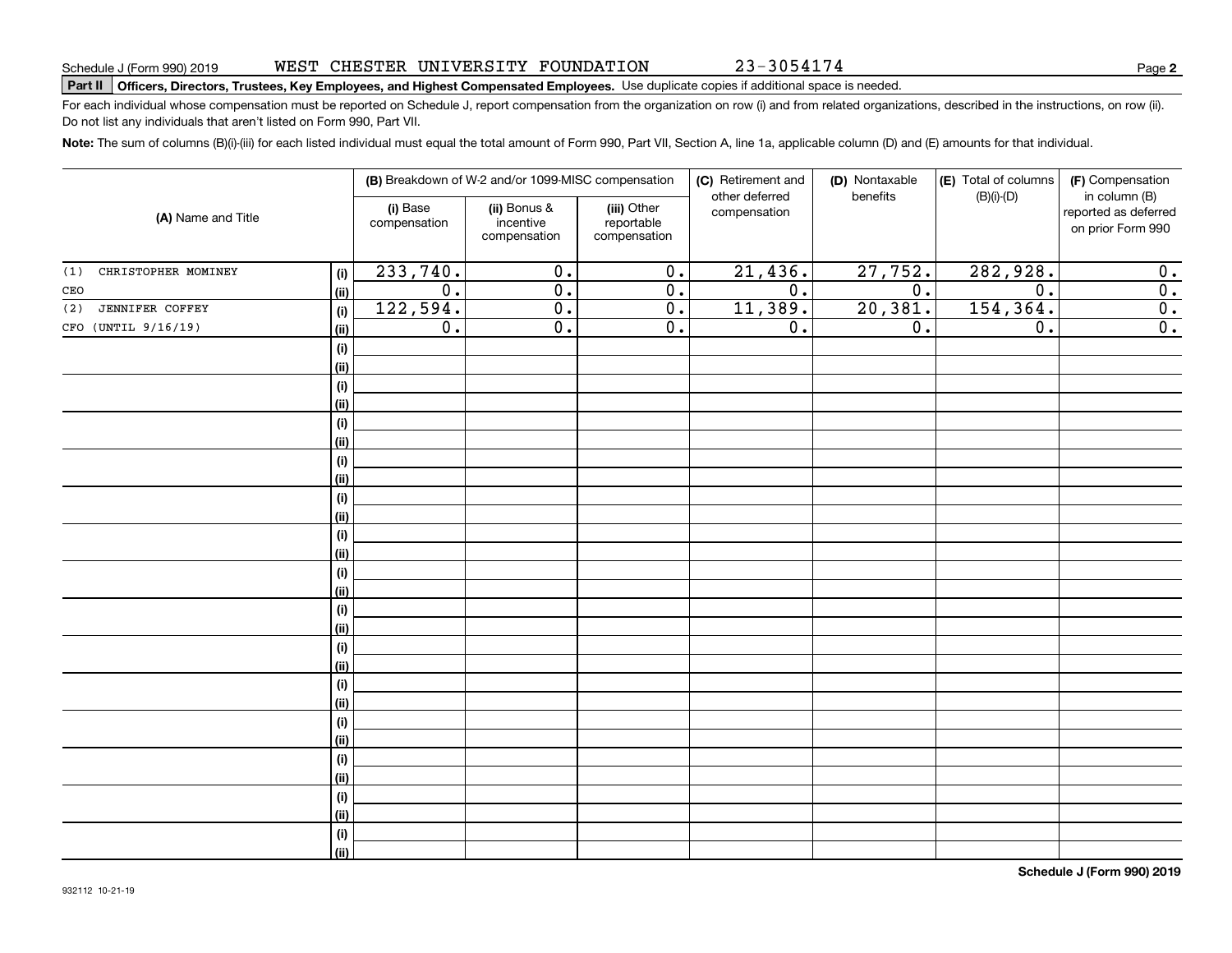### **Part III Supplemental Information**

Schedule J (Form 990) 2019 WEST CHESTER UNIVERSITY FOUNDATION 23-3054174<br>Part III Supplemental Information<br>Provide the information, explanation, or descriptions required for Part I, lines 1a, 1b, 3, 4a, 4b, 4c, 5a, 5b, 6a,

**Schedule J (Form 990) 2019**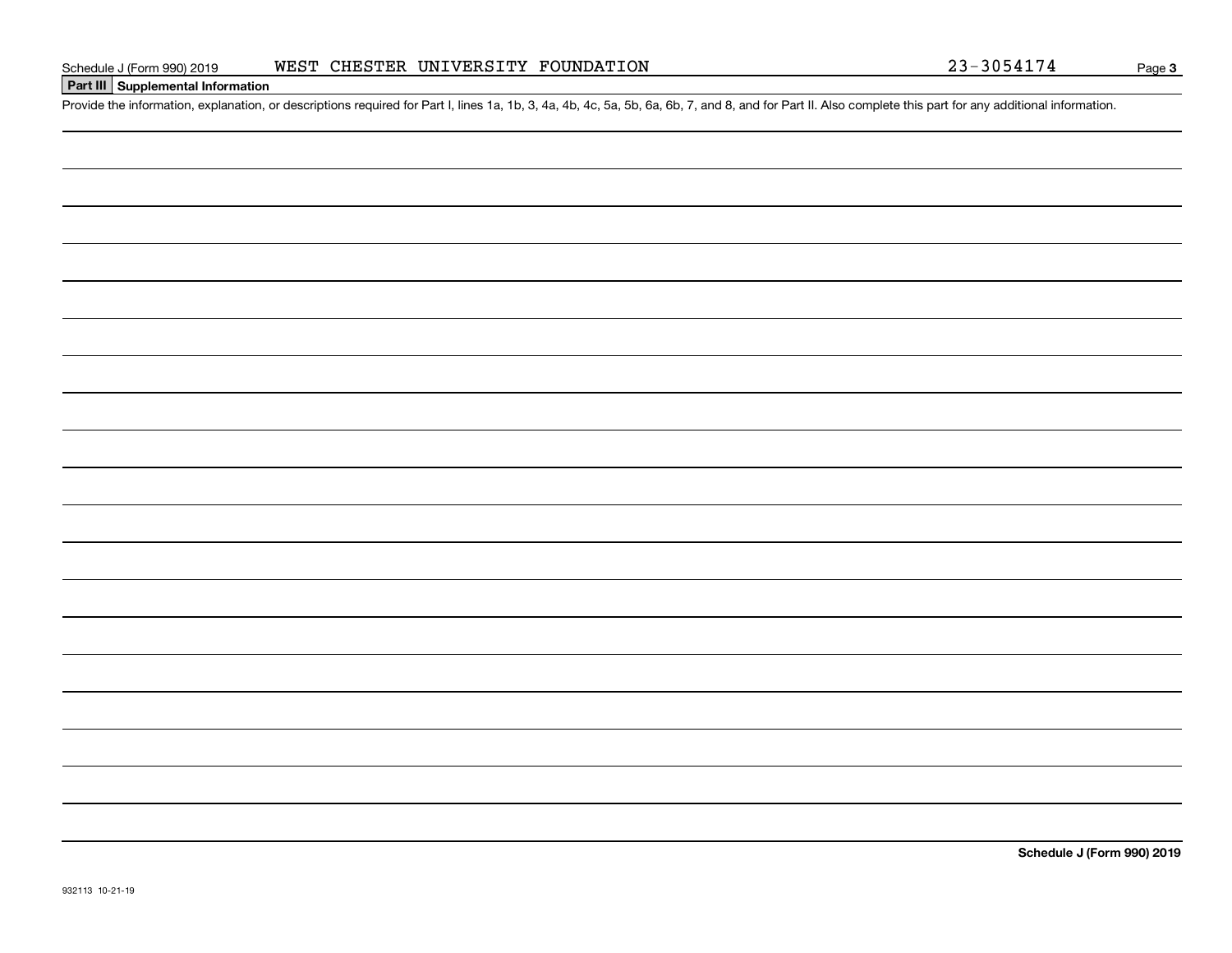#### **SCHEDULE M (Form 990)**

# **Noncash Contributions**

OMB No. 1545-0047

**Open to Public Inspection**

Department of the Treasury Internal Revenue Service

**Complete if the organizations answered "Yes" on Form 990, Part IV, lines 29 or 30.** <sup>J</sup>**2019**

**Attach to Form 990.** J

 **Go to www.irs.gov/Form990 for instructions and the latest information.** J

Name of the organization

|  | ימי ריבים וואדומדים משלאות המייחד של הסיי |  |
|--|-------------------------------------------|--|

**Employer identification number** 23-3054174

|        |                          | WEST CHESTER UNIVERSITY FOUNDATION |  |
|--------|--------------------------|------------------------------------|--|
| Part I | <b>Types of Property</b> |                                    |  |

|    |                                                                                                                                | (a)<br>Check if<br>applicable | (b)<br>Number of<br>contributions or | (c)<br>Noncash contribution<br>amounts reported on<br>items contributed Form 990, Part VIII, line 1g | (d)<br>Method of determining<br>noncash contribution amounts |     |        |    |
|----|--------------------------------------------------------------------------------------------------------------------------------|-------------------------------|--------------------------------------|------------------------------------------------------------------------------------------------------|--------------------------------------------------------------|-----|--------|----|
| 1. |                                                                                                                                |                               |                                      |                                                                                                      |                                                              |     |        |    |
| 2  | Art - Historical treasures                                                                                                     |                               |                                      |                                                                                                      |                                                              |     |        |    |
| З  | Art - Fractional interests                                                                                                     |                               |                                      |                                                                                                      |                                                              |     |        |    |
| 4  | Books and publications                                                                                                         |                               |                                      |                                                                                                      |                                                              |     |        |    |
| 5  | Clothing and household goods                                                                                                   |                               |                                      |                                                                                                      |                                                              |     |        |    |
| 6  |                                                                                                                                |                               |                                      |                                                                                                      |                                                              |     |        |    |
| 7  |                                                                                                                                |                               |                                      |                                                                                                      |                                                              |     |        |    |
| 8  | Intellectual property                                                                                                          |                               |                                      |                                                                                                      |                                                              |     |        |    |
| 9  | Securities - Publicly traded                                                                                                   | X                             | 12                                   | 129,440.NYSE                                                                                         |                                                              |     |        |    |
| 10 | Securities - Closely held stock                                                                                                |                               |                                      |                                                                                                      |                                                              |     |        |    |
| 11 | Securities - Partnership, LLC, or                                                                                              |                               |                                      |                                                                                                      |                                                              |     |        |    |
|    | trust interests                                                                                                                |                               |                                      |                                                                                                      |                                                              |     |        |    |
| 12 |                                                                                                                                |                               |                                      |                                                                                                      |                                                              |     |        |    |
| 13 | Qualified conservation contribution -                                                                                          |                               |                                      |                                                                                                      |                                                              |     |        |    |
|    | Historic structures                                                                                                            |                               |                                      |                                                                                                      |                                                              |     |        |    |
| 14 | Qualified conservation contribution - Other                                                                                    |                               |                                      |                                                                                                      |                                                              |     |        |    |
| 15 |                                                                                                                                |                               |                                      |                                                                                                      |                                                              |     |        |    |
| 16 | Real estate - Commercial                                                                                                       |                               |                                      |                                                                                                      |                                                              |     |        |    |
| 17 |                                                                                                                                |                               |                                      |                                                                                                      |                                                              |     |        |    |
| 18 |                                                                                                                                |                               |                                      |                                                                                                      |                                                              |     |        |    |
| 19 |                                                                                                                                | X                             | 199                                  |                                                                                                      | 107,466. PURCHASE PRICE                                      |     |        |    |
| 20 | Drugs and medical supplies                                                                                                     |                               |                                      |                                                                                                      |                                                              |     |        |    |
| 21 | Taxidermy                                                                                                                      |                               |                                      |                                                                                                      |                                                              |     |        |    |
| 22 | Historical artifacts                                                                                                           |                               |                                      |                                                                                                      |                                                              |     |        |    |
| 23 |                                                                                                                                |                               |                                      |                                                                                                      |                                                              |     |        |    |
| 24 | Archeological artifacts                                                                                                        |                               |                                      |                                                                                                      |                                                              |     |        |    |
| 25 | (THINKPAD NOTE)<br>Other $\blacktriangleright$                                                                                 | X                             |                                      | 19,994.COST                                                                                          |                                                              |     |        |    |
| 26 | (BOOK VOUCHERS)<br>Other $\blacktriangleright$                                                                                 | X                             | $\overline{1}$                       | $\overline{12,500}$ . COST                                                                           |                                                              |     |        |    |
| 27 | (AUCTION ITEMS)<br>Other $\blacktriangleright$                                                                                 | $\mathbf x$                   | $\overline{28}$                      |                                                                                                      | 11,875. COST/APPRAISALS                                      |     |        |    |
| 28 | Other                                                                                                                          |                               |                                      |                                                                                                      |                                                              |     |        |    |
| 29 | Number of Forms 8283 received by the organization during the tax year for contributions                                        |                               |                                      |                                                                                                      |                                                              |     |        |    |
|    | for which the organization completed Form 8283, Part IV, Donee Acknowledgement                                                 |                               |                                      | 29                                                                                                   |                                                              |     | 0      |    |
|    |                                                                                                                                |                               |                                      |                                                                                                      |                                                              |     | $Yes_$ | No |
|    | 30a During the year, did the organization receive by contribution any property reported in Part I, lines 1 through 28, that it |                               |                                      |                                                                                                      |                                                              |     |        |    |
|    | must hold for at least three years from the date of the initial contribution, and which isn't required to be used for          |                               |                                      |                                                                                                      |                                                              |     |        |    |
|    | exempt purposes for the entire holding period?                                                                                 |                               |                                      |                                                                                                      |                                                              | 30a |        | X  |
| b  | If "Yes," describe the arrangement in Part II.                                                                                 |                               |                                      |                                                                                                      |                                                              |     |        |    |
| 31 | Does the organization have a gift acceptance policy that requires the review of any nonstandard contributions?                 |                               |                                      |                                                                                                      | .                                                            | 31  | X      |    |
|    | 32a Does the organization hire or use third parties or related organizations to solicit, process, or sell noncash              |                               |                                      |                                                                                                      |                                                              |     |        |    |
|    | contributions?                                                                                                                 |                               |                                      |                                                                                                      |                                                              | 32a |        | х  |
| b  | If "Yes," describe in Part II.                                                                                                 |                               |                                      |                                                                                                      |                                                              |     |        |    |
| 33 | If the organization didn't report an amount in column (c) for a type of property for which column (a) is checked,              |                               |                                      |                                                                                                      |                                                              |     |        |    |
|    | describe in Part II.                                                                                                           |                               |                                      |                                                                                                      |                                                              |     |        |    |

**For Paperwork Reduction Act Notice, see the Instructions for Form 990. Schedule M (Form 990) 2019** LHA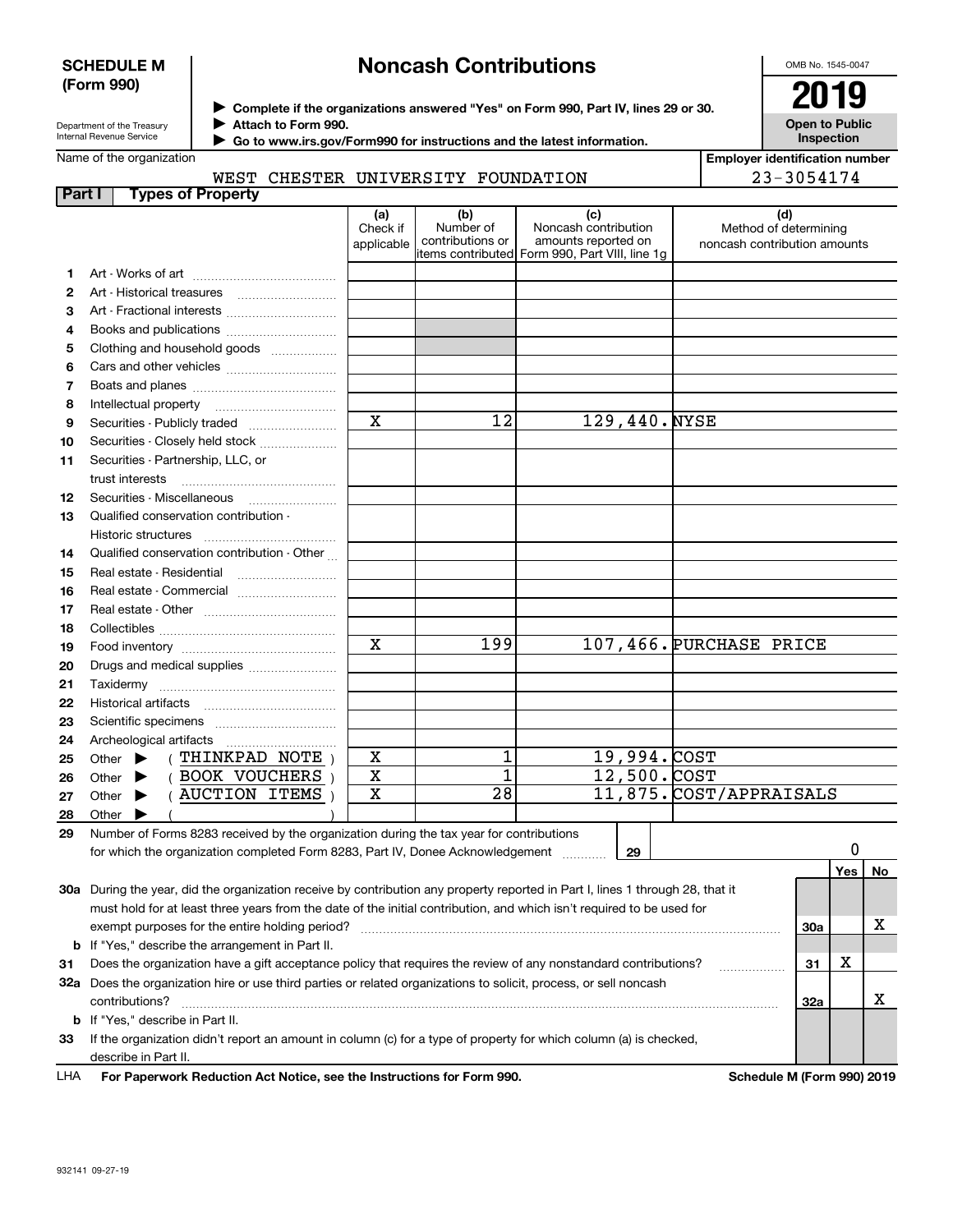Part II | Supplemental Information. Provide the information required by Part I, lines 30b, 32b, and 33, and whether the organization is reporting in Part I, column (b), the number of contributions, the number of items received, or a combination of both. Also complete this part for any additional information.

SCHEDULE M, PART I, COLUMN (B):

#### THE NUMBERS IN COLUMN B REPRESENT THE NUMBER OF CONTRIBUTORS.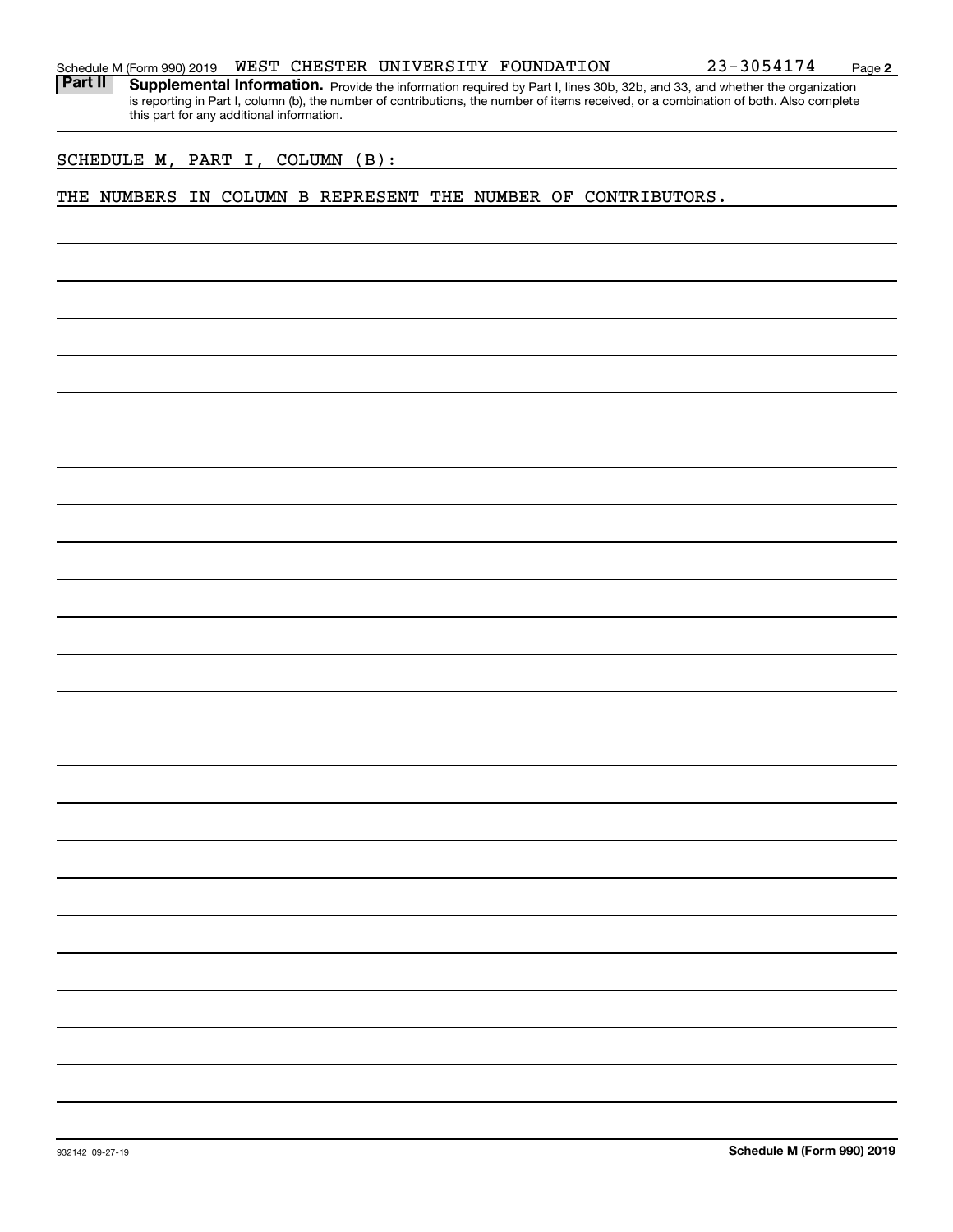**(Form 990 or 990-EZ)**

Name of the organization

Department of the Treasury Internal Revenue Service

**SCHEDULE O Supplemental Information to Form 990 or 990-EZ**

**Complete to provide information for responses to specific questions on Form 990 or 990-EZ or to provide any additional information. | Attach to Form 990 or 990-EZ. | Go to www.irs.gov/Form990 for the latest information.**

OMB No. 1545-0047 **Open to Public InspectionEmployer identification number 2019**

WEST CHESTER UNIVERSITY FOUNDATION | 23-3054174

FORM 990, PART III, LINE 4A, PROGRAM SERVICE ACCOMPLISHMENTS:

CHESTER UNIVERSITY EDUCATION WITHOUT THESE SCHOLARSHIPS.

- FUNDS RAISED ALSO BENEFITED PROGRAMS AND ACTIVITIES SUCH AS ACADEMIC

AND CULTURAL PROGRAMS, ATHLETIC PROGRAMS, JOINT UNDERGRADUATE STUDENT

AND FACULTY RESEARCH, STUDENT AND FACULTY CONFERENCE ATTENDANCE,

STUDENT PARTICIPATION IN NATIONAL TOURNAMENTS, PROFESSIONAL

DEVELOPMENT, AND OTHER STUDENT SERVICES.

FORM 990, PART VI, SECTION A, LINE 1:

THE EXECUTIVE COMMITTEE IS COMPOSED OF THE OFFICERS OF THE WCU FOUNDATION,

THE PRESIDENT OF WEST CHESTER UNIVERSITY (WCU), THE VICE PRESIDENT FOR

ADVANCEMENT & SPONSORED RESEARCH, THE VICE PRESIDENT FOR ADMINISTRATION AND

FINANCE, AND THE CEO OF WCU FOUNDATION. THE EXECUTIVE COMMITTEE IS

AUTHORIZED TO ACT FOR THE BOARD BETWEEN ITS REGULAR MEETINGS. THE

EXECUTIVE COMMITTEE HAS AND MAY EXERCISE ALL OF THE POWERS AND AUTHORITY OF

THE BOARD IN THE MANAGEMENT OF THE FOUNDATION.

FORM 990, PART VI, SECTION B, LINE 11B:

THE CHIEF FINANCIAL OFFICER REVIEWS THE 990 DRAFT IN DETAIL. ONCE THE FINAL 990 HAS BEEN APPROVED BY THE CHIEF FINANCIAL OFFICER, THE DRAFT 990 IS PROVIDED TO EACH TRUSTEE FOR REVIEW AND COMMENTS IN ADVANCE OF THE FILING DEADLINE. ONCE THE TRUSTEES HAVE HAD TIME TO REVIEW THE RETURN, THE FORM 990 IS FILED WITH THE INTERNAL REVENUE SERVICE.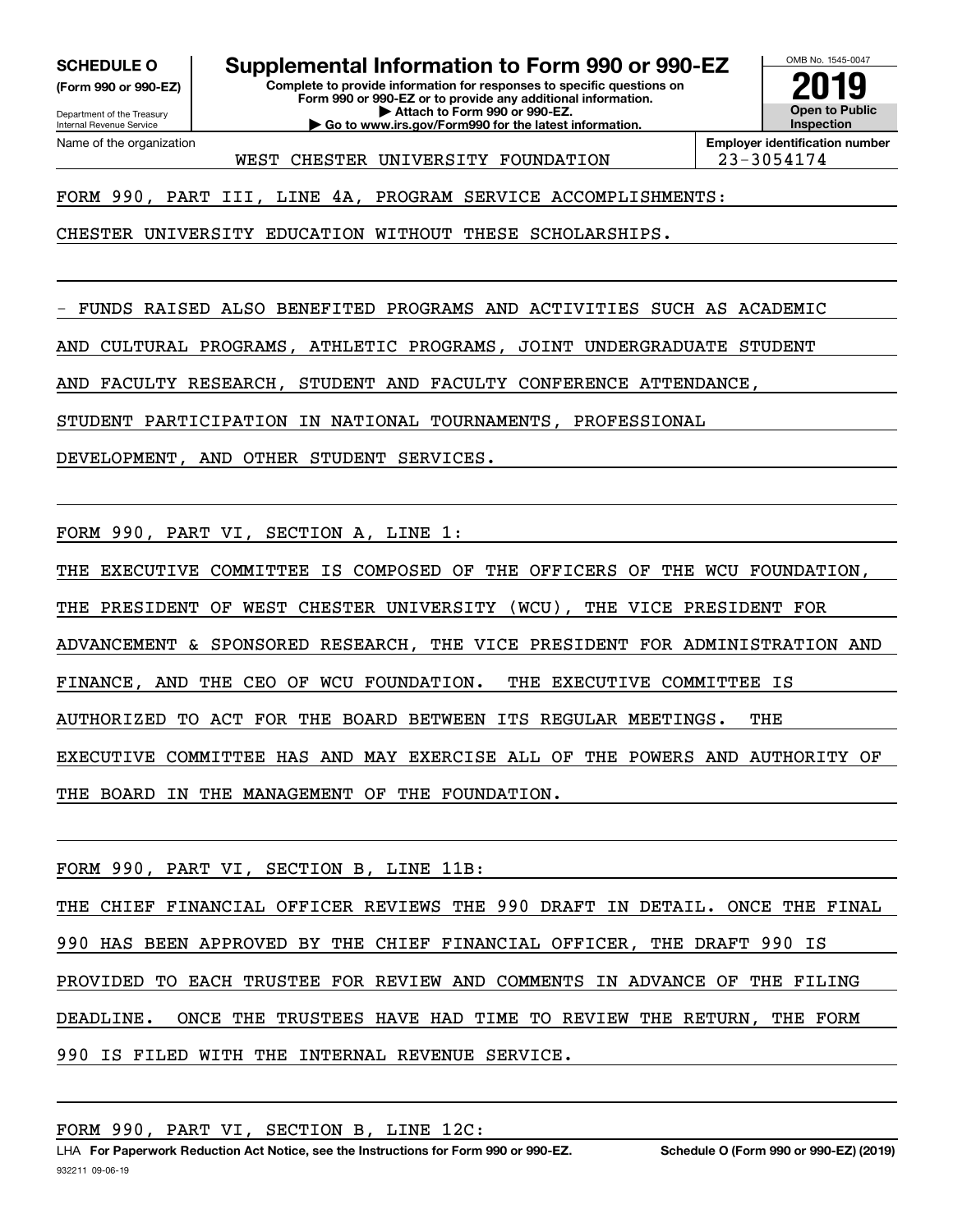| Schedule O (Form 990 or 990-EZ) (2019)                                               | Page 2                                              |
|--------------------------------------------------------------------------------------|-----------------------------------------------------|
| Name of the organization<br>WEST CHESTER UNIVERSITY FOUNDATION                       | <b>Employer identification number</b><br>23-3054174 |
| ANNUALLY CONFLICT-OF-INTEREST FORMS ARE COMPLETED BY EACH TRUSTEE AND                |                                                     |
| OFFICER DISCLOSING CIRCUMSTANCES THAT MIGHT DISSUADE THEM FROM ACTING IN             |                                                     |
| THE BEST INTEREST OF WEST CHESTER UNIVERSITY FOUNDATION.                             | IN ADDITION,                                        |
| TRUSTEES SHALL MAKE PROMPT AND FULL DISCLOSURE TO THE BOARD OF A                     |                                                     |
| PROSPECTIVE SITUATION THAT MAY INVOLVE A CONFLICT OF                                 | INTEREST AS SOON AS                                 |
| THAT<br>CONFLICT IS KNOWN.<br>THIS DISCLOSURE SHOULD BE MADE A MATTER OF             | THE                                                 |
| RECORD, EITHER THROUGH AN ANNUAL PROCEDURE OR WHEN THE                               | INTEREST BECOMES A                                  |
| IF A CONFLICT OF INTEREST SHOULD ARISE, THE CEO<br>MATTER OF BOARD ACTION.           |                                                     |
| THE BOARD MEMBER SHOULD PROMPTLY RESOLVE THE MATTER AND THE RESOLUTION<br>AND        |                                                     |
| SHOULD BE RECORDED IN THE MINUTES OF<br>THE BOARD.                                   | TRUSTEES WITH CONFLICTS                             |
| SHALL REMOVE THEMSELVES FROM NEGOTIATIONS, DECISIONS, DELIBERATIONS, OR              |                                                     |
| <b>VOTES</b><br>INVOLVING THE CONFLICT.<br>THIS SHALL NOT BE CONSTRUED AS PREVENTING |                                                     |
| TRUSTEE FROM STATING HIS POSITION IN THE MATTER OR FROM ANSWERING<br>THE             |                                                     |
| PERTINENT QUESTIONS FROM THE BOARD WHEN HIS/HER KNOWLEDGE MAY BE OF                  |                                                     |
| ASSISTANCE.<br>BUSINESS RELATIONSHIPS ARE EXPLICITLY MENTIONED<br>FAMILY AND         | IN                                                  |
| THE POLICY AS SOURCES OF POTENTIAL CONFLICTS.                                        |                                                     |

MANAGERS AND EMPLOYEES ARE EXPECTED TO VOLUNTEER CONFLICTS OF INTEREST AS THEY ARISE TO THE CEO. THE CEO DETERMINES WHETHER A CONFLICT OF INTEREST EXISTS, AND REQUESTS THE MANAGER OR EMPLOYEE TO RECUSE HIMSELF FROM TOPICS AND VOTING ON ISSUES RELATED TO THE CONFLICT.

FORM 990, PART VI, SECTION B, LINE 15:

THE CEO'S COMPENSATION IS APPROVED IN ADVANCE BY THE BOARD OF TRUSTEES' NOMINATING AND HUMAN RESOURCE COMMITTEE. PRIOR TO MAKING THE DETERMINATION, THE COMMITTEE OBTAINS COMPENSATION DATA OF AT LEAST THREE COMPARABLE ORGANIZATIONS IN SIMILAR COMMUNITIES FOR SIMILAR SERVICE. IN ADDITION, BOARD MEMBERS ARE INVITED TO OFFER FEEDBACK TO THE COMMITTEE ON THE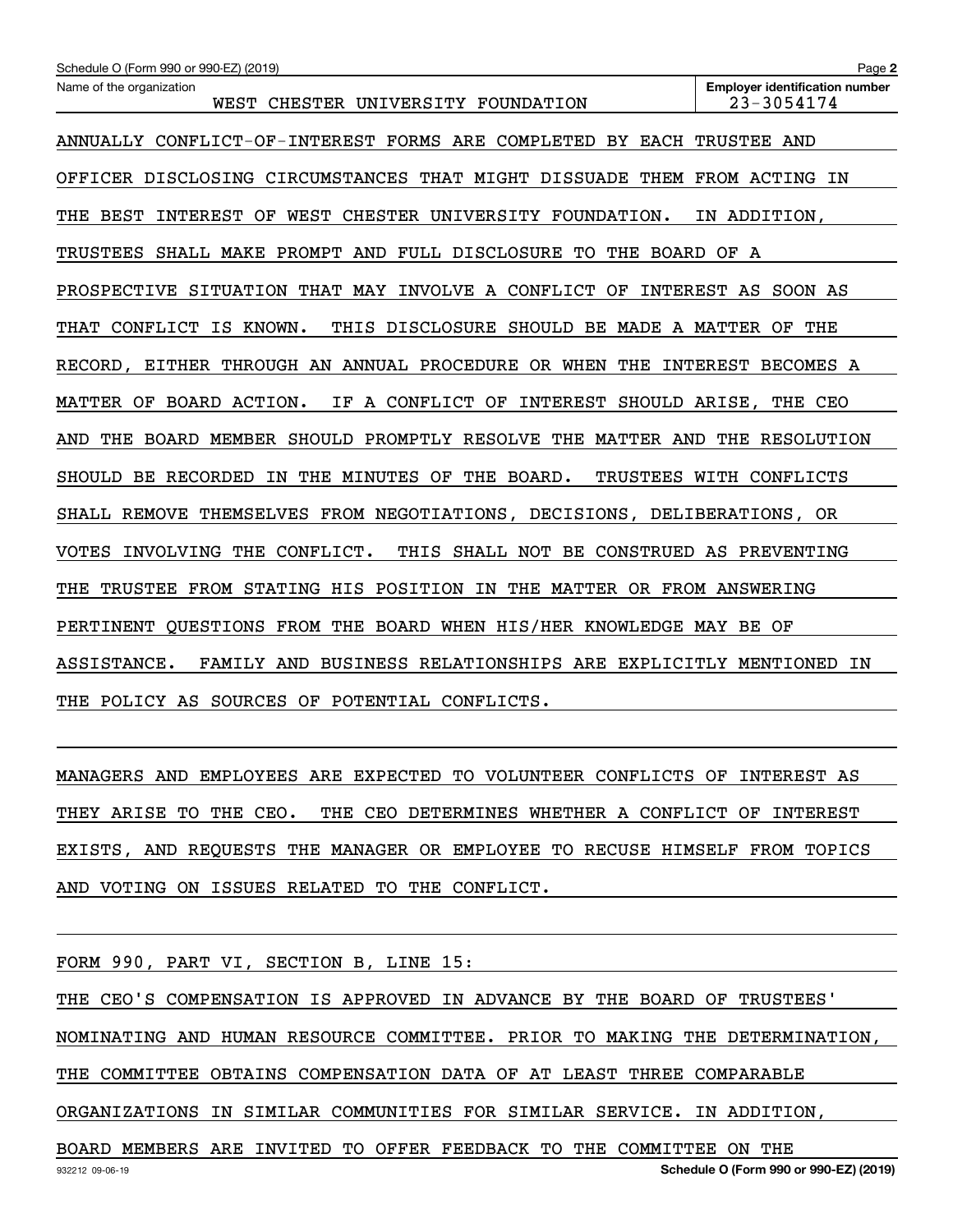| Schedule O (Form 990 or 990-EZ) (2019)                                                                           | Page 2                                              |
|------------------------------------------------------------------------------------------------------------------|-----------------------------------------------------|
| Name of the organization<br>WEST CHESTER UNIVERSITY FOUNDATION                                                   | <b>Employer identification number</b><br>23-3054174 |
| PERFORMANCE-BASED GOALS ESTABLISHED FOR THE POSITION. THE COMMITTEE                                              |                                                     |
| DOCUMENTS THE BASIS FOR ITS DECISION CONCURRENTLY WITH MAKING THE                                                |                                                     |
| DETERMINATION. COMPENSATION IS DEFINED IN THE CEO'S THREE-YEAR EMPLOYMENT                                        |                                                     |
| CONTRACT. IN SEPTEMBER 2018, A ONE-YEAR                                                                          |                                                     |
| CONTRACT WAS EXECUTED FOR THE PERIOD SEPTEMBER 1, 2018 THROUGH AUGUST 31,                                        |                                                     |
| 2019 AND AMENDED ON JULY 1, 2019 TO EXTEND THROUGH JUNE 30, 2021.                                                |                                                     |
|                                                                                                                  |                                                     |
| THE CHIEF FINANCIAL OFFICER AND OTHER KEY EMPLOYEE COMPENSATION IS                                               |                                                     |
| EVALUATED BY THE BOARD AS PART OF THE PROCESS USED TO DETERMINE THE                                              |                                                     |
| COMPENSATION FOR THE ORGANIZATION'S EMPLOYEES.                                                                   |                                                     |
|                                                                                                                  |                                                     |
| FORM 990, PART VI, LINE 17, LIST OF STATES RECEIVING COPY OF FORM 990:                                           |                                                     |
| AK , CA , CO , DC , FL , KY , MD , MA , MI , ME , MN , ND , NV , NH , NY , OH , OR , OK , PA , SC , UT , WA , WI |                                                     |
|                                                                                                                  |                                                     |
| FORM 990, PART VI, SECTION C, LINE 19:                                                                           |                                                     |
| THE ORGANIZATION MAKES ITS GOVERNING DOCUMENTS, CONFLICT OF INTEREST                                             |                                                     |
| POLICY, AND FINANCIAL STATEMENTS AVAILABLE TO THE PUBLIC UPON REQUEST.                                           |                                                     |
|                                                                                                                  |                                                     |
| FORM 990, PART XI, LINE 9, CHANGES IN NET ASSETS:                                                                |                                                     |
| CHANGE IN VALUE OF SPLIT-INTEREST AGREEMENTS                                                                     | 13,297.                                             |
|                                                                                                                  |                                                     |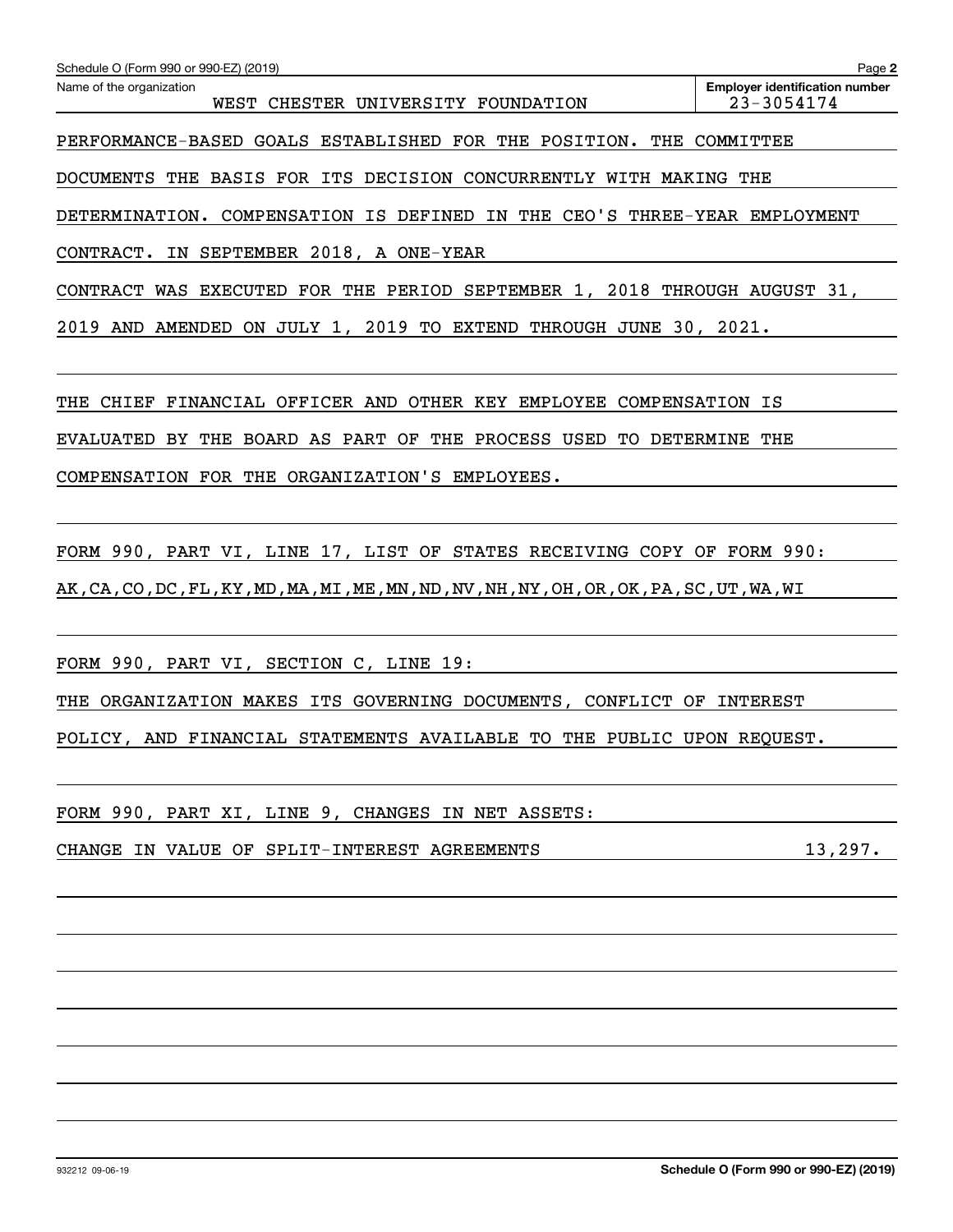| <b>SCHEDULE R</b>         |  |
|---------------------------|--|
| $\sim$ 0.00<br>$\sqrt{2}$ |  |

#### **(Form 990)**

## **Related Organizations and Unrelated Partnerships**

**Complete if the organization answered "Yes" on Form 990, Part IV, line 33, 34, 35b, 36, or 37.** |

**Attach to Form 990.**  |

OMB No. 1545-0047

**Open to Public 2019**

**Employer identification number**

23-3054174

Department of the Treasury Internal Revenue Service

## **| Go to www.irs.gov/Form990 for instructions and the latest information. Inspection**

#### Name of the organization

#### WEST CHESTER UNIVERSITY FOUNDATION

**Part I Identification of Disregarded Entities.**  Complete if the organization answered "Yes" on Form 990, Part IV, line 33.

| (a)<br>Name, address, and EIN (if applicable)<br>of disregarded entity | (b)<br>Primary activity | (c)<br>Legal domicile (state or<br>foreign country) | (d)<br>Total income | (e)<br>End-of-year assets | (f)<br>Direct controlling<br>entity |
|------------------------------------------------------------------------|-------------------------|-----------------------------------------------------|---------------------|---------------------------|-------------------------------------|
|                                                                        |                         |                                                     |                     |                           |                                     |
|                                                                        |                         |                                                     |                     |                           |                                     |
|                                                                        |                         |                                                     |                     |                           |                                     |
|                                                                        |                         |                                                     |                     |                           |                                     |

#### **Identification of Related Tax-Exempt Organizations.** Complete if the organization answered "Yes" on Form 990, Part IV, line 34, because it had one or more related tax-exempt **Part II** organizations during the tax year.

| (a)<br>Name, address, and EIN<br>of related organization | (b)<br>Primary activity | (c)<br>Legal domicile (state or<br>foreign country) | (d)<br>Exempt Code<br>section | (e)<br>Public charity<br>status (if section | (f)<br>Direct controlling<br>entity |                   | $(g)$<br>Section 512(b)(13)<br>controlled<br>entity? |
|----------------------------------------------------------|-------------------------|-----------------------------------------------------|-------------------------------|---------------------------------------------|-------------------------------------|-------------------|------------------------------------------------------|
|                                                          |                         |                                                     |                               | 501(c)(3))                                  |                                     | Yes               | No                                                   |
| UNIVERSITY STUDENT HOUSING LLC - 82-0571540              |                         |                                                     |                               |                                             | WEST CHESTER                        |                   |                                                      |
| P.O. BOX 541                                             |                         |                                                     |                               |                                             | UNIVERSITY                          |                   |                                                      |
| WEST CHESTER, PA 19381                                   | STUDENT HOUSING         | PENNSYLVANIA                                        | 501(C)(3)                     | LINE 12A, I                                 | FOUNDATION                          | $\mathbf{v}$<br>△ |                                                      |
|                                                          |                         |                                                     |                               |                                             |                                     |                   |                                                      |
|                                                          |                         |                                                     |                               |                                             |                                     |                   |                                                      |
|                                                          |                         |                                                     |                               |                                             |                                     |                   |                                                      |

**For Paperwork Reduction Act Notice, see the Instructions for Form 990. Schedule R (Form 990) 2019**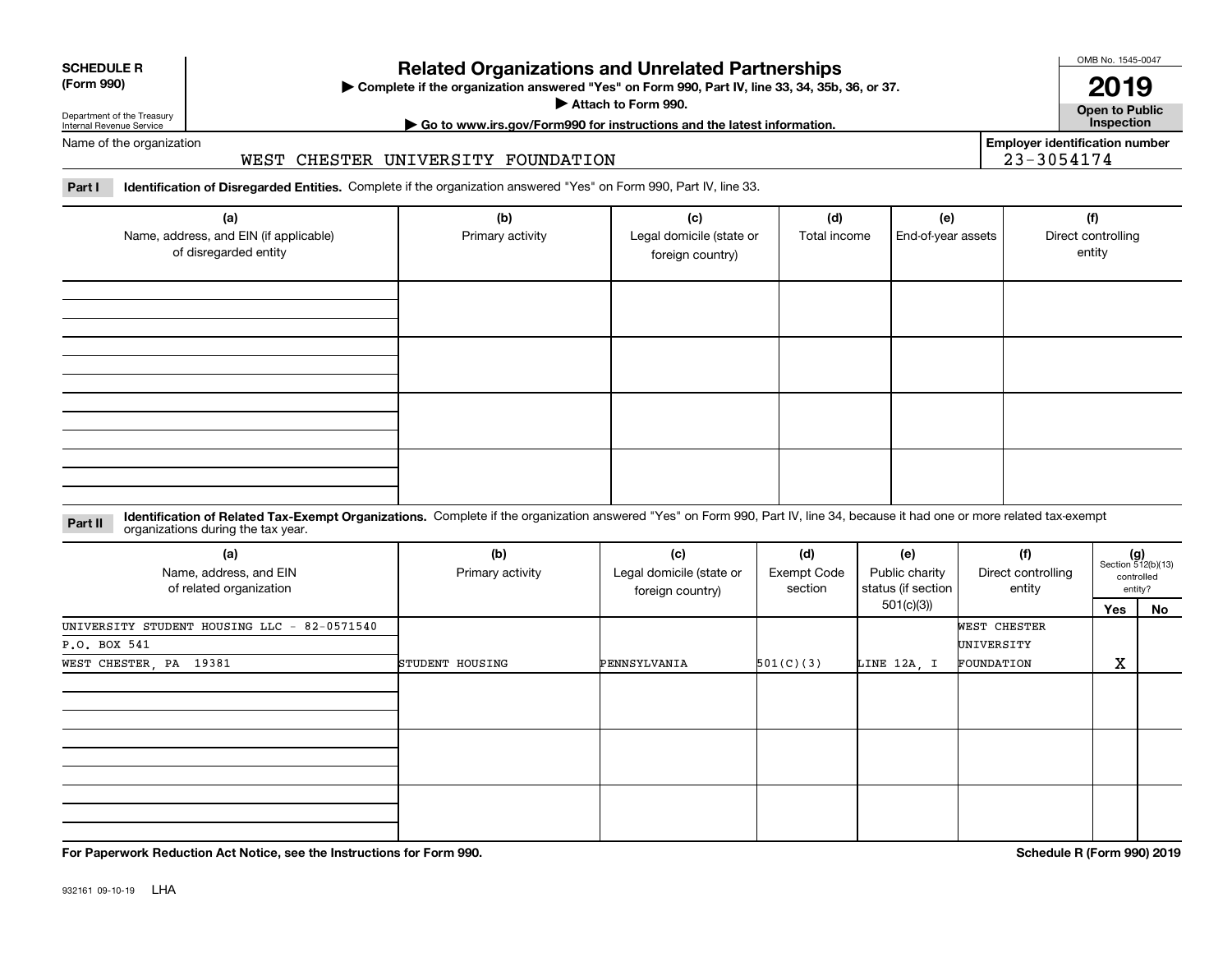#### Schedule R (Form 990) 2019 WEST CHESTER UNIVERSITY FOUNDATION 23-3054174 <sub>Page</sub>

**2**

**Identification of Related Organizations Taxable as a Partnership.** Complete if the organization answered "Yes" on Form 990, Part IV, line 34, because it had one or more related **Part III** organizations treated as a partnership during the tax year.

| (a)                                               | (b)              | (c)                  | (d)                          | (e)                                                                 | (f)                      | (g)                     |         | (h)              | (i)                                      | (j) | (k)                                                       |
|---------------------------------------------------|------------------|----------------------|------------------------------|---------------------------------------------------------------------|--------------------------|-------------------------|---------|------------------|------------------------------------------|-----|-----------------------------------------------------------|
| Name, address, and EIN<br>of related organization | Primary activity | Legal<br>domicile    | Direct controlling<br>entity | Predominant income                                                  | Share of total<br>income | Share of<br>end-of-year |         | Disproportionate | Code V-UBI<br>amount in box              |     | General or Percentage<br>managing<br>partner?<br>partner? |
|                                                   |                  | (state or<br>foreign |                              |                                                                     |                          | assets                  |         | allocations?     |                                          |     |                                                           |
|                                                   |                  | country)             |                              | related, unrelated,<br>excluded from tax under<br>sections 512-514) |                          |                         | Yes $ $ | No               | 20 of Schedule<br>K-1 (Form 1065) Yes No |     |                                                           |
|                                                   |                  |                      |                              |                                                                     |                          |                         |         |                  |                                          |     |                                                           |
|                                                   |                  |                      |                              |                                                                     |                          |                         |         |                  |                                          |     |                                                           |
|                                                   |                  |                      |                              |                                                                     |                          |                         |         |                  |                                          |     |                                                           |
|                                                   |                  |                      |                              |                                                                     |                          |                         |         |                  |                                          |     |                                                           |
|                                                   |                  |                      |                              |                                                                     |                          |                         |         |                  |                                          |     |                                                           |
|                                                   |                  |                      |                              |                                                                     |                          |                         |         |                  |                                          |     |                                                           |
|                                                   |                  |                      |                              |                                                                     |                          |                         |         |                  |                                          |     |                                                           |
|                                                   |                  |                      |                              |                                                                     |                          |                         |         |                  |                                          |     |                                                           |
|                                                   |                  |                      |                              |                                                                     |                          |                         |         |                  |                                          |     |                                                           |
|                                                   |                  |                      |                              |                                                                     |                          |                         |         |                  |                                          |     |                                                           |
|                                                   |                  |                      |                              |                                                                     |                          |                         |         |                  |                                          |     |                                                           |
|                                                   |                  |                      |                              |                                                                     |                          |                         |         |                  |                                          |     |                                                           |
|                                                   |                  |                      |                              |                                                                     |                          |                         |         |                  |                                          |     |                                                           |
|                                                   |                  |                      |                              |                                                                     |                          |                         |         |                  |                                          |     |                                                           |
|                                                   |                  |                      |                              |                                                                     |                          |                         |         |                  |                                          |     |                                                           |
|                                                   |                  |                      |                              |                                                                     |                          |                         |         |                  |                                          |     |                                                           |
|                                                   |                  |                      |                              |                                                                     |                          |                         |         |                  |                                          |     |                                                           |

**Identification of Related Organizations Taxable as a Corporation or Trust.** Complete if the organization answered "Yes" on Form 990, Part IV, line 34, because it had one or more related **Part IV** organizations treated as a corporation or trust during the tax year.

| (a)<br>Name, address, and EIN<br>of related organization | (b)<br>Primary activity | (c)<br>Legal domicile<br>(state or<br>foreign | (d)<br>Direct controlling<br>entity | (e)<br>Type of entity<br>(C corp, S corp,<br>or trust) | (f)<br>Share of total<br>income | (g)<br>Share of<br>end-of-year<br>assets | (h)<br>Percentage<br>ownership | $(i)$ Section<br>512(b)(13)<br>controlled<br>entity? |
|----------------------------------------------------------|-------------------------|-----------------------------------------------|-------------------------------------|--------------------------------------------------------|---------------------------------|------------------------------------------|--------------------------------|------------------------------------------------------|
|                                                          |                         | country)                                      |                                     |                                                        |                                 |                                          |                                | Yes   No                                             |
|                                                          |                         |                                               |                                     |                                                        |                                 |                                          |                                |                                                      |
|                                                          |                         |                                               |                                     |                                                        |                                 |                                          |                                |                                                      |
|                                                          |                         |                                               |                                     |                                                        |                                 |                                          |                                |                                                      |
|                                                          |                         |                                               |                                     |                                                        |                                 |                                          |                                |                                                      |
|                                                          |                         |                                               |                                     |                                                        |                                 |                                          |                                |                                                      |
|                                                          |                         |                                               |                                     |                                                        |                                 |                                          |                                |                                                      |
|                                                          |                         |                                               |                                     |                                                        |                                 |                                          |                                |                                                      |
|                                                          |                         |                                               |                                     |                                                        |                                 |                                          |                                |                                                      |
|                                                          |                         |                                               |                                     |                                                        |                                 |                                          |                                |                                                      |
|                                                          |                         |                                               |                                     |                                                        |                                 |                                          |                                |                                                      |
|                                                          |                         |                                               |                                     |                                                        |                                 |                                          |                                |                                                      |
|                                                          |                         |                                               |                                     |                                                        |                                 |                                          |                                |                                                      |
|                                                          |                         |                                               |                                     |                                                        |                                 |                                          |                                |                                                      |
|                                                          |                         |                                               |                                     |                                                        |                                 |                                          |                                |                                                      |
|                                                          |                         |                                               |                                     |                                                        |                                 |                                          |                                |                                                      |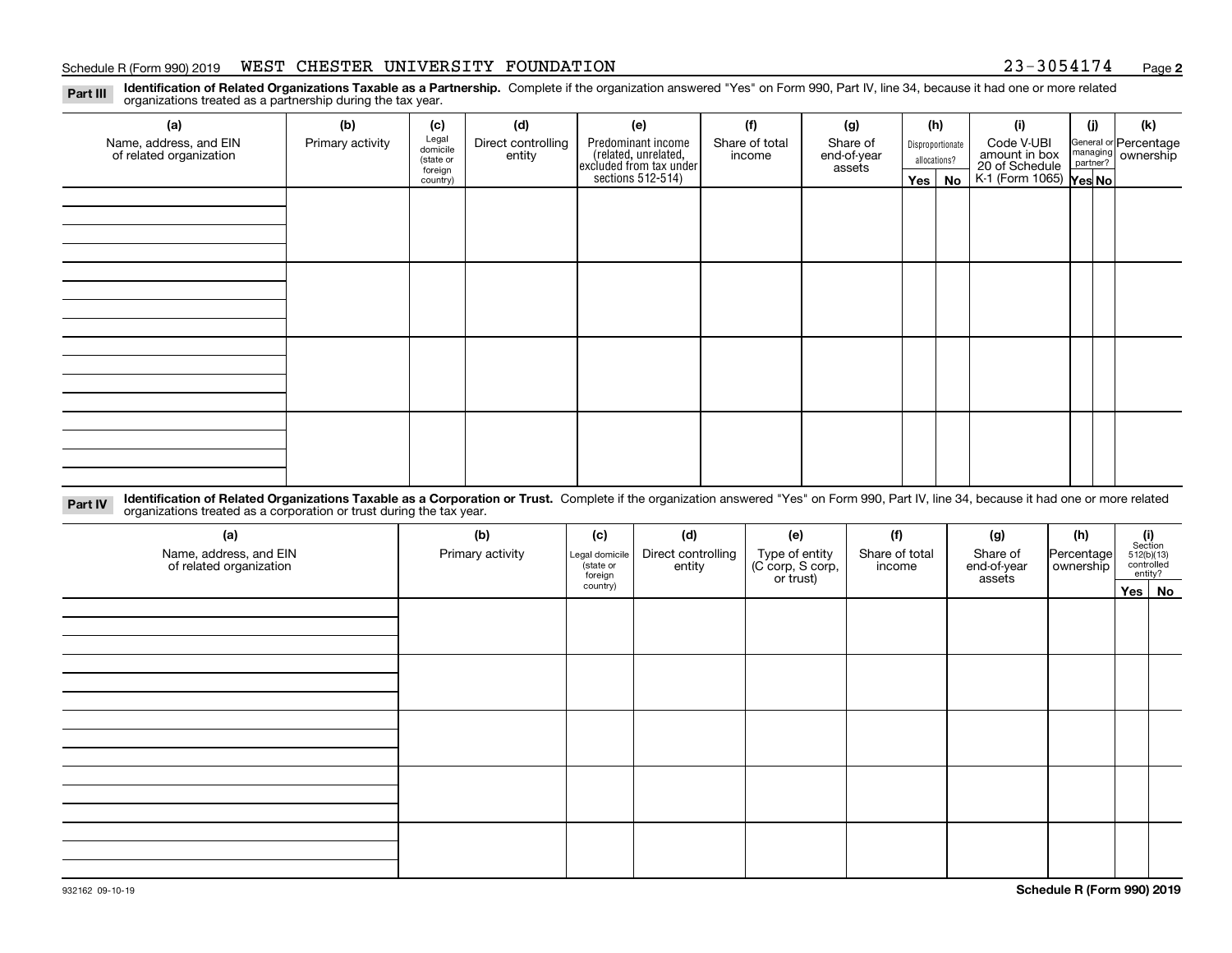#### Schedule R (Form 990) 2019 WEST CHESTER UNIVERSITY FOUNDATION 23-3054174 <sub>Page</sub>

**Part V** T**ransactions With Related Organizations.** Complete if the organization answered "Yes" on Form 990, Part IV, line 34, 35b, or 36.

| Note: Complete line 1 if any entity is listed in Parts II, III, or IV of this schedule.                                                                                                                                        |     | <b>Yes</b> | No          |
|--------------------------------------------------------------------------------------------------------------------------------------------------------------------------------------------------------------------------------|-----|------------|-------------|
| 1 During the tax year, did the organization engage in any of the following transactions with one or more related organizations listed in Parts II-IV?                                                                          |     |            |             |
|                                                                                                                                                                                                                                | 1a  |            | х           |
| <b>b</b> Gift, grant, or capital contribution to related organization(s)                                                                                                                                                       | 1b  |            | X           |
| c Gift, grant, or capital contribution from related organization(s)                                                                                                                                                            | 1c  |            | X           |
|                                                                                                                                                                                                                                | 1d  | X          |             |
| e Loans or loan quarantees by related organization(s)                                                                                                                                                                          | 1e  |            | X           |
|                                                                                                                                                                                                                                |     |            |             |
| f Dividends from related organization(s) www.communicallycommunicallycommunicallycommunicallycommunicallycommunicallycommunicallycommunicallycommunicallycommunicallycommunicallycommunicallycommunicallycommunicallycommunica |     |            | х           |
|                                                                                                                                                                                                                                | 1a  |            | X           |
| h Purchase of assets from related organization(s) manufactured content to content the content of the content of the content of the content of the content of the content of the content of the content of the content of the c | 1h  |            | X           |
| Exchange of assets with related organization(s) www.assettion.com/www.assettion.com/www.assettion.com/www.assettion.com/www.assettion.com/www.assettion.com/www.assettion.com/www.assettion.com/www.assettion.com/www.assettio | 1i. |            | X           |
|                                                                                                                                                                                                                                | 1i. |            | X           |
|                                                                                                                                                                                                                                |     |            |             |
| k Lease of facilities, equipment, or other assets from related organization(s) manufaction content and content to the content of facilities, equipment, or other assets from related organization(s) manufaction content and c | 1k  |            | X           |
| Performance of services or membership or fundraising solicitations for related organization(s)                                                                                                                                 | 11. |            | X           |
| m Performance of services or membership or fundraising solicitations by related organization(s)                                                                                                                                | 1m  |            | $\mathbf X$ |
|                                                                                                                                                                                                                                | 1n  | X          |             |
| <b>o</b> Sharing of paid employees with related organization(s)                                                                                                                                                                | 1o  | X          |             |
|                                                                                                                                                                                                                                |     |            |             |
| p Reimbursement paid to related organization(s) for expenses [11111] [12] manufacture manufacture manufacture manufacture manufacture manufacture manufacture manufacture manufacture manufacture manufacture manufacture manu | 1p. | X          |             |
|                                                                                                                                                                                                                                | 1q  | x          |             |
|                                                                                                                                                                                                                                |     |            |             |
| r Other transfer of cash or property to related organization(s)                                                                                                                                                                | 1r  |            | x           |
|                                                                                                                                                                                                                                | 1s  | x          |             |

**2**If the answer to any of the above is "Yes," see the instructions for information on who must complete this line, including covered relationships and transaction thresholds.

| (a)<br>Name of related organization | (b)<br>Transaction<br>type (a-s) | (c)<br>Amount involved | (d)<br>Method of determining amount involved |
|-------------------------------------|----------------------------------|------------------------|----------------------------------------------|
| (1) UNIVERSITY STUDENT HOUSING LLC  | D                                | $108,612.$ COST        |                                              |
| (2) UNIVERSITY STUDENT HOUSING LLC  | O                                | 319,162. COST          |                                              |
| (3) UNIVERSITY STUDENT HOUSING LLC  | O                                | 494,720.COST           |                                              |
| (4) UNIVERSITY STUDENT HOUSING LLC  | S                                | 2,702,263. COST        |                                              |
| (5)                                 |                                  |                        |                                              |
| (6)                                 |                                  |                        |                                              |

 $\overline{\phantom{a}}$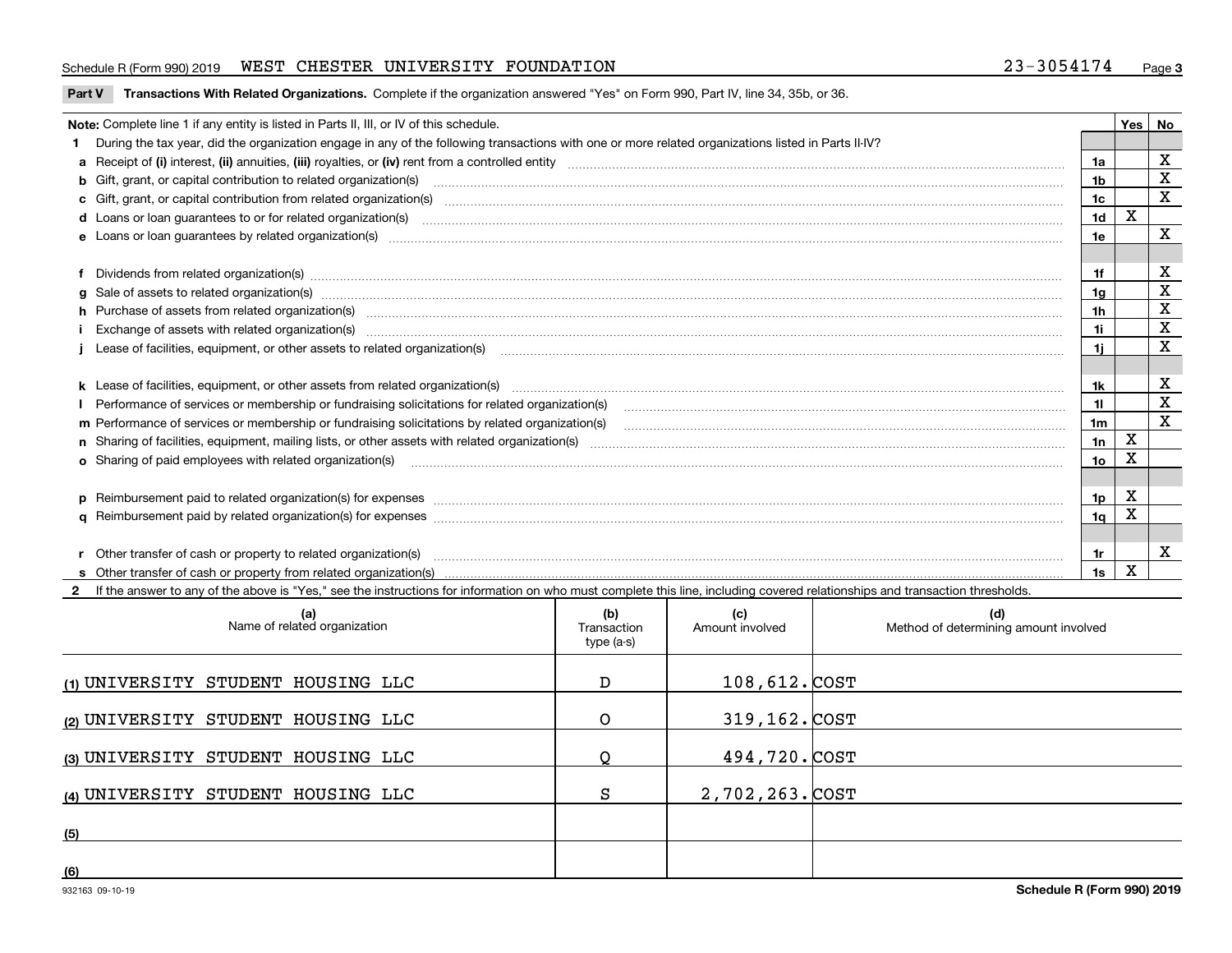#### Schedule R (Form 990) 2019 WEST CHESTER UNIVERSITY FOUNDATION 23-3054174 <sub>Page</sub>

#### **4**

**Part VI Unrelated Organizations Taxable as a Partnership. Complete if the organization answered "Yes" on Form 990, Part IV, line 37.** 

Provide the following information for each entity taxed as a partnership through which the organization conducted more than five percent of its activities (measured by total assets or gross revenue) that was not a related organization. See instructions regarding exclusion for certain investment partnerships.

| ັ                                   | ັ<br>ັ           |                                     |                                                                                            |                                                                                             |                   |                         |                                       |                                                                                                                                       |        |     |
|-------------------------------------|------------------|-------------------------------------|--------------------------------------------------------------------------------------------|---------------------------------------------------------------------------------------------|-------------------|-------------------------|---------------------------------------|---------------------------------------------------------------------------------------------------------------------------------------|--------|-----|
| (a)                                 | (b)              | (c)                                 | (d)                                                                                        | (e)<br>Are all                                                                              | (f)               | (g)                     | (h)                                   | (i)                                                                                                                                   | (i)    | (k) |
| Name, address, and EIN<br>of entity | Primary activity | Legal domicile<br>(state or foreign | Predominant income<br>(related, unrelated,<br>excluded from tax under<br>sections 512-514) | $\begin{array}{c}\n\text{partners} \text{ sec.} \\ 501(c)(3) \\ \text{orgs.?}\n\end{array}$ | Share of<br>total | Share of<br>end-of-year | Dispropor-<br>tionate<br>allocations? | Code V-UBI<br>  amount in box 20 managing<br>  of Schedule K-1 partner? ownership<br>  of Schedule K-1 partner? ownership<br>  Yes No |        |     |
|                                     |                  | country)                            |                                                                                            |                                                                                             | income            | assets                  |                                       |                                                                                                                                       |        |     |
|                                     |                  |                                     |                                                                                            | Yes No                                                                                      |                   |                         | Yes No                                |                                                                                                                                       | Yes No |     |
|                                     |                  |                                     |                                                                                            |                                                                                             |                   |                         |                                       |                                                                                                                                       |        |     |
|                                     |                  |                                     |                                                                                            |                                                                                             |                   |                         |                                       |                                                                                                                                       |        |     |
|                                     |                  |                                     |                                                                                            |                                                                                             |                   |                         |                                       |                                                                                                                                       |        |     |
|                                     |                  |                                     |                                                                                            |                                                                                             |                   |                         |                                       |                                                                                                                                       |        |     |
|                                     |                  |                                     |                                                                                            |                                                                                             |                   |                         |                                       |                                                                                                                                       |        |     |
|                                     |                  |                                     |                                                                                            |                                                                                             |                   |                         |                                       |                                                                                                                                       |        |     |
|                                     |                  |                                     |                                                                                            |                                                                                             |                   |                         |                                       |                                                                                                                                       |        |     |
|                                     |                  |                                     |                                                                                            |                                                                                             |                   |                         |                                       |                                                                                                                                       |        |     |
|                                     |                  |                                     |                                                                                            |                                                                                             |                   |                         |                                       |                                                                                                                                       |        |     |
|                                     |                  |                                     |                                                                                            |                                                                                             |                   |                         |                                       |                                                                                                                                       |        |     |
|                                     |                  |                                     |                                                                                            |                                                                                             |                   |                         |                                       |                                                                                                                                       |        |     |
|                                     |                  |                                     |                                                                                            |                                                                                             |                   |                         |                                       |                                                                                                                                       |        |     |
|                                     |                  |                                     |                                                                                            |                                                                                             |                   |                         |                                       |                                                                                                                                       |        |     |
|                                     |                  |                                     |                                                                                            |                                                                                             |                   |                         |                                       |                                                                                                                                       |        |     |
|                                     |                  |                                     |                                                                                            |                                                                                             |                   |                         |                                       |                                                                                                                                       |        |     |
|                                     |                  |                                     |                                                                                            |                                                                                             |                   |                         |                                       |                                                                                                                                       |        |     |
|                                     |                  |                                     |                                                                                            |                                                                                             |                   |                         |                                       |                                                                                                                                       |        |     |
|                                     |                  |                                     |                                                                                            |                                                                                             |                   |                         |                                       |                                                                                                                                       |        |     |
|                                     |                  |                                     |                                                                                            |                                                                                             |                   |                         |                                       |                                                                                                                                       |        |     |
|                                     |                  |                                     |                                                                                            |                                                                                             |                   |                         |                                       |                                                                                                                                       |        |     |
|                                     |                  |                                     |                                                                                            |                                                                                             |                   |                         |                                       |                                                                                                                                       |        |     |
|                                     |                  |                                     |                                                                                            |                                                                                             |                   |                         |                                       |                                                                                                                                       |        |     |
|                                     |                  |                                     |                                                                                            |                                                                                             |                   |                         |                                       |                                                                                                                                       |        |     |
|                                     |                  |                                     |                                                                                            |                                                                                             |                   |                         |                                       |                                                                                                                                       |        |     |
|                                     |                  |                                     |                                                                                            |                                                                                             |                   |                         |                                       |                                                                                                                                       |        |     |
|                                     |                  |                                     |                                                                                            |                                                                                             |                   |                         |                                       |                                                                                                                                       |        |     |
|                                     |                  |                                     |                                                                                            |                                                                                             |                   |                         |                                       |                                                                                                                                       |        |     |
|                                     |                  |                                     |                                                                                            |                                                                                             |                   |                         |                                       |                                                                                                                                       |        |     |
|                                     |                  |                                     |                                                                                            |                                                                                             |                   |                         |                                       |                                                                                                                                       |        |     |
|                                     |                  |                                     |                                                                                            |                                                                                             |                   |                         |                                       |                                                                                                                                       |        |     |
|                                     |                  |                                     |                                                                                            |                                                                                             |                   |                         |                                       |                                                                                                                                       |        |     |
|                                     |                  |                                     |                                                                                            |                                                                                             |                   |                         |                                       |                                                                                                                                       |        |     |
|                                     |                  |                                     |                                                                                            |                                                                                             |                   |                         |                                       |                                                                                                                                       |        |     |
|                                     |                  |                                     |                                                                                            |                                                                                             |                   |                         |                                       |                                                                                                                                       |        |     |
|                                     |                  |                                     |                                                                                            |                                                                                             |                   |                         |                                       |                                                                                                                                       |        |     |

**Schedule R (Form 990) 2019**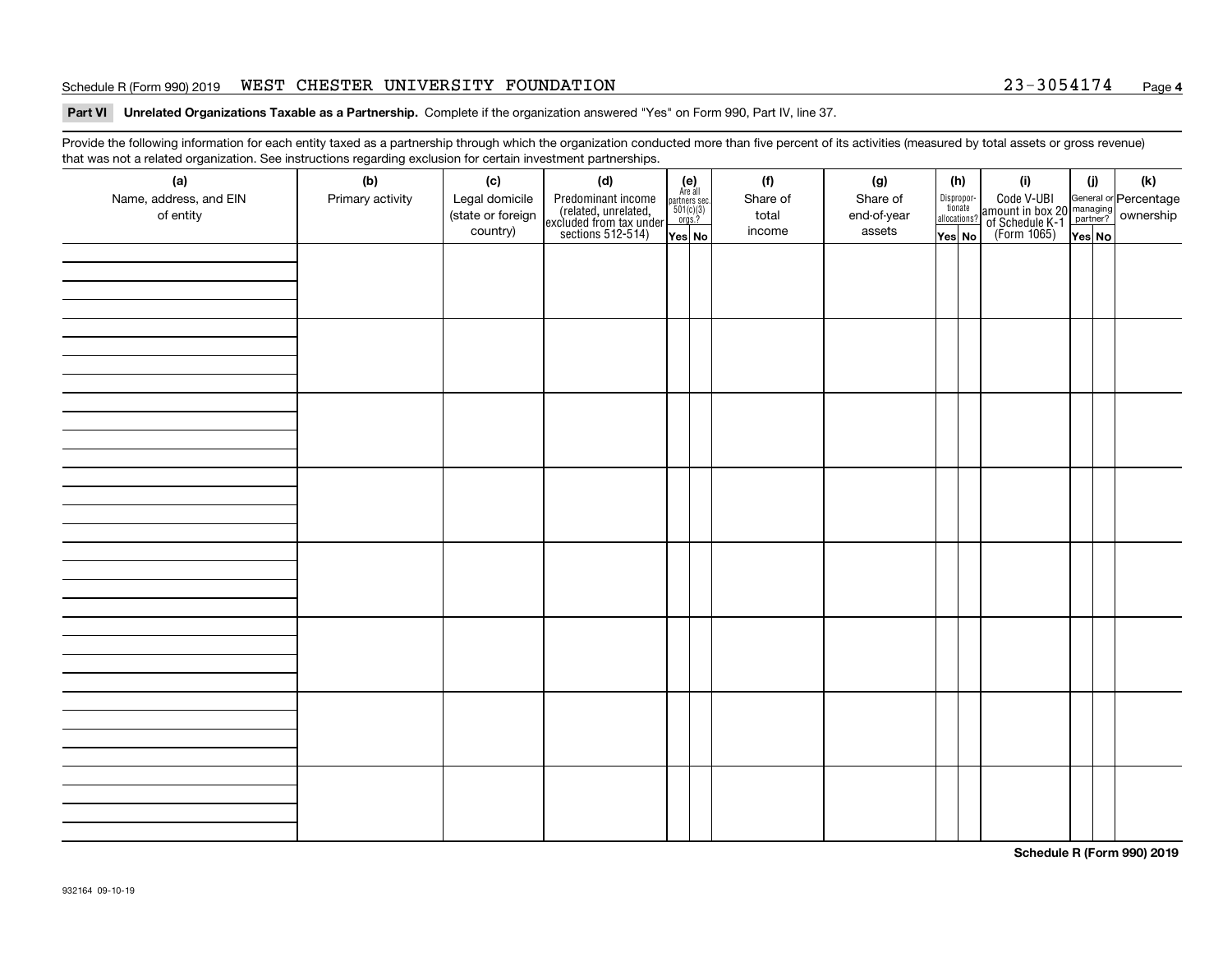# **Part VII Supplemental Information**

Provide additional information for responses to questions on Schedule R. See instructions.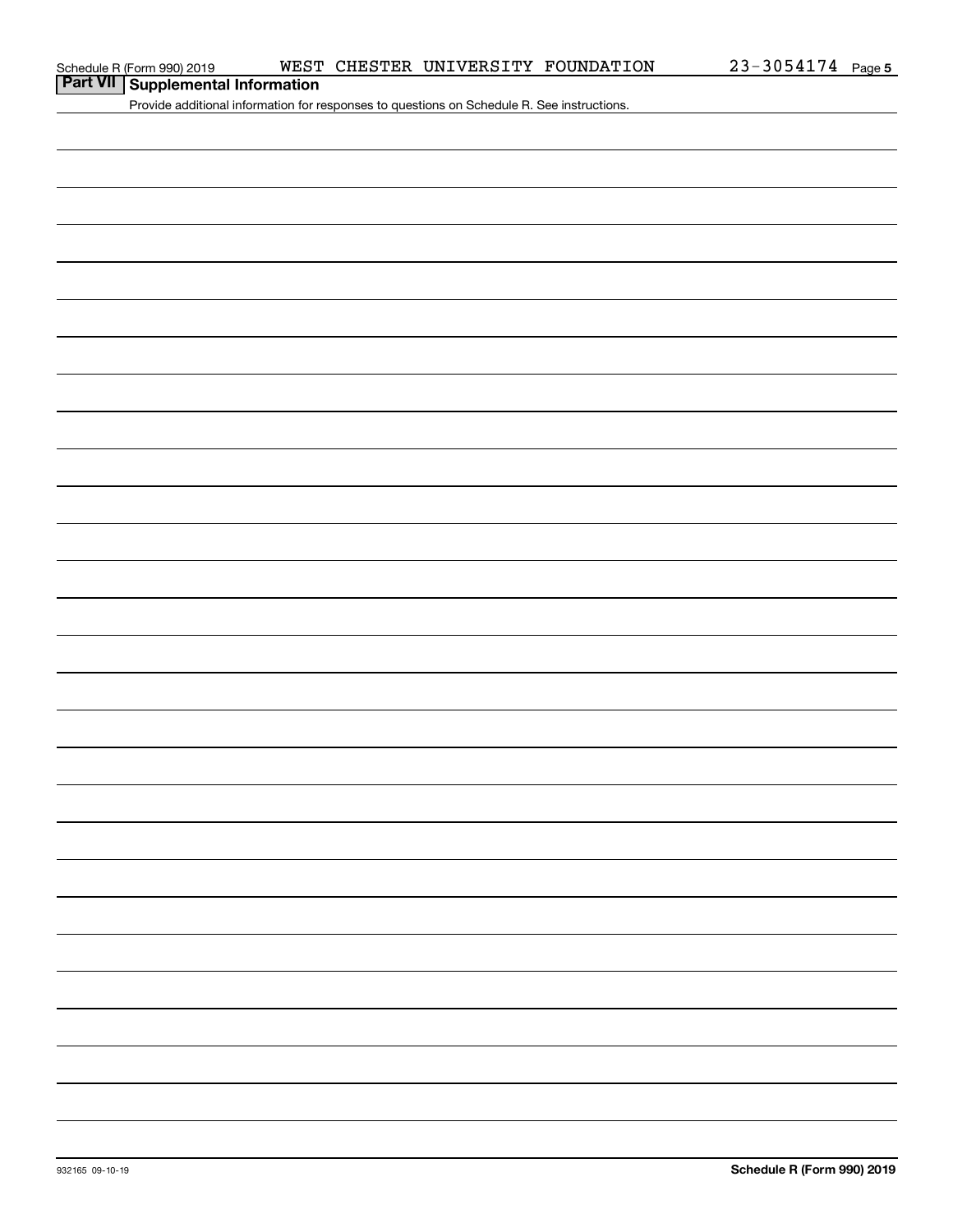| Form 990-T                                             | EXTENDED TO MAY 17, 2021<br><b>Exempt Organization Business Income Tax Return</b>                                                                                                                                                    |                |                                                               |                                        | OMB No. 1545-0047                                                          |    |
|--------------------------------------------------------|--------------------------------------------------------------------------------------------------------------------------------------------------------------------------------------------------------------------------------------|----------------|---------------------------------------------------------------|----------------------------------------|----------------------------------------------------------------------------|----|
|                                                        | (and proxy tax under section 6033(e))                                                                                                                                                                                                |                |                                                               |                                        |                                                                            |    |
|                                                        | For calendar year 2019 or other tax year beginning $JUL$ 1, $2019$ , and ending $JUN$ 30, $2020$                                                                                                                                     |                |                                                               |                                        | 2019                                                                       |    |
|                                                        | Go to www.irs.gov/Form990T for instructions and the latest information.                                                                                                                                                              |                |                                                               |                                        |                                                                            |    |
| Department of the Treasury<br>Internal Revenue Service | bo not enter SSN numbers on this form as it may be made public if your organization is a $501(c)(3)$ .                                                                                                                               |                | Open to Public Inspection for<br>501(c)(3) Organizations Only |                                        |                                                                            |    |
| Check box if<br>address changed                        | Name of organization $($ $\Box$ Check box if name changed and see instructions.)                                                                                                                                                     |                |                                                               |                                        | Employer identification number<br>(Employees' trust, see<br>instructions.) |    |
| <b>B</b> Exempt under section                          | WEST CHESTER UNIVERSITY FOUNDATION<br>Print                                                                                                                                                                                          |                |                                                               |                                        | 23-3054174                                                                 |    |
| $\boxed{\mathbf{X}}$ 501(c)(3                          | 0ľ<br>Number, street, and room or suite no. If a P.O. box, see instructions.<br>Type                                                                                                                                                 |                |                                                               |                                        | E Unrelated business activity code<br>(See instructions.)                  |    |
| 7220(e)<br>408(e)<br>530(a)<br>408A                    | 202 CARTER DRIVE<br>City or town, state or province, country, and ZIP or foreign postal code                                                                                                                                         |                |                                                               |                                        |                                                                            |    |
| 529(a)                                                 | WEST CHESTER, PA 19382                                                                                                                                                                                                               |                |                                                               |                                        | 531390                                                                     |    |
|                                                        | C Book value of all assets<br>$45,390,669$ .<br>$6$ Check organization type $\sqrt{\frac{X}{X}}$ 501(c) corporation                                                                                                                  |                |                                                               |                                        |                                                                            |    |
|                                                        |                                                                                                                                                                                                                                      |                | $501(c)$ trust                                                | $401(a)$ trust                         | Other trust                                                                |    |
|                                                        | $\mathsf H$ Enter the number of the organization's unrelated trades or businesses. $\blacktriangleright$                                                                                                                             | 2              |                                                               | Describe the only (or first) unrelated |                                                                            |    |
|                                                        | trade or business here > INCOME FROM PASS-THROUGH ENTITIES . If only one, complete Parts I-V. If more than one,                                                                                                                      |                |                                                               |                                        |                                                                            |    |
|                                                        | describe the first in the blank space at the end of the previous sentence, complete Parts I and II, complete a Schedule M for each additional trade or                                                                               |                |                                                               |                                        |                                                                            |    |
| business, then complete Parts III-V.                   |                                                                                                                                                                                                                                      |                |                                                               |                                        |                                                                            |    |
|                                                        | During the tax year, was the corporation a subsidiary in an affiliated group or a parent-subsidiary controlled group?<br>If "Yes," enter the name and identifying number of the parent corporation. $\blacktriangleright$            |                |                                                               |                                        | $\boxed{\text{X}}$ No<br>  Yes                                             |    |
|                                                        | J The books are in care of $\blacktriangleright$ CINDY RAY, CFO                                                                                                                                                                      |                |                                                               |                                        | Telephone number $\triangleright$ 610-430-4156                             |    |
| Part I I                                               | <b>Unrelated Trade or Business Income</b>                                                                                                                                                                                            |                | (A) Income                                                    | (B) Expenses                           | $(C)$ Net                                                                  |    |
| 1a Gross receipts or sales                             |                                                                                                                                                                                                                                      |                |                                                               |                                        |                                                                            |    |
| <b>b</b> Less returns and allowances                   | c Balance <b>Division</b>                                                                                                                                                                                                            | 1c             |                                                               |                                        |                                                                            |    |
| 2                                                      |                                                                                                                                                                                                                                      | $\overline{2}$ |                                                               |                                        |                                                                            |    |
| Gross profit. Subtract line 2 from line 1c<br>3        |                                                                                                                                                                                                                                      | $\mathbf 3$    |                                                               |                                        |                                                                            |    |
|                                                        |                                                                                                                                                                                                                                      | 4a             |                                                               |                                        |                                                                            |    |
| b                                                      |                                                                                                                                                                                                                                      | 4 <sub>b</sub> |                                                               |                                        |                                                                            |    |
|                                                        |                                                                                                                                                                                                                                      | 4c             |                                                               |                                        |                                                                            |    |
| 5                                                      | Income (loss) from a partnership or an S corporation (attach statement)                                                                                                                                                              | 5              | $-2,383.$                                                     | STMT 1                                 | $-2,383.$                                                                  |    |
| Rent income (Schedule C)<br>6                          |                                                                                                                                                                                                                                      | 6              |                                                               |                                        |                                                                            |    |
| 7                                                      | Unrelated debt-financed income (Schedule E) [11] [2010] [2010] [2010] [2010] [2010] [2010] [2010] [2010] [2010                                                                                                                       | $\overline{7}$ |                                                               |                                        |                                                                            |    |
| 8                                                      | Interest, annuities, royalties, and rents from a controlled organization (Schedule F)                                                                                                                                                | 8              |                                                               |                                        |                                                                            |    |
| 9<br>10                                                | Investment income of a section 501(c)(7), (9), or (17) organization (Schedule G)                                                                                                                                                     | 9<br>10        |                                                               |                                        |                                                                            |    |
| 11                                                     |                                                                                                                                                                                                                                      | 11             |                                                               |                                        |                                                                            |    |
| 12                                                     |                                                                                                                                                                                                                                      | 12             |                                                               |                                        |                                                                            |    |
|                                                        |                                                                                                                                                                                                                                      | 13             | $-2,383.$                                                     |                                        | $-2,383.$                                                                  |    |
| Part II                                                | <b>Deductions Not Taken Elsewhere</b> (See instructions for limitations on deductions.)                                                                                                                                              |                |                                                               |                                        |                                                                            |    |
|                                                        | (Deductions must be directly connected with the unrelated business income.)                                                                                                                                                          |                |                                                               |                                        |                                                                            |    |
| 14                                                     | Compensation of officers, directors, and trustees (Schedule K) [11] [2000] [2000] [2000] [2000] [2000] [2000] [                                                                                                                      |                |                                                               |                                        | 14                                                                         |    |
| 15                                                     | Salaries and wages information continuous contracts and wages in the same state of the state of the state of the state of the state of the state of the state of the state of the state of the state of the state of the state       |                |                                                               |                                        | 15                                                                         |    |
| 16                                                     | Repairs and maintenance <i>[1] [1] [1] [1] [1] [1] [1] [1] [1] [1]</i> [1] <b>[1]</b> [1] <b>[1]</b> [1] <b>[1] [1] [1] [1] [1] [1] [1] [1] [1] [1] [1] [1] [1] [1] [1] [1] [1] [1] [1] [1] [1] [1]</b>                              |                |                                                               |                                        | 16                                                                         |    |
| 17                                                     |                                                                                                                                                                                                                                      |                |                                                               |                                        | 17                                                                         |    |
| 18                                                     |                                                                                                                                                                                                                                      |                |                                                               |                                        | 18                                                                         |    |
| 19                                                     | Taxes and licenses <b>contract the contract of the contract of the contract of the contract of the contract of the contract of the contract of the contract of the contract of the contract of the contract of the contract of t</b> |                |                                                               |                                        | 19                                                                         |    |
| 20                                                     | Depreciation (attach Form 4562) 20 20                                                                                                                                                                                                |                |                                                               |                                        |                                                                            |    |
| 21<br>22                                               | Less depreciation claimed on Schedule A and elsewhere on return with all contains the settled and all all the s                                                                                                                      |                |                                                               |                                        | 21 <sub>b</sub><br>22                                                      |    |
| 23                                                     |                                                                                                                                                                                                                                      |                |                                                               |                                        | 23                                                                         |    |
| 24                                                     |                                                                                                                                                                                                                                      |                |                                                               |                                        | 24                                                                         |    |
| 25                                                     | Excess exempt expenses (Schedule I) manufactured and content and content and content and content and content and content and content and content and content and content and content and content and content and content and c       |                |                                                               |                                        | 25                                                                         |    |
| 26                                                     |                                                                                                                                                                                                                                      |                |                                                               |                                        | 26                                                                         |    |
| 27                                                     |                                                                                                                                                                                                                                      |                |                                                               |                                        | 27                                                                         |    |
| 28                                                     |                                                                                                                                                                                                                                      |                |                                                               |                                        | 28                                                                         | 0. |
| 29                                                     |                                                                                                                                                                                                                                      |                |                                                               |                                        | $-2, 383.$<br>29                                                           |    |
| 30                                                     | Deduction for net operating loss arising in tax years beginning on or after January 1, 2018                                                                                                                                          |                |                                                               |                                        |                                                                            |    |
|                                                        | (see instructions) www.communications.com/inductions/inductions/inductions/inductions/inductions/inductions/inductions/inductions/inductions/inductions/inductions/inductions/inductions/inductions/inductions/inductions/indu       |                |                                                               |                                        | 30                                                                         | 0. |
| 31                                                     | Unrelated business taxable income. Subtract line 30 from line 29 [11] Case and the manufacture in the state in the state of the state of the state in the state of the state of the state of the state of the state of the sta       |                |                                                               |                                        | $-2,383.$<br>31<br>000T                                                    |    |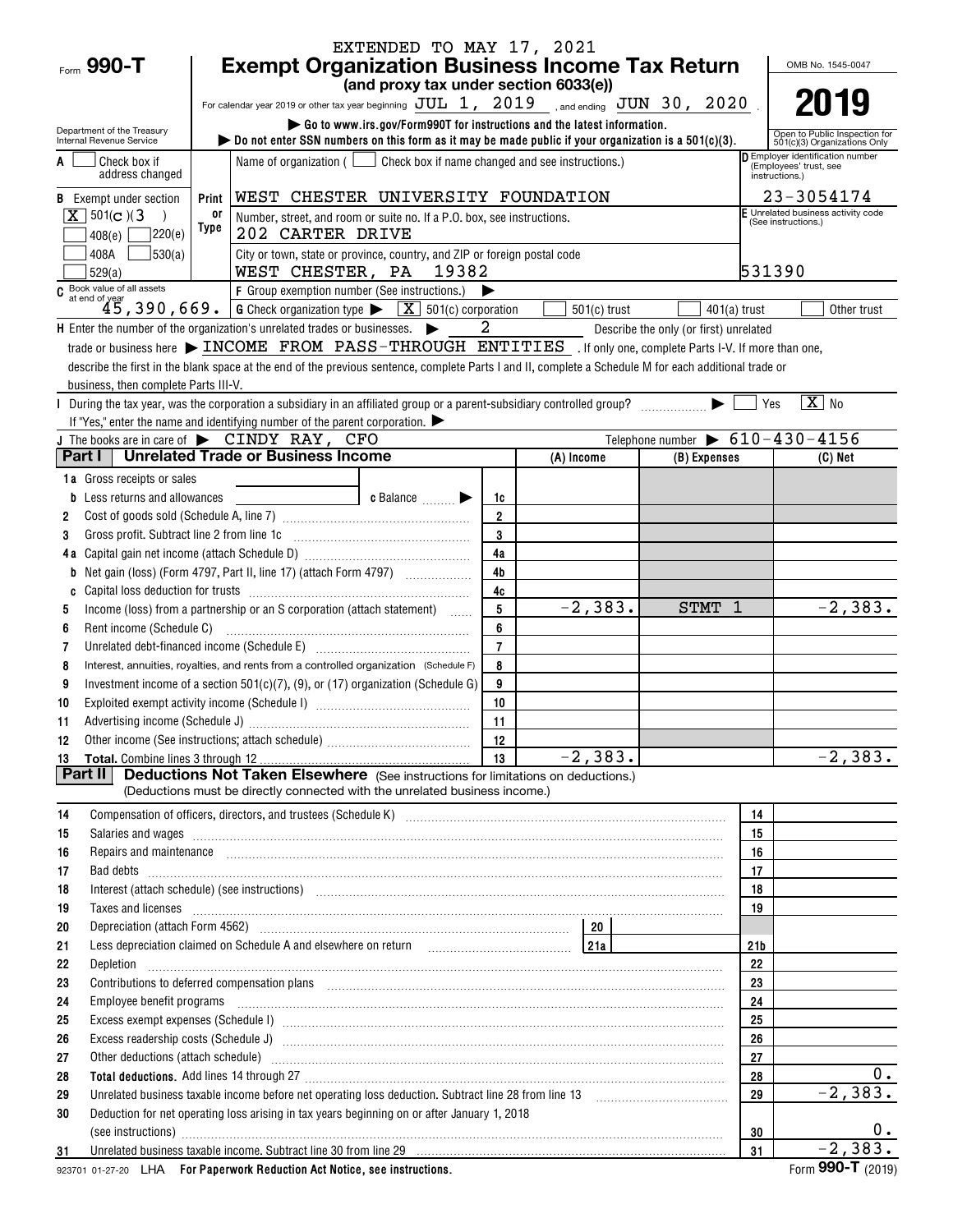#### Form 990-T (2019) Page WEST CHESTER UNIVERSITY FOUNDATION

| Part III       |                 | <b>Total Unrelated Business Taxable Income</b>                                                                                                                                                                                                                                                         |          |                                                                       |     |                                                  |
|----------------|-----------------|--------------------------------------------------------------------------------------------------------------------------------------------------------------------------------------------------------------------------------------------------------------------------------------------------------|----------|-----------------------------------------------------------------------|-----|--------------------------------------------------|
| 32             |                 |                                                                                                                                                                                                                                                                                                        | 32       |                                                                       |     | $0$ .                                            |
| 33             |                 | Amounts paid for disallowed fringes                                                                                                                                                                                                                                                                    | 33       |                                                                       |     |                                                  |
| 34             |                 | Charitable contributions (see instructions for limitation rules) [11] manufacture in the contributions (see instructions for limitation rules) [11] manufacture in the contributions (see instructions for limitation rules) [                                                                         | 34       |                                                                       |     | 0.                                               |
| 35             |                 | Total unrelated business taxable income before pre-2018 NOLs and specific deduction. Subtract line 34 from the sum of lines 32 and 33                                                                                                                                                                  | 35       |                                                                       |     |                                                  |
| 36             |                 |                                                                                                                                                                                                                                                                                                        | 36       |                                                                       |     |                                                  |
| 37             |                 |                                                                                                                                                                                                                                                                                                        | 37       |                                                                       |     |                                                  |
| 38             |                 | Specific deduction (Generally \$1,000, but see line 38 instructions for exceptions)                                                                                                                                                                                                                    | 38       |                                                                       |     | 1,000.                                           |
| 39             |                 | Unrelated business taxable income. Subtract line 38 from line 37. If line 38 is greater than line 37,                                                                                                                                                                                                  |          |                                                                       |     |                                                  |
|                |                 | enter the smaller of zero or line 37                                                                                                                                                                                                                                                                   | 39       |                                                                       |     | 0.                                               |
|                |                 | <b>Part IV Tax Computation</b>                                                                                                                                                                                                                                                                         |          |                                                                       |     |                                                  |
| 40             |                 |                                                                                                                                                                                                                                                                                                        | 40       |                                                                       |     | 0.                                               |
| 41             |                 | Trusts Taxable at Trust Rates. See instructions for tax computation. Income tax on the amount on line 39 from:                                                                                                                                                                                         |          |                                                                       |     |                                                  |
|                |                 | Tax rate schedule or                                                                                                                                                                                                                                                                                   | 41       |                                                                       |     |                                                  |
| 42             |                 | Proxy tax. See instructions <i>machines and contained a contained a contained a contained a contained a contained a</i>                                                                                                                                                                                | 42       |                                                                       |     |                                                  |
| 43             |                 | Alternative minimum tax (trusts only) manufactured and an according term of the state of the state of the state of the state of the state of the state of the state of the state of the state of the state of the state of the                                                                         | 43       |                                                                       |     |                                                  |
| 44             |                 | Tax on Noncompliant Facility Income. See instructions [11] All and the content of the set of Noncompliant Facility Income. See instructions [11] All and the set of Marian Section 1999 and the set of Marian Section 1999 and                                                                         | 44       |                                                                       |     |                                                  |
| 45             |                 | Total. Add lines 42, 43, and 44 to line 40 or 41, whichever applies                                                                                                                                                                                                                                    | 45       |                                                                       |     | $\overline{0}$ .                                 |
| Part V         |                 | Tax and Payments                                                                                                                                                                                                                                                                                       |          |                                                                       |     |                                                  |
|                |                 | 46a Foreign tax credit (corporations attach Form 1118; trusts attach Form 1116)<br>46a                                                                                                                                                                                                                 |          |                                                                       |     |                                                  |
|                |                 | Other credits (see instructions)<br>46b<br>General business credit. Attach Form 3800                                                                                                                                                                                                                   |          |                                                                       |     |                                                  |
|                |                 |                                                                                                                                                                                                                                                                                                        |          |                                                                       |     |                                                  |
|                |                 |                                                                                                                                                                                                                                                                                                        |          |                                                                       |     |                                                  |
| e              |                 |                                                                                                                                                                                                                                                                                                        | 46e      |                                                                       |     | 0.                                               |
| 47             |                 | Other taxes. Check if from: Form 4255 Form 8611 Form 8697 Form 8866 Other (attach schedule)                                                                                                                                                                                                            | 47<br>48 |                                                                       |     |                                                  |
| 48<br>49       |                 |                                                                                                                                                                                                                                                                                                        | 49       |                                                                       |     | 0.                                               |
| 50             |                 |                                                                                                                                                                                                                                                                                                        | 50       |                                                                       |     | $\overline{0}$ .                                 |
|                |                 | 51a                                                                                                                                                                                                                                                                                                    |          |                                                                       |     |                                                  |
|                |                 | <b>b</b> 2019 estimated tax payments<br>51 b                                                                                                                                                                                                                                                           |          |                                                                       |     |                                                  |
|                |                 | 51c                                                                                                                                                                                                                                                                                                    |          |                                                                       |     |                                                  |
|                |                 | d Foreign organizations: Tax paid or withheld at source (see instructions) [1000111111111111111111111111111111<br>51d                                                                                                                                                                                  |          |                                                                       |     |                                                  |
|                |                 | 51e                                                                                                                                                                                                                                                                                                    |          |                                                                       |     |                                                  |
|                |                 | 51f                                                                                                                                                                                                                                                                                                    |          |                                                                       |     |                                                  |
|                |                 | g Other credits, adjustments, and payments:<br>Form 2439<br>$\begin{array}{c} \begin{array}{c} \begin{array}{c} \begin{array}{c} \end{array} \\ \end{array} \end{array} \end{array} \end{array} \end{array} \begin{array}{c} \begin{array}{c} \begin{array}{c} \end{array} \\ \end{array} \end{array}$ |          |                                                                       |     |                                                  |
|                |                 | Total $\blacktriangleright$<br>Form 4136<br> 51g <br>Other <b>contracts</b>                                                                                                                                                                                                                            |          |                                                                       |     |                                                  |
|                |                 |                                                                                                                                                                                                                                                                                                        | 52       |                                                                       |     |                                                  |
| 53             |                 | Estimated tax penalty (see instructions). Check if Form 2220 is attached $\blacktriangleright$                                                                                                                                                                                                         | 53       |                                                                       |     |                                                  |
| 54             |                 | Tax due. If line 52 is less than the total of lines 49, 50, and 53, enter amount owed                                                                                                                                                                                                                  | 54       |                                                                       |     |                                                  |
| 55             |                 | Overpayment. If line 52 is larger than the total of lines 49, 50, and 53, enter amount overpaid                                                                                                                                                                                                        | 55       |                                                                       |     |                                                  |
| 56             |                 | Enter the amount of line 55 you want: Credited to 2020 estimated tax<br>Refunded                                                                                                                                                                                                                       | 56       |                                                                       |     |                                                  |
| <b>Part VI</b> |                 | Statements Regarding Certain Activities and Other Information (see instructions)                                                                                                                                                                                                                       |          |                                                                       |     |                                                  |
| 57             |                 | At any time during the 2019 calendar year, did the organization have an interest in or a signature or other authority                                                                                                                                                                                  |          |                                                                       | Yes | No                                               |
|                |                 | over a financial account (bank, securities, or other) in a foreign country? If "Yes," the organization may have to file                                                                                                                                                                                |          |                                                                       |     |                                                  |
|                |                 | FinCEN Form 114, Report of Foreign Bank and Financial Accounts. If "Yes," enter the name of the foreign country                                                                                                                                                                                        |          |                                                                       |     |                                                  |
|                | here            |                                                                                                                                                                                                                                                                                                        |          |                                                                       |     | $\overline{\mathbf{x}}$<br>$\overline{\text{x}}$ |
| 58             |                 | During the tax year, did the organization receive a distribution from, or was it the grantor of, or transferor to, a foreign trust?                                                                                                                                                                    |          |                                                                       |     |                                                  |
|                |                 | If "Yes," see instructions for other forms the organization may have to file.                                                                                                                                                                                                                          |          |                                                                       |     |                                                  |
| 59             |                 | Enter the amount of tax-exempt interest received or accrued during the tax year $\triangleright$ \$<br>Under penalties of perjury, I declare that I have examined this return, including accompanying schedules and statements, and to the best of my knowledge and belief, it is true,                |          |                                                                       |     |                                                  |
| Sign           |                 | correct, and complete. Declaration of preparer (other than taxpayer) is based on all information of which preparer has any knowledge.                                                                                                                                                                  |          |                                                                       |     |                                                  |
| Here           |                 | CFO                                                                                                                                                                                                                                                                                                    |          | May the IRS discuss this return with<br>the preparer shown below (see |     |                                                  |
|                |                 | Signature of officer<br>Date                                                                                                                                                                                                                                                                           |          | instructions)? $\mid X \mid Yes$                                      |     | No                                               |
|                |                 | Date<br>Check<br>Preparer's signature<br>Print/Type preparer's name                                                                                                                                                                                                                                    | if       | PTIN                                                                  |     |                                                  |
| Paid           |                 | 5/11/21<br>self-employed                                                                                                                                                                                                                                                                               |          |                                                                       |     |                                                  |
|                | Preparer        | KERRI N. BOGDA, CPA                                                                                                                                                                                                                                                                                    |          | P00760402                                                             |     |                                                  |
|                | <b>Use Only</b> | Firm's name > BAKER TILLY US, LLP<br>Firm's EIN                                                                                                                                                                                                                                                        |          | 39-0859910                                                            |     |                                                  |
|                |                 | 1570 FRUITVILLE PIKE, SUITE 400                                                                                                                                                                                                                                                                        |          |                                                                       |     |                                                  |
|                |                 | LANCASTER, PA 17601<br>Phone no.<br>Firm's address                                                                                                                                                                                                                                                     |          | 717.740.4863                                                          |     |                                                  |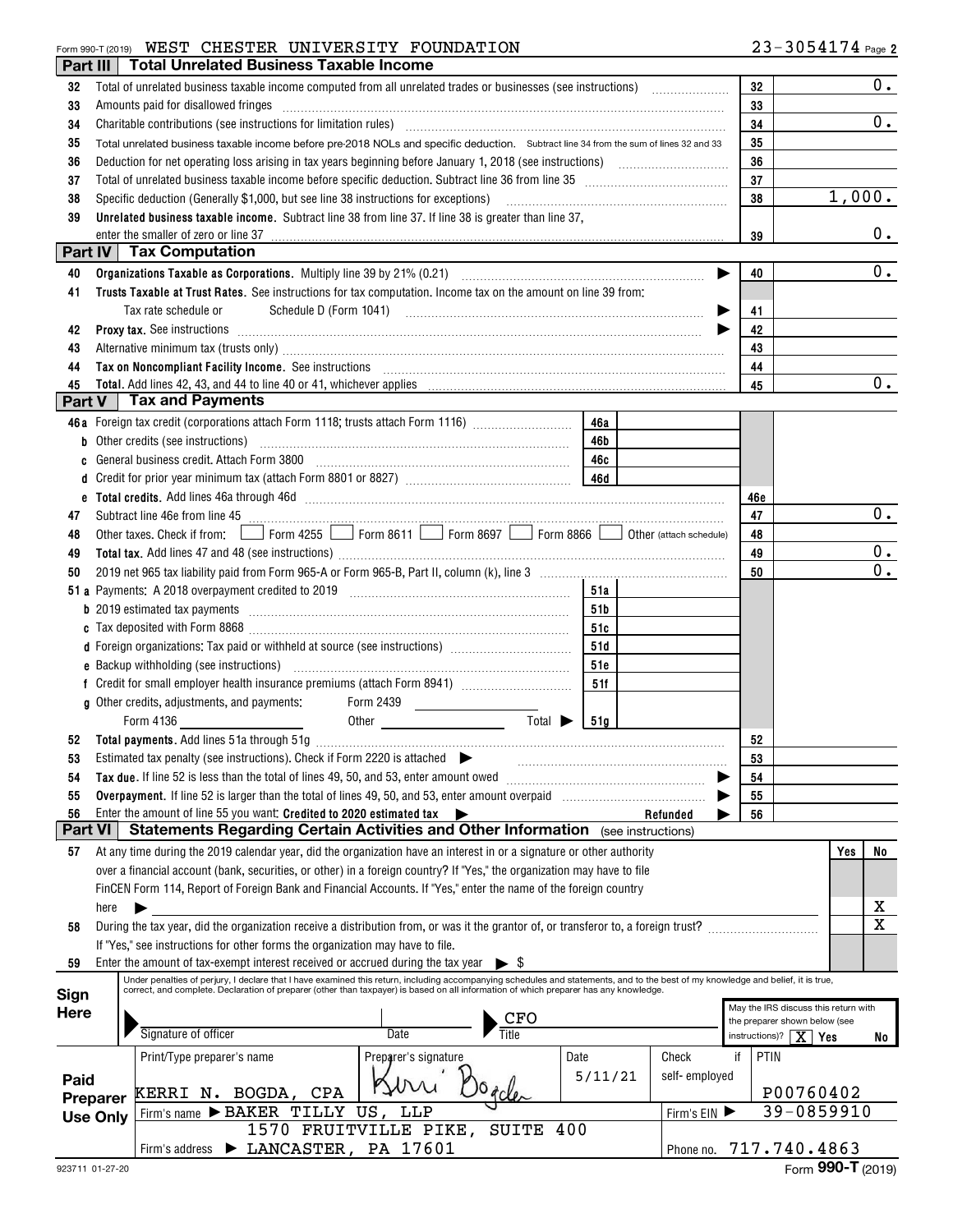#### <code>Form</code> 990-T (2019) <code>WEST CHESTER UNIVERSITY FOUNDATION  $23-3\,0\,5\,4\,1\,7\,4$  Page</code>

| Schedule A - Cost of Goods Sold. Enter method of inventory valuation $\triangleright N/A$                                                                                            |                |                          |                                                                                           |                                       |                                                                                 |                   |                                                                              |    |
|--------------------------------------------------------------------------------------------------------------------------------------------------------------------------------------|----------------|--------------------------|-------------------------------------------------------------------------------------------|---------------------------------------|---------------------------------------------------------------------------------|-------------------|------------------------------------------------------------------------------|----|
| Inventory at beginning of year<br>1                                                                                                                                                  | 1              |                          |                                                                                           |                                       |                                                                                 | 6                 |                                                                              |    |
| Purchases<br>2                                                                                                                                                                       | $\overline{2}$ |                          |                                                                                           | 7 Cost of goods sold. Subtract line 6 |                                                                                 |                   |                                                                              |    |
| 3                                                                                                                                                                                    | 3              |                          | from line 5. Enter here and in Part I,                                                    |                                       |                                                                                 |                   |                                                                              |    |
| 4a Additional section 263A costs                                                                                                                                                     |                |                          |                                                                                           |                                       |                                                                                 | $\overline{7}$    |                                                                              |    |
|                                                                                                                                                                                      | 4a             |                          | 8 Do the rules of section 263A (with respect to                                           |                                       |                                                                                 |                   | Yes                                                                          | No |
| <b>b</b> Other costs (attach schedule)                                                                                                                                               | 4 <sub>b</sub> |                          | property produced or acquired for resale) apply to                                        |                                       |                                                                                 |                   |                                                                              |    |
| <b>Total.</b> Add lines 1 through 4b                                                                                                                                                 | 5              |                          | the organization?                                                                         |                                       |                                                                                 |                   |                                                                              |    |
| Schedule C - Rent Income (From Real Property and Personal Property Leased With Real Property)<br>(see instructions)                                                                  |                |                          |                                                                                           |                                       |                                                                                 |                   |                                                                              |    |
| 1. Description of property                                                                                                                                                           |                |                          |                                                                                           |                                       |                                                                                 |                   |                                                                              |    |
|                                                                                                                                                                                      |                |                          |                                                                                           |                                       |                                                                                 |                   |                                                                              |    |
| (1)                                                                                                                                                                                  |                |                          |                                                                                           |                                       |                                                                                 |                   |                                                                              |    |
| (2)<br>(3)                                                                                                                                                                           |                |                          |                                                                                           |                                       |                                                                                 |                   |                                                                              |    |
| (4)                                                                                                                                                                                  |                |                          |                                                                                           |                                       |                                                                                 |                   |                                                                              |    |
|                                                                                                                                                                                      | 2.             | Rent received or accrued |                                                                                           |                                       |                                                                                 |                   |                                                                              |    |
| (a) From personal property (if the percentage of                                                                                                                                     |                |                          | (b) From real and personal property (if the percentage                                    |                                       | 3(a) Deductions directly connected with the income in                           |                   |                                                                              |    |
| rent for personal property is more than<br>10% but not more than 50%)                                                                                                                |                |                          | of rent for personal property exceeds 50% or if<br>the rent is based on profit or income) |                                       | columns 2(a) and 2(b) (attach schedule)                                         |                   |                                                                              |    |
| (1)                                                                                                                                                                                  |                |                          |                                                                                           |                                       |                                                                                 |                   |                                                                              |    |
| (2)                                                                                                                                                                                  |                |                          |                                                                                           |                                       |                                                                                 |                   |                                                                              |    |
| (3)                                                                                                                                                                                  |                |                          |                                                                                           |                                       |                                                                                 |                   |                                                                              |    |
| (4)                                                                                                                                                                                  |                |                          |                                                                                           |                                       |                                                                                 |                   |                                                                              |    |
| Total                                                                                                                                                                                | 0.             | Total                    |                                                                                           | 0.                                    |                                                                                 |                   |                                                                              |    |
| (c) Total income. Add totals of columns 2(a) and 2(b). Enter                                                                                                                         |                |                          |                                                                                           |                                       | (b) Total deductions.<br>Enter here and on page 1,                              |                   |                                                                              |    |
| here and on page 1, Part I, line 6, column (A)                                                                                                                                       |                |                          |                                                                                           | 0.                                    | Part I, line 6, column (B)                                                      |                   |                                                                              | 0. |
| <b>Schedule E - Unrelated Debt-Financed Income</b> (see instructions)                                                                                                                |                |                          |                                                                                           |                                       |                                                                                 |                   |                                                                              |    |
|                                                                                                                                                                                      |                |                          | 2. Gross income from                                                                      |                                       | 3. Deductions directly connected with or allocable<br>to debt-financed property |                   |                                                                              |    |
|                                                                                                                                                                                      |                |                          | or allocable to debt-                                                                     |                                       | (a) Straight line depreciation                                                  |                   | (b) Other deductions                                                         |    |
| 1. Description of debt-financed property                                                                                                                                             |                |                          | financed property                                                                         |                                       | (attach schedule)                                                               | (attach schedule) |                                                                              |    |
|                                                                                                                                                                                      |                |                          |                                                                                           |                                       |                                                                                 |                   |                                                                              |    |
| (1)                                                                                                                                                                                  |                |                          |                                                                                           |                                       |                                                                                 |                   |                                                                              |    |
| (2)                                                                                                                                                                                  |                |                          |                                                                                           |                                       |                                                                                 |                   |                                                                              |    |
| (3)                                                                                                                                                                                  |                |                          |                                                                                           |                                       |                                                                                 |                   |                                                                              |    |
| (4)                                                                                                                                                                                  |                |                          |                                                                                           |                                       |                                                                                 |                   |                                                                              |    |
| 4. Amount of average acquisition<br>5. Average adjusted basis<br>debt on or allocable to debt-financed<br>of or allocable to<br>property (attach schedule)<br>debt-financed property |                |                          | 6. Column 4 divided<br>by column 5                                                        |                                       | 7. Gross income<br>reportable (column<br>2 x column 6)                          |                   | 8. Allocable deductions<br>(column 6 x total of columns<br>$3(a)$ and $3(b)$ |    |
|                                                                                                                                                                                      |                | (attach schedule)        |                                                                                           |                                       |                                                                                 |                   |                                                                              |    |
| (1)                                                                                                                                                                                  |                |                          | $\%$                                                                                      |                                       |                                                                                 |                   |                                                                              |    |
| (2)                                                                                                                                                                                  |                |                          | $\frac{0}{0}$                                                                             |                                       |                                                                                 |                   |                                                                              |    |
| (3)                                                                                                                                                                                  |                |                          | $\frac{0}{0}$                                                                             |                                       |                                                                                 |                   |                                                                              |    |
| (4)                                                                                                                                                                                  |                |                          | $\frac{0}{0}$                                                                             |                                       |                                                                                 |                   |                                                                              |    |
|                                                                                                                                                                                      |                |                          |                                                                                           |                                       | Enter here and on page 1,<br>Part I, line 7, column (A).                        |                   | Enter here and on page 1,<br>Part I, line 7, column (B).                     |    |
| Totals                                                                                                                                                                               |                |                          |                                                                                           |                                       | 0.                                                                              |                   |                                                                              | 0. |
| Total dividends-received deductions included in column 8                                                                                                                             |                |                          |                                                                                           |                                       |                                                                                 |                   |                                                                              | Ω. |
|                                                                                                                                                                                      |                |                          |                                                                                           |                                       |                                                                                 |                   | $Lorm$ 000 T (9010)                                                          |    |

**990-T**  Form (2019)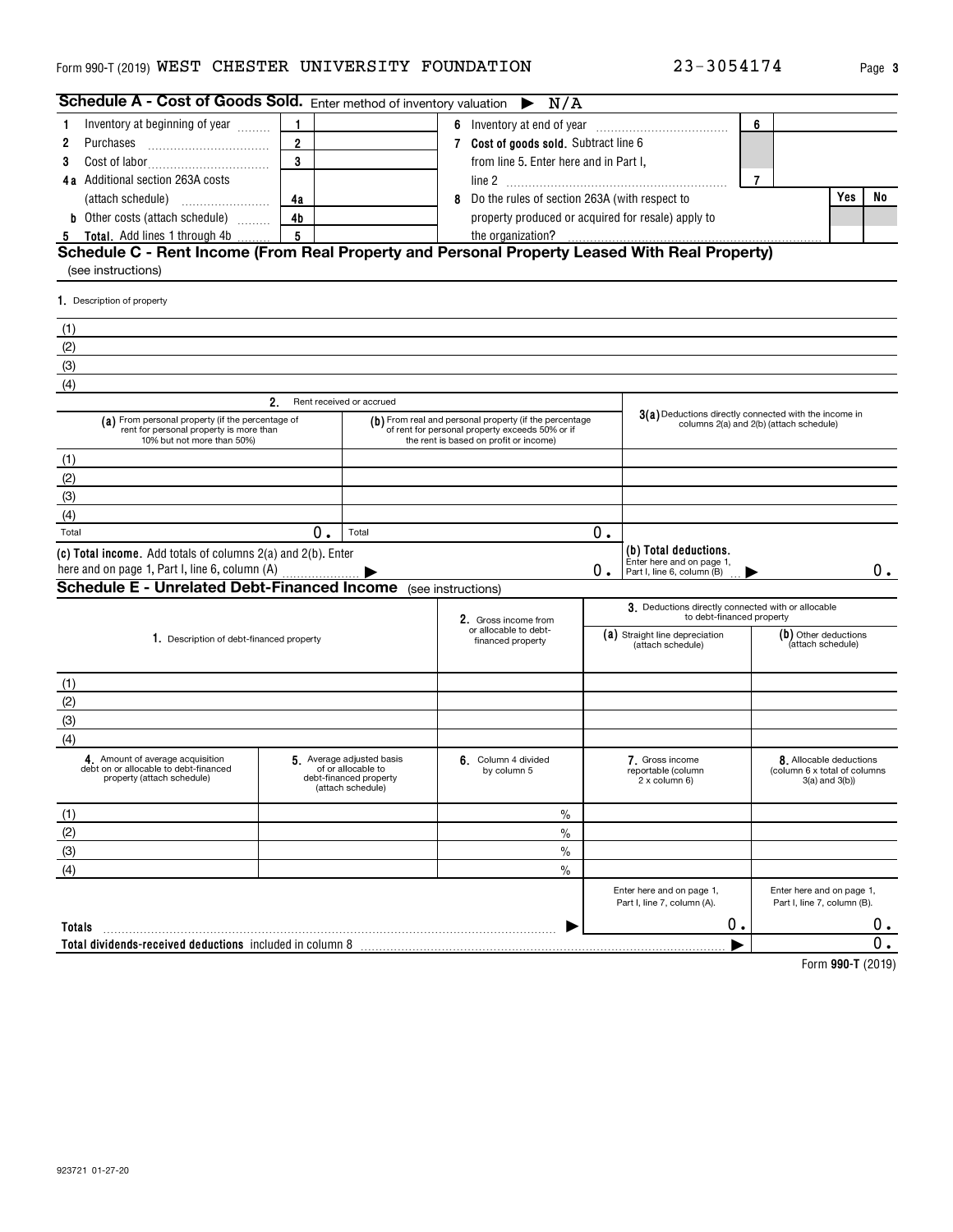| Form 990-T (2019) WEST CHESTER UNIVERSITY FOUNDATION<br>Schedule F - Interest, Annuities, Royalties, and Rents From Controlled Organizations |                                         |                                              |                    |                                                                                         |                                                                                                                                       |                                                |                                                                                                                            |                                                            | 23-3054174                                                                                   | (see instructions)                                                                | Page 4                                                        |
|----------------------------------------------------------------------------------------------------------------------------------------------|-----------------------------------------|----------------------------------------------|--------------------|-----------------------------------------------------------------------------------------|---------------------------------------------------------------------------------------------------------------------------------------|------------------------------------------------|----------------------------------------------------------------------------------------------------------------------------|------------------------------------------------------------|----------------------------------------------------------------------------------------------|-----------------------------------------------------------------------------------|---------------------------------------------------------------|
|                                                                                                                                              |                                         |                                              |                    |                                                                                         | <b>Exempt Controlled Organizations</b>                                                                                                |                                                |                                                                                                                            |                                                            |                                                                                              |                                                                                   |                                                               |
| 1. Name of controlled organization                                                                                                           |                                         | 2. Employer<br>identification                |                    | 3. Net unrelated income<br>(loss) (see instructions)                                    |                                                                                                                                       | 4. Total of specified<br>payments made         |                                                                                                                            | 5. Part of column 4 that is<br>included in the controlling |                                                                                              | 6. Deductions directly<br>connected with income                                   |                                                               |
|                                                                                                                                              |                                         | number                                       |                    |                                                                                         |                                                                                                                                       |                                                |                                                                                                                            |                                                            | organization's gross income                                                                  |                                                                                   | in column 5                                                   |
| (1)                                                                                                                                          |                                         |                                              |                    |                                                                                         |                                                                                                                                       |                                                |                                                                                                                            |                                                            |                                                                                              |                                                                                   |                                                               |
| (2)                                                                                                                                          |                                         |                                              |                    |                                                                                         |                                                                                                                                       |                                                |                                                                                                                            |                                                            |                                                                                              |                                                                                   |                                                               |
| (3)                                                                                                                                          |                                         |                                              |                    |                                                                                         |                                                                                                                                       |                                                |                                                                                                                            |                                                            |                                                                                              |                                                                                   |                                                               |
| (4)<br>Nonexempt Controlled Organizations                                                                                                    |                                         |                                              |                    |                                                                                         |                                                                                                                                       |                                                |                                                                                                                            |                                                            |                                                                                              |                                                                                   |                                                               |
| 7. Taxable Income                                                                                                                            |                                         | 8. Net unrelated income (loss)               |                    |                                                                                         | 9. Total of specified payments                                                                                                        |                                                | 10. Part of column 9 that is included                                                                                      |                                                            |                                                                                              |                                                                                   | 11. Deductions directly connected                             |
|                                                                                                                                              |                                         | (see instructions)                           |                    |                                                                                         | made                                                                                                                                  |                                                | in the controlling organization's                                                                                          | gross income                                               |                                                                                              |                                                                                   | with income in column 10                                      |
| (1)                                                                                                                                          |                                         |                                              |                    |                                                                                         |                                                                                                                                       |                                                |                                                                                                                            |                                                            |                                                                                              |                                                                                   |                                                               |
| (2)                                                                                                                                          |                                         |                                              |                    |                                                                                         |                                                                                                                                       |                                                |                                                                                                                            |                                                            |                                                                                              |                                                                                   |                                                               |
| (3)                                                                                                                                          |                                         |                                              |                    |                                                                                         |                                                                                                                                       |                                                |                                                                                                                            |                                                            |                                                                                              |                                                                                   |                                                               |
| (4)                                                                                                                                          |                                         |                                              |                    |                                                                                         |                                                                                                                                       |                                                |                                                                                                                            |                                                            |                                                                                              |                                                                                   |                                                               |
|                                                                                                                                              |                                         |                                              |                    |                                                                                         |                                                                                                                                       |                                                | Add columns 5 and 10.<br>Enter here and on page 1, Part I,<br>line 8, column (A).                                          |                                                            |                                                                                              | Add columns 6 and 11.<br>Enter here and on page 1, Part I,<br>line 8, column (B). |                                                               |
| Totals                                                                                                                                       |                                         |                                              |                    |                                                                                         |                                                                                                                                       |                                                |                                                                                                                            |                                                            | О.                                                                                           |                                                                                   | υ.                                                            |
| Schedule G - Investment Income of a Section 501(c)(7), (9), or (17) Organization                                                             | (see instructions)                      |                                              |                    |                                                                                         |                                                                                                                                       |                                                |                                                                                                                            |                                                            |                                                                                              |                                                                                   |                                                               |
|                                                                                                                                              | 1. Description of income                |                                              |                    |                                                                                         | 2. Amount of income                                                                                                                   |                                                | 3. Deductions<br>directly connected<br>(attach schedule)                                                                   |                                                            | 4. Set-asides                                                                                | (attach schedule)                                                                 | 5. Total deductions<br>and set-asides<br>(col. 3 plus col. 4) |
| (1)                                                                                                                                          |                                         |                                              |                    |                                                                                         |                                                                                                                                       |                                                |                                                                                                                            |                                                            |                                                                                              |                                                                                   |                                                               |
| (2)                                                                                                                                          |                                         |                                              |                    |                                                                                         |                                                                                                                                       |                                                |                                                                                                                            |                                                            |                                                                                              |                                                                                   |                                                               |
| (3)                                                                                                                                          |                                         |                                              |                    |                                                                                         |                                                                                                                                       |                                                |                                                                                                                            |                                                            |                                                                                              |                                                                                   |                                                               |
| (4)                                                                                                                                          |                                         |                                              |                    |                                                                                         |                                                                                                                                       |                                                |                                                                                                                            |                                                            |                                                                                              |                                                                                   |                                                               |
|                                                                                                                                              |                                         |                                              |                    |                                                                                         | Enter here and on page 1<br>Part I, line 9, column (A).                                                                               |                                                |                                                                                                                            |                                                            |                                                                                              |                                                                                   | Enter here and on page 1,<br>Part I, line 9, column (B).      |
| Totals                                                                                                                                       |                                         |                                              |                    |                                                                                         |                                                                                                                                       | О.                                             |                                                                                                                            |                                                            |                                                                                              |                                                                                   | $0$ .                                                         |
| Schedule I - Exploited Exempt Activity Income, Other Than Advertising Income<br>(see instructions)                                           |                                         |                                              |                    |                                                                                         |                                                                                                                                       |                                                |                                                                                                                            |                                                            |                                                                                              |                                                                                   |                                                               |
| 1. Description of<br>exploited activity                                                                                                      | unrelated business                      | 2. Gross<br>income from<br>trade or business |                    | 3. Expenses<br>directly connected<br>with production<br>of unrelated<br>business income | 4. Net income (loss)<br>from unrelated trade or<br>business (column 2<br>minus column 3). It a<br>gain, compute cols. 5<br>through 7. |                                                | 5. Gross income<br>6. Expenses<br>from activity that<br>attributable to<br>is not unrelated<br>column 5<br>business income |                                                            | 7. Excess exempt<br>expenses (column<br>6 minus column 5,<br>but not more than<br>column 4). |                                                                                   |                                                               |
| (1)                                                                                                                                          |                                         |                                              |                    |                                                                                         |                                                                                                                                       |                                                |                                                                                                                            |                                                            |                                                                                              |                                                                                   |                                                               |
| (2)                                                                                                                                          |                                         |                                              |                    |                                                                                         |                                                                                                                                       |                                                |                                                                                                                            |                                                            |                                                                                              |                                                                                   |                                                               |
| (3)                                                                                                                                          |                                         |                                              |                    |                                                                                         |                                                                                                                                       |                                                |                                                                                                                            |                                                            |                                                                                              |                                                                                   |                                                               |
| (4)                                                                                                                                          |                                         |                                              |                    |                                                                                         |                                                                                                                                       |                                                |                                                                                                                            |                                                            |                                                                                              |                                                                                   |                                                               |
|                                                                                                                                              | Enter here and on<br>line 10, col. (A). | page 1, Part I,                              |                    | Enter here and on<br>page 1, Part I,<br>line 10, col. (B).                              |                                                                                                                                       |                                                |                                                                                                                            |                                                            |                                                                                              |                                                                                   | Enter here and<br>on page 1,<br>Part II, line 25.             |
| <b>Totals</b>                                                                                                                                |                                         | 0.                                           |                    | 0.                                                                                      |                                                                                                                                       |                                                |                                                                                                                            |                                                            |                                                                                              |                                                                                   | 0.                                                            |
| <b>Schedule J - Advertising Income</b>                                                                                                       |                                         |                                              | (see instructions) |                                                                                         |                                                                                                                                       |                                                |                                                                                                                            |                                                            |                                                                                              |                                                                                   |                                                               |
| Income From Periodicals Reported on a Consolidated Basis<br>Part I                                                                           |                                         |                                              |                    |                                                                                         |                                                                                                                                       |                                                |                                                                                                                            |                                                            |                                                                                              |                                                                                   |                                                               |
| Nome of perio                                                                                                                                |                                         | 2. Gross<br>advertising                      |                    | 3. Direct                                                                               |                                                                                                                                       | 4. Advertising gain<br>or (loss) (col. 2 minus | 5. Circulation                                                                                                             |                                                            | $6.$ Readership                                                                              |                                                                                   | 7. Excess readership<br>costs (column 6 minus                 |

| Totals (carry to Part II, line (5)) | $0 \cdot$                         | О.                             |                                                                                                     |                          |                        | υ.                                                                                                |
|-------------------------------------|-----------------------------------|--------------------------------|-----------------------------------------------------------------------------------------------------|--------------------------|------------------------|---------------------------------------------------------------------------------------------------|
| (4)                                 |                                   |                                |                                                                                                     |                          |                        |                                                                                                   |
| (3)                                 |                                   |                                |                                                                                                     |                          |                        |                                                                                                   |
| (2)                                 |                                   |                                |                                                                                                     |                          |                        |                                                                                                   |
| (1)                                 |                                   |                                |                                                                                                     |                          |                        |                                                                                                   |
| 1. Name of periodical               | 2. Gross<br>advertising<br>income | 3. Direct<br>advertising costs | 4. Advertising gain<br>or (loss) (col. 2 minus<br>col. 3). If a gain, compute<br>cols. 5 through 7. | 5. Circulation<br>income | 6. Readership<br>costs | <b>I.</b> Excess readership<br>costs (column 6 minus<br>column 5, but not more<br>than column 4). |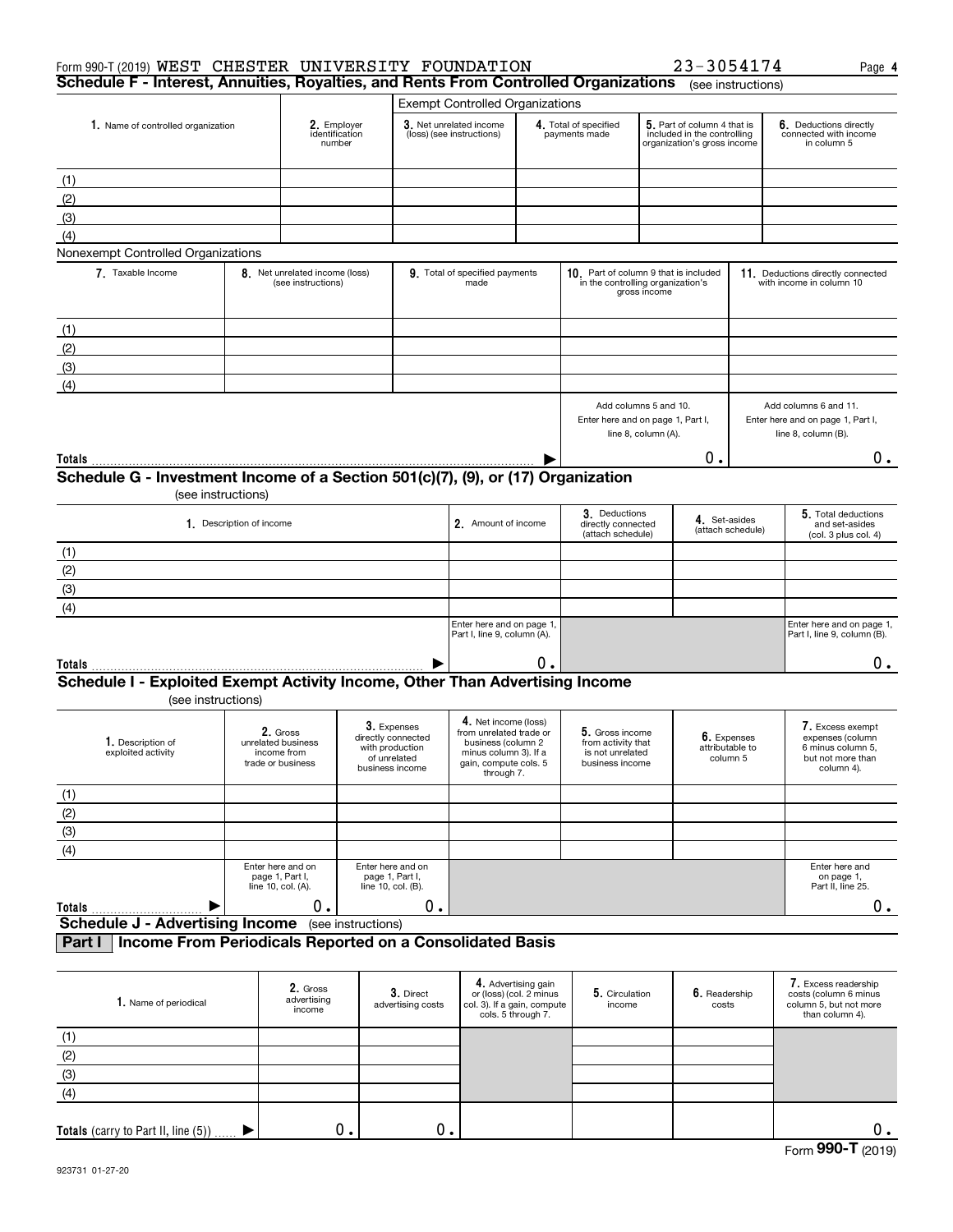#### Form 990-T (2019)  ${\tt WEST}$   ${\tt CHESTER}$   ${\tt UNIVERSITY}$   ${\tt FOUNDATION}$   ${\tt Z3-3054174}$   ${\tt Page}$ WEST CHESTER UNIVERSITY FOUNDATION 23-3054174

**Part II | Income From Periodicals Reported on a Separate Basis** (For each periodical listed in Part II, fill in columns 2 through 7 on a line-by-line basis.)

| 1. Name of periodical                                          | 2. Gross<br>advertising<br>income                          | 3. Direct<br>advertising costs                             | 4. Advertising gain<br>or (loss) (col. 2 minus<br>col. 3). If a gain, compute<br>cols. 5 through 7. |                    | 5. Circulation<br>income                     |               | 6. Readership<br>costs | 7. Excess readership<br>costs (column 6 minus<br>column 5, but not more<br>than column 4). |    |
|----------------------------------------------------------------|------------------------------------------------------------|------------------------------------------------------------|-----------------------------------------------------------------------------------------------------|--------------------|----------------------------------------------|---------------|------------------------|--------------------------------------------------------------------------------------------|----|
| (1)                                                            |                                                            |                                                            |                                                                                                     |                    |                                              |               |                        |                                                                                            |    |
| (2)                                                            |                                                            |                                                            |                                                                                                     |                    |                                              |               |                        |                                                                                            |    |
| (3)                                                            |                                                            |                                                            |                                                                                                     |                    |                                              |               |                        |                                                                                            |    |
| (4)                                                            |                                                            |                                                            |                                                                                                     |                    |                                              |               |                        |                                                                                            |    |
| <b>Totals from Part I</b>                                      | 0.                                                         | 0.                                                         |                                                                                                     |                    |                                              |               |                        |                                                                                            | 0. |
|                                                                | Enter here and on<br>page 1, Part I,<br>line 11, col. (A). | Enter here and on<br>page 1, Part I,<br>line 11, col. (B). |                                                                                                     |                    |                                              |               |                        | Enter here and<br>on page 1,<br>Part II, line 26.                                          |    |
|                                                                | 0.                                                         | 0.                                                         |                                                                                                     |                    |                                              |               |                        |                                                                                            | 0. |
| Schedule K - Compensation of Officers, Directors, and Trustees |                                                            |                                                            |                                                                                                     | (see instructions) |                                              |               |                        |                                                                                            |    |
| 1. Name                                                        |                                                            |                                                            | 2. Title                                                                                            |                    | 3. Percent of<br>time devoted to<br>business |               |                        | 4. Compensation attributable<br>to unrelated business                                      |    |
| (1)                                                            |                                                            |                                                            |                                                                                                     |                    |                                              | $\frac{0}{0}$ |                        |                                                                                            |    |
| (2)                                                            |                                                            |                                                            |                                                                                                     |                    |                                              | %             |                        |                                                                                            |    |
| (3)                                                            |                                                            |                                                            |                                                                                                     |                    |                                              | $\%$          |                        |                                                                                            |    |
| (4)                                                            |                                                            |                                                            |                                                                                                     |                    |                                              | $\%$          |                        |                                                                                            |    |
| Total. Enter here and on page 1, Part II, line 14              |                                                            |                                                            |                                                                                                     |                    |                                              |               |                        |                                                                                            | 0. |

**990-T**  Form (2019)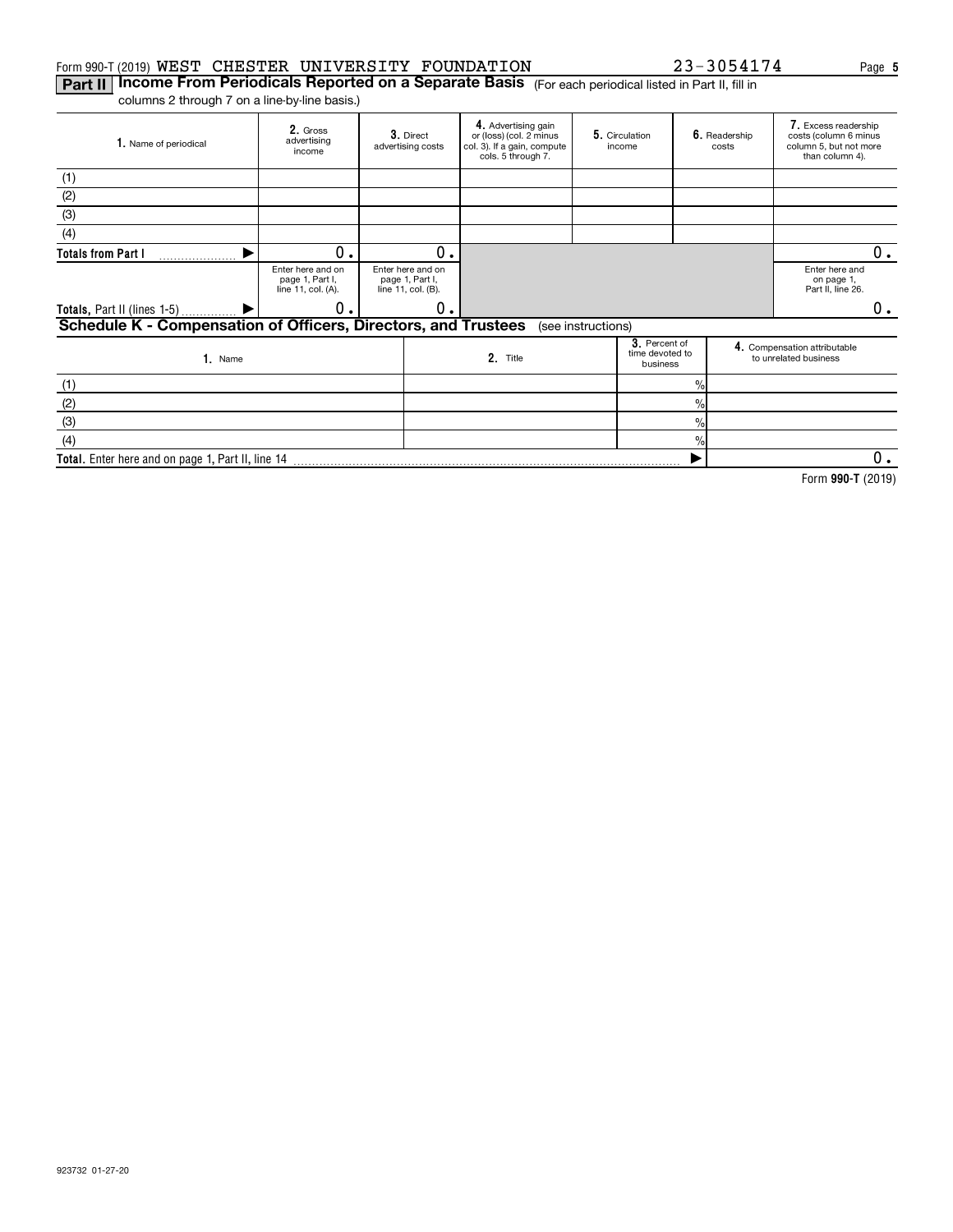| FORM $990-T$<br>INCOME (LOSS) FROM PARTNERSHIPS                                                                                | STATEMENT 1             |
|--------------------------------------------------------------------------------------------------------------------------------|-------------------------|
| DESCRIPTION                                                                                                                    | NET INCOME<br>OR (LOSS) |
| SEI GLOBAL PRIVATE ASSETS III, LP BALANCED - ORDINARY<br>BUSINESS INCOME (LOSS)                                                | $-813.$                 |
| SEI GLOBAL PRIVATE ASSETS III, LP MAX APPREC - ORDINARY<br>BUSINESS INCOME (LOS                                                | $-123.$                 |
| ENTERPRISE PRODUCTS PARTNERS L.P. - ORDINARY BUSINESS<br>INCOME (LOSS)<br>SEI GLOBAL PRIVATE ASSETS IV, LP BALANCED - ORDINARY | $-231.$                 |
| BUSINESS INCOME (LOSS)<br>SEI GLOBAL PRIVATE ASSETS IV, LP MAX APPREC - ORDINARY                                               | $-1, 223.$              |
| BUSINESS INCOME (LOSS                                                                                                          | 7.                      |
| TOTAL INCLUDED ON FORM 990-T, PAGE 1, LINE 5                                                                                   | $-2,383.$               |

~~~~~~~~~~~~~~

}}}}}}}}}}}}}}}}}}}}}}}}}}}}}}}}}} }}}}}}}}}}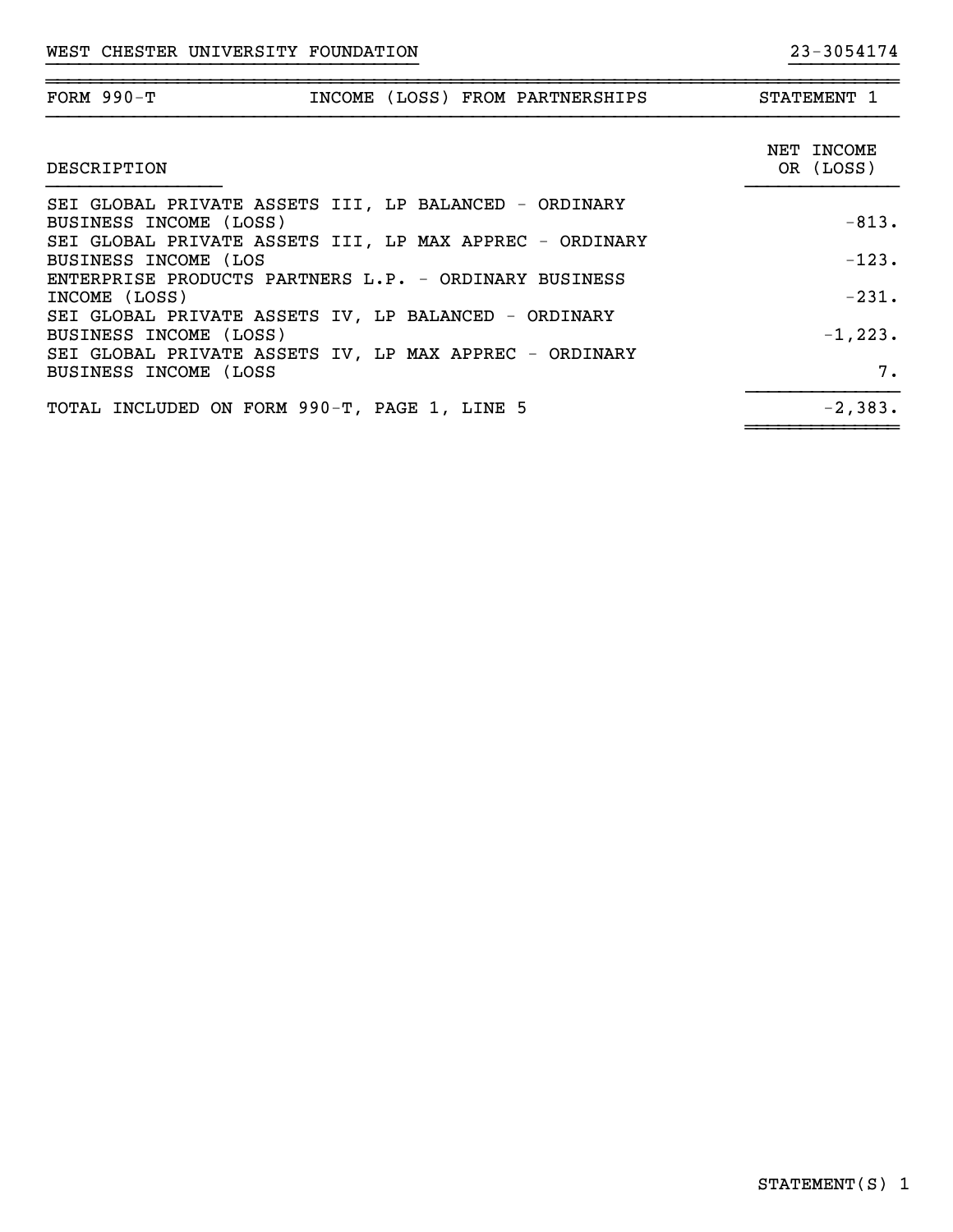|        |                                                                |                                                                                                                                                                                                                                                                                         |                               |            |  |                                       | ENTITY          |                              |  |  |
|--------|----------------------------------------------------------------|-----------------------------------------------------------------------------------------------------------------------------------------------------------------------------------------------------------------------------------------------------------------------------------------|-------------------------------|------------|--|---------------------------------------|-----------------|------------------------------|--|--|
|        | Unrelated Business Taxable Income from an<br><b>SCHEDULE M</b> |                                                                                                                                                                                                                                                                                         |                               |            |  |                                       |                 |                              |  |  |
|        | (Form 990-T)<br><b>Unrelated Trade or Business</b>             |                                                                                                                                                                                                                                                                                         |                               |            |  |                                       |                 |                              |  |  |
|        |                                                                |                                                                                                                                                                                                                                                                                         |                               |            |  |                                       |                 | 2019                         |  |  |
|        |                                                                | For calendar year 2019 or other tax year beginning $JUL$ 1, $2019$ and ending $JUN$ 30, $2020$                                                                                                                                                                                          |                               |            |  |                                       |                 |                              |  |  |
|        | Department of the Treasury                                     |                                                                                                                                                                                                                                                                                         | Open to Public Inspection for |            |  |                                       |                 |                              |  |  |
|        | Internal Revenue Service                                       | Do not enter SSN numbers on this form as it may be made public if your organization is a 501(c)(3).                                                                                                                                                                                     | 501(c)(3) Organizations Only  |            |  |                                       |                 |                              |  |  |
|        | Name of the organization                                       | WEST CHESTER UNIVERSITY FOUNDATION                                                                                                                                                                                                                                                      |                               |            |  | <b>Employer identification number</b> | 23-3054174      |                              |  |  |
|        |                                                                | 531390<br>Unrelated Business Activity Code (see instructions) >                                                                                                                                                                                                                         |                               |            |  |                                       |                 |                              |  |  |
|        |                                                                | CATERING EVENTS<br>Describe the unrelated trade or business                                                                                                                                                                                                                             |                               |            |  |                                       |                 |                              |  |  |
| Part I |                                                                | <b>Unrelated Trade or Business Income</b>                                                                                                                                                                                                                                               |                               | (A) Income |  | (B) Expenses                          |                 | (C) Net                      |  |  |
|        | 1a Gross receipts or sales                                     |                                                                                                                                                                                                                                                                                         |                               |            |  |                                       |                 |                              |  |  |
|        | <b>b</b> Less returns and allowances                           | c Balance $\blacktriangleright$                                                                                                                                                                                                                                                         | 1c                            |            |  |                                       |                 |                              |  |  |
| 2      |                                                                |                                                                                                                                                                                                                                                                                         | $\mathbf{2}$                  |            |  |                                       |                 |                              |  |  |
| З      |                                                                |                                                                                                                                                                                                                                                                                         | $\mathbf{3}$                  |            |  |                                       |                 |                              |  |  |
| 4а     |                                                                |                                                                                                                                                                                                                                                                                         | 4a                            |            |  |                                       |                 |                              |  |  |
| b      |                                                                | Net gain (loss) (Form 4797, Part II, line 17) (attach Form 4797)                                                                                                                                                                                                                        | 4b                            |            |  |                                       |                 |                              |  |  |
| c      |                                                                | Capital loss deduction for trusts [111] [12] Capital loss deduction for trusts [11] [12] [12] [12] [12] [12] [                                                                                                                                                                          | 4c                            |            |  |                                       |                 |                              |  |  |
| 5      |                                                                | Income (loss) from a partnership or an S corporation (attach                                                                                                                                                                                                                            |                               |            |  |                                       |                 |                              |  |  |
|        |                                                                |                                                                                                                                                                                                                                                                                         | 5                             |            |  |                                       |                 |                              |  |  |
| 6      |                                                                |                                                                                                                                                                                                                                                                                         | 6                             |            |  |                                       |                 |                              |  |  |
| 7      |                                                                |                                                                                                                                                                                                                                                                                         | $\overline{7}$                |            |  |                                       |                 |                              |  |  |
| 8      |                                                                | Interest, annuities, royalties, and rents from a controlled                                                                                                                                                                                                                             |                               |            |  |                                       |                 |                              |  |  |
|        |                                                                |                                                                                                                                                                                                                                                                                         | 8                             |            |  |                                       |                 |                              |  |  |
| 9      |                                                                | Investment income of a section $501(c)(7)$ , (9), or (17)                                                                                                                                                                                                                               |                               |            |  |                                       |                 |                              |  |  |
|        |                                                                |                                                                                                                                                                                                                                                                                         | 9                             |            |  |                                       |                 |                              |  |  |
| 10     |                                                                | Exploited exempt activity income (Schedule I)                                                                                                                                                                                                                                           | 10                            |            |  |                                       |                 |                              |  |  |
| 11     |                                                                |                                                                                                                                                                                                                                                                                         | 11                            |            |  |                                       |                 |                              |  |  |
| 12     |                                                                | Other income (See instructions; attach schedule) STMT 2                                                                                                                                                                                                                                 | 12                            | 17,855.    |  |                                       |                 | 17,855.                      |  |  |
| 13     |                                                                |                                                                                                                                                                                                                                                                                         | 13                            | 17,855.    |  |                                       |                 | 17,855.                      |  |  |
|        |                                                                | Part II Deductions Not Taken Elsewhere (See instructions for limitations on deductions.) (Deductions must be<br>directly connected with the unrelated business income.)                                                                                                                 |                               |            |  |                                       |                 |                              |  |  |
| 14     |                                                                | Compensation of officers, directors, and trustees (Schedule K)                                                                                                                                                                                                                          |                               |            |  |                                       | 14              |                              |  |  |
| 15     |                                                                |                                                                                                                                                                                                                                                                                         |                               |            |  |                                       | 15              | 4,670.                       |  |  |
| 16     |                                                                | Repairs and maintenance measurement contains and material contains and maintenance measurement of the state of                                                                                                                                                                          |                               |            |  |                                       | 16              |                              |  |  |
| 17     | Bad debts                                                      |                                                                                                                                                                                                                                                                                         |                               |            |  |                                       | 17              |                              |  |  |
| 18     |                                                                | Interest (attach schedule) (see instructions) material content in the content of the content of the content of                                                                                                                                                                          |                               |            |  |                                       | 18              |                              |  |  |
| 19     |                                                                | Taxes and licenses <b>communications</b> and interest contract the contract of the contract of the contract of the contract of the contract of the contract of the contract of the contract of the contract of the contract of the                                                      |                               |            |  |                                       | 19              |                              |  |  |
| 20     |                                                                |                                                                                                                                                                                                                                                                                         |                               | 20         |  |                                       |                 |                              |  |  |
| 21     |                                                                |                                                                                                                                                                                                                                                                                         |                               |            |  |                                       | 21 <sub>b</sub> |                              |  |  |
| 22     |                                                                | Depletion <b>construction and construction of the construction of the construction of the construction of the construction of the construction of the construction of the construction of the construction of the construction o</b>                                                    |                               |            |  |                                       | 22              |                              |  |  |
| 23     |                                                                |                                                                                                                                                                                                                                                                                         |                               |            |  |                                       | 23              |                              |  |  |
| 24     |                                                                |                                                                                                                                                                                                                                                                                         |                               |            |  |                                       | 24              |                              |  |  |
| 25     |                                                                | Excess exempt expenses (Schedule I) <b>macuition contract and contract and contract and contract and contract and contract and contract and contract and contract and contract and contract and contract and contract and contra</b>                                                    |                               |            |  |                                       | 25              |                              |  |  |
| 26     |                                                                |                                                                                                                                                                                                                                                                                         |                               |            |  |                                       | 26              |                              |  |  |
| 27     |                                                                | Other deductions (attach schedule) measurement material states STATEMENT 3                                                                                                                                                                                                              |                               |            |  |                                       | 27              | 14,697.                      |  |  |
| 28     |                                                                |                                                                                                                                                                                                                                                                                         |                               |            |  |                                       | 28              | 19,367.                      |  |  |
| 29     |                                                                | Unrelated business taxable income before net operating loss deduction. Subtract line 28 from line 13                                                                                                                                                                                    |                               |            |  | .                                     | 29              | $-1,512.$                    |  |  |
| 30     |                                                                | Deduction for net operating loss arising in tax years beginning on or after January 1, 2018 (see                                                                                                                                                                                        |                               |            |  |                                       |                 |                              |  |  |
|        |                                                                |                                                                                                                                                                                                                                                                                         |                               |            |  |                                       | 30              | 0.<br>$-1,512.$              |  |  |
| 31     |                                                                | Unrelated business taxable income. Subtract line 30 from line 29 [11] manuscription business taxable income. Subtract line 30 from line 29 [11] manuscription and the state of the state of the state of the state of the stat<br>For Paperwork Reduction Act Notice, see instructions. |                               |            |  |                                       | 31              | Schedule M (Form 990-T) 2019 |  |  |
| LHA    |                                                                |                                                                                                                                                                                                                                                                                         |                               |            |  |                                       |                 |                              |  |  |